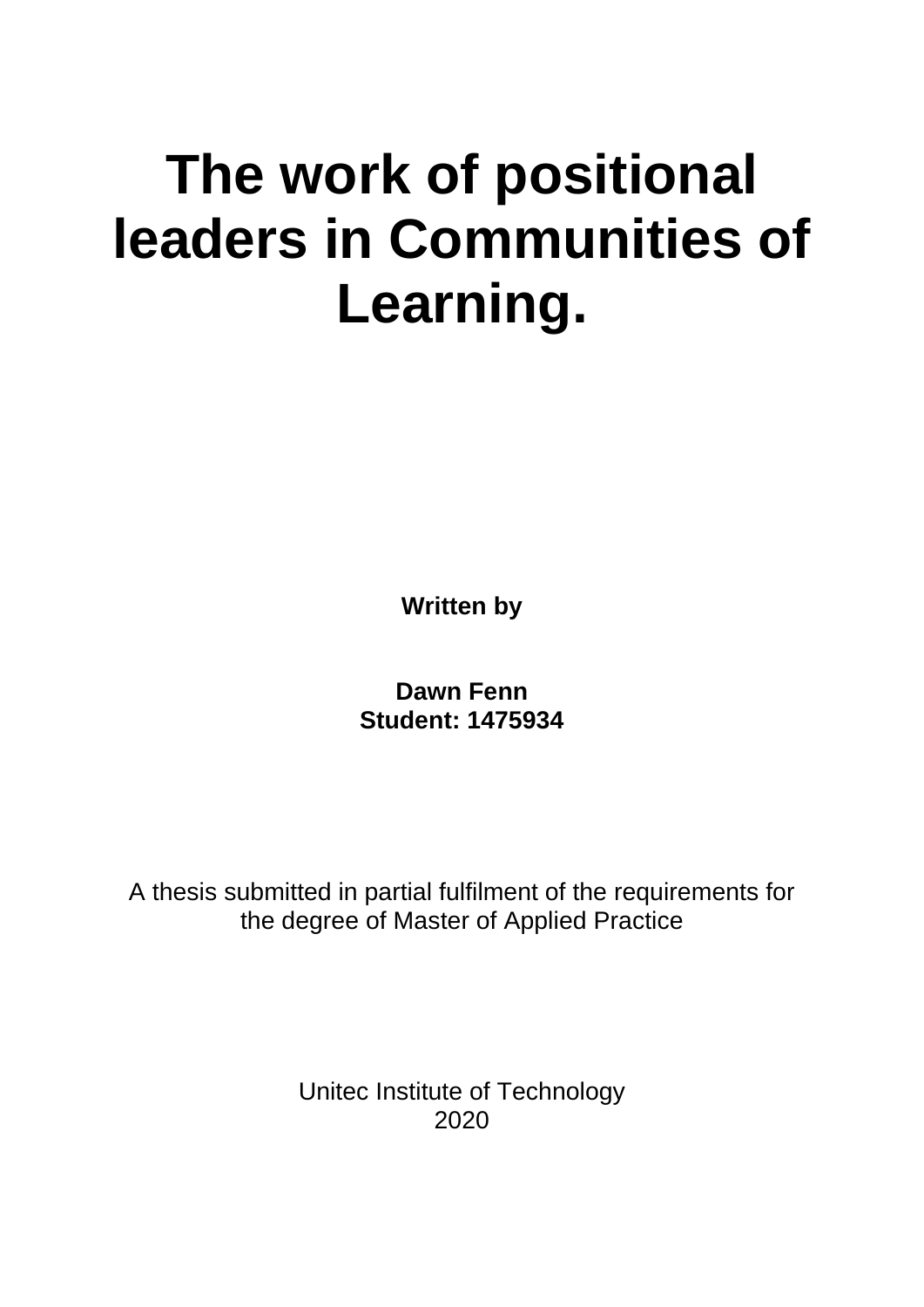# **ACKNOWLEDGEMENTS**

I wish to express gratitude to my supervisor Hayo Reinders for his assistance. This study would also not have been possible without the guidance of Jo Mane, Lisa Maurice-Takerei, Stephanie Sheehan and the initial support of Mere Berryman.

I wish to thank the participants for their involvement and their Communities of Learning for allowing them to participate in the study.

My thanks to family, colleagues and friends who have all supported my research journey.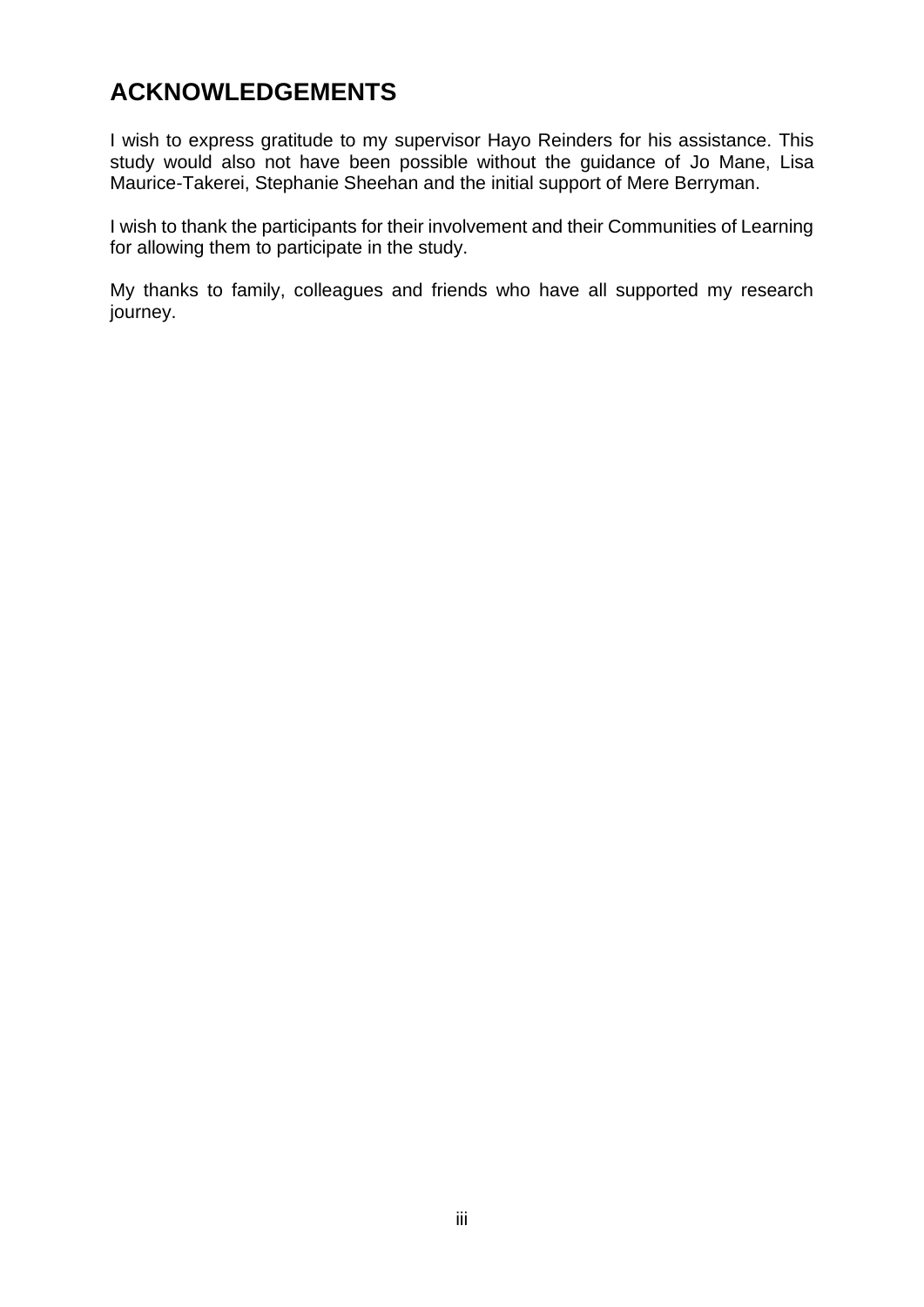# **ABSTRACT**

Communities of Learning (CoL) form one part of New Zealand's 2014 educational improvement strategy, 'Investing in Educational Success'. CoL are a government school reform strategy that aims to employ collective capacity to share resources, increase teacher capability and raise student achievement. The CoL structure is underpinned by a philosophy where excellent leaders adopt collaborative interdependent structures to transform education by influencing their colleagues' schools.

The government established CoL as a system improvement model to share expertise, develop collaborative practice and reduce disparity in minoritised groups. CoL are usually made up of eight to twelve member schools that reflect students' geographical pathways through the education system. The government believes that if CoL create a basis of collaborative expertise, students will experience streamlined transitions between schools, minority ethnicities will achieve at the same rates as European ethnicities, and that failing schools will improve.

Three new CoL leadership tiers have been created for positional leaders to work within their schools and across organisational boundaries to influence their colleagues and effect these changes in schools. This work presents unique challenges and tensions for leaders and the member schools they work in. CoL schools are expected to engage in partnering school communities, establish combined systemic groupings, reorganise their leadership structures and share resourcing. However, due to the relatively recent establishment of CoL, little is known about how positional leaders carry out this work in schools. This research examines the expectations of positional leaders, their work in light of the National Criteria for CoL and leaders' perceptions of their challenges and successes.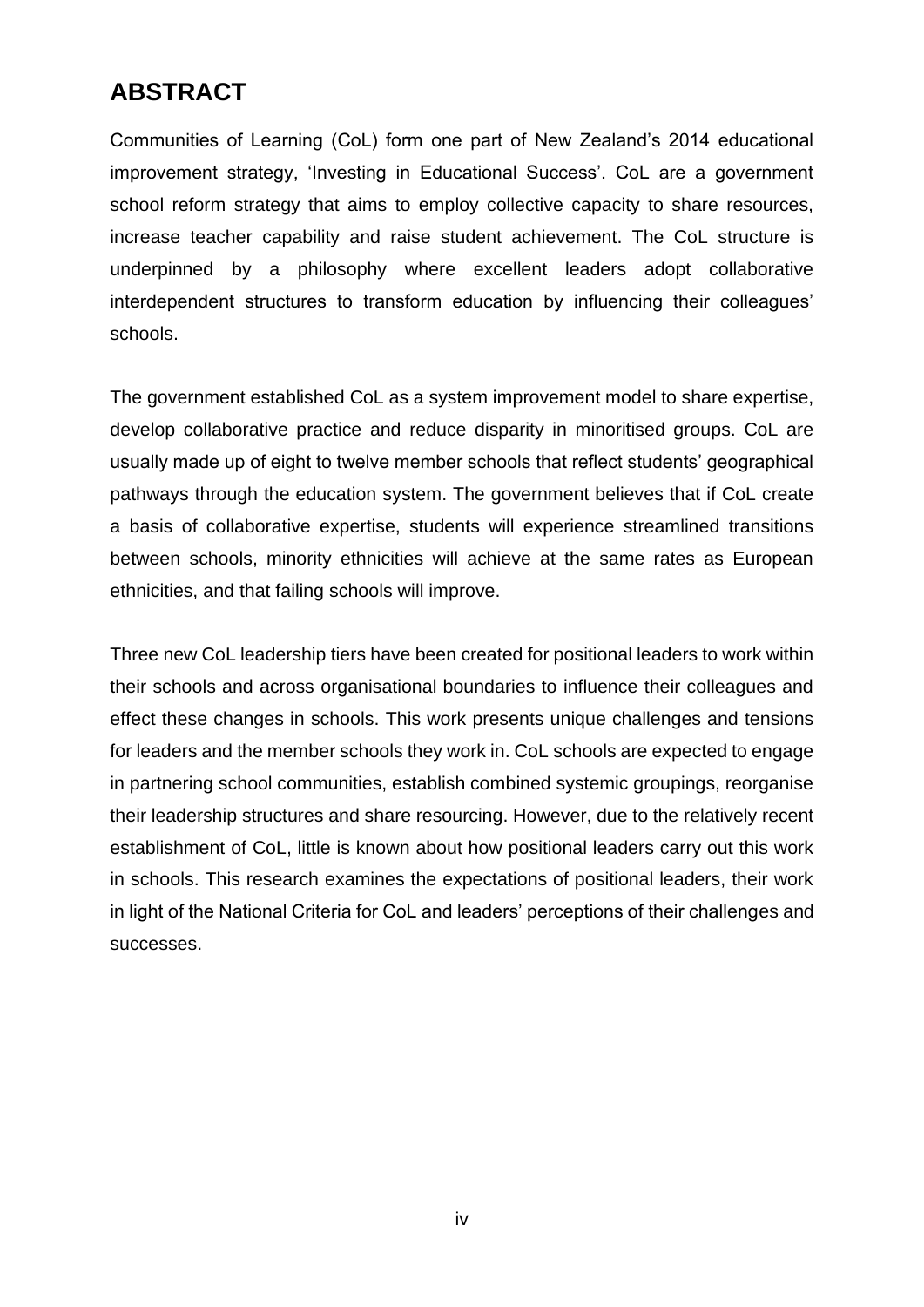# **GLOSSARY**

| <b>Word/term</b>      | <b>Meaning</b>                                                                                                                                                                              |
|-----------------------|---------------------------------------------------------------------------------------------------------------------------------------------------------------------------------------------|
| Community of Learning | Groups of geographically close education and training<br>providers that form around students learning pathways<br>to improve outcomes                                                       |
| Kāhui Ako             | Māori name for Community of Learning, kāhui - cluster,<br>ako - learn                                                                                                                       |
| Decile                | A reflection of the percentage of a school's students that<br>live in low socio-economic or poorer communities.<br>Lower decile schools have more students living in<br>poorer communities. |
| Māori                 | <b>Indigenous New Zealander</b>                                                                                                                                                             |
| Pakeha                | New Zealander of European descent                                                                                                                                                           |
| Te Tiriti o Waitangi  | The Treaty of Waitangi - New Zealand's founding<br>document                                                                                                                                 |
| Te reo                | Māori language                                                                                                                                                                              |
| <b>Abbreviation</b>   |                                                                                                                                                                                             |
| CoL                   | Community of Learning, Communities of Learning                                                                                                                                              |
| MoE                   | Ministry of Education, New Zealand                                                                                                                                                          |
| <b>OECD</b>           | Organisation for Economic Cooperation and<br>Development                                                                                                                                    |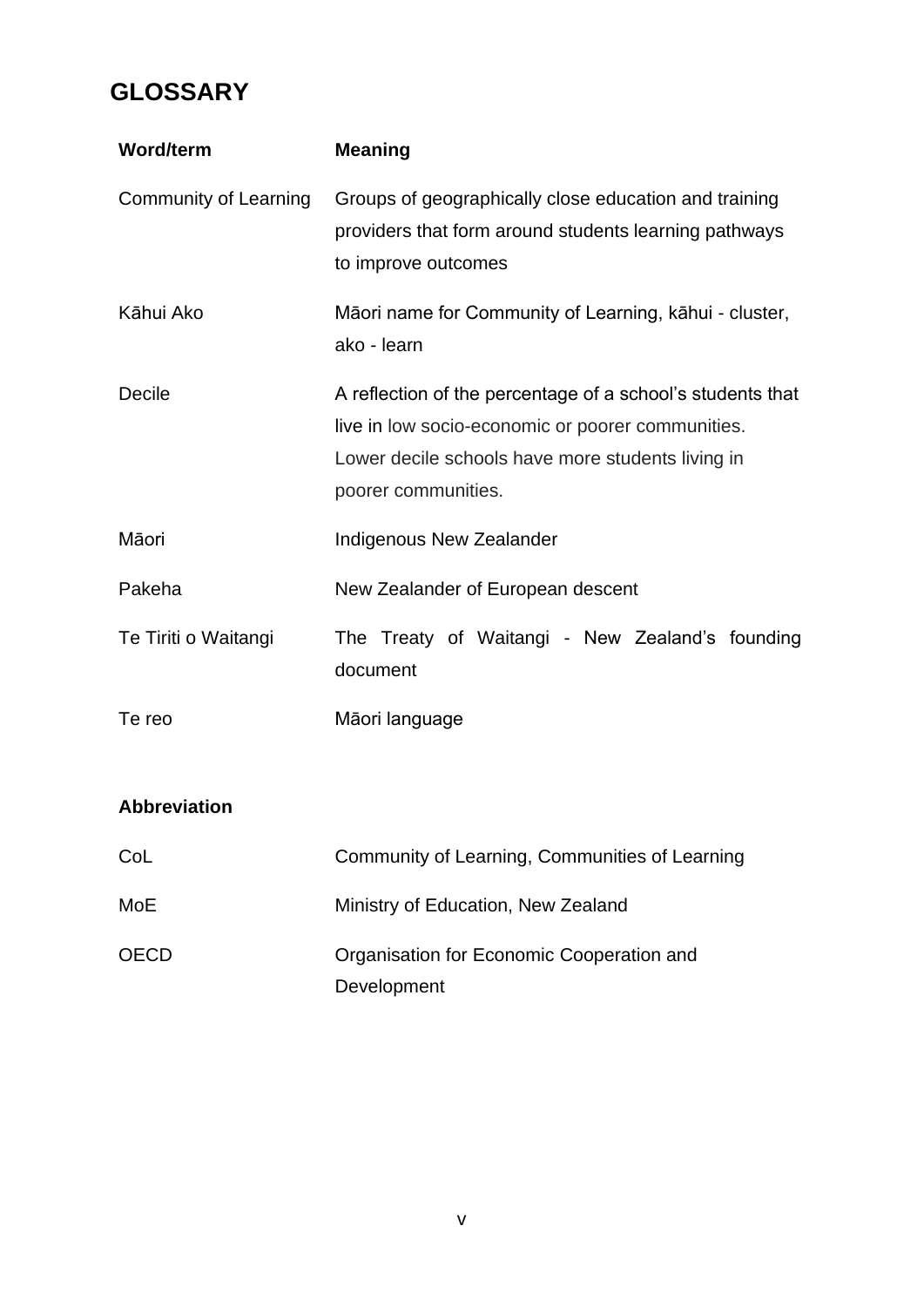# **TABLE OF CONTENTS**

| SETTING THE SCENE - REFORM DESIGNED TO REDUCE DISPARITY  3       |  |
|------------------------------------------------------------------|--|
|                                                                  |  |
|                                                                  |  |
|                                                                  |  |
|                                                                  |  |
|                                                                  |  |
|                                                                  |  |
|                                                                  |  |
|                                                                  |  |
|                                                                  |  |
|                                                                  |  |
|                                                                  |  |
|                                                                  |  |
|                                                                  |  |
| Leaders' Interpretation and Alignment to Government Mandates  21 |  |
|                                                                  |  |
|                                                                  |  |
|                                                                  |  |
|                                                                  |  |
|                                                                  |  |
|                                                                  |  |
|                                                                  |  |
|                                                                  |  |
|                                                                  |  |
|                                                                  |  |
|                                                                  |  |
|                                                                  |  |
|                                                                  |  |
|                                                                  |  |
|                                                                  |  |
|                                                                  |  |
|                                                                  |  |
|                                                                  |  |
|                                                                  |  |
|                                                                  |  |
|                                                                  |  |
|                                                                  |  |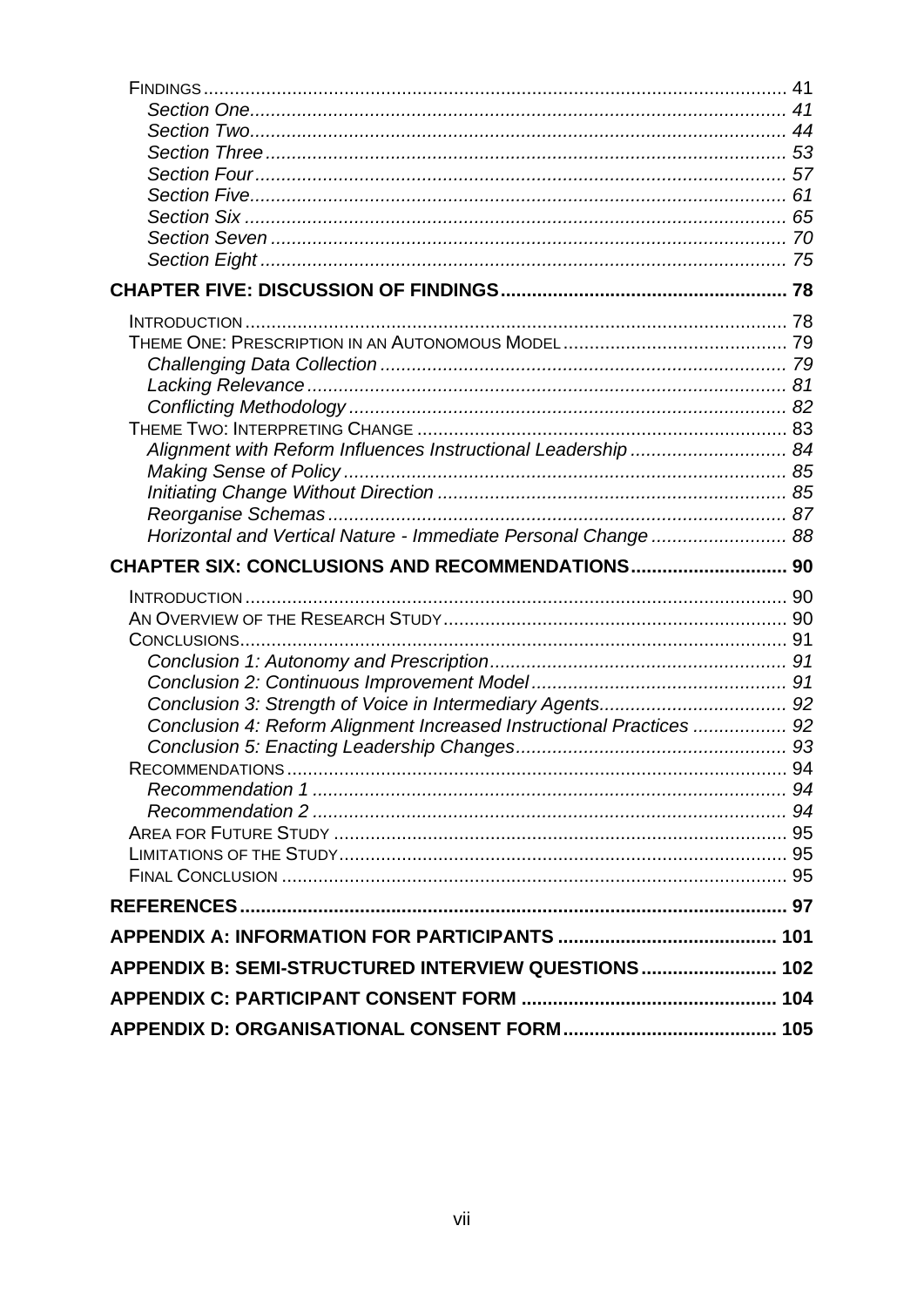# **CHAPTER ONE: INTRODUCTION**

### **Rationale**

My study will focus on the work of positional leaders in New Zealand Communities of Learning (CoL). More specifically, it seeks to understand how this government reform model is interpreted and organised across schools and to explore the challenges of positional leaders during the development phase of implementation.

My interest in this research stems from my previous and ongoing involvement in CoL and a desire to reduce disparity in the achievement of minority cultures. New Zealand's decision to fund a decentralised reform that encourages promoting schools to solve self-identified local problems, supported by the Ministry, is a refreshing consideration to many working in the system. However, it brings previously unexperienced challenges to New Zealand educators. Schools entering CoL need to negotiate restructuring, adapt policy to represent collective needs and develop genuinely collaborative outlooks. This is new work for school leaders and education administrators who have to accept they will not see the impact of their work for many years. Peterson (2001) sums up the work of educators working in this field as they venture into the unknown: 'Let us proudly declare: we don't yet know what works, but we're committed to figuring it out, the best we can, along the way.'

New Zealand's new reform model has links to other OECD (Organisation for Economic Cooperation and Development) models. It is based on a body of international research that suggests the outcomes will not only produce improvements from the past, but the potential exists to produce transformational changes to education across this small country. Many aspects of the New Zealand design are unique and ambitious. They require changes to how educationalists think, what they value and how they lead. With the acceptance of autonomy comes the responsibility to develop internal propulsion mechanisms that unleash leaders who will affect change. Given the relatively new formation of CoL, there are few national examples of how positional leaders influence their colleagues in this context. It is, therefore, appropriate to examine the work of positional leaders at this time.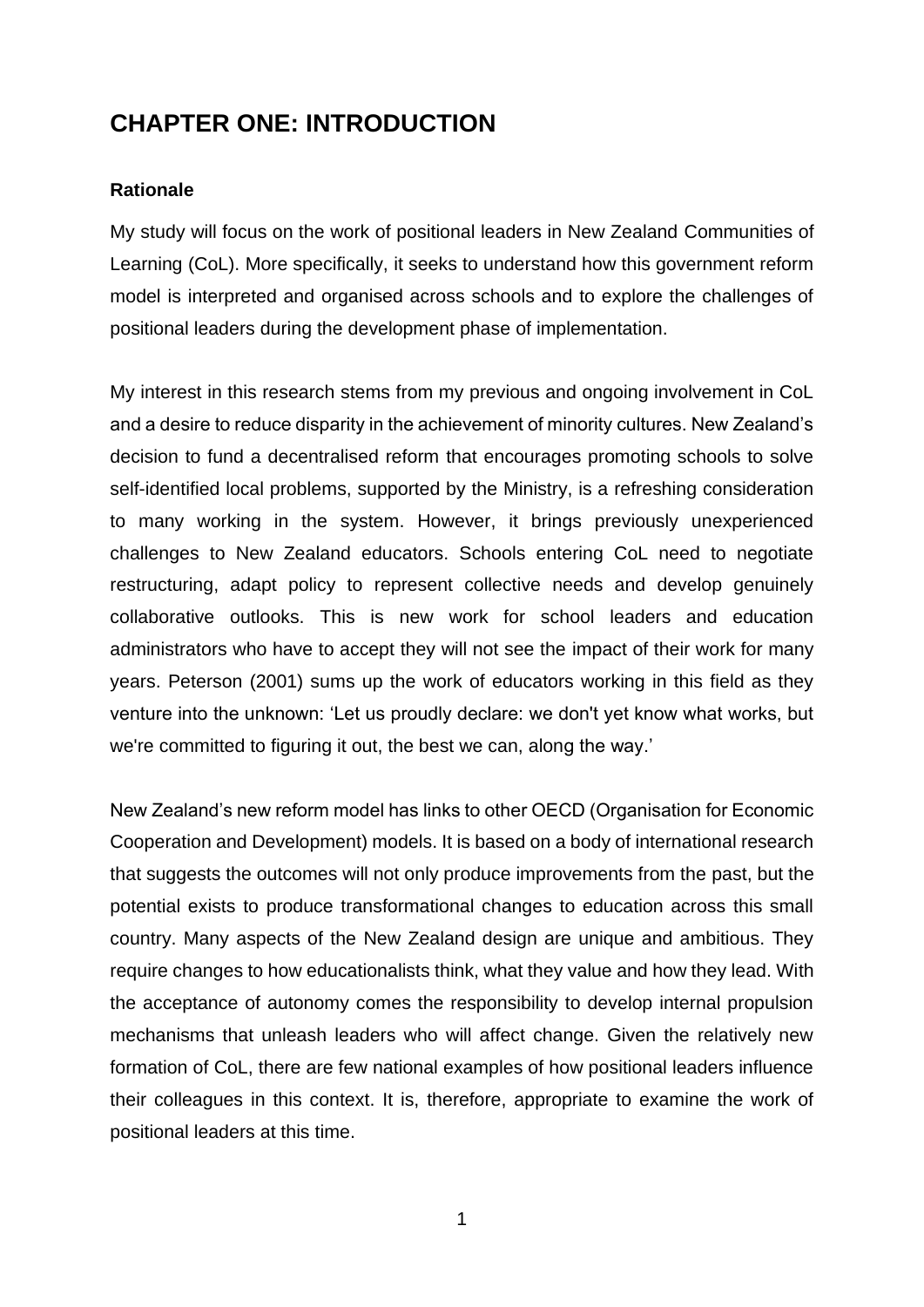The findings of this research will benefit current and prospective positional leaders by providing information about how CoL make decisions and lead for change during the development phase. It will provide new CoL insight that was not previously available and may open up new areas of research in this area.

# **Researcher**

As the researcher, it is important to consider my background and influences as I situate myself within this study. I approach this research with the experiences of a middleaged Pakeha (European) woman, from a middle-class background. I am a wife and mother, who has worked in education for thirty years. I entered teaching in my early twenties and travelled to the United Kingdom three years later.

I have taught in small to large primary schools across varied socio-economic groupings in New Zealand and the United Kingdom and held senior leadership positions for the last twenty years. My approach to education has been influenced by my proximity to disadvantaged minority groups from a young age. I was further influenced by two female teaching relatives who positioned themselves to improve education for disadvantaged students and their communities. Locating myself across diverse schooling environments further reinforced my commitment toward social justice.

This research examines the role of Community of Learning leaders. I have been involved in CoL as a member school and as a Lead Principal. The work is important to me as a school leader working to implement and adapt school reform policy for the best outcomes of my community.

### **Reform Name Change**

In 2014, the New Zealand Ministry of Education (MoE) initiated Communities of Schools, which were later revised to be called Communities of Learning. Commonly, CoL are now referred to as Kāhui Ako, a Māori Te Reo translation meaning cluster of learners. While I use Kāhui Ako in my daily life, for clarity and continuity in this study, I have used CoL as an acronym for both singular and plural Community and Communities of Learning.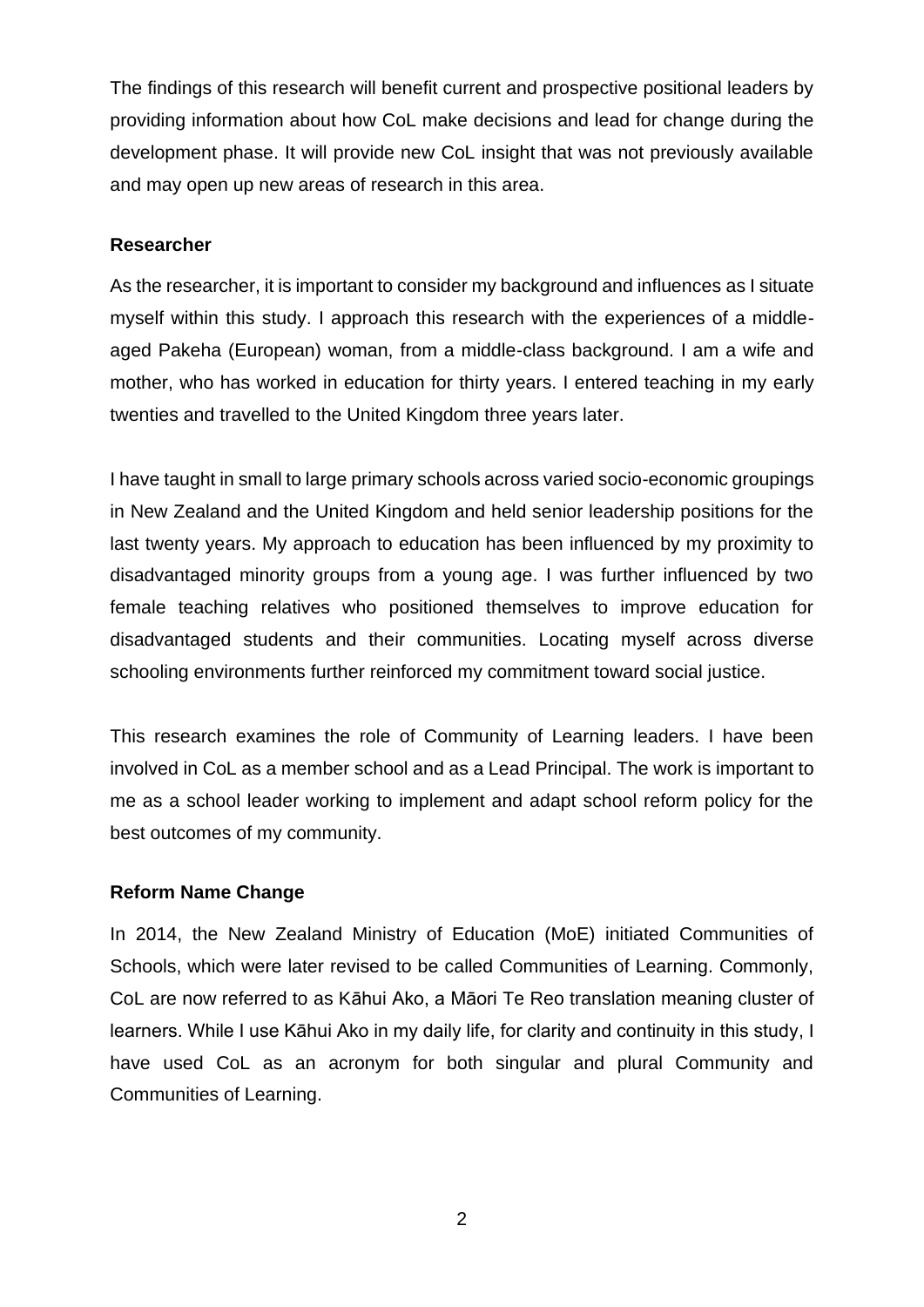### **Research Aims and Questions**

The aims of this research study are:

- 1. To examine the expectations of positional leaders with respect to their role in Communities of Learning.
- 2. To examine positional leaders' practices in light of the National Criteria for Communities of Learning.
- 3. To investigate how positional leaders perceive their challenges and successes within Communities of Learning.

The research questions that guided this study are:

- 1. What are the expectations of positional leaders with respect to their role in Communities of Learning?
- 2. How do positional leaders' practices compare to the National Criteria for Communities of Learning?
- 3. How do positional leaders perceive their challenges and successes within Communities of Learning?

# **Setting the Scene – Reform Designed to Reduce Disparity**

Global school reform strategies have been driven by a cultural need to reduce disparity within each education system. In New Zealand, Māori and Pacific student achievement is below that of Pakeha. Over the last twelve years, policymakers have worked to improve educational outcomes for minoritised students and increase equality. A revised curriculum, intervention programmes and several reform strategies were considered before the formation of CoL.

A new New Zealand Curriculum was issued as a statement of official policy relating to teaching and learning in New Zealand schools in 2007. It responded to the pace of social change, the sophistication of technology, the complex demands of the workplace and the increasingly diverse population (New Zealand Curriculum, 2007). This document aimed for schools to review and design their curriculum in relation to their local context and needs while prioritising Māori learners, giving 'effect to the partnership that is at the core of our nation's founding document, Te Tiriti o Waitangi / the Treaty of Waitangi' (p. 6).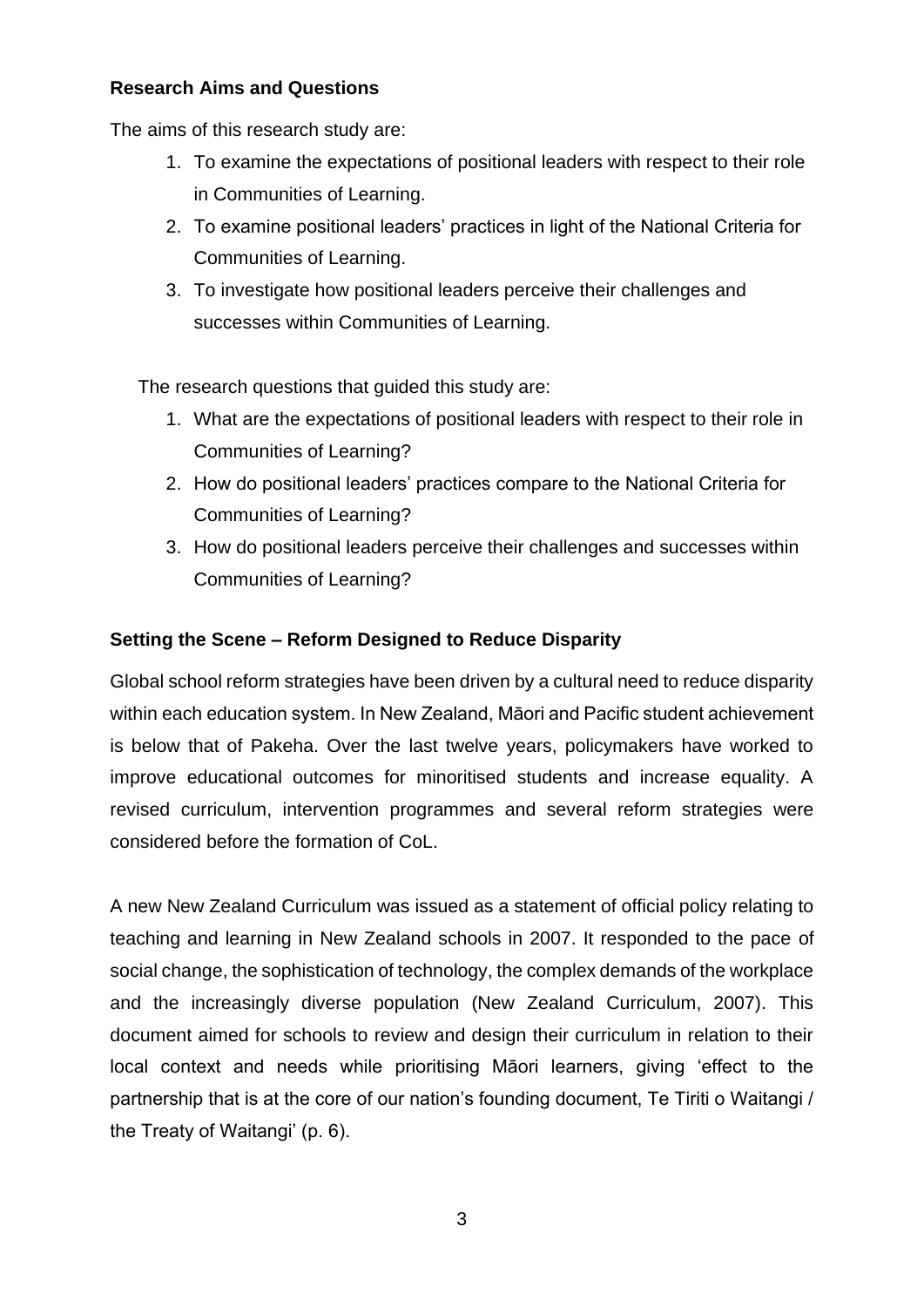The MoE designed intervention programmes to support schools to directly improve the achievement of Māori and Pacific Island students. These programmes (Ka Hikitia, Pasifika Education Plan, Te Kotahitanga, Kia Eke Panuku) encouraged schools to consider how marginalised learners retain their identities while being successful in their schooling. The documents supported the elimination of deficit thinking and the use of strength-based approaches when teaching ethnic minorities. They were supported by district administrators and expert personnel. However, overall these students do not attain the same academic levels as Pakeha students and remain 'target' students in schools across New Zealand.

Ongoing discussions and negotiations between the MoE and teachers' trade unions have worked to understand what is needed to reduce disparity and support teachers in the contemporary educational landscape. In 2007 the teachers' trade union, New Zealand Educational Institute (NZEI) pursued career pathways through collective bargaining. In 2013, the MoE initiated joint sector work to establish teaching career pathways to raise the status and value of the profession. At the time, the MoE proposed the change of policy would be received positively amid national collaborations to support victims of the Christchurch earthquake, Andreas Schleicher's (Secretary-General, OECD) visit to advise on education policy, and a strategic window that fell outside trade union bargaining cycles. 'A package of initiatives is already in train which form the start of the culture change required to professionalise improvement in the quality of teaching' (Ministry of Education, 2013, July 26). The MoE then applied Singapore's Career Pathways Case Study as a basis for the proposed reform: Aotearoa New Zealand – The world's number one education system (2014, June). This included the recruitment of exceptional teachers and leaders to build quality throughout the system. 'In New Zealand a cultural shift is required, to professionalise quality improvement. We must establish the expectation that all teachers own and contribute to the quality of the profession' (Ministry of Education 2014, June).

The resulting reform addressed raising inequality by including a remuneration scheme to attract principals to 'schools that need the most' (Ministry of Education, n.d.). At the same time, New Zealand considered following in the footsteps of the United Kingdom, suggesting the appointment of mandated Change Principals (Ministry of Education, n.d.). However, the final iteration, Investing in Educational Success: Design and Implementation confirmed a national change in educational direction that would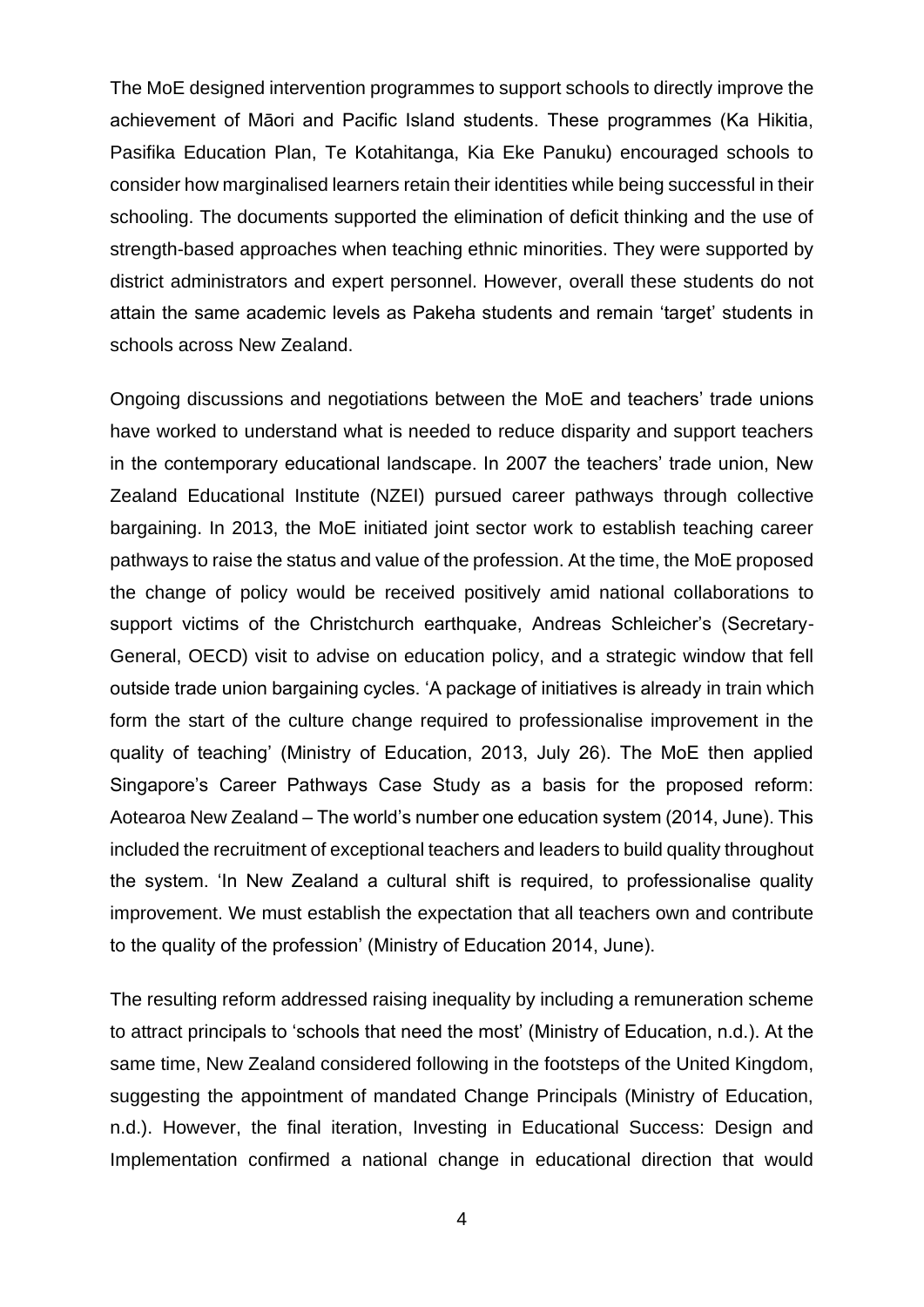employ alternative layers of leadership to raise teacher capacity and student achievement, and support transitions across partnership schools.

The package of initiatives mobilises the highly effective practice we have within and across our education system, so that it can be shared and used more widely and consistently to support the students that need it most, particularly Māori, Pasifika, students with special education needs and those from low socio-economic backgrounds.

Ministry of Education, 2014, November 26

At the end of 2014, expressions of interest were first sought from schools considering entering the new collective partnerships called Communities of Schools (later revised to Communities of Learning). The MoE described their vision to: "improve the system for the future, lift aspiration, raise educational achievement for every New Zealander" (Ministry of Education, 2015). This reform model aimed to place successful leaders across schools who would recognise and respond to educational challenges. They would develop the collective expertise required to advantage all learners while confronting the national need to reduce disparity. The work required by these change leaders has been considered by Berryman & Eley (2019) who explain that transformative leaders will successfully make intended reform changes when they adopt actions, within a context of self-review, that do not allow disparities in education to continue. Following the MoE's adoption of this new policy, the New Zealand Education Review Office (ERO) mirrored government commitment with renewed school audit requirements that focused on measuring the success of Māori learners before non-Māori.

Over the last five years, New Zealand schools have clustered to form CoL. In May 2019, 1,799 schools had joined to form 221 CoL representing 663,000 students across New Zealand (Ministry of Education, 2019). Although the model is centrally funded and has multiple support structures in place, the formation of schools entering collaborative interdependent structures presents unique challenges and considerations. These are outlined in the following sections.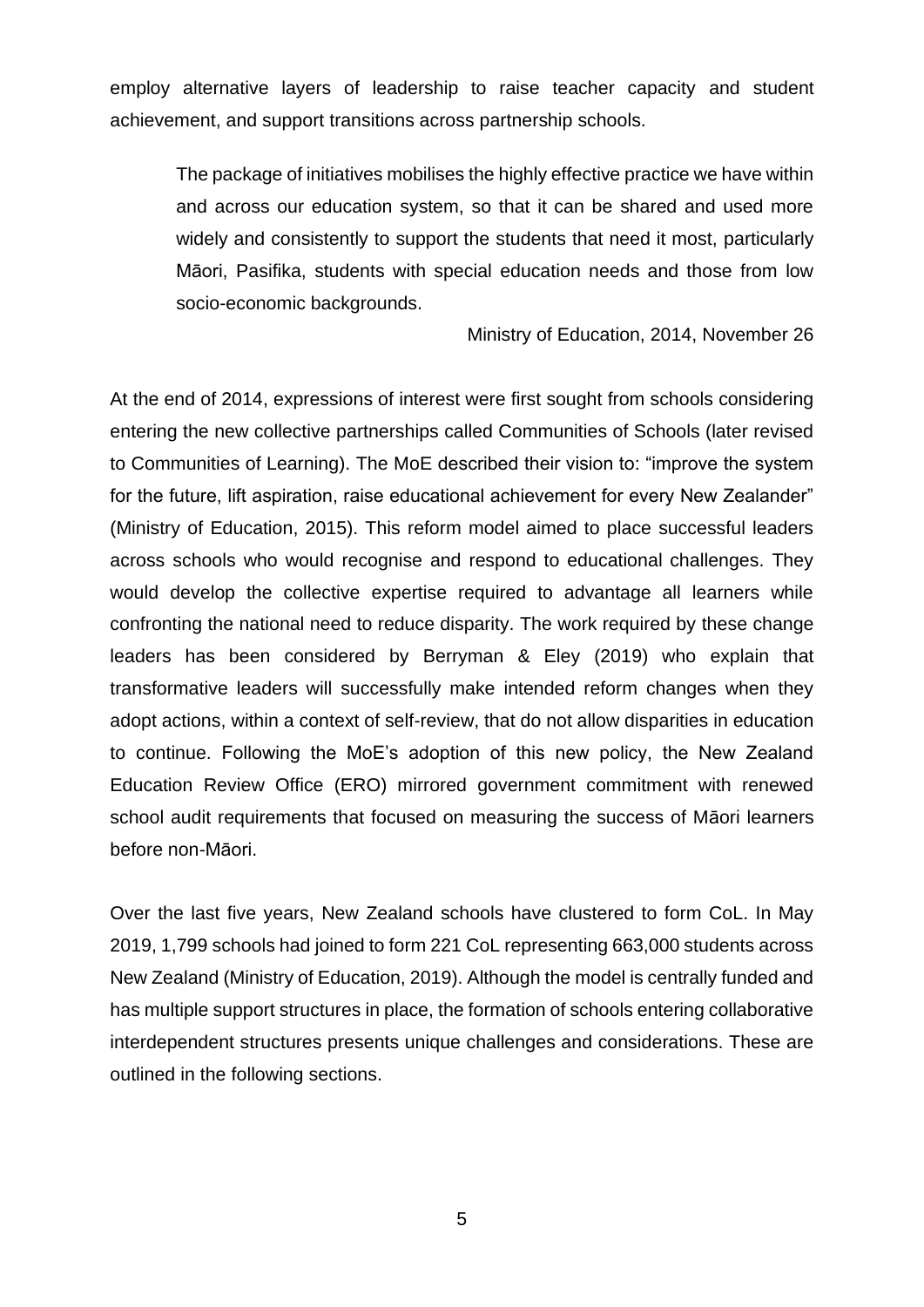#### **Networked Learning Communities**

Over the last seventeen years, networked learning communities have underpinned national improvement strategies in the United Kingdom, United States of America, Singapore, Australia, Finland and Belgium. Increased global adoption has initiated discussions about the concerns, opportunities and challenges associated with this collaborative ideology.

One is that of collaboration and competition. CoL are founded on the idea of professionals working together to advantage the wider group. This involves teachers and schools deprivatising their practice and sharing expert teachers with each other. This ideology conflicts with schools who want to retain their advantage over others as they compete for roll size and reputation. Engaging schools who hold these views will be especially challenging for CoL leaders who are tasked with seeking the full engagement of its members as a precondition for developing collective capacity. This has already been considered by some researchers who ask us to consider competition and collaboration co-existing simultaneously, proposing that the existential threat of competition may in fact, act as an incentive for collaboration (Muijs and Rumyantseva, 2014) and more recently by Fullan (2016) who describes how leadership teams can use professional, social and human capital as leverage in schools.

The shift to form collaborative partnerships requires the escalation and mobilisation of new leadership tiers to effect change in schools. Through my involvement in CoL and exploration of the literature, it appears that these changes to social hierarchies threaten schools' autonomy (Armstrong, 2015) and risk undermining or displacing current staff members, especially during the initial stages of establishing goals and agreeing organisational structures. In New Zealand, senior leaders are being forced to consider where instructional leadership is located in schools. Prior to CoL, senior leadership teams saw themselves as having this role. However, CoL leaders have been tasked with enhancing schools' evaluative capacity, deepening pedagogy, coaching teachers and introducing responsive changes to the curriculum. Some senior leaders are comparing their role to that of the CoL leader, realising their work has become predominantly administration driven and feeling displaced and uncertain of their responsibilities. It will be important for CoL to establish, and in some cases repair, relationships with these senior staff for the ongoing benefits of their organisation and community. McNae & Cowie's (2017) work reinforces the need to focus on these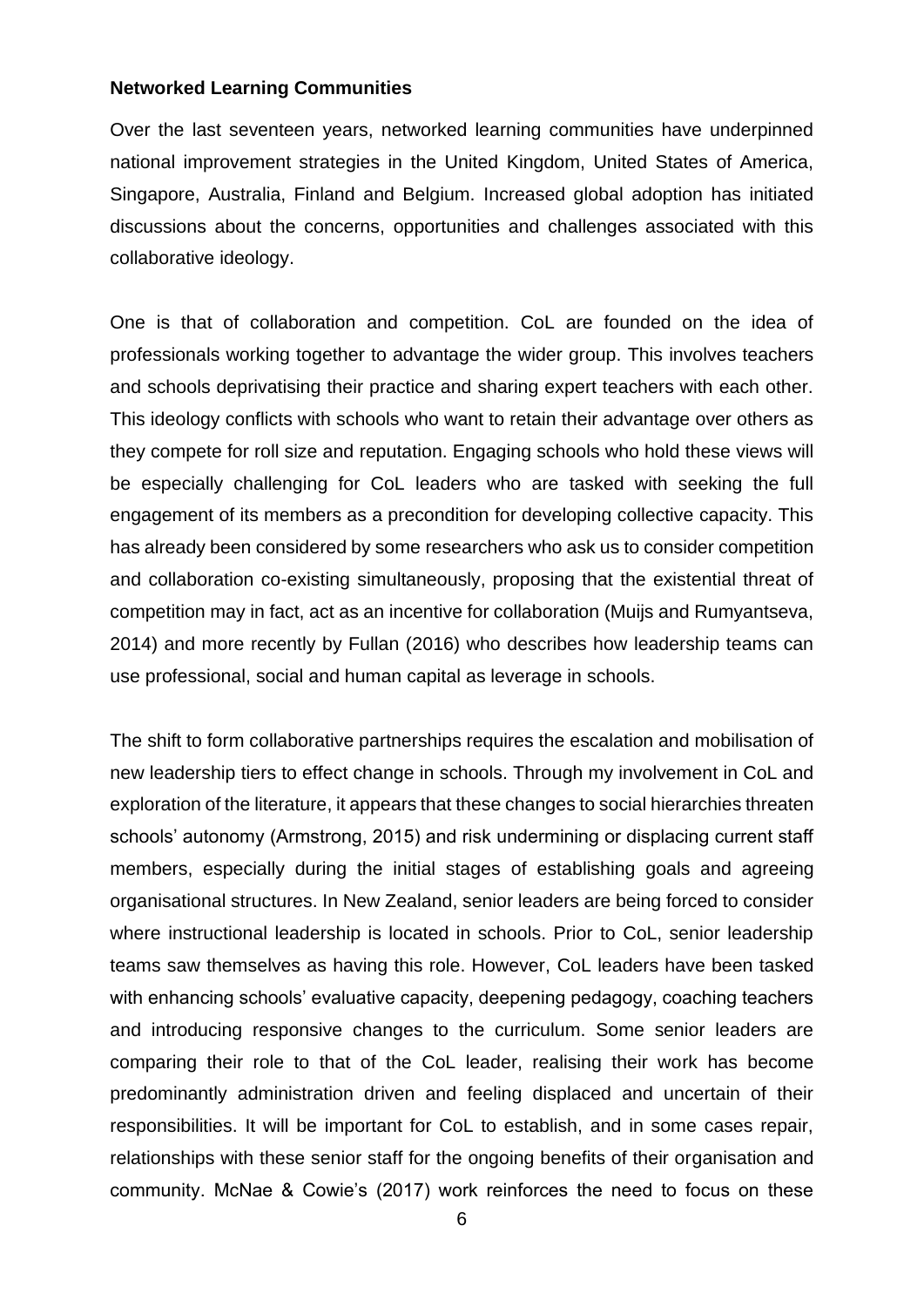relationships as research theory is taken into practice: 'researchers partnering with teachers requires the support of school leaders, students and the school community' (p. 308).

Advocates for collaborative school partnerships endorse collective capacity as the primary driver of improvement across schools. However, there is no denying that this requires significant organisational restructuring and social reorganisation to mobilise system-level change. Penul & Farell (2016) explain that 'Partnerships are an infrastructure for turning the insight that reform is a social process into a systematic design for collaborative improvement that leverages the expertise and passion of both researchers and educators' (p. 2). Following schools' completion of formalities entering CoL, it is possibly the social reorganisation that is the most complex and challenging aspect of the work.

#### **Social Reorganisation**

Communities of Learning require social reorganisation across schools and the education sector. The social implications of belonging to a CoL require partnering school communities to shift their thinking from their individual schools to a combined outlook that benefits all learners. Schools must establish combined systemic groupings, reorganise their leadership structures and share resourcing. Seddon and Angus (2000) forecast the need for educational workers to 'accept responsibility for contributions to new ways of social organising' for the success of a future institutional design. They explain the importance of social constructions being first deconstructed, to allow ways of operating and solving complex problems together. It is expected that schools entering into long-standing relationships with CoL will use their combined networks and extensive resources to share knowledge to support learners as they transition through their learning pathway. Education workers need to move beyond the 'insular and competitive' to collaborate and harness collective capacity; they will need to think and behave in different ways.

Researchers in this area agree that changed ways of operating are required within partnering organisations. Seddon and Angus (2000) propose schools 'would need to accept responsibility for contributing to new ways of social organising and living, and for developing creative capacities linked to traditional educational touchstones of democracy and equity' (p. 168). A Networked Improvement Community model has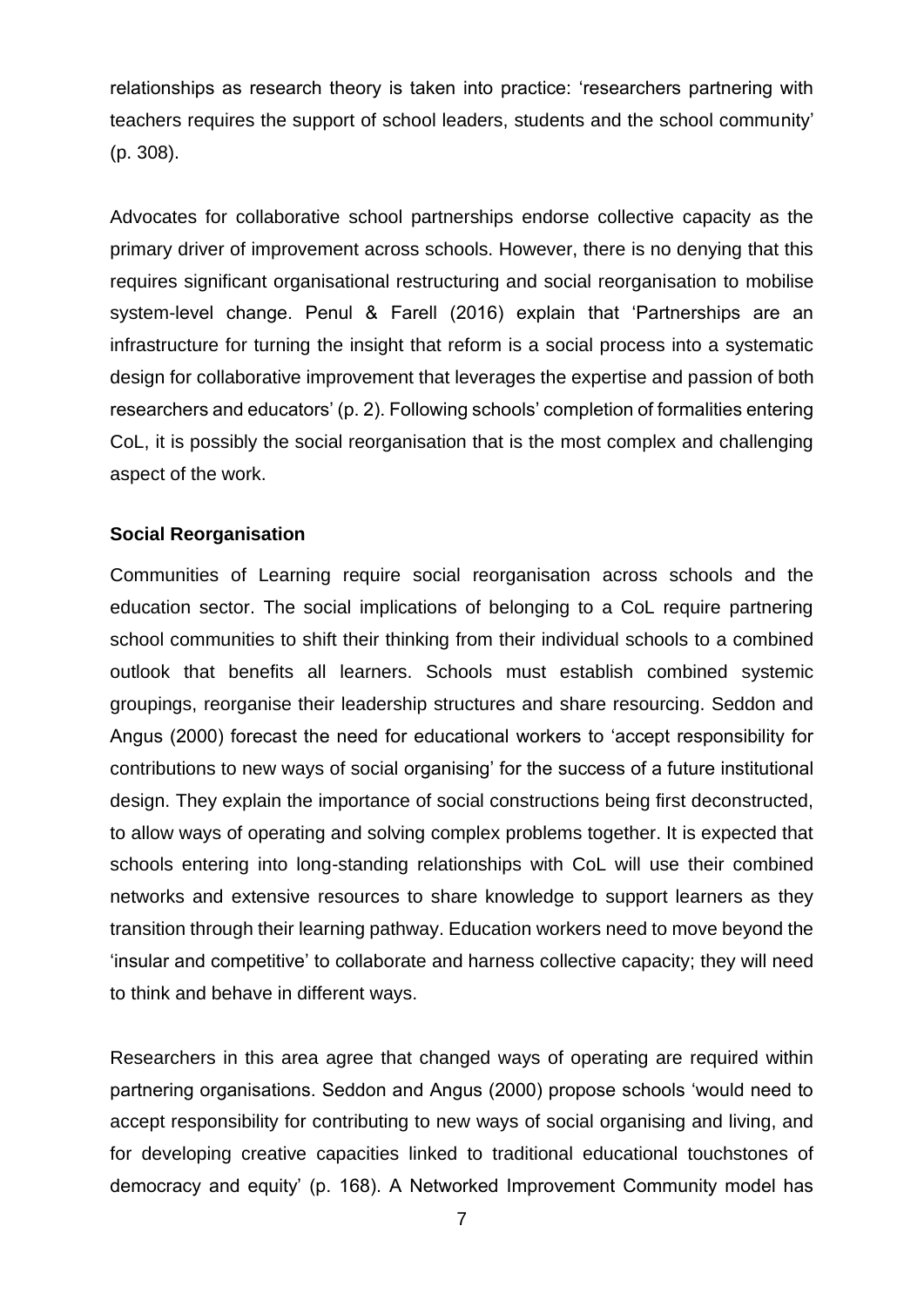been considered and developed by Dolle, Gomez, Russell & Bryk (2013) using collaborative inquiry to develop relationships that lead to a continuous improvement process. They emphasise the importance of leaders engaging in new mindsets and practices: 'Faculty need to see themselves and be seen by others, as reflective practitioners engaged in the improvement and committed to working with other network members in trusting relationships around shared problems of practice' (p. 6).

The CoL model is founded on the identification and mobilisation of leaders across the system to implement change. It is intended that a combination of their intentional placement, applied expertise, and ability to navigate relationships and changing contexts, will result in successful outcomes. Bandura (2001) suggests leaders need to develop collective efficacy within groups of teachers as a mechanism to place themselves within organisations, effect change and deliver results.

### **Leaders Repositioned to Influence**

The CoL model is underpinned by the philosophy that strategically placed leaders will form successful partnerships and develop collective capacity alongside their colleagues to improve student achievement. It is widely agreed (Fullan, 2011; Harris & Jones, 2010; Rubinstein, 2014) that modern collaborative reform strategies are premised on the theory that experienced leaders of high performing, self-improving schools can be influential with their peers. Positional leaders are employed and dispersed at three hierarchical levels within CoL systems to activate change. If these leaders are to be successful, it is essential that they understand how they can be most effective in these challenging roles.

Several researchers have considered the repositioning of leaders as influencers in organisations. Mumby and Fullan (2016) present a connected autonomy change principle where collaboration underpins organisational improvement. They suggest the direction of influence is altered, where leaders network horizontally and vertically to form relationships that enact change. In this 'leadership from the middle' approach, system leaders are responsible for transparently connecting with others to improve practices that develop collective efficacy across schools. Boylan (2016) approaches positioning from a different angle, promoting a 'lead from below' model. In this approach, teachers are involved in the process of leading on-the-ground change with peers. Leaders' actions are used to influence colleagues to take on facets of the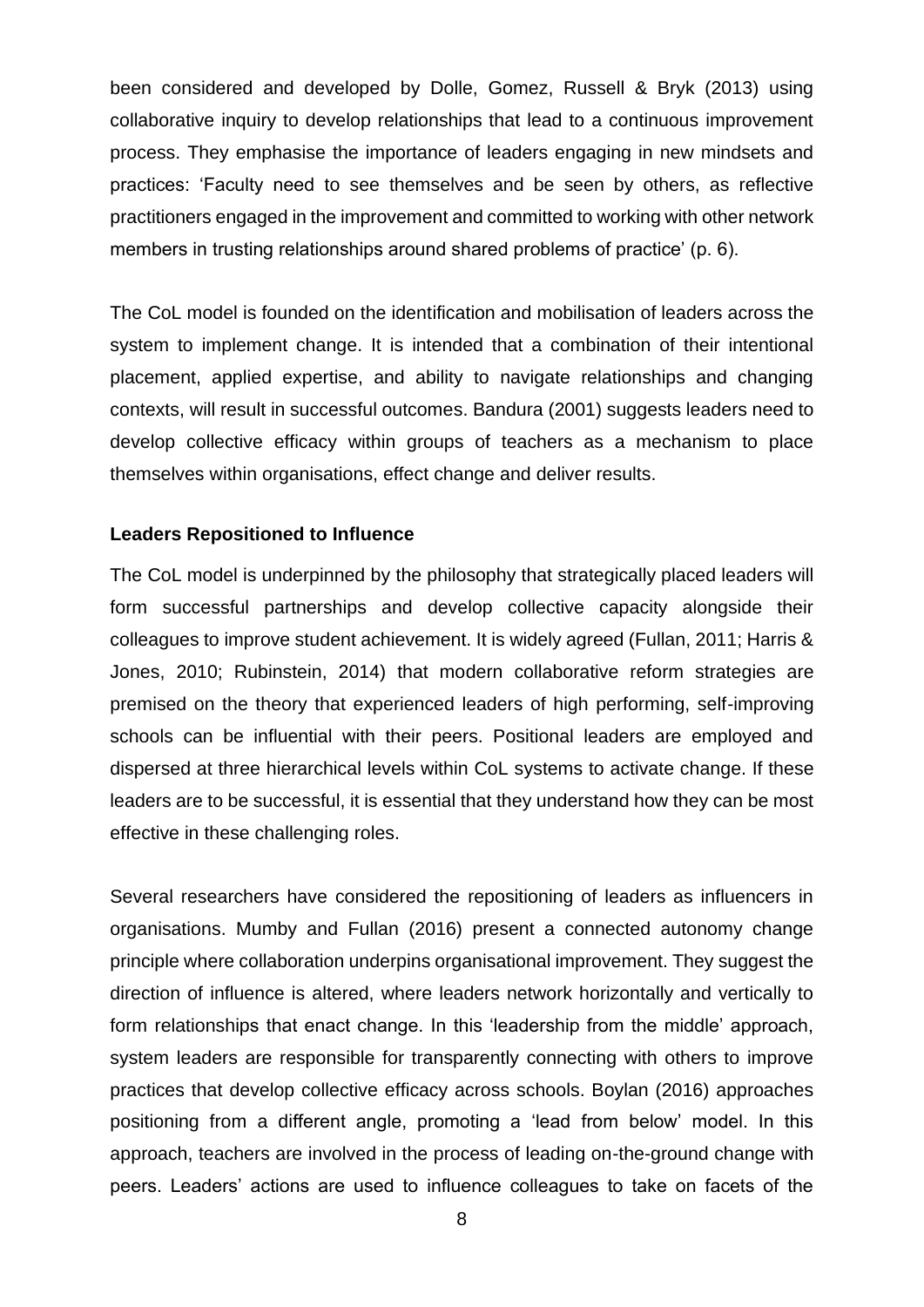desired change. Bolden (2001) on the other hand, adopts a distributed leadership approach in response to the project work completed in across-school organisations, preferring a hybrid configuration where leaders are mobilised in direct response to needs.

In schools, collective capacity is gained through teachers' involvement in projects to address challenges in their practice and context. Johnson (2016) summarises the concept: 'As teachers join together to solve problems and learn from one another, the school's instructional capacity becomes greater than the sum of its parts' (p. 15). Robinson (2017) discusses the need for leaders to first develop their individual capacity to build credibility with their colleagues, as leaders build relational trust when they use evidence to solve complex problems in a non-judgemental manner. Experienced school leaders are often competent in building relationships of trust; however, they find it challenging to maintain these when addressing difficult issues central to school improvement. Robinson et *al's*. (2016) study of social problem-solving detected deficits in educational leaders who displayed little openness to exploring differences, reconsidering their own views or use of validation strategies to test their beliefs. Their research determined that behavioural indicators are not sufficient alone to identify the cognitive mismatches that drive reasoning and propose the development of normative theory to support leaders. Armstrong (2015) shares concerns regarding support for leaders, explaining there is little knowledge about the process of change and maintenance of relationships as schools enter these structures and agreements. He outlined the need for school supports as they negotiate change, broker and nurture new relationships.

Due to the recent establishment of CoL, little is known about how positional leaders carry out this work in schools. As a relatively new entity, it is timely to examine the expectations of positional CoL leaders, their work in light of the National Criteria for their role, and the challenges they experience as they work to effect change across school communities.

#### **Thesis Organisation**

This thesis is organised into six chapters.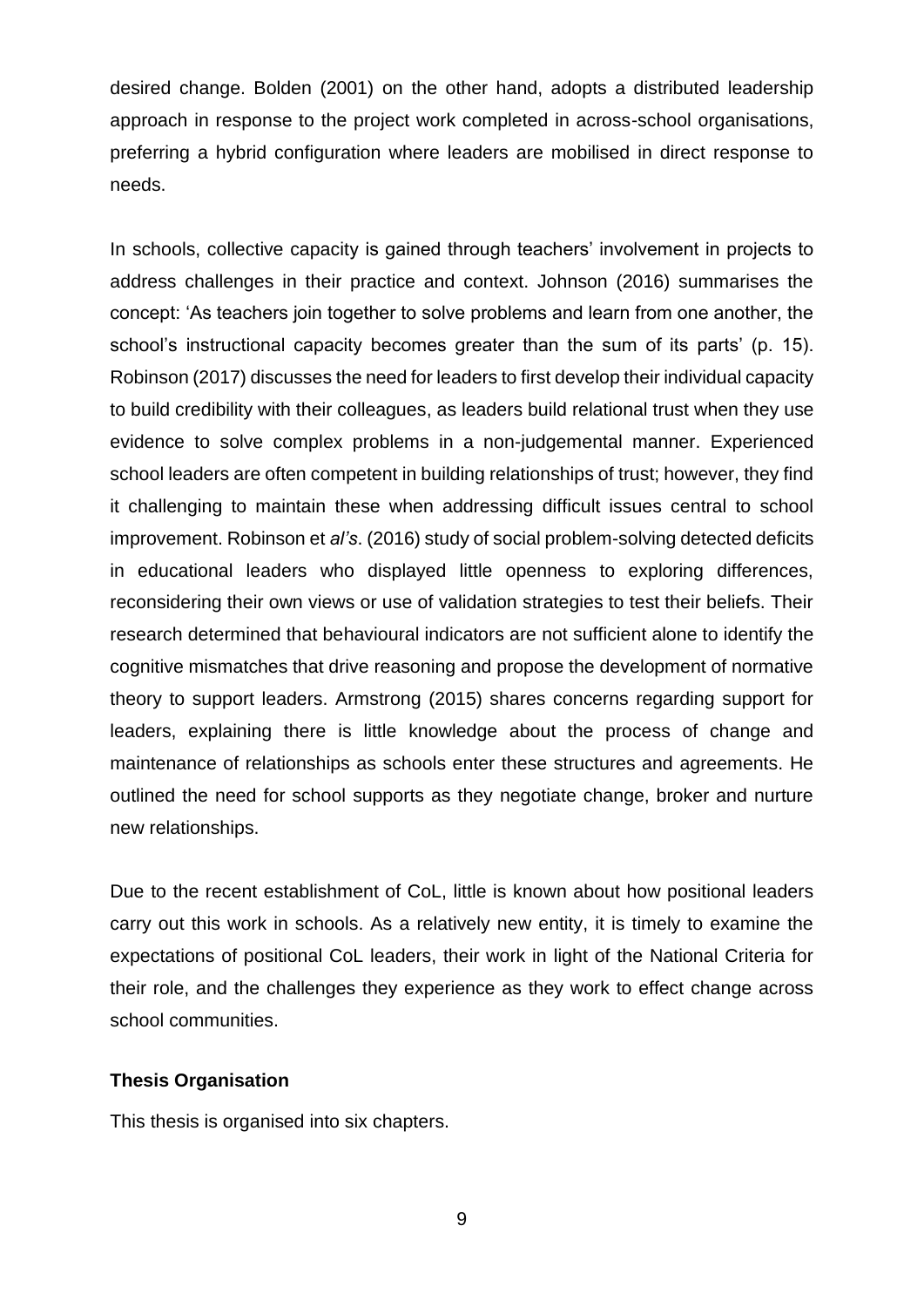# **Chapter One**

This chapter has presented an introduction to the research project. It describes the rationale for the project, introduces the researcher, lists the research aims and the research questions, and sets the scene for the study.

# **Chapter Two**

Chapter Two investigates the literature reviewed in relation to the research themes. The work of positional leaders in Communities of Learning in New Zealand schools are at the centre of the literature review.

# **Chapter Three**

The research methodology and design are examined in Chapter Three. The reasons for taking an interpretive epistemological position and a qualitative approach to the methodology, data collection and analysis are explained. This includes an outline of the research design, data analysis framework and a discussion of relevant validity and ethical considerations.

# **Chapter Four**

Chapter Four presents the research data collected from the semi-structured interviews. Themes emerging from the collected data are also identified.

# **Chapter Five**

Chapter Five focuses on the findings based on the emerging themes. The key findings from the research project are critically examined and linked to the literature reviewed in Chapter Two.

# **Chapter Six**

Chapter Six concludes the thesis and contains a summary of the overall findings of the research investigation. Conclusions, final recommendations for future practice, possibilities for additional research and a review of the limitations of the research are included.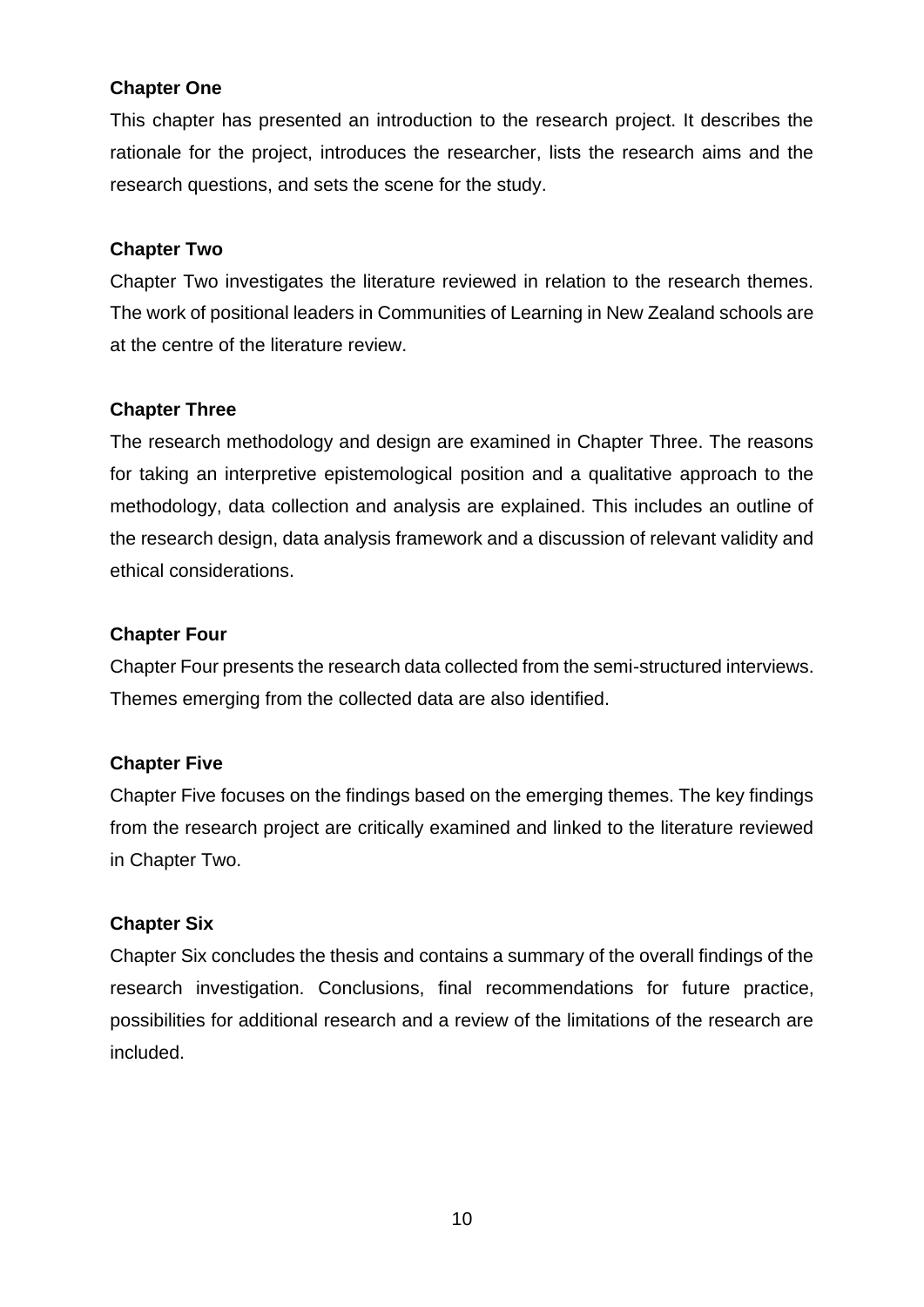# **CHAPTER TWO: LITERATURE REVIEW**

# **Introduction**

This chapter reviews literature related to the focus of this thesis – the work of positional leaders in Communities of Learning. The chapter discusses two main themes as they relate to the work of positional leaders in New Zealand's relatively recent Communities of Learning school reform model. The two themes are: 1. School reform; 2. System leaders as levers of change.

In regard to the first theme of school reform, a number of sub-themes are explored: previous school reform, modern school reform and the New Zealand context.

The second theme, relating to system leaders as levers of change, generates further sub-themes that explore: positioning change, district administrators and school leaders' interpretation and alignment to government mandates.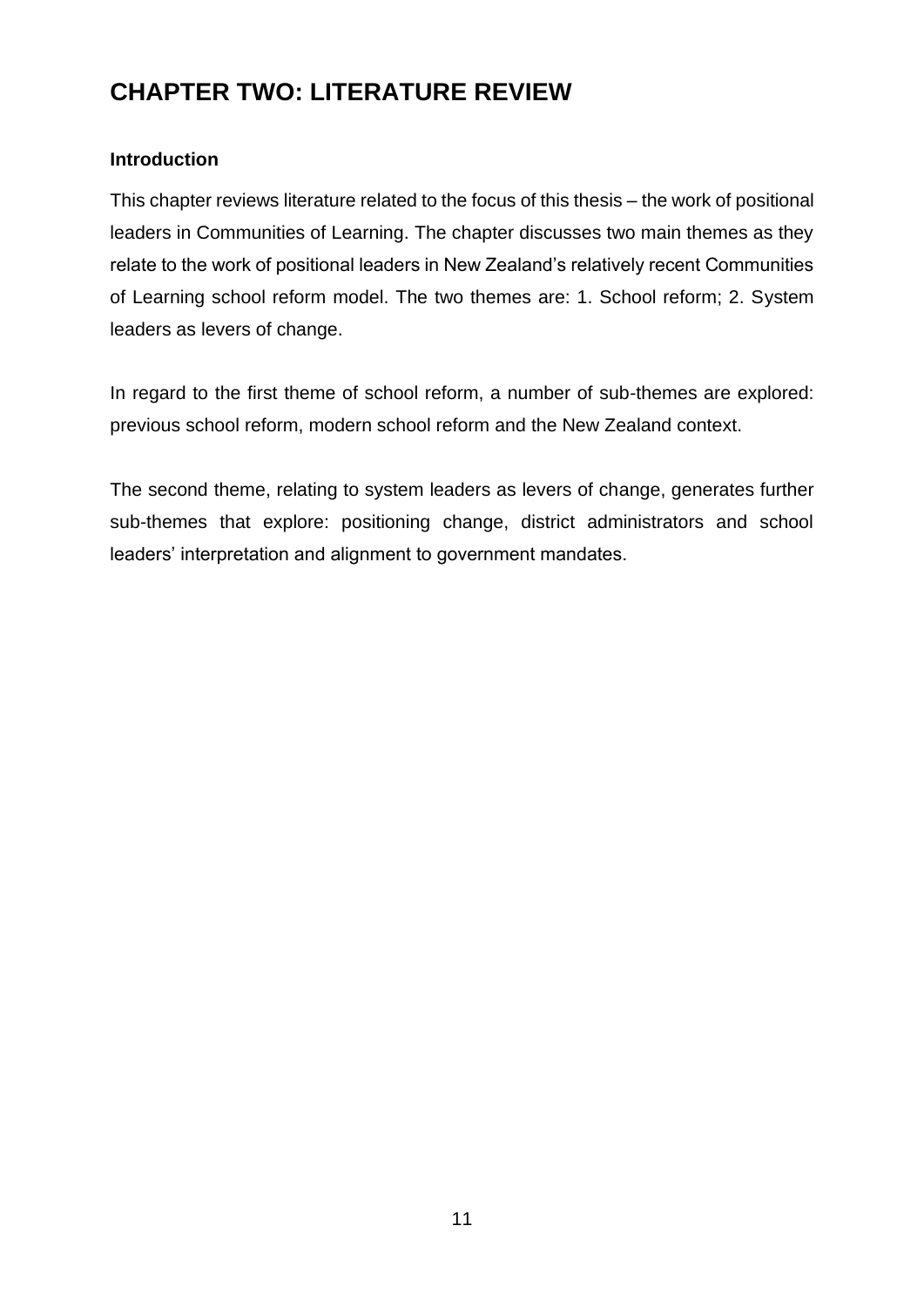# **School Reform**

### *Introduction*

Over the last four decades, there have been global attempts to improve student achievement and advance equity in schools. Reform across OECD countries have followed a similar path as governments have questioned previously failed implementation models, understood school capability levels, interpreted international testing results and become better informed through a broadened research base. Consequential reforms have been delivered to schools with varying degrees of prescription and external accountability. These waves of recent reform have required changes to school organisation, leadership, curricula and teacher delivery.

It is widely agreed that previous centrally controlled reforms have not resulted in the expected improvements at the school, regional or national levels. This has been termed the policy-practice gap. Following each wave of intervention, policymakers reviewed and built on learnings from the past to inform the next. Before considering today's shift to collaborative communities, and New Zealand's involvement in these, it is important to understand the reform strategies that preceded it.

# *Previous Reform Models*

The leverage point for educational change has shifted. Barber (2002) describes this journey in his knowledge poor-rich, prescription-judgement matrix.



**Figure 1: Knowledge poor-rich, prescription-judgement matrix (Barber, 2002)** Source: Fullan, 2003, p. 4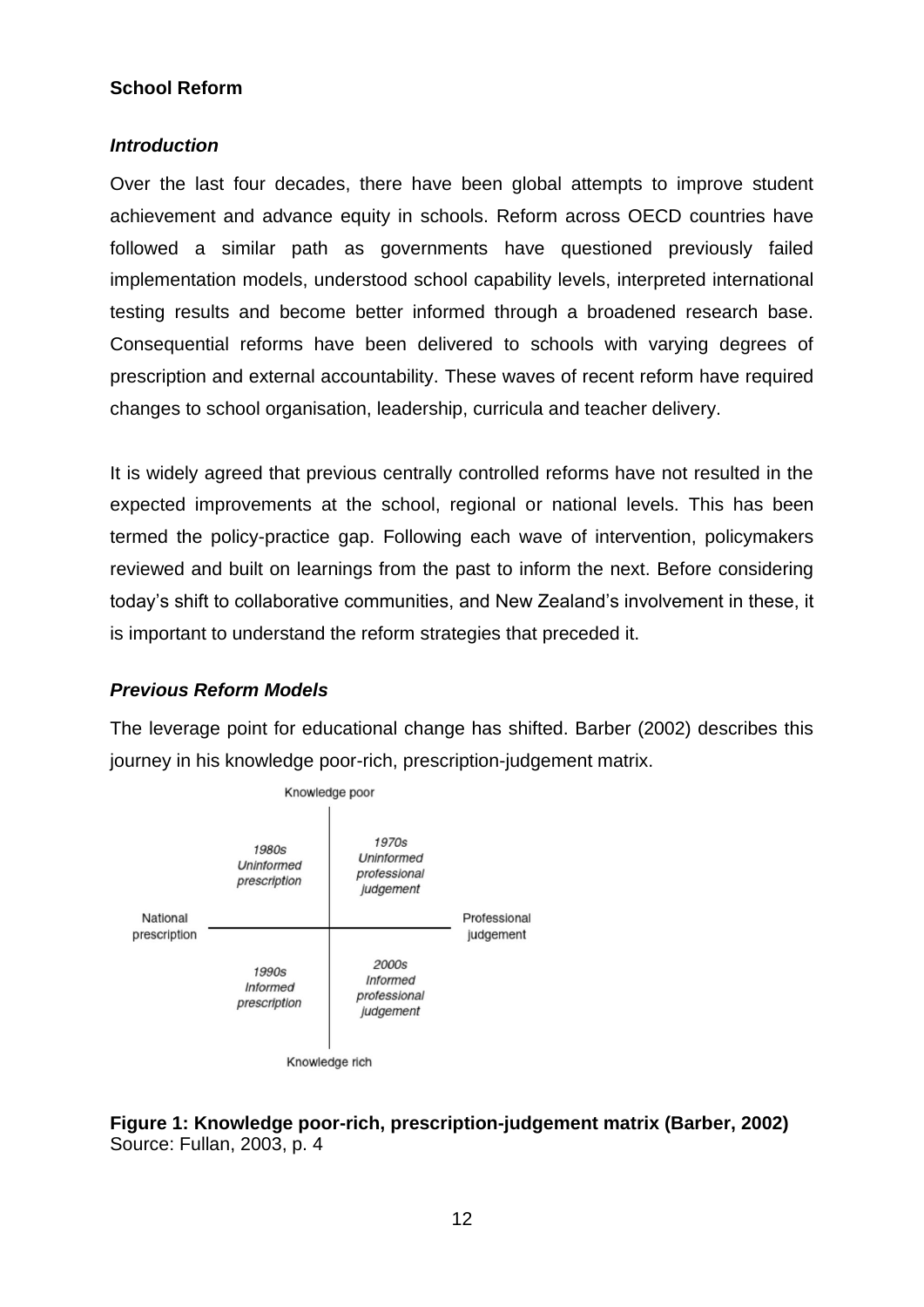In the 1970s, schools generally made educational decisions with minimal external influence. Previous reforms across OECD countries had resulted in minimal change; it was this decade that saw the shift from internal decision-making to external accountability. Reform of this era was focused on increased access to education and greater equality (Finn,1991). Barber (2002) describes this as a period of 'uninformed professional judgement'.

As knowledge from this accountability model was gained, concerns regarding performance and accountability grew. In the 1980s, policymakers responded by defining standards and goals for schools. However, in this decade of 'uninformed prescription' schools did not necessarily have the resources to innovatively problemsolve or build internal capability themselves (Fullan, 2015).

The need for schools to access capability-building tools was rectified in the 1990s through 'informed prescription' where more carefully considered state-driven reforms, founded on research, were prescribed to schools. Whilst this model delivered some long-awaited improvements, concerns regarding its limitations ensued (Barber, 2007; Elmore 2002; Fullan, 2003).

Fullan (2003) refutes the longevity and side-effects of the narrow, centrally driven strategies, providing the initial nationwide success of the United Kingdom's 4-year National Literacy and Numeracy Strategy (1997) as an example. Although it delivered improvements of 18% in literacy and 19% in numeracy across 19,000 primary schools, the last two years of implementation levelled off and staff morale declined. Fullan expounded that fundamental transformation is required to attain a learner- knowledgeand assessment-centred system: 'Informed prescription, the argument goes, can take us to the first horizon, but not much further. For deeper developments we need the creative energies and ownership of the teaching force and its leaders' (p. 5).

Clarification regarding the failings of this approach are provided by Barber (2007), explaining that system users will accept the command and control of prescriptive interventions as a solution to improve extreme underperformance. However, mandated reform is limited to surface-level improvements only, requiring transformational change based on system-wide creativity and motivation, 'You can mandate "awful" to "adequate," but you cannot mandate greatness, which must be unleashed' (p. 23-24).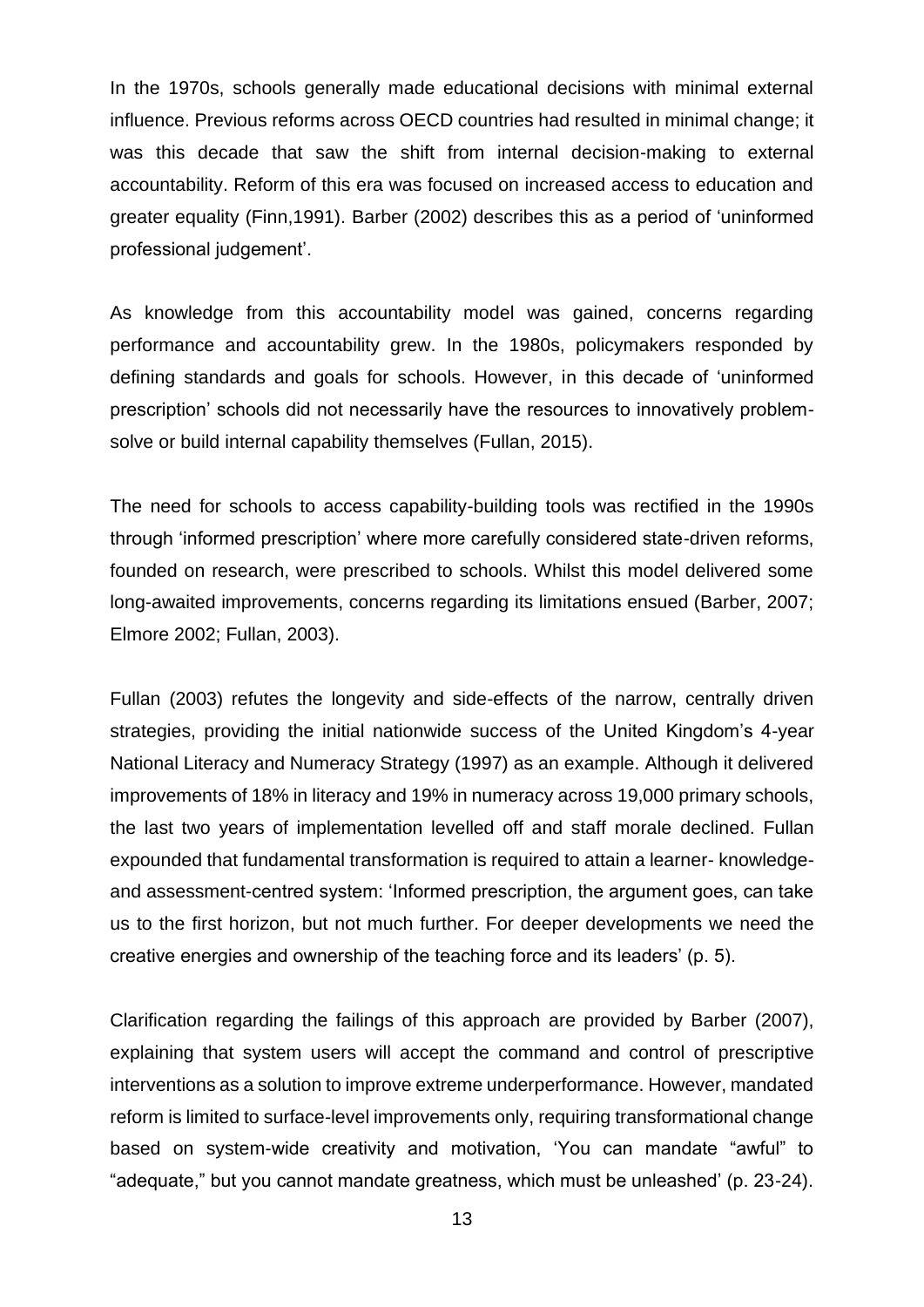Furthermore, Elmore (2002) asserts the disadvantages of the 1990s' distributive leadership model which divides and stretches knowledge and practice across roles rather than building an inherent team. In these instances, teachers receive specific content and skills for delivery; however, they are unaware of why they are doing them and unable to transfer practices across contexts. Schools working in this way are not acting as learning organisations that problem solve and increase overall capacity, *'*That is, the solutions that schools are adopting have no rationale or connection to the actual learning of adults or students, no effect on organising work for learning, and no impact on how the school uses resources to support learning' (p. 22).

Recent global reform has been as much of a journey for policymakers as it has for district administrators and schools. Data from the implementation of prescriptive standards in the 1980s demonstrated the need to increase school capability. In the 1990s, evidence-informed teaching tools produced some promising results; however, supporting research highlighted the limitations of non-transferable skills. The result of twenty years of reform, international testing and access to research, has created the conditions for further change by working to advantage the greater majority (Smith & O'Day, 1991). At the beginning of the twenty first century, policymakers had realised that schools needed to become self-sustaining learning organisations that solved problems together by accessing resources and developing their own collective capabilities.

### *Modern School Reform*

Over the last decade, several countries have adopted collaborative structures as a reform strategy to transform education. Government-driven models are being implemented across the United Kingdom, USA, Finland, Singapore, Australia and New Zealand. Schools are encouraged to form affiliations with designated partner schools or networked groups of schools, under the leadership of a proven and experienced leader. It is widely agreed that this approach is premised on the theory that experienced leaders of high performing, self-improving schools can be influential with their peers (Fullan, 2011; Harris & Jones, 2010; Rubinstein, 2014).

Countries are using a range of partnerships and systemic leadership models to harness collective capacity to advance school performance. The degree of prescription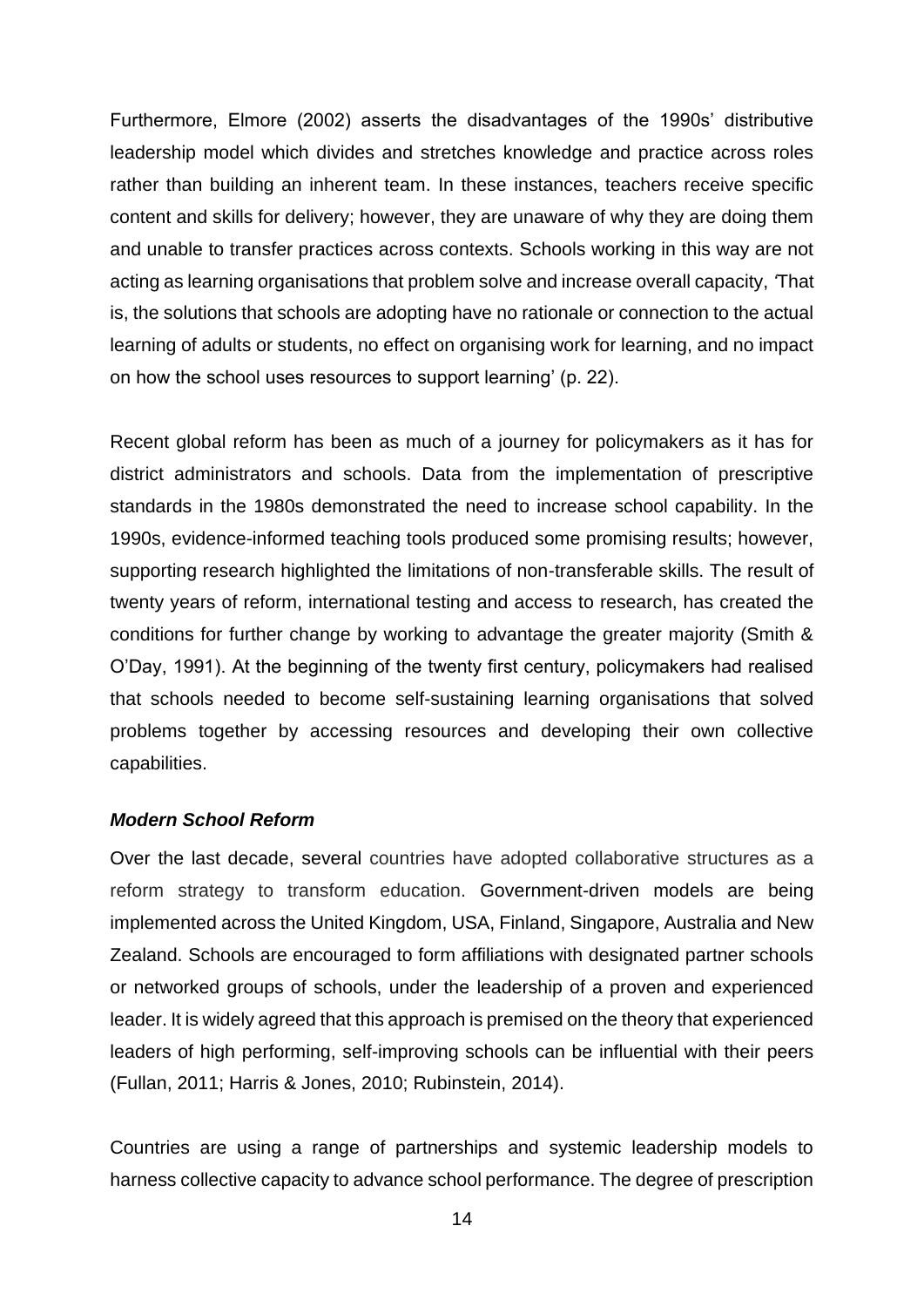varies from mandated models, advantaged membership or opt-in voluntary partnerships. This sub-section provides a brief overview of collaborative structures across OECD countries and introduces the New Zealand context.

In England, school-to-school support is now the fundamental structure for school-led system improvement. Models include structured governance designs, designated leaders allocated to low performing schools and executive principal roles across several schools (Armstrong, 2015; ACSL, 2015).

Finland's governance decentralisation model and New Zealand's CoL provide optional government-funded collaborative initiatives. These allow schools to consider their local context and address diversity in their schools. They tend to promote tiered leadership structures that disseminate expertise and provide specified release time for leaders' participation in collaborative work (Hargreaves & Pont, 2007; Ministry of Education, 2016).

A further model is that of informal self-organised collaborative groupings, which have the advantage of allowing schools to retain the operation and decision-making of their own schools without collective accountability. However, they lack the funding and resourcing of centrally funded models. These groupings can find the demands of reorganisation and sustainability of a collaborative model challenging without financial support (Armstrong, 2015).

Policy makers are reorganising each country's organisational structures to support collaborative groupings. External voluntary and funded positions have been developed to strengthen formal collaborative structures. Schools have combined governance models such as formal Executive Boards or Stewardship Groups. Some groups of schools are beginning to share senior management positions and employ specialists outside the education sector to improve the efficiency of operational and management functions. Several countries have planned for experienced professionals to support and challenge those leading the communities. The United Kingdom provides 'exemplary' headteachers through the National Leaders of Education for this role, other countries provide an accreditation system.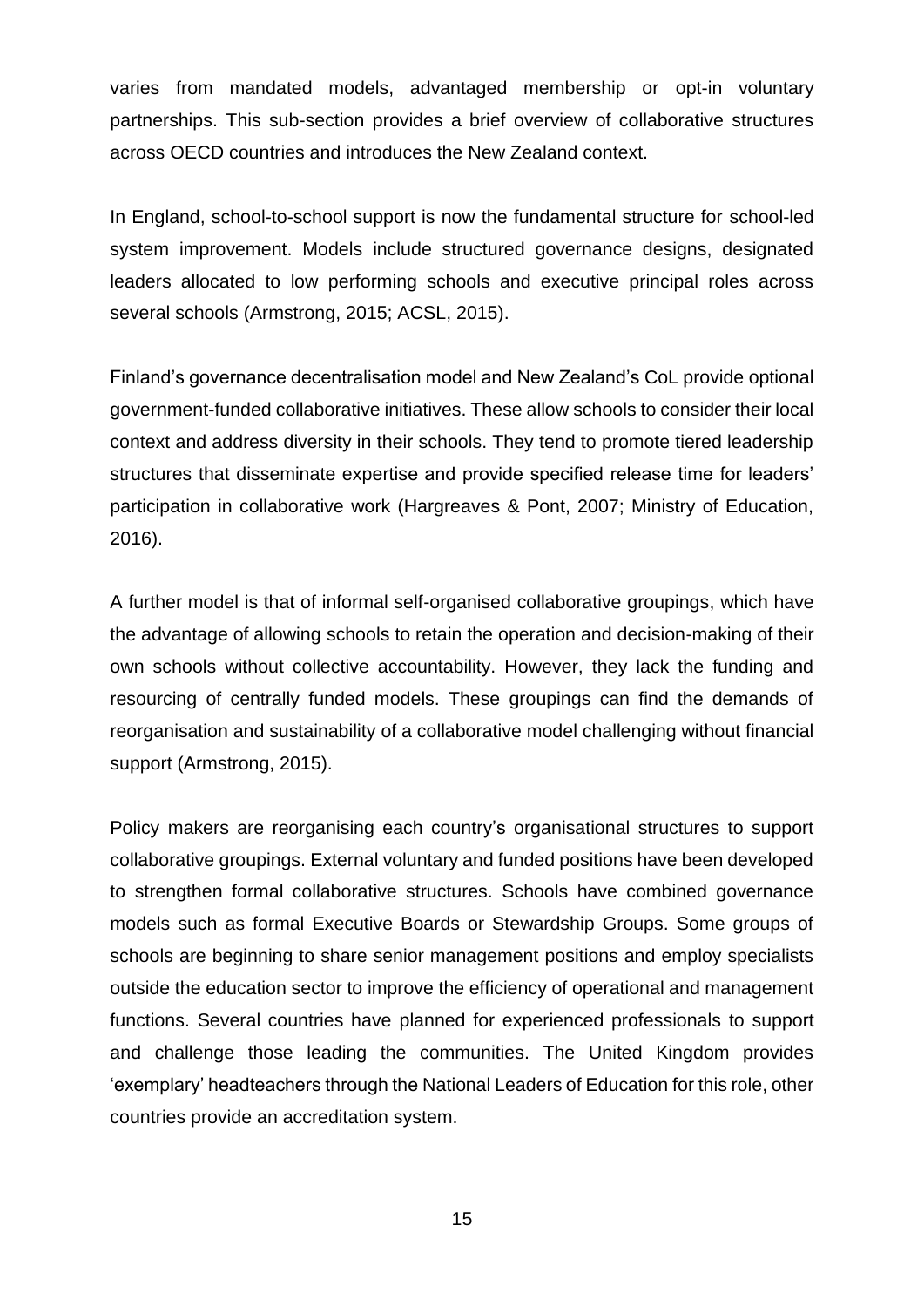Although schools began networking and developing collective capacity in the early 2000s, the formation and implementation phases of collaborative structures take several years. Due to the absence of sustained collaborative models there are few publications of outcomes or exemplary practice. However, the limited research base of initial models in the United Kingdom, USA and Wales indicate collaborative partnerships have positive effects on student learning (Armstrong 2015; Harris & Jones 2010; Rubinstein and McCarthy 2014), especially with students who are disadvantaged by their backgrounds.

### *The New Zealand Context*

New Zealand's adoption of collaborative school structures took place in 2014 after observing the implementation of their counterparts abroad. What resulted was an invitational, yet advantaged model, where schools became central decision-makers. The New Zealand Government incentivises schools to collaborate by providing funding, recognition, remuneration and leaders' release from their primary in-school roles (Ministry of Education, 2016). The model aims to strengthen student pathways from Early Childhood to Tertiary, within schools that are geographically close. Member schools are supported by three internal tiers of leadership and externally by regional administrators and contracted support to develop collective capacity. Leadership tiers offer new career opportunities for professionals to remain in their classrooms and schools while they complete this additional work. Leaders collaborate to develop collective capacity horizontally and vertically across the networked groups and the education system. The in-school appointment of these roles provides each school with additional leadership opportunities to develop and promote staff, resulting in stronger professional capability. Member schools are also provided with release time for all teachers to inquire into aspects of their practice as researchers.

This model is reliant on strong, successful partnerships across schools and the education sector, alongside a shared desire and capacity to enhance performance collectively. The next section explores the capability of district administrators and school leaders to work in this way.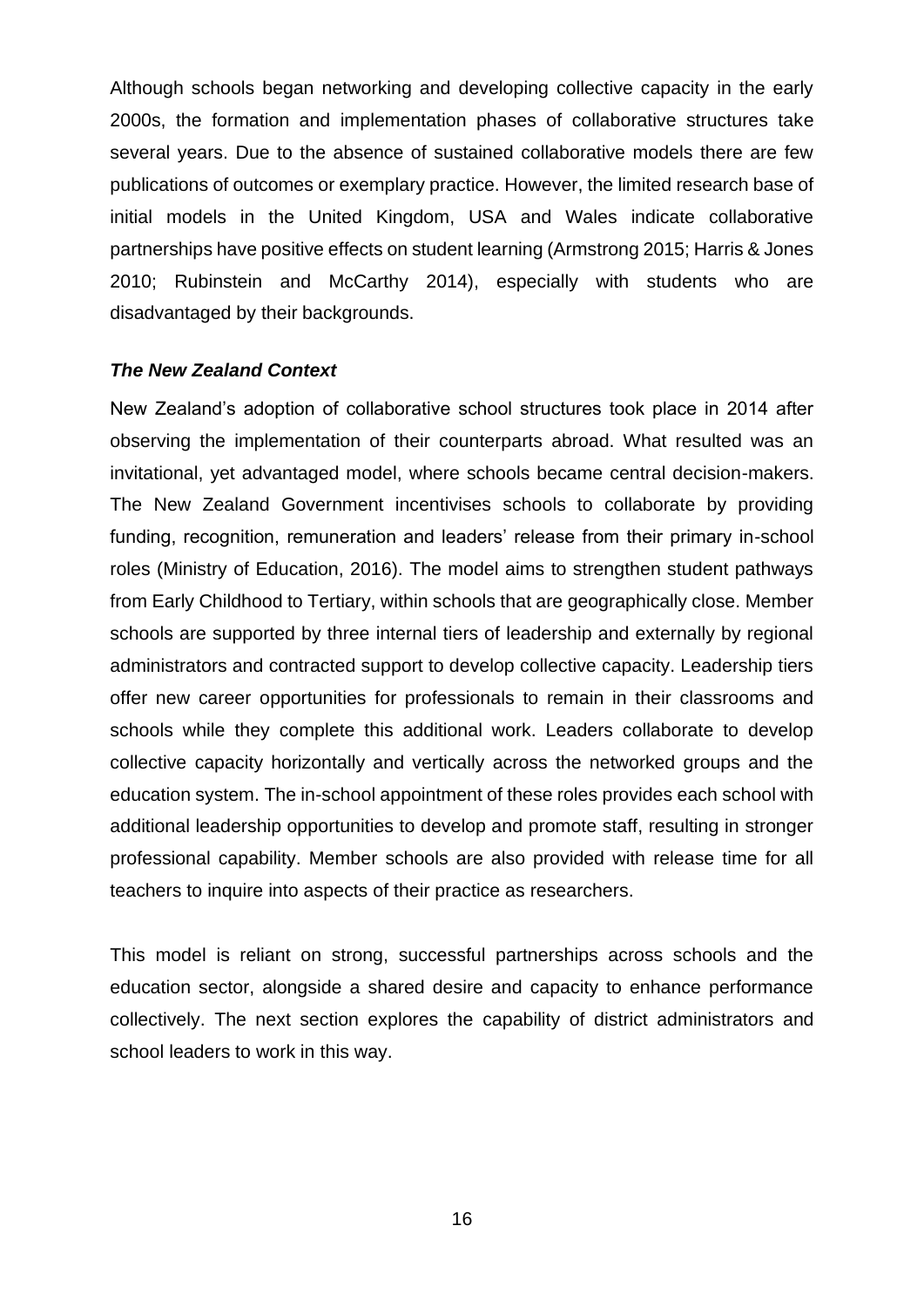### **System Leaders as Levers of Change**

The desire to create collaborative partnerships that develop collective capacity and achieve transformational system-wide change has been the most challenging reform in history. System workers are required to engage in ways that traverse traditional hierarchical tiers to solve problems together that profoundly affect education and outcomes for students. This section explores the complexities of this change and the challenges to key personnel as they perform their work.

# *Positioning Change*

With each wave of school reform, the point of leverage and therefore the role of district administrators has changed. As Barber's (2002) matrix illustrates, 'national prescription' versus 'professional judgement' has been at the heart of change. A significant body of research now supports localised decision-making and accountability as an effective change model (Department for Education, 2010; Finn, 1991; Jensen & Clark, 2013).

Community of Learning schools are seen as well-positioned to effect change in their individual contexts; they know their unique community needs, are committed to improvement and well-placed to leverage change. Governments promoting collective reform believe decisions regarding the adaptation of localised curriculum and pedagogy are best situated at a school-site management level rather than central administration, 'That is how the diversity and vitality discovered by the "effective schools" researchers can take root in more communities' (Finn, 1991, p. 63). The shift from previous compliance-based reforms to schools becoming highly autonomous and self-accountable has reignited discussions about the role of regional administrators and their relationship with schools and school networks.

# *Educational Administrators*

In the context of this study, the term educational administrators refer to regional staff who work across regions or sub-regions with CoL. The role of these education administrators is to support CoL to solve localised problems, engage collaboratively and develop collective capacity across member schools.

There is a concern that district administrators' previous work as 'compliance managers' of school reform does not provide them with the dispositions or skills to engage in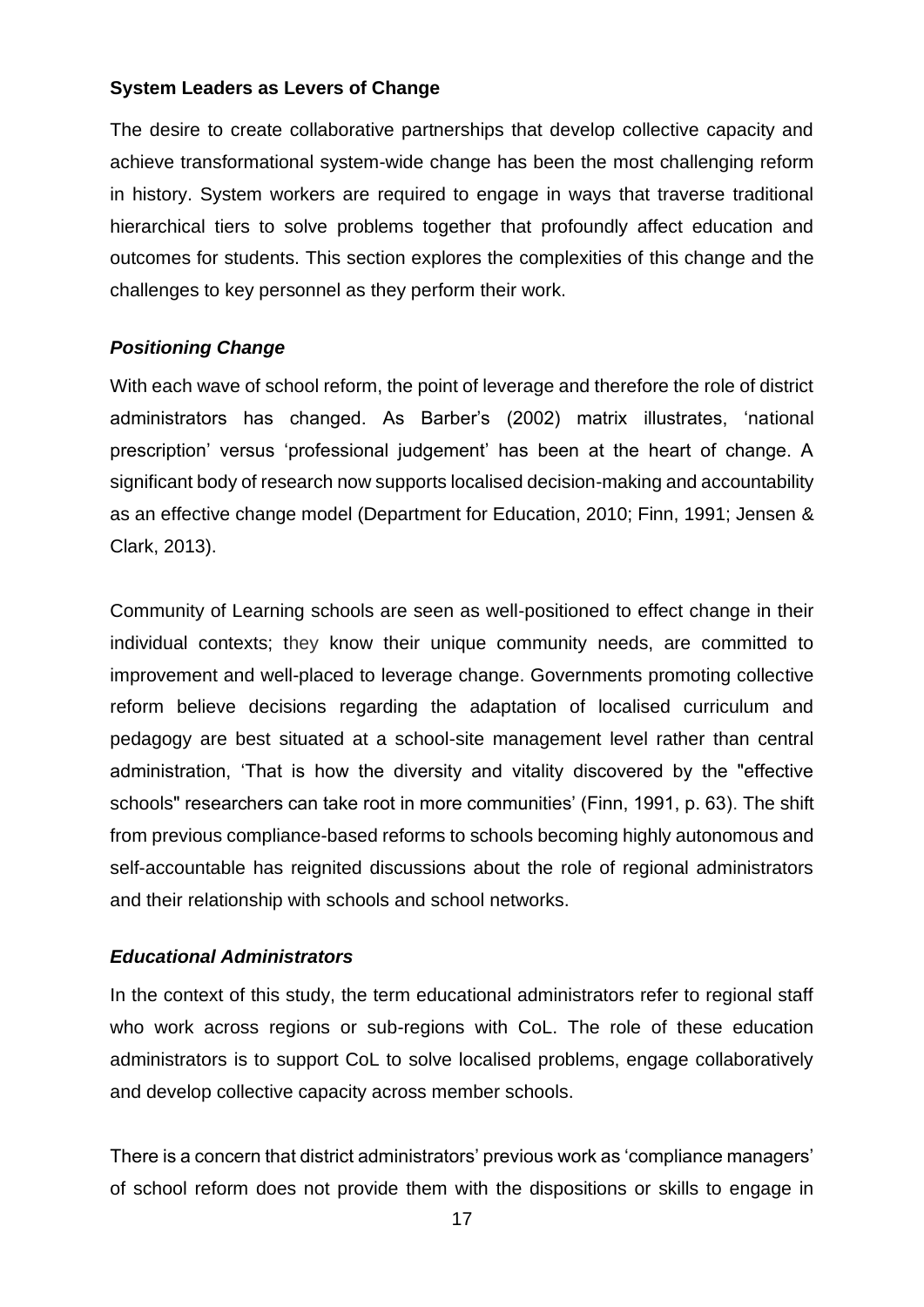shared relationships or develop the complex collaborative structures necessary across multiple sites. While some educational administrators have been involved in collaborative partnerships with schools, others may have retained a proclivity for compliance from the centrally controlled eras of the past. Therefore, it is appropriate to consider the capacity and outlook of these educationalists as they engage and perform key roles in collaboratively focused CoL. As Fullan (2003) challenged: '...does a decade of informed prescription create the preconditions for moving to informed professional judgement, or does it actually inhibit it by fostering external dependency?' (p.5).

The implementation of transformational reform, such as networked communities, requires stakeholders to work in different ways. It is highly likely that the implementing agents of government policy (district administrators and school leaders) will be required to significantly change their existing schemas (cognitive framework) to successfully complete this work. Those who successfully engage in reform, construct ideas about government policy that change their behaviours (Spillane, Reiser & Reimer, 2002). District administrators in networked communities need to engage in contemporary and equal relationships with schools as they become the centraldecision makers, while intentionally supporting their development. The level of success in these partnerships is dependent on both implementors, as they equally have the ability to enable or constrain progress.

An additional concern, regarding a carry-over from previous reform, is district administrators' inclination to prioritise student outcomes over evidenced continuous improvement. Peterson, Finn and Kanstroroom (2011) explain the potentially restricting nature of this, evidenced in America's NCLB (No Child Left Behind) reform. Mathematics achievement in American states, which did not previously have accountability systems, resulted in improvements; however, the focus to meet and deliver these systems became the focal point and instances exemplifying greater capacity were ignored. States that were in a position to go further than legal requirements felt constrained, 'the most convincing criticism of NCLB has come not from accountability sceptics but from states like Florida that were in a position to go beyond what the law requires but were forced to simplify their approach to comply with the law's mandates' (p. 63).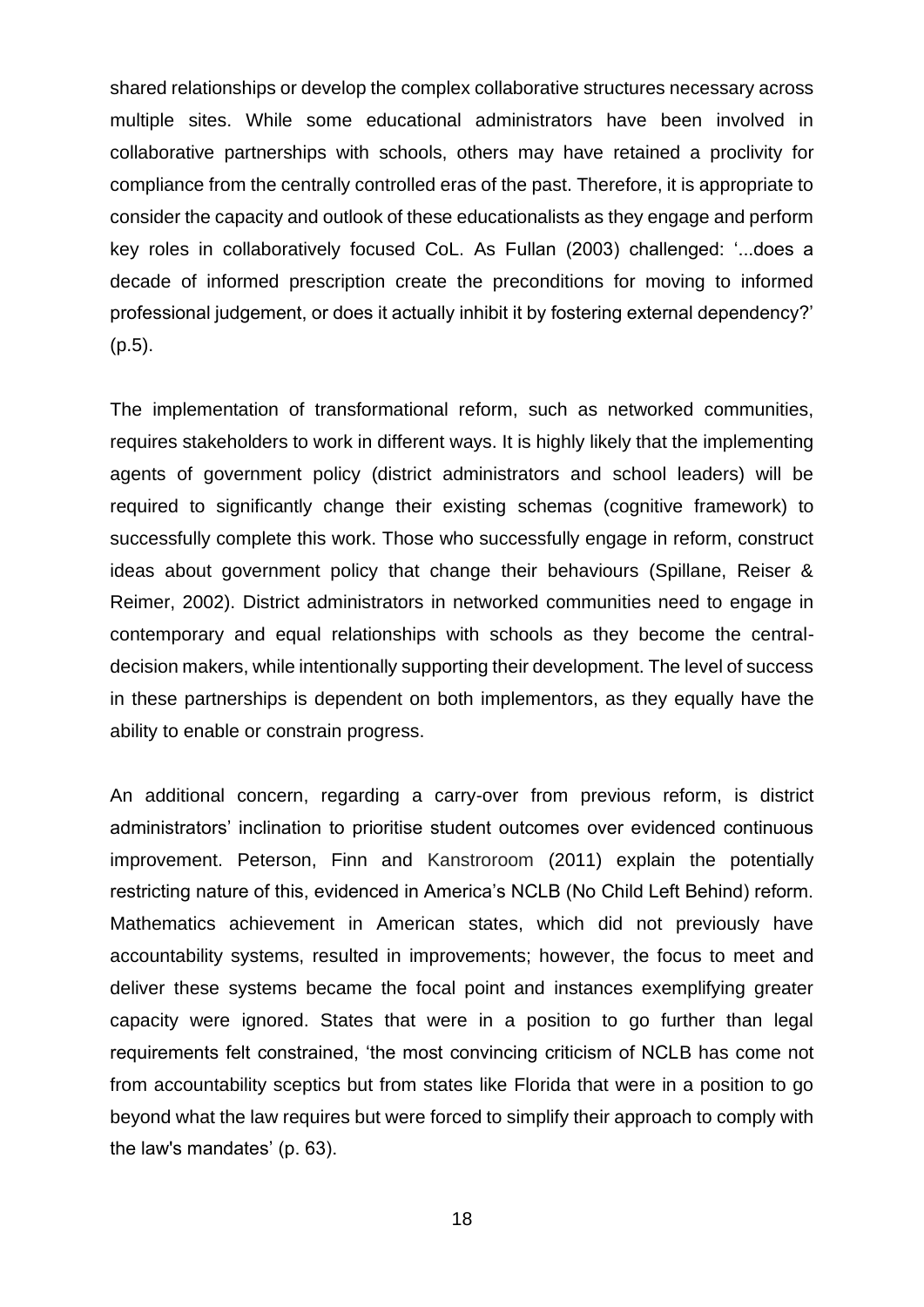Whilst district administrators' experience transitional challenges, the role of intermediary authorities in providing strategic direction and instructional leadership to school leaders in the context of systemic educational reform is supported by several researchers (Honig & Hatch, 2004; Levin, 2012; Riley & Seashore, 2000; Rorrer et *al*. 2008). In networked learning communities, local district leaders can now be positioned to improve schooling and reduce disparity by working within school groups, whilst also from outside in their regional role. Their external position and skills allow them to support communities to establish policy coherence, reorient the organisation, provide instructional leadership and maintain an equity focus in what Rorrer et *al.* (2008) describe as institutional actors: 'an organized collective is bound by a web of interrelated and interdependent roles, responsibilities, and relationships that facilitate systemic reform' (p. 308). This is exemplified by the success of intermediary authorities across Local Education Authorities (LEA) in the United Kingdom who showed adaptive skills as they formed connections, embedded values, and worked in partnership within their strategic direction (Riley & Seashore Louis, 2000). The LEAs did not act as discrete entities but worked to interpret national policy while adapting to local contexts, 'These LEAs did not see themselves merely as agencies of central government – the means through which government policies could be transmitted to schools – but as organisations which re-interpreted those policies within the context of local aspirations' (p. 121).

This partnership and change of role have been considered by Honig and Hatch (2004), describing district administrators as multiple actors who craft coherence in an ongoing and dynamic process as they partner with schools. However, they caution the modern use of 'coherence' should not be mistaken for the previously compliance-based definition by school districts. This redefinition of policy coherence provides the adaptive expertise required to close the policy-practice gap. Examples of professionals working alongside schools in this way would include: 'schools setting school-wide goals and strategies that have particular features; schools using those goals and strategies to decide whether to bridge themselves to or buffer themselves from external demands; and school district central offices supporting these school-level processes' (p. 16).

Transformational changes required across school communities are complex and require deliberate planning. Although schools' intentions to deliver change is genuine, when unsupported, the fundamental elements can be reduced to 'the known' or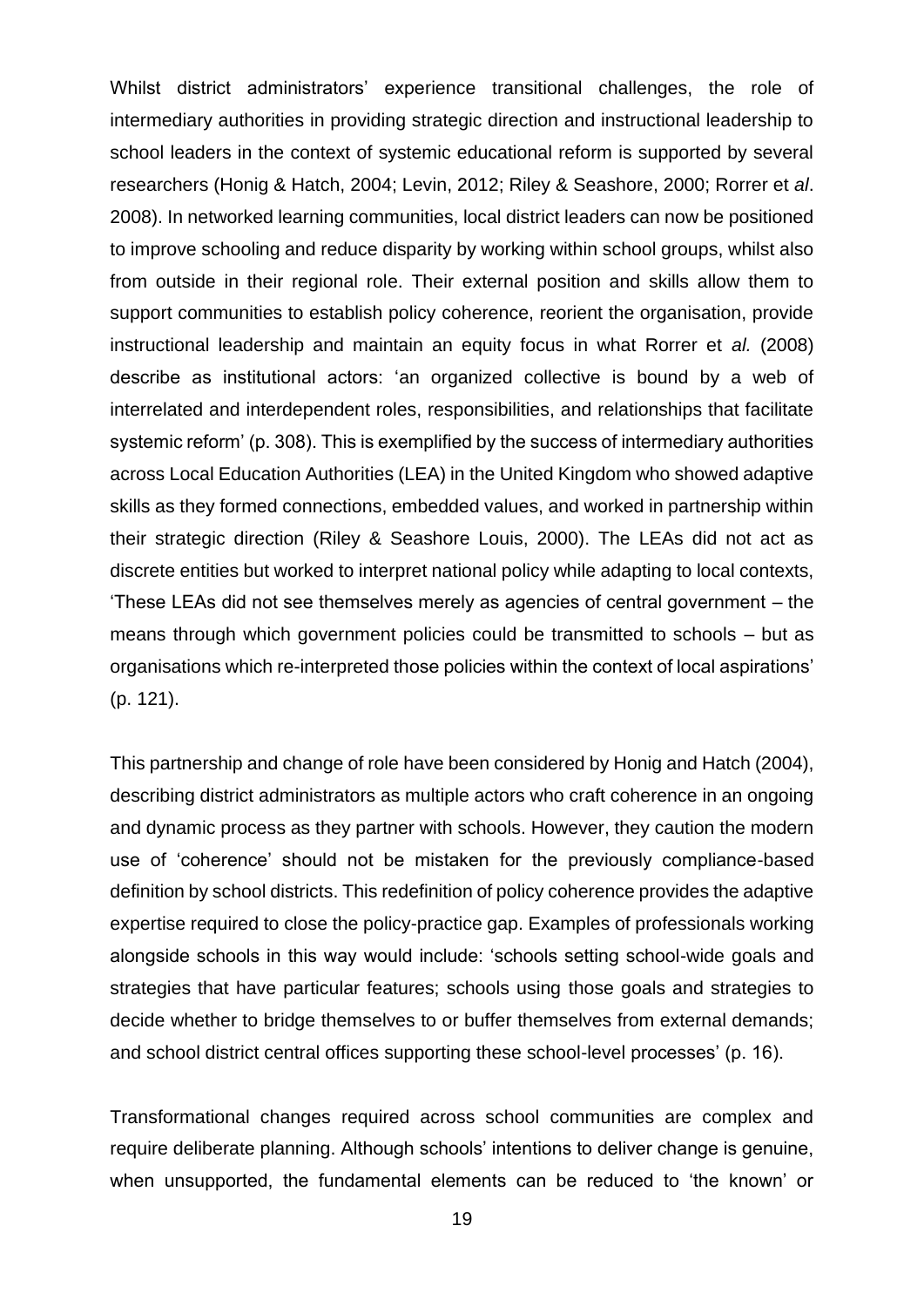perception of 'safe'. Although CoL reform is a shift to school autonomy, several researchers agree that schools require external support to personalise, adapt and reconceptualise school reform (Finn, 1991; Miller, 1996).

Conceptualising the restructuring of pedagogies, curricula, and school organisations that change in purpose and form across educational settings and circumstances is complex. This can result in surface-level adaptations replicating previous work or narrowly focused developments that do not result in transferable changes in practice, '…however it often gets reduced to changes in school organization or scheduling patterns, or to teachers' adaptations of certain pedagogical practices' (Miller, 1996, p. 86-87). Schools are advised to take advice and apply patience when reconceptualising reform to fit their needs and culture.

Ironically, schools afforded the flexibility to make adaptations to school reform, can produce the opposite results. This is often represented by schools adopting common approaches that produce similar outcomes. In an effort to diagnose and design contextually relevant reform, communities can rush decision-making in a compulsion to show improvement and produce evidence. This phenomenon was observed by Corcoran, Fuhrman and Belcher (2001) while studying the roles played by central office staff members in shaping and supporting instrumental reforms in three large urban American districts. In these instances, schools facing uncertainty due to school reform felt they were unable to give the time required to major strategic decision-making or to encourage widespread adoption due to accountability, 'The pressure to do "something" and to raise scores made it difficult to proceed deliberately' (p. 3).

Schools can also be restrained by a reluctance or inability to select reform models based on research-based evidence (Corcoran, Fuhrman & Belcher, 2001), preferring interventions recommended by colleagues or which align with their own philosophies. In these cases, the preferred models were often perceived as easy to use and not threatening to current practice. These decision-making factors far outweighed the evidence of positive effects.

In evaluating the research of this sub-theme, there is a clear need for skilled, external personnel to work in enablement roles. Evidence supports the role of district administrators partnering with schools to clarify policy, interpret research, form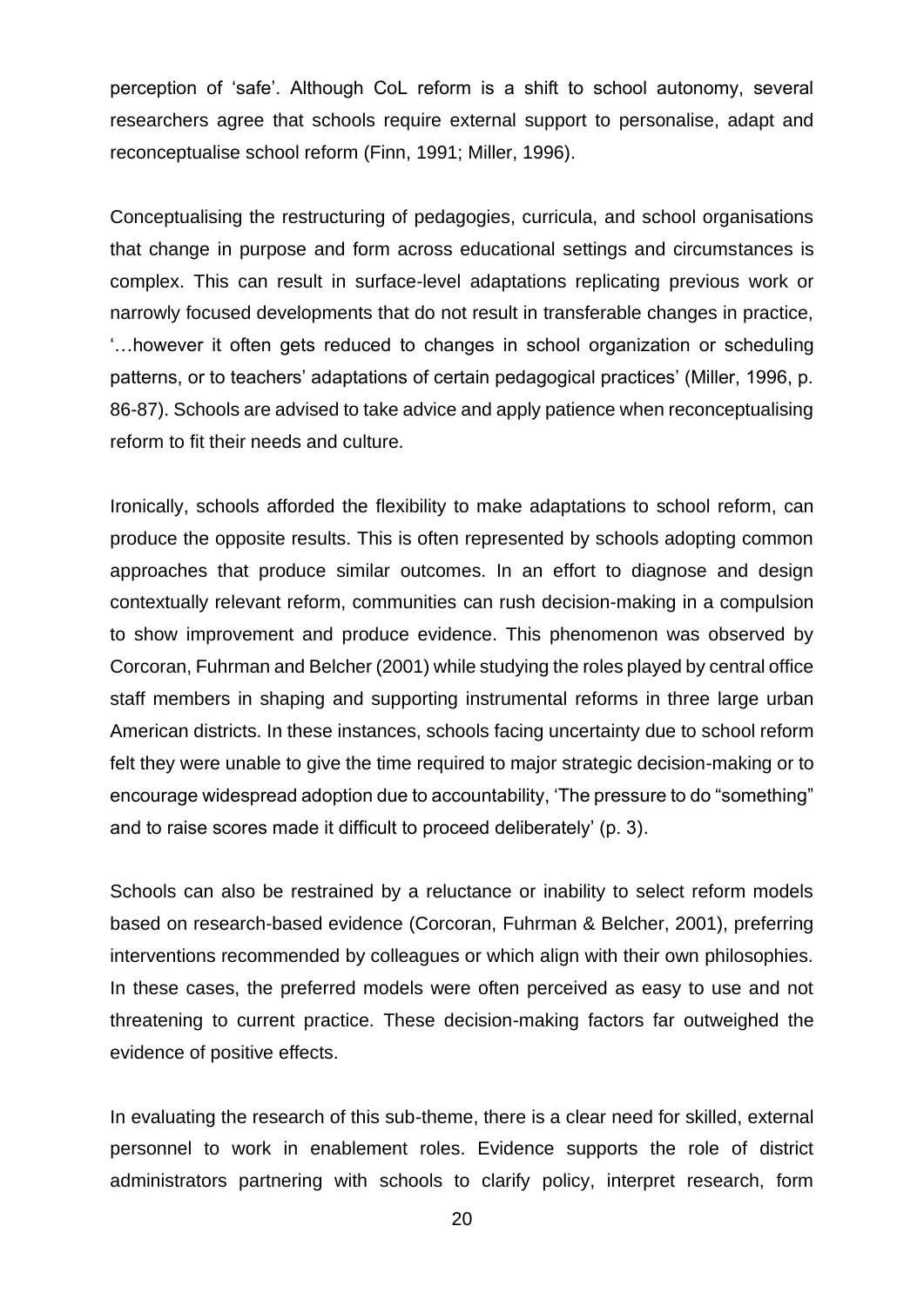collaborative partnerships and enable contextually appropriate support in local communities. The current challenge is how district administrators and school leaders enact change together. Successful delivery will depend on each person's and sector's ability to work as equal partners: 'The best stewards of crafting coherence at school and district levels may be those who can tolerate and navigate such highly collaborative and interdependent terrain' (Honig & Hatch p. 28, 2004).

#### *Leaders' Interpretation and Alignment to Government Mandates*

While continuing to explore the importance of district-school partnerships, this subsection explores how leaders interpret the demands made on them. CoL leaders are responsible for interpreting government policy and harnessing collective capacity to deliver improved results. It is the intentional positioning of these leaders to act as levers of change across their communities. This review of literature investigates leaders' personal alignment and response to external policies, and their interpretation of government mandates.

Leaders are most likely to interpret reform based on their previous experiences and existing schema. How leaders make sense of the policy's intent and how it is interpreted will depend on personal leadership practice and readiness for change. Majone & Wildavsky (1978) explain that leaders' interpretation of abstract policy, '...are subject to an infinite variety of contingencies, and they contain worlds of possible practical applications. What is in them depends on what is in us, and vice-versa' (p. 113). As previously discussed in this chapter, without deeper explanation or external support to reconceptualise reform, leaders are likely to apply what they already know.

A precursor for successful implementation is the alignment a leader has with the new policy. Seashore Louis and Robinson (2012) explored links between school leaders' perceptions of external policy and their instructional leadership behaviours in the United States of America. They found that leaders' responses to national mandates are determined by the degree of alignment with their current leadership beliefs and practices, and their confidence in district advisors to support them in achieving goals. Where alignment or support were missing, leaders demonstrated more negative attitudes towards external accountability and weaker instructional leadership resulted. Until recently, there has been little understanding of the phenomenology of change and what has been described by Seashore Louis & Robinson (2012) as a 'silence' in how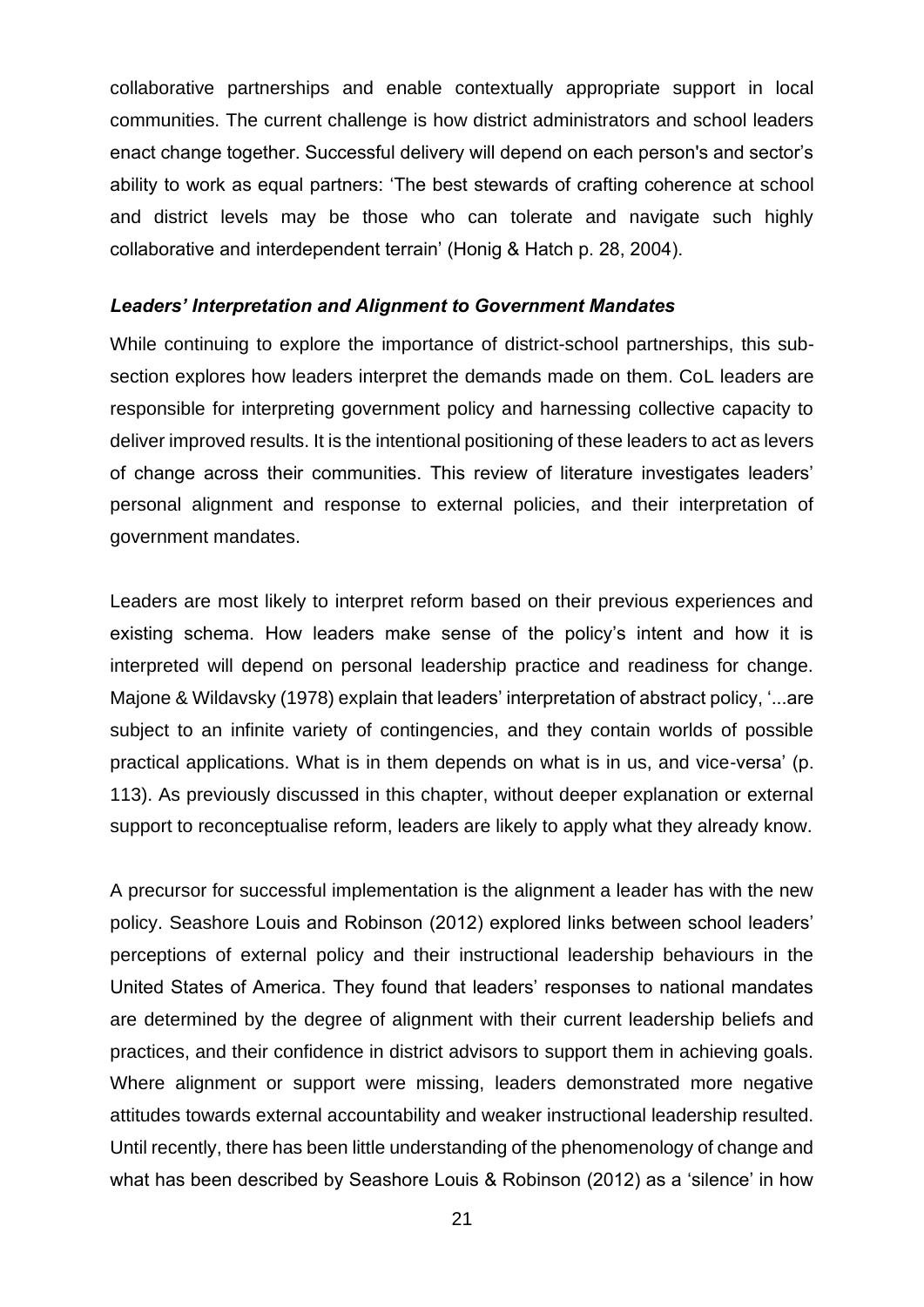instructional leaders deliver change and achieve targets across schools and communities. Reforms have neglected to address how leaders actually experience change as different from how it might be intended, which has resulted in the failure of most school reforms (Fullan, 2015, p. 9).

There is a clear link between leaders' existing schema and their ability to affect change (Majone & Wildavsky, 1978; Fullan 2015; Spillane, Reiser & Reimer, 2002). Spillane, Reiser and Reimer (2002) studied leaders as implementing agents of policy. Their work formulated a cognitive framework that brought transparency to the policy implementation process to analyse success or failure. They concluded that high-level school reforms require leaders to reorganise their existing schemas as they make sense of policy. As leaders engage with policy-makers' intentions, successful indicators included changing behaviours that evolved over time: 'A key dimension of the implementation process is whether, and in what ways, implementing agents come to understand their practice, potentially changing their beliefs and attitudes in the process' (p. 387).

The vertical and horizontal nature of leaders' work in CoL is pivotal to its success. 'The bottom-up perspective is also central, in that implementing agents' scripts or schemata, coupled with their situations, are fundamental constituting elements in the sensemaking process' (Spillane, Reiser and Reimer, 2002, p. 420). However, the requirement of immediate personal change while leading systemic reform alongside diverse groups across variable contexts is challenging. Change leaders are often required to perform sensemaking and make personal changes to their schema in public with little time to practise or condense their skills.

The leaders' role has additional layers of complexity found in the diverse nature of member schools and the frequently changing educational landscape, which bring further elements requiring interpretation and response. Fullan (2015) explains, 'All of this is further complicated because circumstances are constantly changing due to demographic, environmental, and other natural shifts, as well as deliberate policy attempts to improve the situation, which more often than not muddy the waters (p. 4).

It would be reasonable to assume the majority of CoL leaders work in the spirit of government policy, given the invitational nature of the New Zealand model. As leaders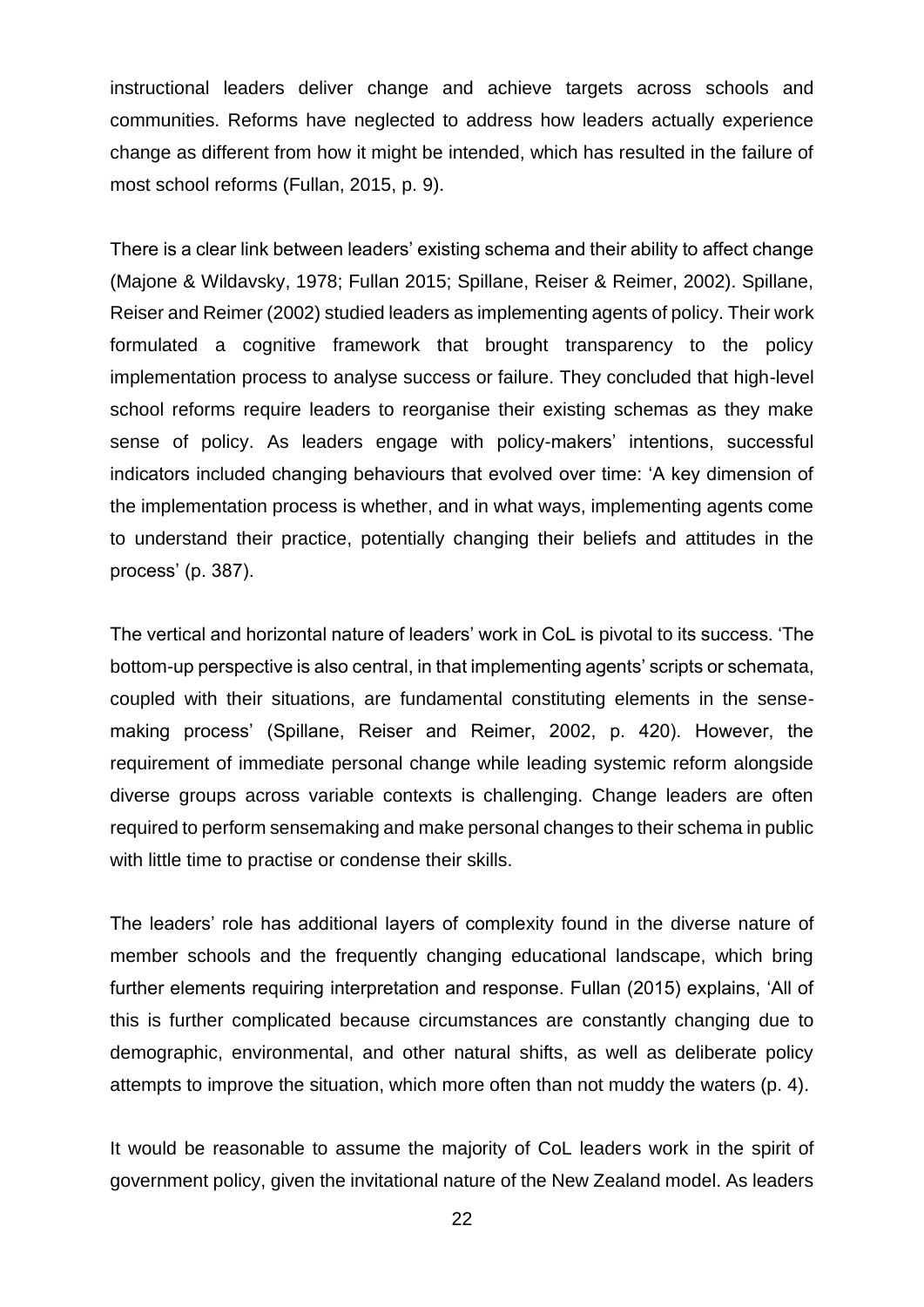grapple to understand the phenomenology of personal and collective change, it is important to understand the inhibitors to success. Spillane, Reiser and Reimer's (2002) cognitive framework Illuminated explanations for implementation failure, explaining that it is possible for leaders' perceived alignment with reform initiatives to ignore the policy's intent or make limited changes to their personal schema. Overconfident leaders may feel they already have the necessary capabilities and therefore do not engage deeply with new policy, 'If implementing agents construct understandings of the policy proposal that resonate with the policy's intent, they may ignore or adapt that understanding to advance their own agendas and, as a result, undermine the implementation of the Policy' (p. 420).

One of the reasons for failed implementation has been leaders working against policies, either intentionally or subconsciously. Whether leaders select only aspects they align with or intentionally ignore intended elements of reform: 'Teachers, district and school administrators, and other locals often fail to notice, intentionally ignore, or intentionally attend to policies, especially those that are inconsistent with their own agendas' (Spillane, 2009, p. 5).

As previously discussed, new reform requires leaders to change their behaviours and model new ways of operating across their CoL schools. CoL require leaders to interpret and respond to policy across member schools. Leaders who are better equipped to meet the demands of this reform show greater alignment with government mandates, accept the support of external educators to reconceptualise strategic direction, are able to transparently enact their new learning in front of others and critically appraise their delivery against new expectations.

#### **Summary**

The last four decades of educational reform have not effectively improved student achievement or advanced equity in schools (Barber, 2007). However, each wave of change has brought new knowledge and informed future direction. OECD countries have used reform reviews, student achievement data and an expanding research base to understand that centrally driven, prescriptive reform does not result in collective engagement, increased system capability or the generation of sustainable self-learning organisations that are required for transformational change.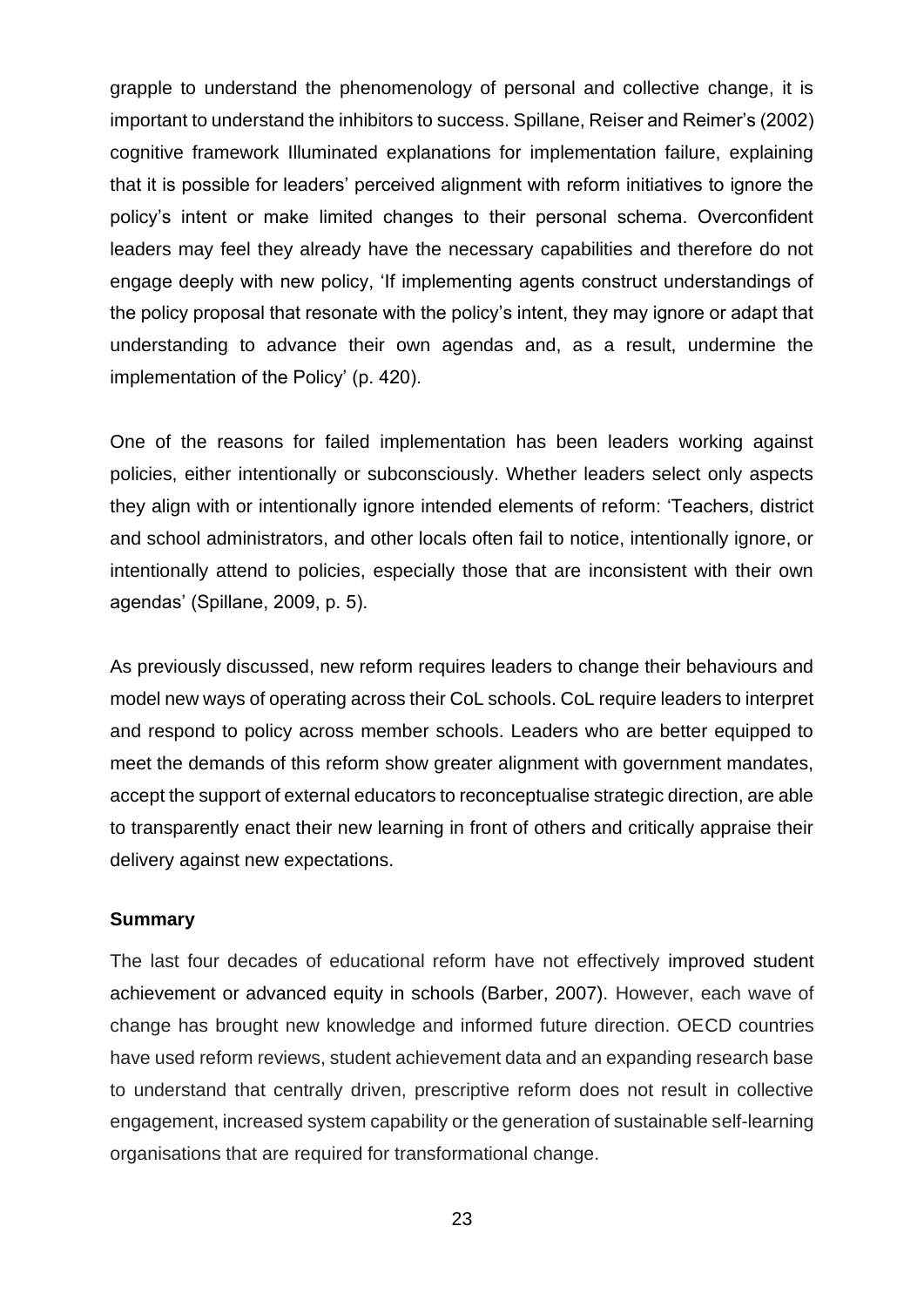Expanding literature supports the mobilisation of proven expert practitioners to influence their peers across groups of schools. Over the last decade, this evidence has led countries (United Kingdom, USA, Finland, Singapore and Australia) to adopt reform models founded on locally networked communities of schools (Elmore, 2002; Finn 1991; Fullan, 2003; Jensen & Clark, 2013). As a result, leaders of high performing, self-improving schools are being employed across the education system to influence their peers and lead change (Fullan, 2011; Harris & Jones, 2010, Rubinstein & McCarthy, 2014).

New Zealand has taken a considered approach in planning this reform after observing implementation models and the progress of early adopting countries. New Zealand's CoL model is designed to develop strong system partnerships that increase internal capability through an autonomous approach. The design is well supported by research in that it is invitational, has a tiered leadership structure with specified release (Hargreaves & Pont, 2007), provides centrally funded structures and supports (Armstrong, 2015) and is focused on developing collective expertise across the system (Elmore, 2002).

The literature supports policymakers to design reform that champions localised decision-making and accountability as a change model to engage schools in improvement (Finn, 1991). Research highlights the importance of selecting key personnel who have the dispositions and resilience as implementers of this change (Fullan, 2003; Spillane, Reiser & Reimer, 2002).

District administrators play an important bridging role with CoL. They are required to interpret policy, support organisational restructuring and ensure considered, evidencebased decision making (Honig & Hatch, 2004; Levin, 2012; Seashore & Riley; 2000, Rorrer et *al.*, 2008). However, they also pose a risk if they are not equipped to operate in this contemporary space. As a result of their involvement in previous top-down reforms, some district administrators may not have the skills required to partner equally, model collective capacity building or prioritise continuous improvement over immediate student achievement results (Peterson, Finn & Kanstroroom, 2011).

Likewise, the literature cautions on the selection and placement of positional school leaders as change implementers (Honig & Hatch, 2004). School leaders are more likely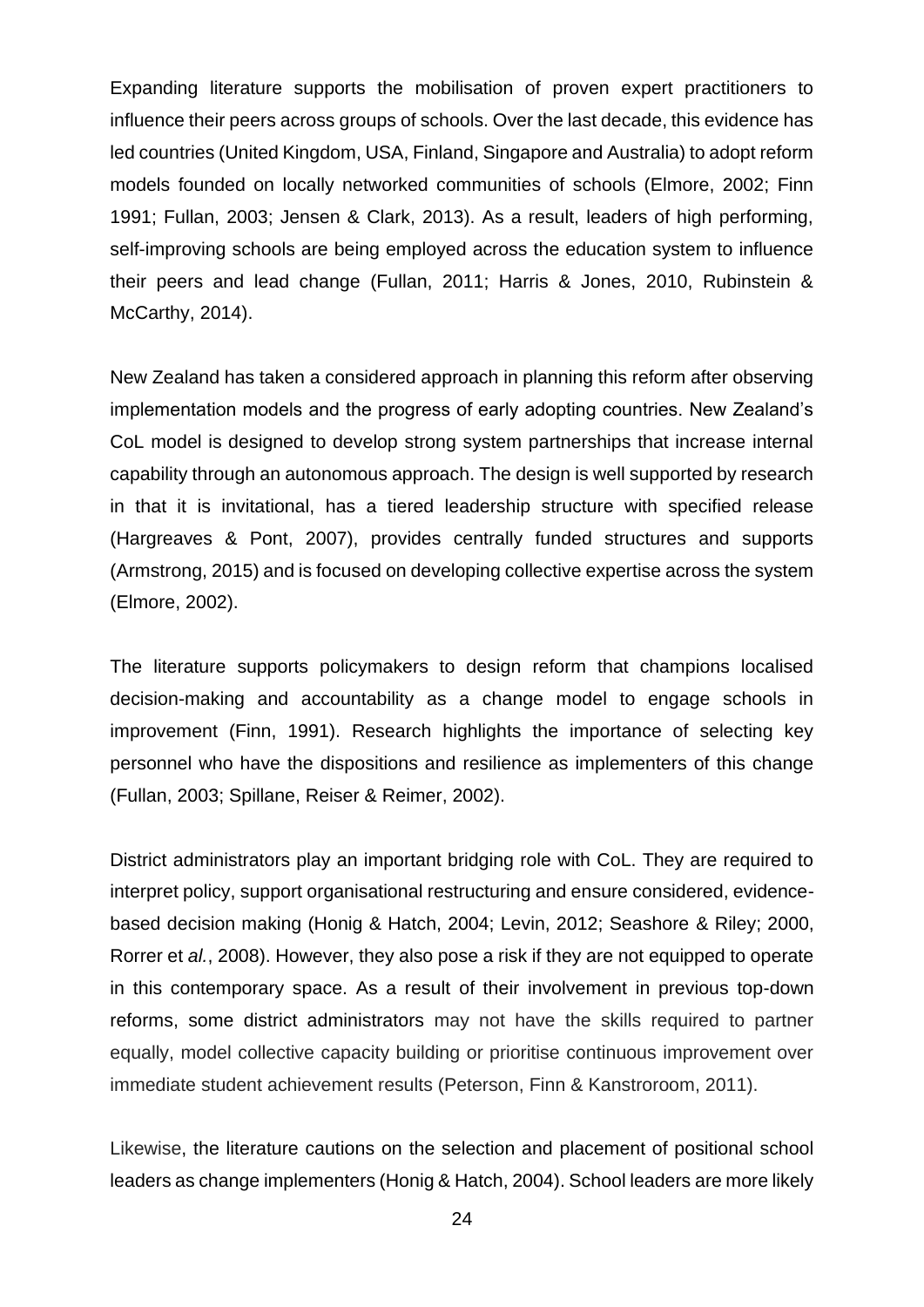to affect change if their existing schemas align more closely with policy and they have trust in their district administrators to support localised goals (Majone & Wildavsky, 1978; Fullan 2015; Seashore Louis & Robinson, 2012; Spillane, Reiser & Reimer, 2002). Weaker alignment results in weaker leadership. We know that leaders working in new collaborative environments make sense of reform policies while simultaneously leading these changes in others (Spillane, Reiser & Reimer, 2002), across diverse schools and ever-changing contexts (Fullan, 2015). Leaders who will be most successful in navigating these complexities are those who can recognise their existing schemas alongside the change policies. Unfortunately, researchers have only recently begun to consider how leaders experience change as different to how it might be intended, which has been a reason for previous reform failure (Fullan, 2015).

Additional limiting factors emerging from the literature relate to school leaders' inconsistent use of evidence when adopting change strategies (Corcoran, Fuhrman & Belcher, 2001; Finn, 1991; Miller, 1996). Some leaders, either consciously or unconsciously, disregard intervention programmes which meet their needs. This takes place when leaders' overconfidence means they do not engage deeply with policy or when they are overwhelmed by the enormity of the journey and rush to adopt interventions that are 'comfortable' or 'known' rather than evidence-based and locally relevant. In these instances, leaders' non- or partial-alignment inhibits progress and achieves only surface-level change.

As networked communities are still in their infancy (Armstrong, 2015), there is limited research related to the progress and outcomes of collaborative partnerships. However, initial findings support positive outcomes for minority students. It is appropriate that this study adds to the literature in a country where there are grave concerns for minoritised students. Therefore, this study will examine:

- 1. The expectations of positional leaders in respect to their role in Communities of Learning?
- 2. How positional leaders' practices compare to those laid out in the National Criteria for New Zealand's Communities of Learning?
- 3. What challenges and successes positional leaders experience within CoL?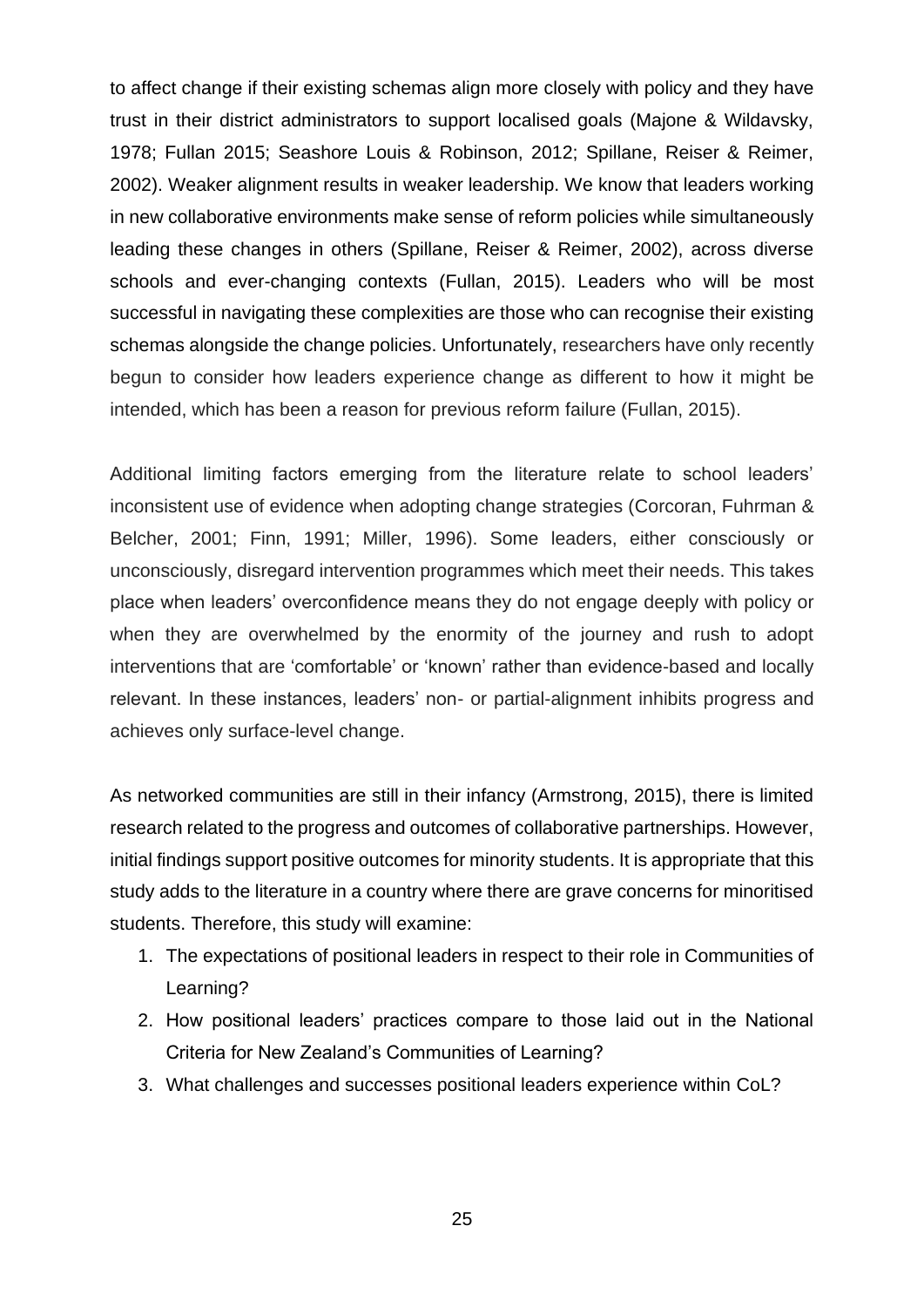# **CHAPTER THREE: RESEARCH METHODOLOGY**

### **Introduction**

This chapter provides an overview of the research methodology by presenting a rationale for adopting an interpretive epistemological position and a qualitative approach to the methodology, data collection and analysis. This includes an outline of the research design, data analysis framework and a discussion of validity and ethical considerations.

The study explores the work of positional leaders within established Communities of Learning in urban New Zealand schools. From 2014, the Ministry of Education offered schools the CoL reform structure based on locally grouped schools sharing resources to improve student achievement. Schools electing to participate in CoL receive additional resourcing. Funding and staffing provide three new tiers of leadership personnel across member schools who lead collaborative practices and deliver change initiatives. This study investigates the current work of these leaders in established CoL.

### **Qualitative Research**

It was appropriate to apply a qualitative approach to this research. Qualitative methodology provides descriptive data of people's written or spoken words, and observable behaviours. Researchers use an inductive reasoning approach to understand the meanings people attach to things and form theories from these (Taylor, Bogdan & DeVault, 2015). It is different from quantitative research which begins with a theory which works to confirm or disconfirm a hypothesis (Jha, 2008). Qualitative research allows the researcher the ability to explore participants' experiences. As educational research focuses on the context and application of teaching and learning with the aim of improving systems and practices (Mutch, 2013), it is important to investigate participants' descriptions and opinions about their experiences to formulate concluding theories. For example, to examine how and why learning has or hasn't occurred during educational interventions (O'Dwyer & Bernauer, 2013). Savin-Baden and Major (2013) support the flexibility required by qualitative researchers to examine important internal elements of phenomena as preferable to the constraints of external constructs where 'the research focuses on an emic perspective or the views of the people and their perceptions, meanings and interpretations' (p. 12). Conducting a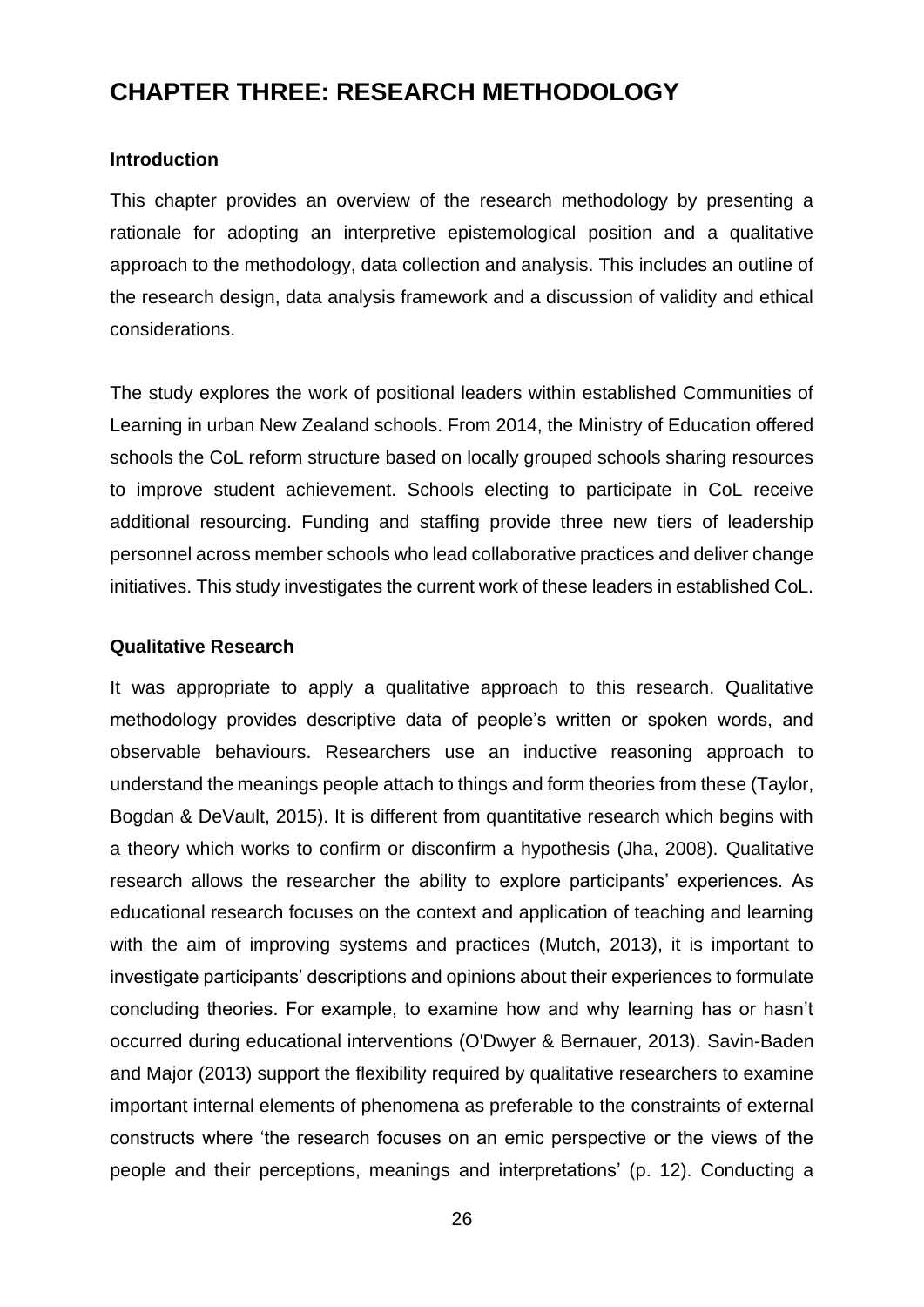qualitative approach provides the ability to explore leaders' experiences to gain an understanding of what their work entails and the challenges that exist in their work.

#### **Research Methodology**

The research methodology had a post-positivist structure. Post-positivists support a worldview that is speculative, fluid and contestable. Researchers (Denzin & Lincoln, 2003; Cohen, Manion & Morrison, 2011; Creswell & Poth, 2016) support this approach in seeking subjective data and representing multiple realities to substantiate their theories. Denzin and Lincoln (2003) state 'post-positivism relies on multiple methods as a way of capturing as much reality as possible. At the same time, emphasis is placed on the discovery and verification of theories' (p. 14). Cohen, Manion and Morrison (2011) agree, 'depending on the particular view of positivism that is being embraced there exist multiple external realities or knowledge is regarded as subjective rather than objective' (p. 27). Creswell and Poth (2016) affirm this thinking: 'postpositivist researchers view inquiry as a series of logically related steps, believe in multiple perspectives from participants rather than a single reality, and espouse rigorous methods of qualitative data collection and analysis' (p. 23).

Creswell and Poth (2016) encourage researchers to extend this thinking by considering how data determines future events. Through investigating the impact and absence of decisions in social research the researcher is encouraged to 'recognise that all cause and effect is a probability that may or may not occur' (p. 23-24). This is an important consideration, as unplanned events or decisions 'not to act' by positional leaders across organisations may result in measurable positive or negative outcomes that determine future actions. A post-positivist approach to this research study allowed for the discovery of new theories by selecting flexible and contextually appropriate methods and exploring the concept of chance or inaction within the CoL context.

### **Research Design**

An interpretive position guided the research design. The CoL phenomenon pertains to the social world of education - the work of teachers, leaders and schools. An interpretive approach sought to understand the perceptions and actions of participants. It allowed the researcher to form conceptions of theory and understand cultural behaviours from the collected data. Hua (2015) discusses the interpretive researcher's commitment to understand culture in its entirety, through situated observation and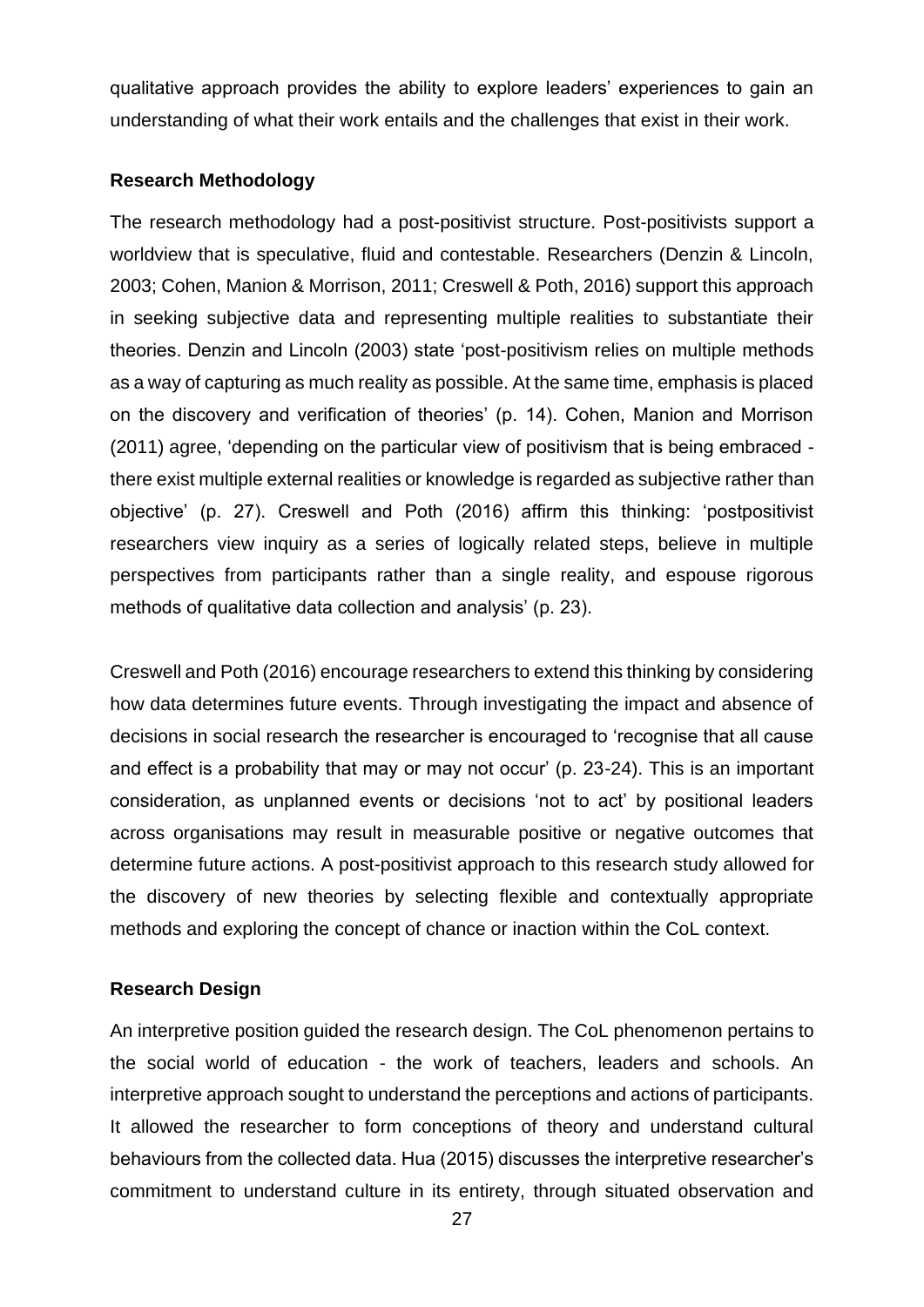description: 'Studies following this paradigm seek to uncover and interpret culture through the context where it exists' (p. xxvii-xxviii).

Social researchers explore participant experiences to understand the purpose of their actions. In these instances, participant behaviours are perceived as intentional, everchanging and future-oriented, often stemming from shared experiences. Meaning is constructed from evolving actions to build conceptions of theory. Cohen, Manion and Morrison (2011) explain the complexity required to understand these 'behaviours with meaning' (p. 17) that include multiple interpretations, and the 'thick' descriptions required to explain their significance and meaning. Neuman (1994) suggests this complexity is captured in 'the systemic analysis of socially meaningful action through the direct detailed observation of people in natural settings in order to arrive at understandings and interpretations of how people create and maintain their social worlds' (p. 68). This study explored the social and progressive actions of CoL leaders as they made decisions and worked in member schools to enact change. Adopting an interpretive position provided a framework in which to enquire into and understand the complexity of leaders' actions within the social phenomena of CoL.

#### **Participant Selection**

Non-probability purposive sampling was used to select research participants. Typical case sampling ensured knowledgeable positional leaders from hierarchical tiers were equally represented. This sampling strategy accessed data representative of typical positional leaders and their current work in CoL. Cohen, Manion and Morrison (2011) propose the use of purposive sampling when 'knowledgeable people' are required to inform the study: 'There is little benefit in seeking a random sample when most of the random sample may be largely ignorant of particular issues and unable to comment on matters of interest to the researcher' (p. 157). Through the application of typical case sampling, participants were selected that represented two of the three new tiers of positional leaders employed across Communities of Learning.

A small, yet representative number of participants were included in the research study. This allowed the research to traverse the breadth of leadership tiers across multiple CoL, while exploring aspects of the social phenomena in depth. Savin-Baden and Major (2013) advise researchers to examine the goal of their study and the required input from respondents before deciding the number of participants and 'consider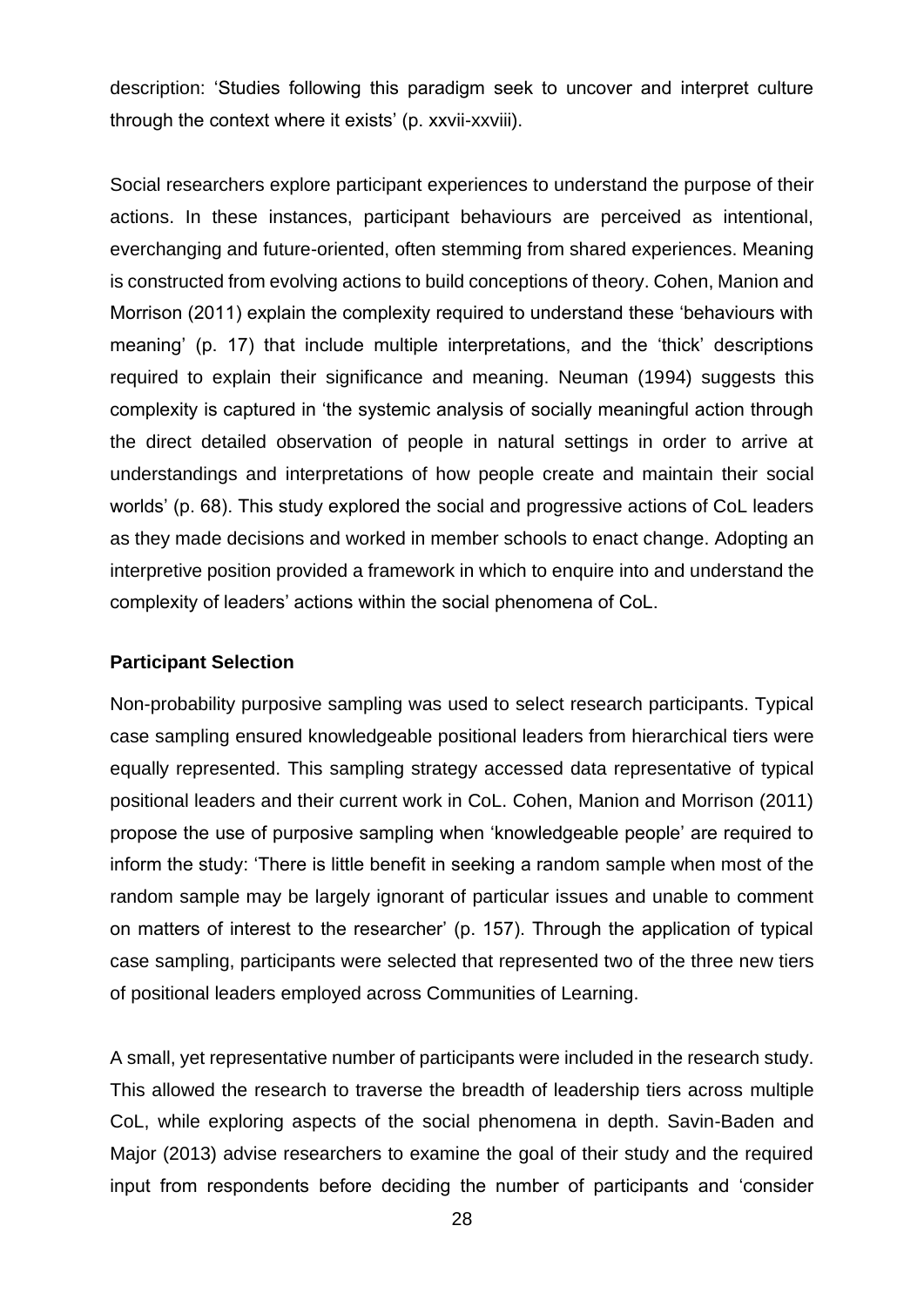whether they are seeking in-depth responses, which would imply fewer participants, or breadth of opinion, which would imply more participants' (p. 316). The study intended to access participant data from three leadership tiers, across a minimum of three Communities of Learning resulting in nine participants. However, responses to the study resulted in seven participants being represented by: three Lead Principals and four Across School Leaders. No Within School Leaders replied to the study. This selection still allowed for different roles to be represented, similarities to be gathered and deeper cultural elements to be understood.

Participants belonged to CoL who had been working within the development phase for a minimum of one year. This information was requested from the Ministry of Education. Email contact was made with each CoL Stewardship Group, where they existed, to ascertain their willingness to grant permission for the research to be conducted within their CoL. Where a Stewardship Group of combined boards was not formed, direct contact with the Lead Principal was made to acquire appropriate contact details of the governing group. Once governance permission was granted, interested participants were invited to attend a CoL Leadership meeting where the study would be described, and potential participants recruited. This invitation was followed by an email to the Lead Principal explaining the study and inviting participants to make contact if they had been employed as a Lead Principal, Across School Leader or Within School Leader for at least one year.

Creswell and Poth (2016) explain that when ethnographic research acquires the majority of its data from talking with participants with specialised knowledge of a select culture or theme, 'access may require finding one or more individuals in the group who will allow the researcher in – a gatekeeper or key informants (or participants)' (p. 94). I planned to select respondents in order of their return communication if oversubscribed. However, due to the CoL focus on reducing the disparity of Māori and Pacific Island student achievement, I allowed for the prioritisation of participants to represent these priority groups and communities. Mutch (2013) describes the importance of researchers 'making space' to bring Māori voices into the study (p. 68) and the need for research in Māori and Pacific contexts to follow appropriate cultural processes and respect their individual world views (p. 71). The inclusion of Māori and Pacific Island participants would add value to this study, as the Ministry of Education's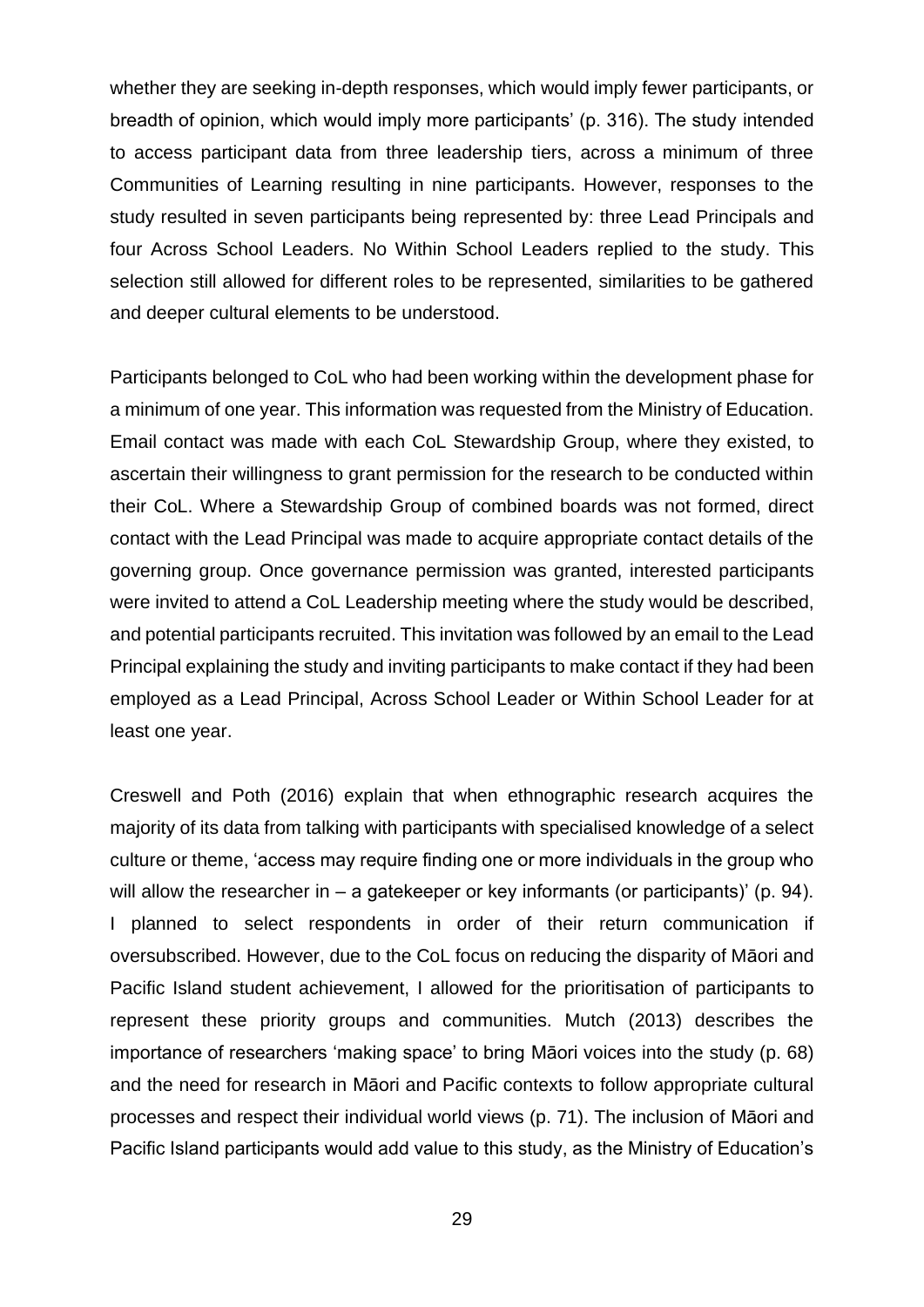primary goal for CoL, as a school reform strategy, is to raise achievement in marginalised cultures.

Participants were recruited outside of my previous or present CoL. This allowed an outsider's view that avoided unconscious bias or compromising relationships. There are strengths and disadvantages to working within one's organisation or setting. Bryman (2012) describes the privilege of an insider's view, supporting researchers to understand the unique attributes and formation of culture over time when working and researching within their own space:

The researcher's prolonged immersion in a social setting would seem to make him or her better equipped to see as others see. The participant observer is in much closer contact with people for a longer period of time; also he or she participates in many of the same kinds of activity as the members of the social setting being studied… It is often the 'argot' – the special uses of words and slang – that is important to penetrate that culture. (Bryman, 2012, p. 494)

However, there are significant disadvantages in applying an insider's view in the CoL context. These include potential role conflict, gaining detailed knowledge of colleagues and a new-found insider knowledge that could lead to a lack of objectivity (Mutch, 2013). When considering the strengths, limitations and disadvantages of the insider's and outsider's views, I determined that conducting the research outside of my CoL was advisable to avoid harm to others, their organisations or to risk jeopardising the research.

Compromises also needed to be made when considering interviews as the sole data collection method. Undoubtedly, conducting multiple observations could have provided a deeper understanding of participant context in understanding the larger phenomena and everyday working context of participants. Savin-Baden & Major (2013) agree that 'Observation is a method for understanding how individuals construct their realities' (p. 292). However, interviews allow for the exploration of participants' understanding and views on a phenomenon. Bryman (2012) explains the advantages of qualitative interviews over observations, proposing that some events are not possible to observe, and that the reconstruction of events does not always allow for participant review and reflection. Interviews, on the other hand, allow the researcher to explore a topic with a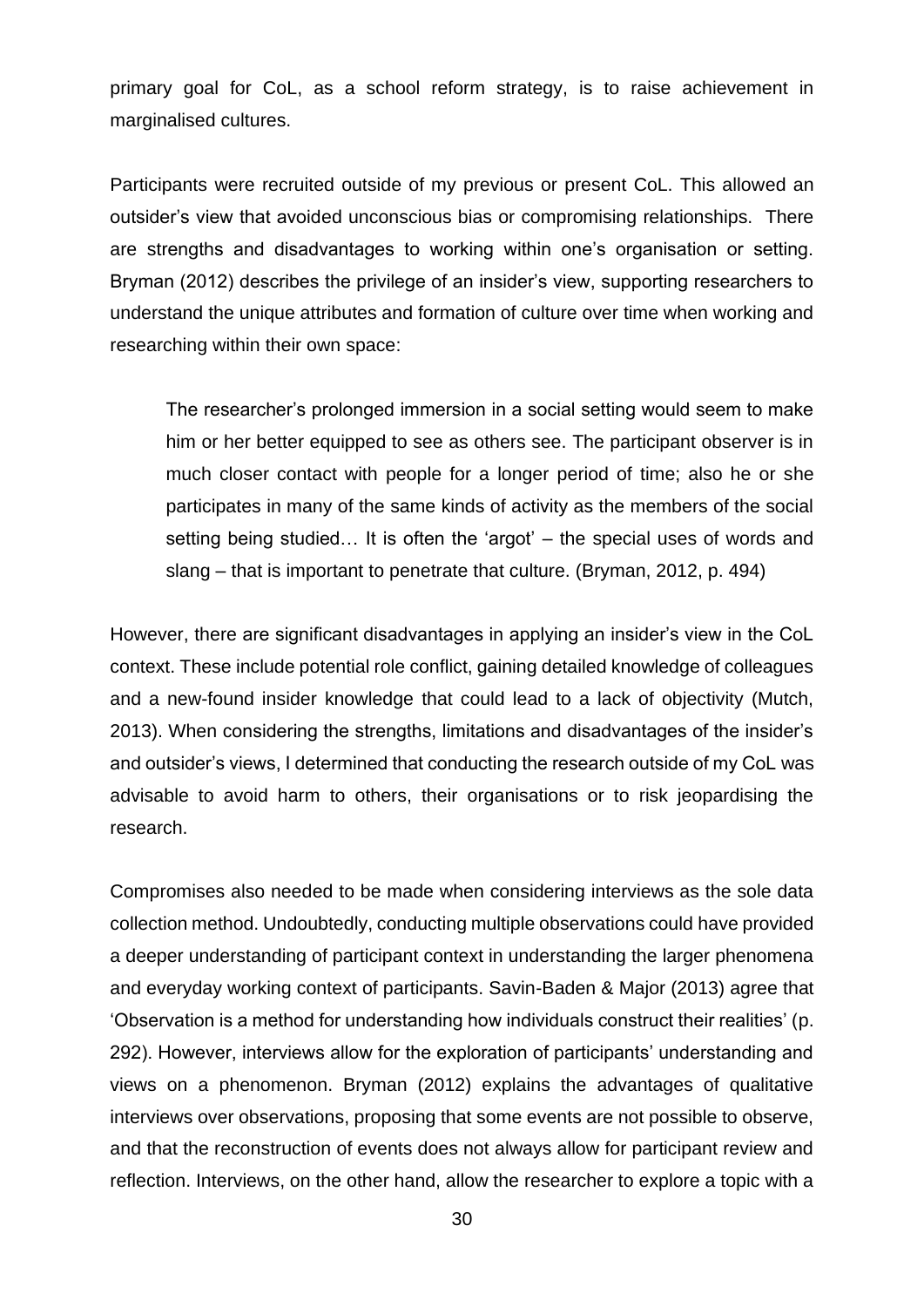participant when there is only one opportunity to meet and allow the researcher to shift from a general to specific focus within a limited time frame. Interviews have the advantage of being less intrusive, allow for longitudinal research and greater breadth of coverage with a specific focus. When considering the aims and questions of this study, it was deemed unfeasible to conduct observations of CoL leaders across several multi-member organisations. It was therefore appropriate to narrow the focus by interviewing positional leaders as the instigators of CoL change initiatives and 'gatekeepers' of culture.

Once participants were confirmed, it was important to understand the cultural protocols of participants and their organisations. In addition to the varied ethnic cultural protocols of participants, it was expected that each CoL would have their own values and way of operating. Mutch (2013) advises 'using consultation and reflection at each stage of the process to enhance research in cultural settings outside of one's own' (p. 87).

## **Data Collection**

The study sought to obtain data describing CoL leaders' work and the challenges of their leadership role. Therefore, it was appropriate to conduct one-to-one semistructured interviews with each of the seven leaders to gain an in-depth understanding of the phenomena of CoL work from a participant perspective (Mutch, 2013).

The researched aimed to be conducted across a minimum of four Communities of Learning in New Zealand that were in the developing phase of operating, as described in Communities of Learning On-The-Ground change (2017, August). As the researcher conducting the semi-structured interviews, I knew the identity of the seven participants.

Participants participated in a 45-60 minute interview in their school, at a time that was convenient to them. This was planned to take place during directed working hours or, if preferred by the participant, during a school holiday period. If it was not possible to ensure privacy in the participant's workplace, a mutually agreed neutral venue could be decided as an alternative. This could be another CoL school.

The school principal provided organisational consent for their employees to participate in the research and permission for the research to be conducted in their school.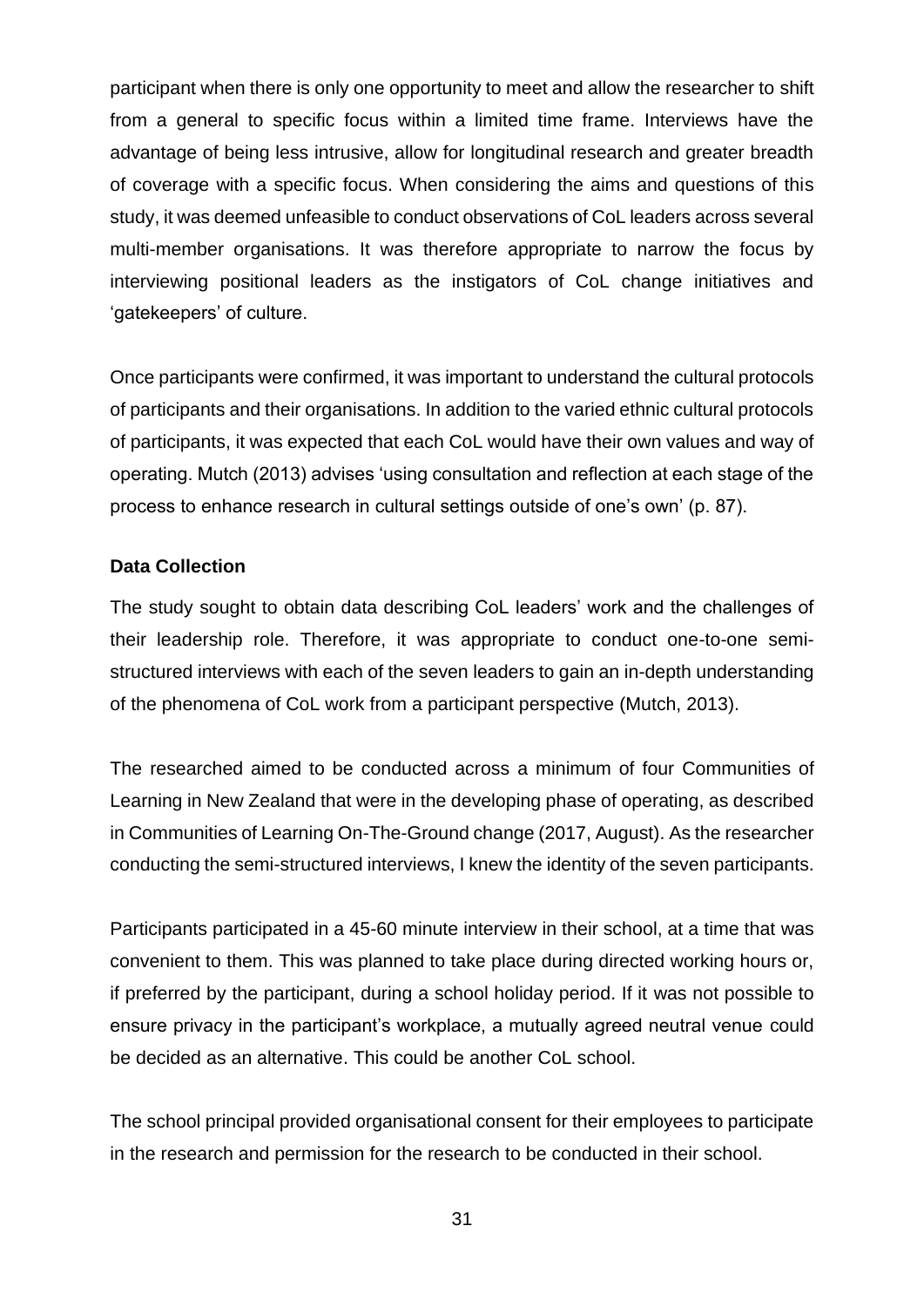Interviews were digitally recorded and details regarding the recording included in the consent form. As the researcher, completed all transcriptions. Participants were provided with a copy of their digital recording for verification purposes.

#### **Semi-Structured Individual Interview**

Semi-structured interviews were the most appropriate data collection approach to access the lived realities of leaders across several CoL. Interviews enabled participants to discuss their experiences and actions as leaders. Cohen, Manion and Morrison (2011) explain that interviews allow participants to share their interpretations and express their own points of view, 'In these senses the interview is not simply concerned with collecting data about life: it is part of life itself, its human embeddedness is inescapable' (p. 409).

Bryman (2012) explains that when the study has a 'fairly clear focus, rather than a general notion' that the researcher is likely to select a semi-structured interview 'so that more specific issues can be addressed' (p. 472). Creswell and Poth (2016) agree that phenomenological studies applying semi-structured interviews allow a narrow focus on the lived realities of participants, 'the important point is to describe the meaning of the phenomenon for a small number of individuals who have experienced it' (p. 161).

A semi-structured interview process allowed the interview to be individually responsive to participants when exploring their unique experiences, while also covering the predetermined questions in the interview schedule. Researchers (Mutch, 2013; Bryman, 2012; Creswell & Poth, 2016) support the use of planned open-ended questions to collect phenological data. Bryman (2012) advises a balance, whereby questions guide the process while not limiting the uncovering and exploration of participant's experiences.

The formulation of the research question(s) should not be so specific that alternative avenues of enquiry that might arise during the collection of fieldwork data are closed off…what is crucial is that the questioning allows interviews to glean the ways in which research participants view their social world and that there is flexibility in the conduct of the interviews. (p. 473)

32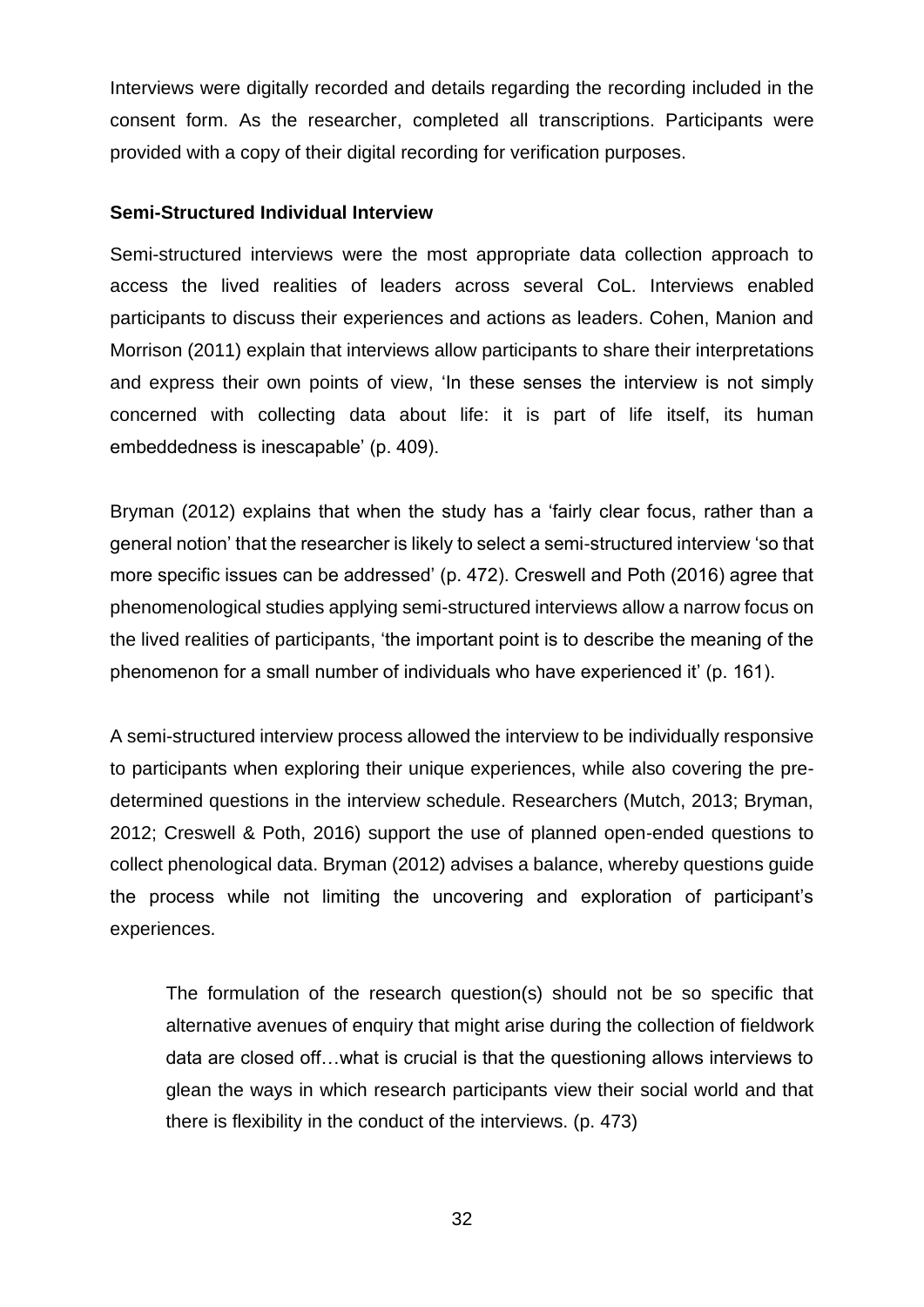## **Resolving Field Issues**

Field work involves gathering information in participants' setting or context. This study used semi-structured interviews to collect data. It was understood that unexpected issues may arise when undertaking fieldwork that require resolution. Therefore, it was appropriate to consider how issues could be resolved.

Researchers (Creswell & Poth, 2016; Savin-Baden & Major, 2013) suggest anticipating and reviewing the participant-researcher relationship to minimise field issues and to prepare for unknown or unexpected events. Creswell & Poth (2016) suggest prompting researchers to consider relationship management alongside the mechanics of interview questions and recording devices. Savin-Baden & Major (2013) agree, advising the researcher to apply reflection and reflexivity associated with processes and products associated with their study. Whilst speculative reflection is useful, it is a researcher's reflexivity – their ability to understand their position and influence which causes 'self-critical sympathetic introspection and the self-conscious analytical scrutiny of the self as researcher' (p. 76).

## **Recording Information**

Accurate representation of audible data is the first step in the analysis process. Therefore, an audio recording device was used to capture participant interviews in their entirety. The audio transcript allowed the researcher to maintain a comprehensive record of the interview, allowing repeated opportunities to review the data and select relevant content for the purpose of the study.

Transcript writing was completed manually by the researcher using a hand and ear recording method. Transcriptions recorded participant answers verbatim and provide contextual verbal and behavioural information that could be analytically relevant at a later stage. These included pronounced actions, significant pauses, laughter or lowering of voice. The narrative transcriptions were held on a secure computer for easy retrieval and coding.

## **Interpreting Data**

An interpretive framework was used to analyse transcribed data and generate theories through a phenomenological lens.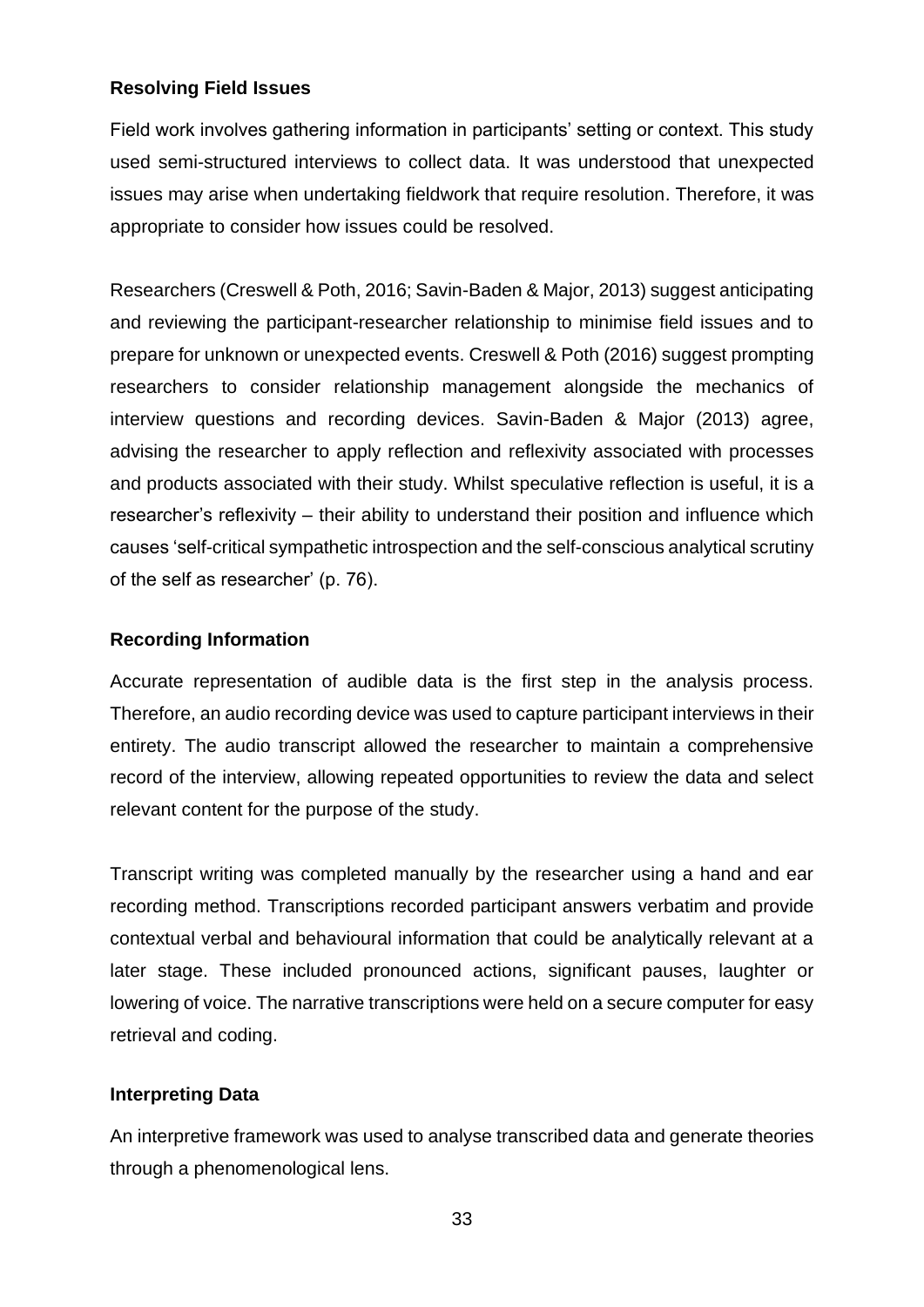Codes were applied to transcribed data to identify emergent ideas and themes in a 'lead coding' approach, described by Creswell and Poth (2013, p. 184-185). Interpretation involved counting the frequency of codes to assess the strength of participant interest across emergent categories using a non-biased calculation, which gave equal emphasis to data.

Initial qualitative data was classified into phenomenological themes that portrayed multiple perspectives related to the categories. Cohen, Manion and Morrison (2011) explain that the aim is 'to move from description to explanation and theory generation' (p. 539). The researcher completed a process involving a systematic series of analysis, coding and categorisation, until a theory emerged that explained the phenomena.

Creswell & Poth (2016) explain the complexity and cyclic review involved in the data analysis phases which involves the preparation and organisation of data, identification of themes and final representation of findings for display or discussion, 'These steps are interconnected and form a spiral of activities all related to the analysis and representation of the data' (Creswell & Poth, 2016, p. 181). The researcher amalgamated data and abstract meaning through continued expansions and reviews of the accumulated data which combined participants' views and explored insights.

## **Validity and Reliability**

Mutch (2013) reminds qualitative researchers to ensure their work is trustworthy (demonstrating consistently ethical approaches) and credible (examining and confirming collected data). The interviewer should be open to understanding the views and lived reality of the participant, ensuring their questions, tone and attitude do not deliver preconceived notions or leading questions. Interviews should maintain the intended direction based on set questions, while exploring relevant discussions.

Bryman (2012) asserts that social research should establish face validity: 'that the measure apparently reflects the content of the concept in question' (p. 171). Reliability can be enhanced through good-quality tape recording and consistent transcription and coding (Creswell & Poth, 2016). Testing internal reliability in the interpretation of themes and application of coding was an important consideration.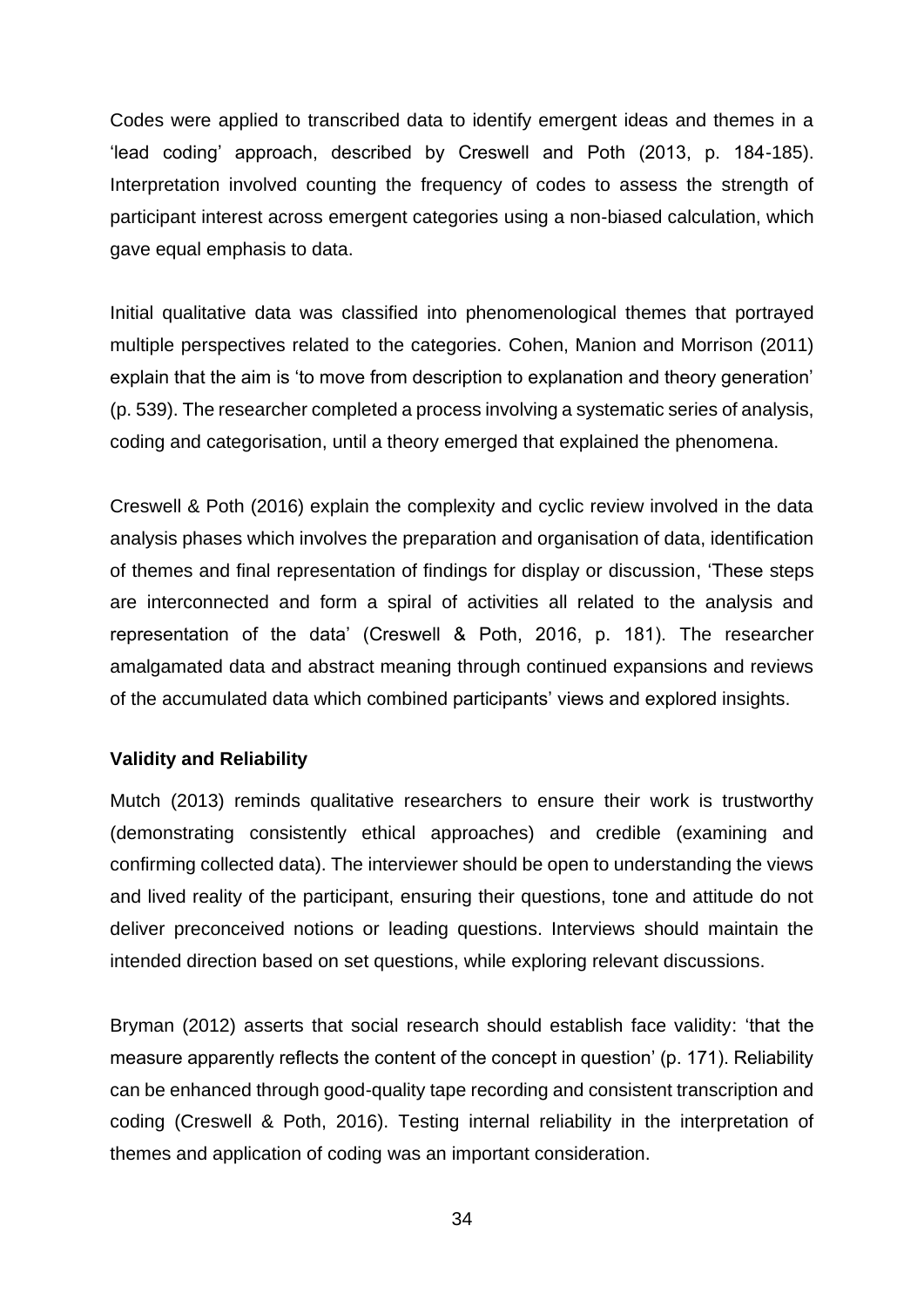Cohen, Manion and Morrison (2011) suggest minimising bias the most practical solution to achieving greater validity and that this can largely be achieved by addressing the characteristics of the interviewer, participant and content of the questions. Bias can be minimised through highly controlled and inflexible questions. However, this does not allow for individual views or experience to be explored.

#### **Representing the Data**

The project was reported in such a way that the identities of participants were not known. Participants' anonymity was protected through the use of pseudonyms to represent the individuals. Details relating to participants' or their CoL geographical location within New Zealand were removed. Creswell & Poth (2016) suggest researchers represent a composite picture of the individual being studied.

### **Storing Data**

I ensured anonymity and the protection of the identity of participants, schools and CoL. 'All personal data ought to be secured or concealed and made public only behind a shield of anonymity' (Denzin & Lincoln, 2003, p. 218). Data has been stored in the form of audio recordings. Interview transcripts were stored in a password protected computer. The password is only known to myself as the researcher. Signed consent forms have stored in the office of the principal supervisor in a locked filing cabinet separate to audio recordings and print transcripts. The principal supervisor, associate supervisor and I have access to the data and consent forms from the study. Access to data and consent forms are only be possible with a password and consent via the principal supervisor. Data from the study are kept for five years and remain the responsibility of the principal supervisor.

### **Ethical Considerations**

Conducting qualitative social research in the context of the CoL reform structure requires careful ethical considerations to ensure participant and researcher safety. Processes were required to protect identities, treat people with respect and to make terms of agreement clear (Savin-Badin and Major, 2013).

Participants were principal and teacher-leaders working in established CoL who signed a consent form prior to the research. The consent form included an opt-out clause indicating that participants are aware of the withdrawal limitations. Their participation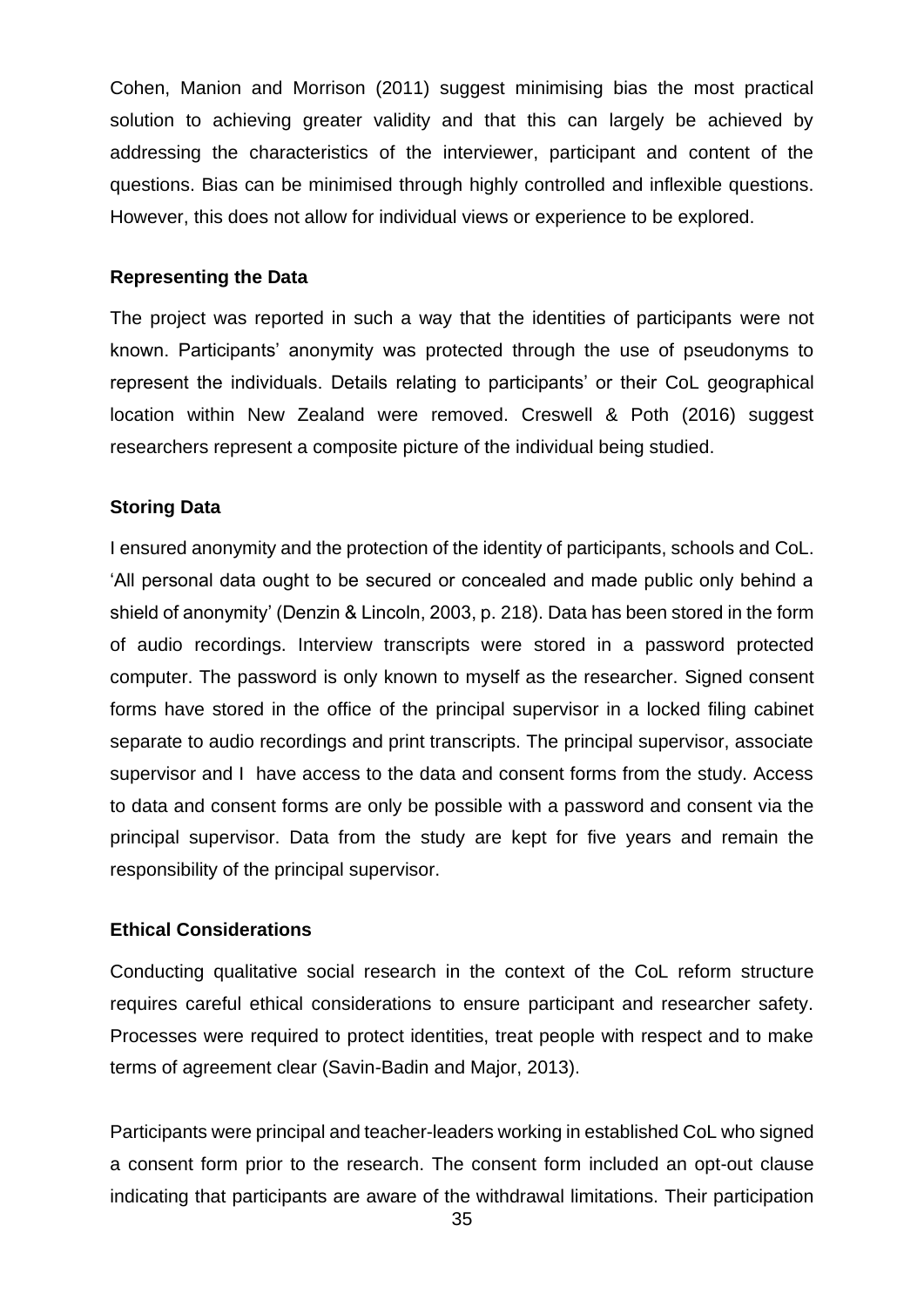required organisational and individual consent that necessitated propositions to stakeholders and conditions to be negotiated (Cohen, Manion & Morrison, 2011). The study openly and transparently provided participants with information about the nature of the study to allow them to consider possible implications and to make informed decisions about their involvement. Individuals participated on a voluntary basis, without coercion and could withdraw without consequence if required. A written consent form allowed participants to be fully informed of the research's intent and possible implications. However, Bryman (2012) advises caution in regard to the exploratory and unknown nature of qualitative research, 'the direction of qualitative studies can be somewhat less predictable than with quantitative ones, so it is difficult to be specific within forms about some issues' (p. 140). It was, therefore, important to maintain a researcher stance that was sensitive to participants and their organisations.

It is not appropriate for research to cause harm. An important consideration was how harm could be minimised through the researcher's stance, participant context and the research processes, as the study progressed. Kumar (2014) defines minimal risk in that, 'the extent of harm or discomfort is not greater than that ordinarily encountered in daily life' (p. 286), further explaining the researcher has an ethical obligation to prevent participants from feeling anxious or harassed.

Cohen, Manion and Morrison (2011) caution that research in communities or school life can entail additional risks, in that the observation and examination of these groups may not be appreciated by some members who could feel threatened, advising researchers that 'investigators must at all times manifest a sensitive appreciation of their hosts' and subjects' position and reassure anyone who feels threatened by the work' (p. 83).

Participants were protected from feeling that their privacy had been invaded. They were only asked about issues relating to the aims of the study and may have chosen not to answer questions if they did not feel uncomfortable.

The participants were not deceived in any way. The research aims and methods were discussed with each participant. Individuals had the opportunity to ask questions about the research and methods in the study at any time. Information relating to these were not withheld.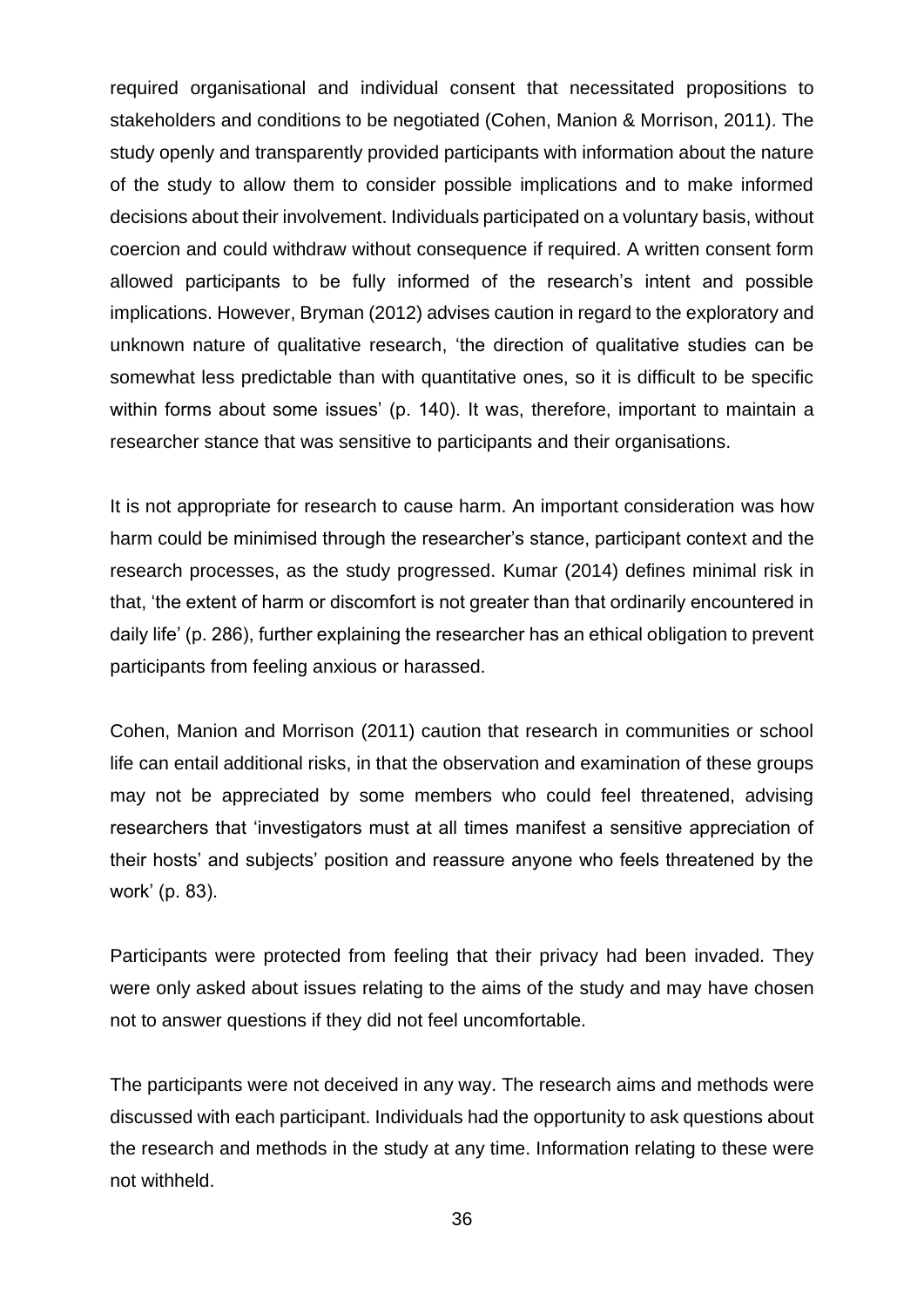In order to ensure that I respected the rights, confidentiality and preservation of anonymity, I sought participants from CoL other than my own. If, in spite of efforts to remove any likelihood of association between a participant and my CoL and a conflict of interest arose, then I planned to openly discuss this with the participant and would have negotiated a way of managing this that did not compromise either of our interests. If the conflict could be resolved, then I planned to invite that participant to withdraw from the study. Savin-Badin and Major (2013) highlight the ethical importance of social research being underpinned by strong goals and objectives, explaining there is less likelihood of unethical mistakes when a study is focused on forming knowledge from participants, 'studies should be designed so that they explore new concepts and ideas, and have a goal of moving research, theory and, arguably, practice forward' (p. 333).

Communities of Learning are still relatively new in New Zealand. There is only a small amount of research or information related to their work or outcomes. The intent of CoL is that it will cause changes in practices and school systems. The nature of change across school organisations is new, complex and multi-layered. These issues call for sensitivity to be applied to research processes which must be transparent, protect participant privacy and anonymity, and minimise harm.

### **Cultural and Social Sensitivity**

The findings from this research may be controversial and not well received. CoL are relatively new and only a small amount of information is currently available on their progress and development. Cohen, Manion and Morrison (2011) discuss the potential for tensions to arise when researchers are confronted with dilemmas in their research. In these instances, researchers are required to resolve them in a balanced manner that maintains the welfare of participants while allowing the continuation of the research, 'Researchers should never lose sight of the obligations they owe to those who are helping and should constantly be alert to the alternative techniques should the ones they are employing at the time prove controversial' (p. 86).

Communities of Learning sit within a political platform of educational reform. Bryman (2012) cautions that politics has the potential to influence researchers' ethical decisionmaking. Their neutrality may be compromised by taking sides when issues such as negotiated funding provisions, access to information, restricted publication or use of findings for political gain exist. Denzin and Lincoln (2003) acknowledge the complexity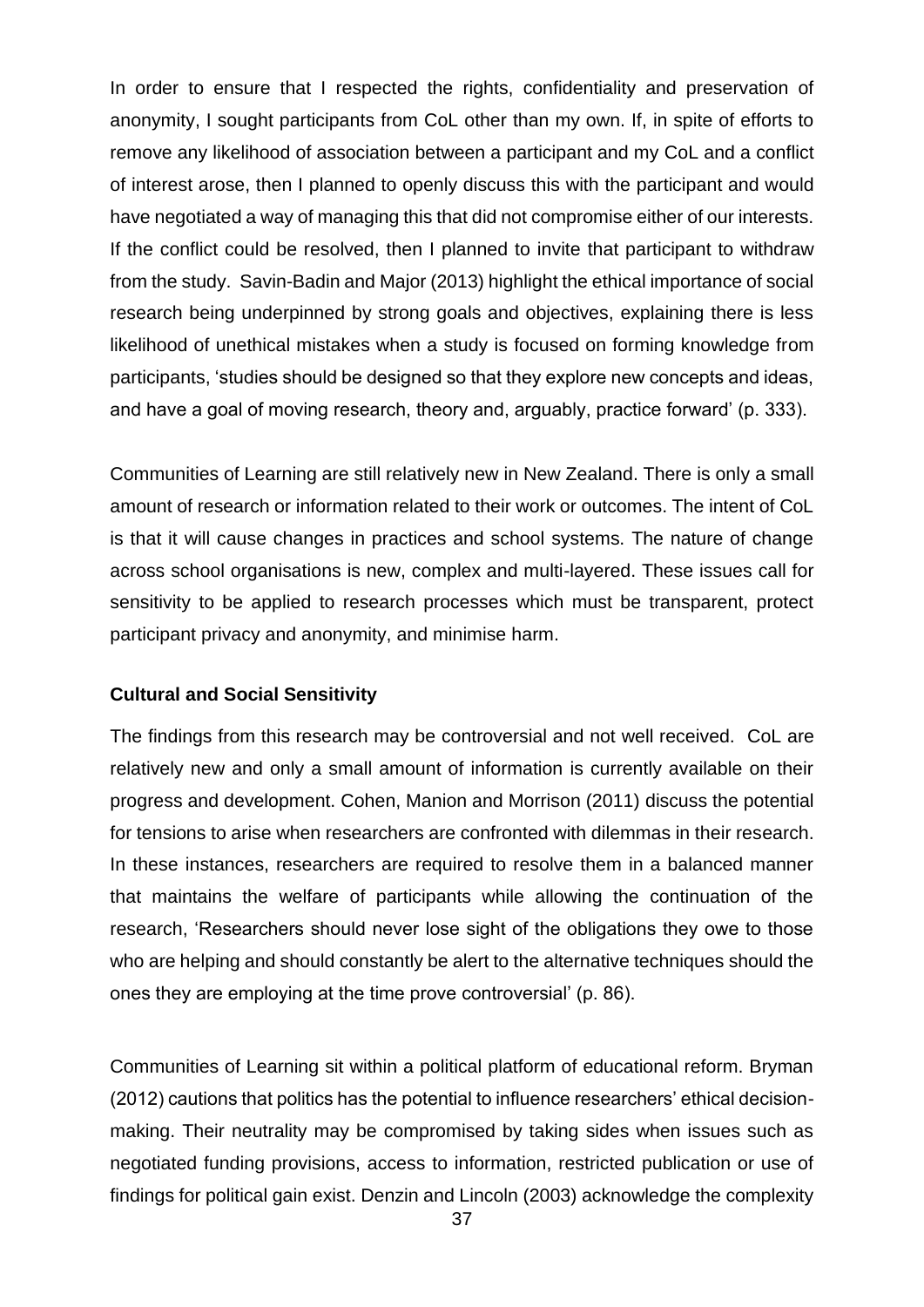of employing neutral research principles, advising a moral approach to resolve ethical judgements in social research, 'compassion and nurturance resolve conflicting responsibilities among people, standards totally opposite of merely avoiding harm' (p. 224).

As there was potential for politics to manifest itself within research in this area of CoL, it was important to adopt an impartial stance that objectively managed data while valuing the participants and intent of the research.

If support was required, I planned to access this through the research supervisor and Māori Advisors (available through the MoE) for advice and guidance throughout the study. They could provide advice and guidance regarding Māori participation, the positioning of my research in the New Zealand context and the necessary considerations due to the impact and potential effect of this CoL research for Māori achievement.

Research that is intended to improve practice across CoL include all education sectors (Early Learning to Tertiary). This research could both directly or indirectly have an impact on Māori because there are likely to be Māori students and staff in these contexts. The research could have implications for future practices by education workers in current and emerging CoL that could involve Māori students.

## **Limitation of Deception**

The research study worked to avoid deception through sustained transparency and open communication about the research aims and methods used throughout the process.

Participants and organisations were provided with written information pertaining to the study. Consent forms were provided, with additional details related to data gathering methods and analysis. Individuals were made aware of their ability to withdraw from the study, should they have requested this. Participants were provided with a copy of the recorded transcript of their interview and time to respond or correct any errors of fact.

38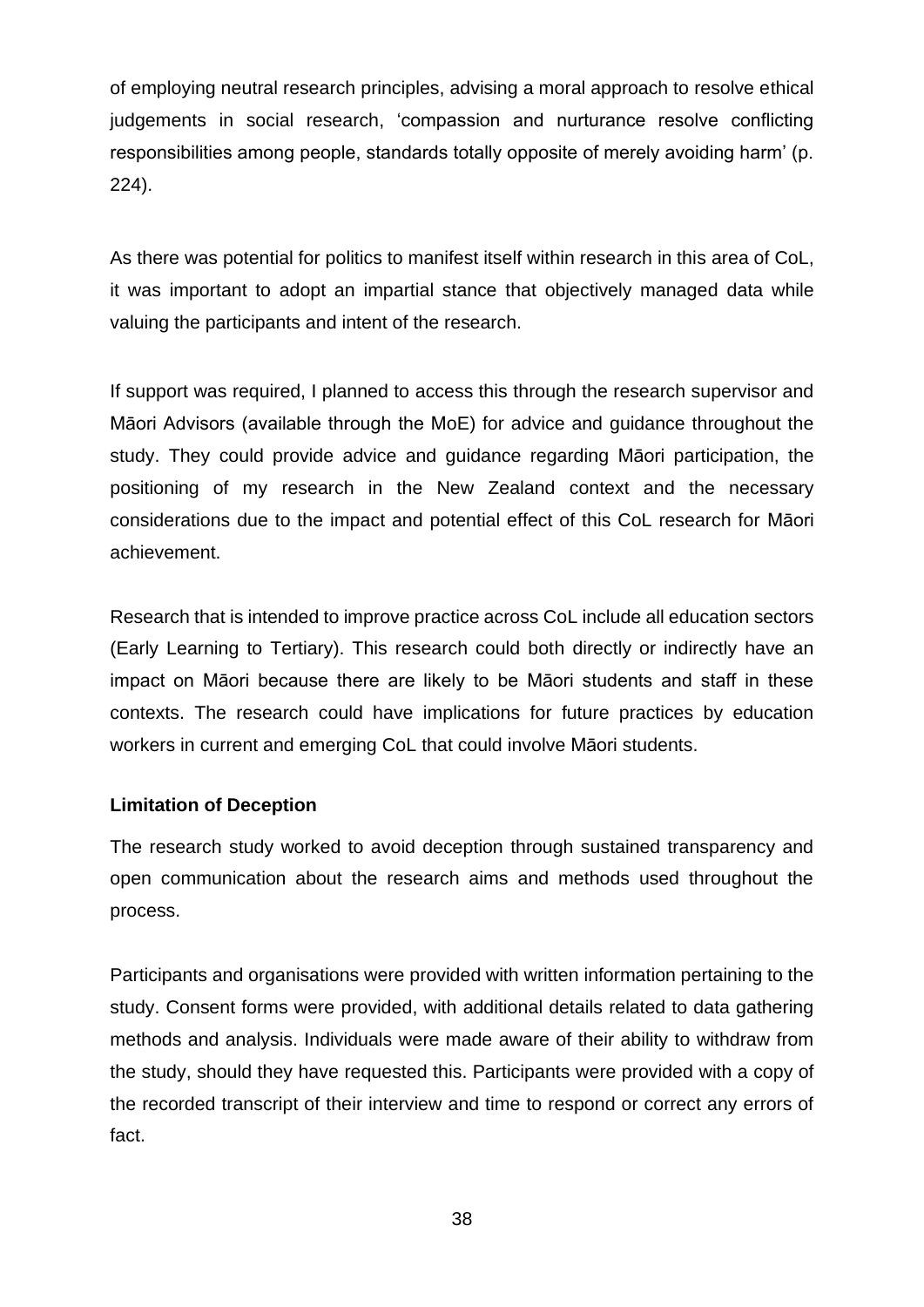The final thesis was made available after examination and a copy offered to each participant. The research findings are included as a Master of Applied Practice thesis which has been published online through the Unitec Research Bank, following its successful completion. Participants in the study were invited to view the thesis online. An electronic link was sent to each participant.

## **Summary**

This qualitative research applied an interpretive approach to understand and explore the work and experiences of positional leaders in CoL. The data analysis framework was guided by a phenomenological approach that sought to construct knowledge and generate theories.

The researcher applied a considered and respectful stance towards participants and the research process to maintain safety, acknowledge cultural sensitivities, minimise fieldwork issues, and protect data.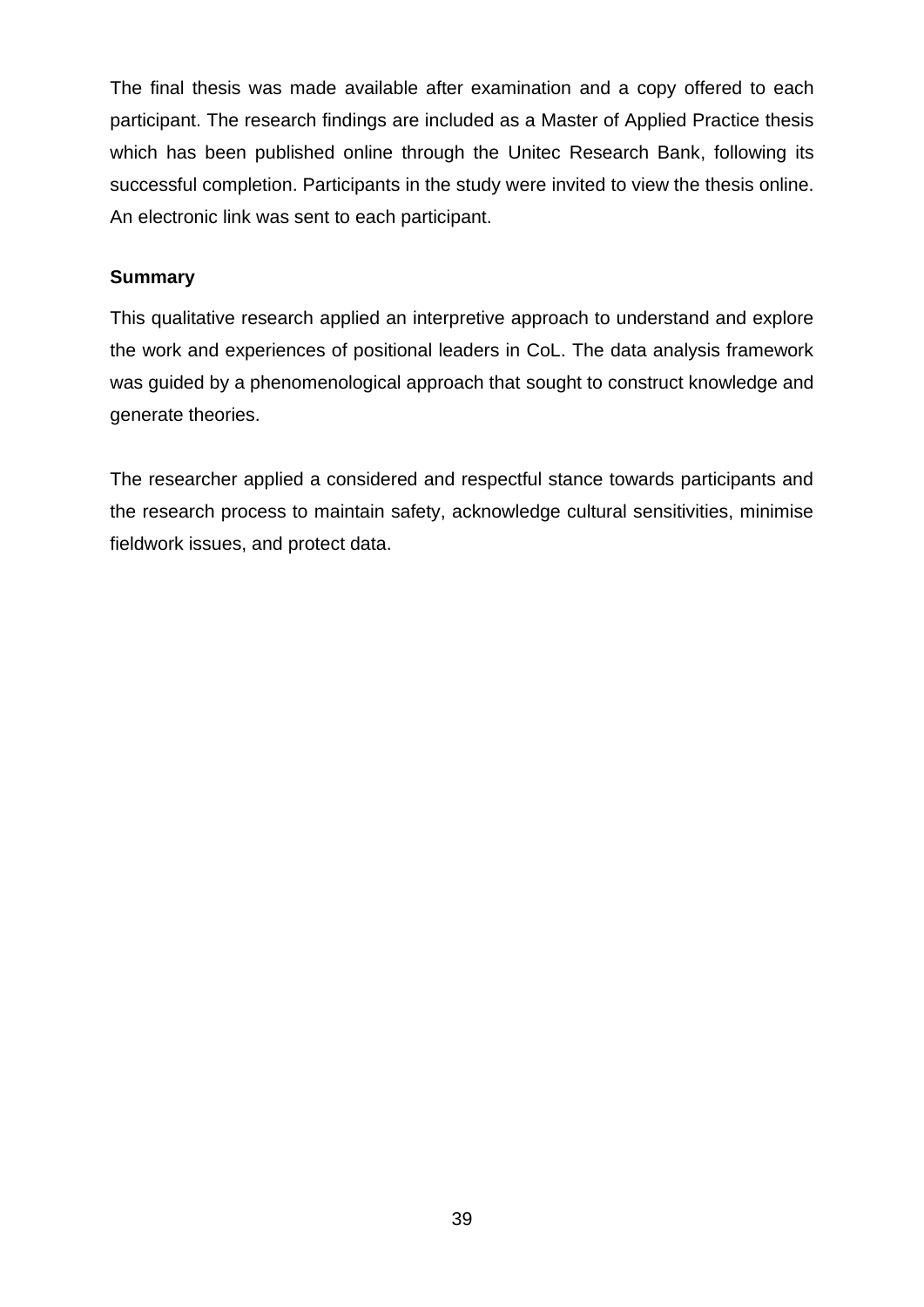# **CHAPTER FOUR: RESULTS**

## **Introduction**

In this chapter, data from seven interviews are presented and analysed. The chapter commences with a brief description of how the data is structured and presented, followed by a section detailing the research findings.

The purposes of the interviews were to:

- 1. Establish information regarding participants' roles in their CoL.
- 2. Investigate participants' alignment with external mandates.
- 3. Investigate participants' expectations of their roles.
- 4. Investigate the work of positional leaders in their CoL.
- 5. Investigate how knowledge transfer and leading learning with peers is being approached in CoL.
- 6. Investigate teachers as leaders across CoL.
- 7. Investigate the challenges and successes of positional leaders in CoL at this time.

### **Structure and Data Presentation**

Interview data was structured to explore the purposes, as listed above. The questions were designed to explore each purpose and were grouped accordingly (see Appendix B).

Two participants requested access to the questions prior to the interview, in order to prepare and consider their responses. Therefore, to ensure consistency, all participants were sent the Interview Schedule via email and provided with a hard copy at the beginning of the interview. As participants may not have read the questions beforehand, the questions were read to participants and further explanation provided as required.

The data is presented in both tabular and narrative form, in the same order as the Interview Schedule. Where appropriate, participants' responses have been combined, condensed and summarised to provide a succinct representation of the data and avoid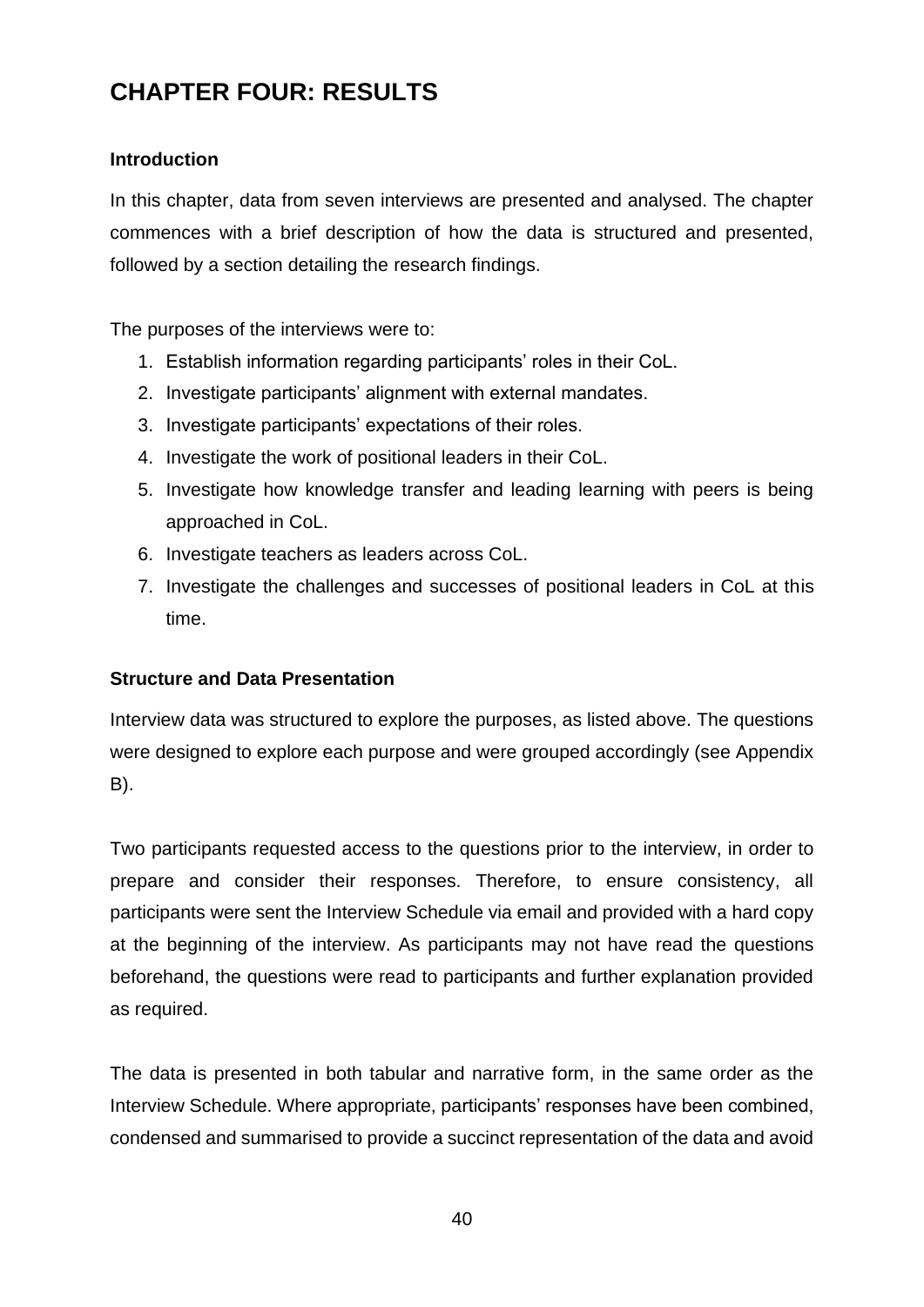repetition. Participant pseudonyms have been applied to maintain anonymity. The participants are labelled as P1 to P7 in the tables and quotation of their responses.

## **Findings**

## *Section One*

The initial interview questions (1a - 1h) explored participants' backgrounds, their individual school and CoL context. These questions allowed participants to introduce themselves and their leadership role. The data has been grouped and summarised to preface findings in the questions that follow later in the chapter.

*Questions 1a - 1c investigate participants' leadership in their CoL.*

- Question 1a: What is your role in your CoL?
- Question 1b: How long have you been in this role?
- Question 1c: How many schools does your CoL include?

| <b>Participant CoL role</b> |                             | Length of time in | <b>Number of schools</b> |
|-----------------------------|-----------------------------|-------------------|--------------------------|
|                             |                             | <b>CoL role</b>   | in CoL                   |
| P <sub>1</sub>              | <b>Across School Leader</b> | $1.5 < 3$ years   | >10                      |
| P <sub>2</sub>              | <b>Across School Leader</b> | $1.5 < 3$ years   | >10                      |
| P <sub>3</sub>              | <b>Across School Leader</b> | $1.5 < 3$ years   | > 10 including ELC       |
| P <sub>4</sub>              | <b>Across School Leader</b> | < 18 months       | 5 < 10                   |
| P <sub>5</sub>              | <b>Lead Principal</b>       | $1.5 < 3$ years   | 5 < 10                   |
| P <sub>6</sub>              | <b>Lead Principal</b>       | < 18 months       | 5 < 10                   |
| P7                          | <b>Lead Principal</b>       | $>$ 3 years       | > 10 including ELC       |

Table 4.1: Participant information - educational leadership role

ELC = Early Learning Centre

The study included seven participants across two leadership tiers of the CoL. Of the seven, three were Lead Principals and four were Across School Leaders. This study does not include Within School Leaders.

The study's participants represent four established urban New Zealand CoL in the implementation phase of development. Participants have been employed in their roles between nine months and three years. Three participants were employed in their role at the inception of their CoL and have entered a second term of appointment. One participant is newly employed to an established CoL and three participants are completing their first two-year term.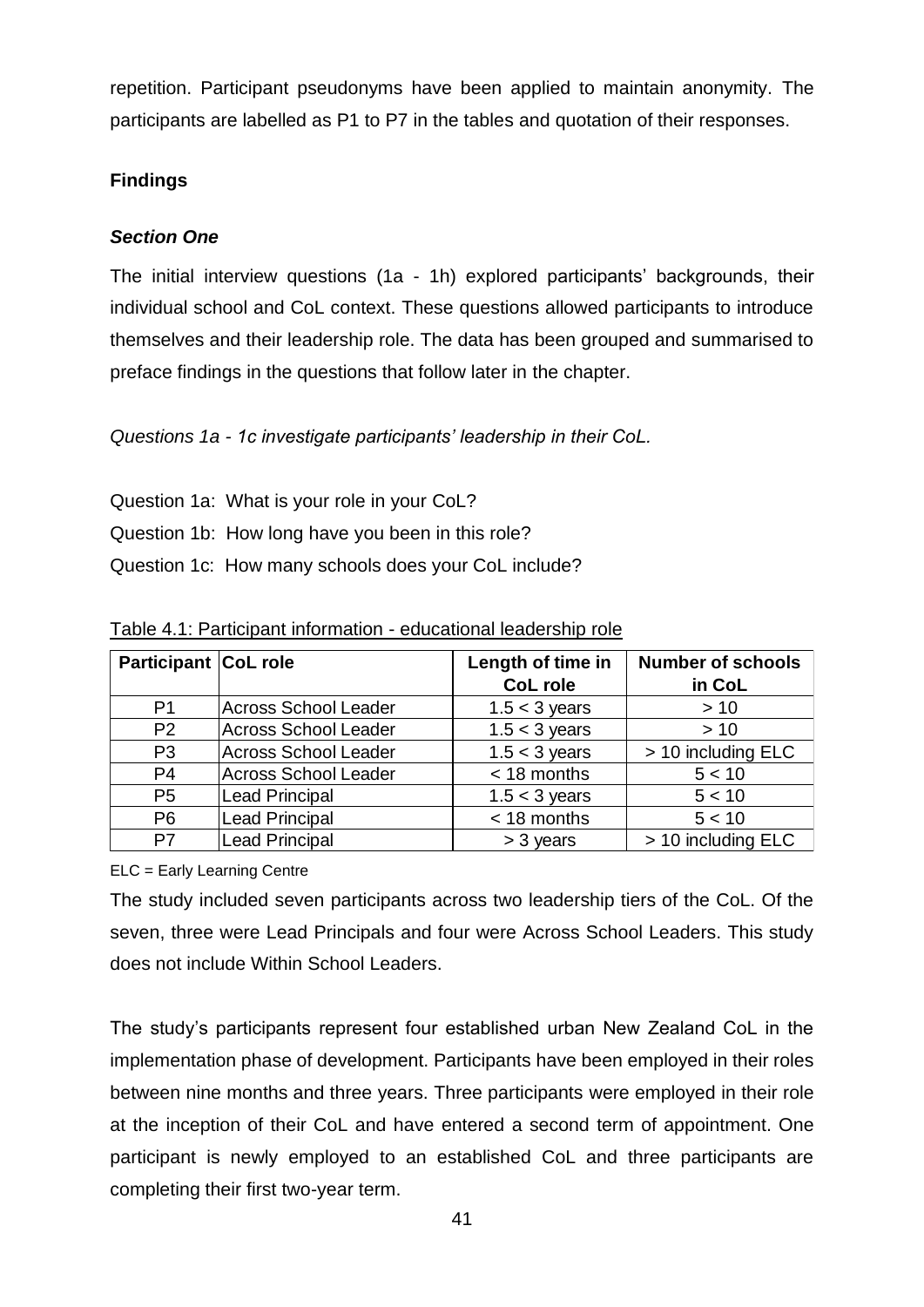The four CoL represented by participants are medium to large in size, ranging from seven to twelve member schools. Two CoL have formally included Early Learning Centres in their Memorandum of Understanding.

## *Question 1d: Is your CoL unique in any way?*

**.** A table has not been used to display this data in order to preserve anonymity.

The research participants identified the unique characteristics of their CoL to be aspects related to geographical spread, provision of academic pathway for students, cultural diversity and the non-competitive nature of their CoL schools.

## *Interview questions (1e - 1h) investigate participants' own school context.*

Question 1e: What type of school do you work in?

Question 1f: What is the student roll size of your school?

Question 1g: What role do you have in your school?

Question 1h: What involvement do other leaders and teachers in your school have in the CoL?

|                | Participant Type of own school | Roll size of own | Role in own school        | <b>Other CoL</b>  |
|----------------|--------------------------------|------------------|---------------------------|-------------------|
|                |                                | school           | (students)                | leaders in school |
| P <sub>1</sub> | <b>Primary School</b>          | $200 - 500$      | <b>Specialist Teacher</b> |                   |
| P <sub>2</sub> | Intermediate School            | 750 - 1,000      | Head of Curriculum area   |                   |
| P <sub>3</sub> | <b>Full Primary School</b>     | $200 - 500$      | Middle Manager            |                   |
| P <sub>4</sub> | <b>Primary School</b>          | $200 - 500$      | Middle Manager            |                   |
| P <sub>5</sub> | Secondary School               | 750 - 1,000      | Principal                 |                   |
| P <sub>6</sub> | <b>Primary School</b>          | $200 - 500$      | Principal                 |                   |
| P7             | Intermediate School            | $200 - 500$      | Principal                 |                   |

Table 4.2: Participant information - school context

Primary School – Year 1-6 Full Primary School – Year 1-8 Intermediate School – Year 7-8

Participants represented a range of schooling sectors and contexts. Their individual schools ranged in size from 250 – 1,000 students. Five participants worked in relatively small to medium sized schools with student roll sizes of 200 – 500 and two participants worked in large schools of approximately 1,000. Four participants worked in Primary Schools (one in a full primary school catering for Year 7 and Year 8 students), two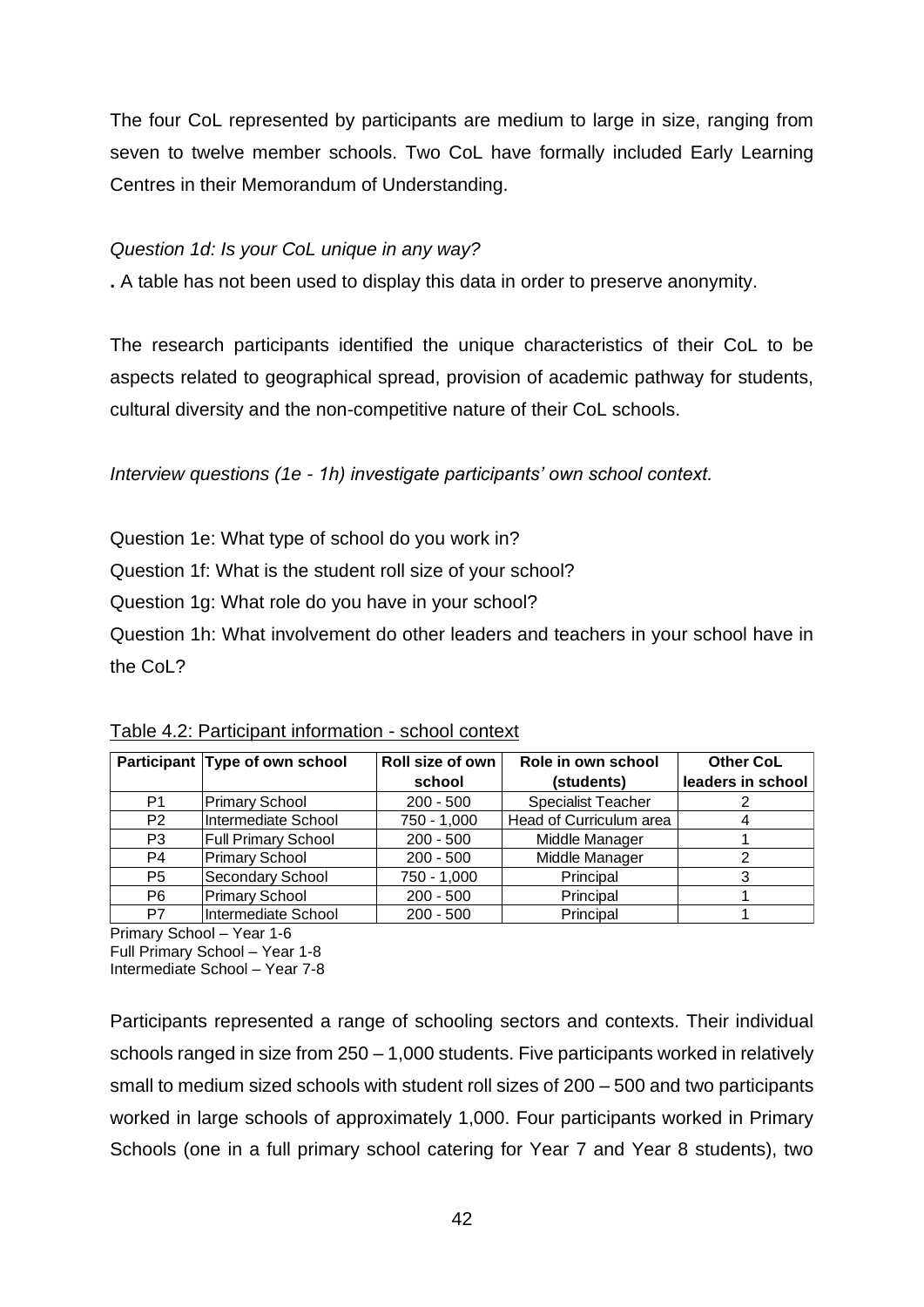participants worked in Intermediate Schools (Year 7 and 8 students only), and one participant worked in a single-sex Secondary School.

Participants' schools included a spread of demographic contexts, cultural representation and special character (with State-Integrated designation). Schools ranged from Decile 3 - Decile 10. Two participants worked in faith-based schools. One school discussed the consistently diverse cultural representation across its CoL schools; children in these schools represented at least twenty-three different cultures. Two schools discussed the high number of immigrant English as a Second Language learners across its CoL schools.

The Across School Leader role requires teachers to maintain direct classroom contact with students for most of each week. Participants in Across School Leader roles all hold middle management leadership responsibilities in their schools. Two participants work in mainstream (general) classroom contexts, one works in a specialist teacher role and another has temporarily relinquished their Senior Leadership role in order to access the Across School Leader position.

All participants have between one to four additional CoL leaders working in their school. Three Across School Leaders have Within School Leaders employed at their school. One Across School Leader has the Lead Principal in their school.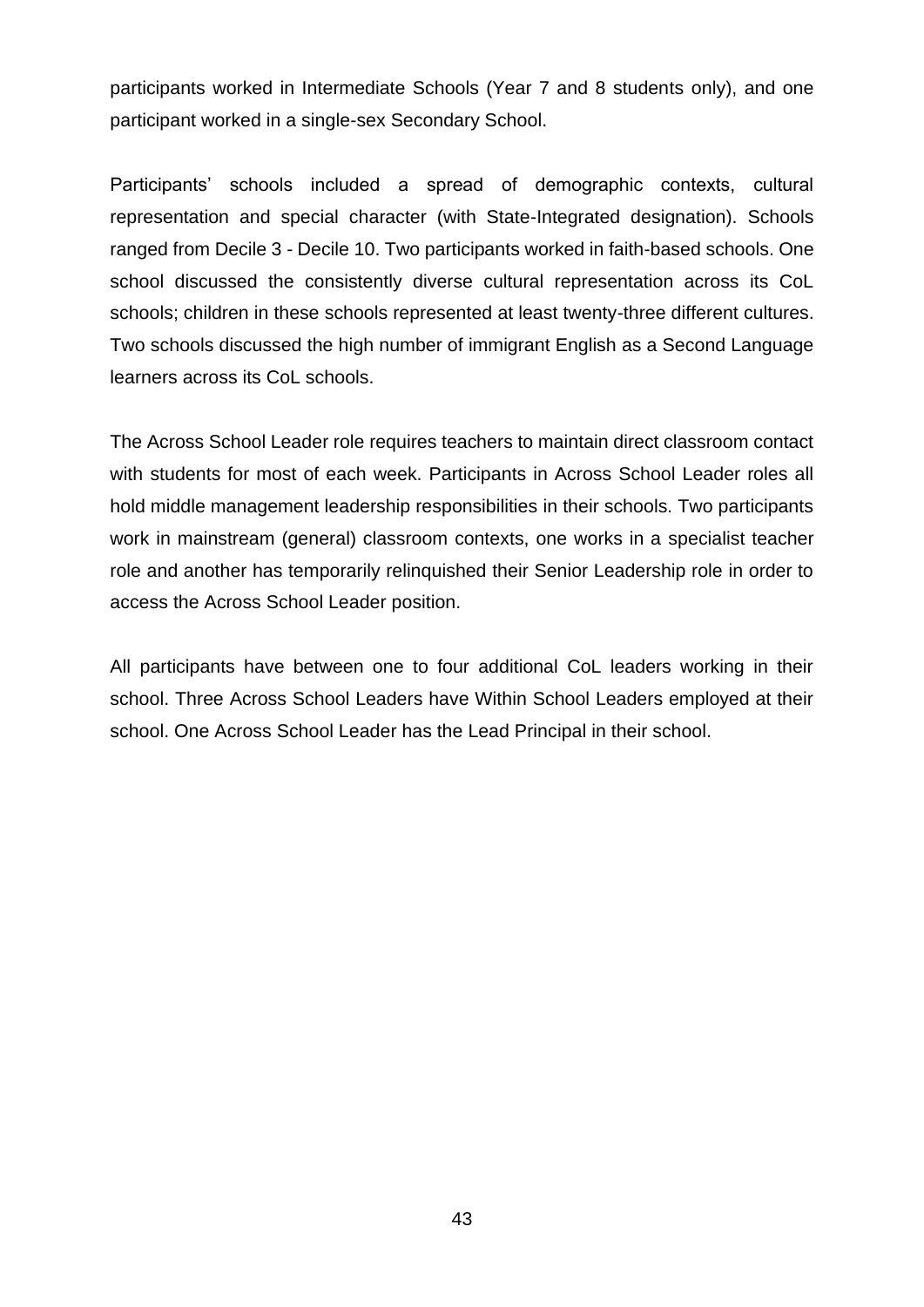## *Section Two*

*Questions 2a - 2d investigate participants' alignment with external mandates.*

Question 2a: What do you understand to be the Ministry of Education's expectation of you in your CoL role?

Table 4.3: Participants' understanding on the Ministry of Education's expectation of leadership role

| <b>Categories</b>                                                  | P1 |  |  |  | P2   P3   P4   P5   P6   P7   TOTAL |
|--------------------------------------------------------------------|----|--|--|--|-------------------------------------|
| Increase student outcomes                                          |    |  |  |  |                                     |
| Increase capability and build systemic collaborative<br>capability |    |  |  |  |                                     |
| Deliver and report on strategic direction                          |    |  |  |  |                                     |
| Achievement Challenge targets                                      |    |  |  |  |                                     |

Participants were asked to describe the expectations of their leadership role.

Five participants understood their leadership role was to increase student progress and achievement. In most instances, these participants elaborated on leadership actions that contributed towards this.

Five participants discussed the work of increasing leadership, teacher capability and building collaborative capability in colleagues. One Lead Principal described the role of strengthening student pathways between primary and secondary schools through the creation of a collaborative group of member schools:

"I guess the way I see it is to provide leadership within our pathway and make sure that pathway is effective, and work with the other principals and the other schools to ensure that there is some consistency, some efficiency, a shared belief system and collective teacher efficacy…" (Participant 7)

An Across School Leader described that their positional leadership allowed them to influence change across schools:

"As an Across School Leader my CoL role is really to support teacher improvement of practice that will then have an impact on student outcomes. I think the Ministry see us as quiet little powerhouses going round inspiring,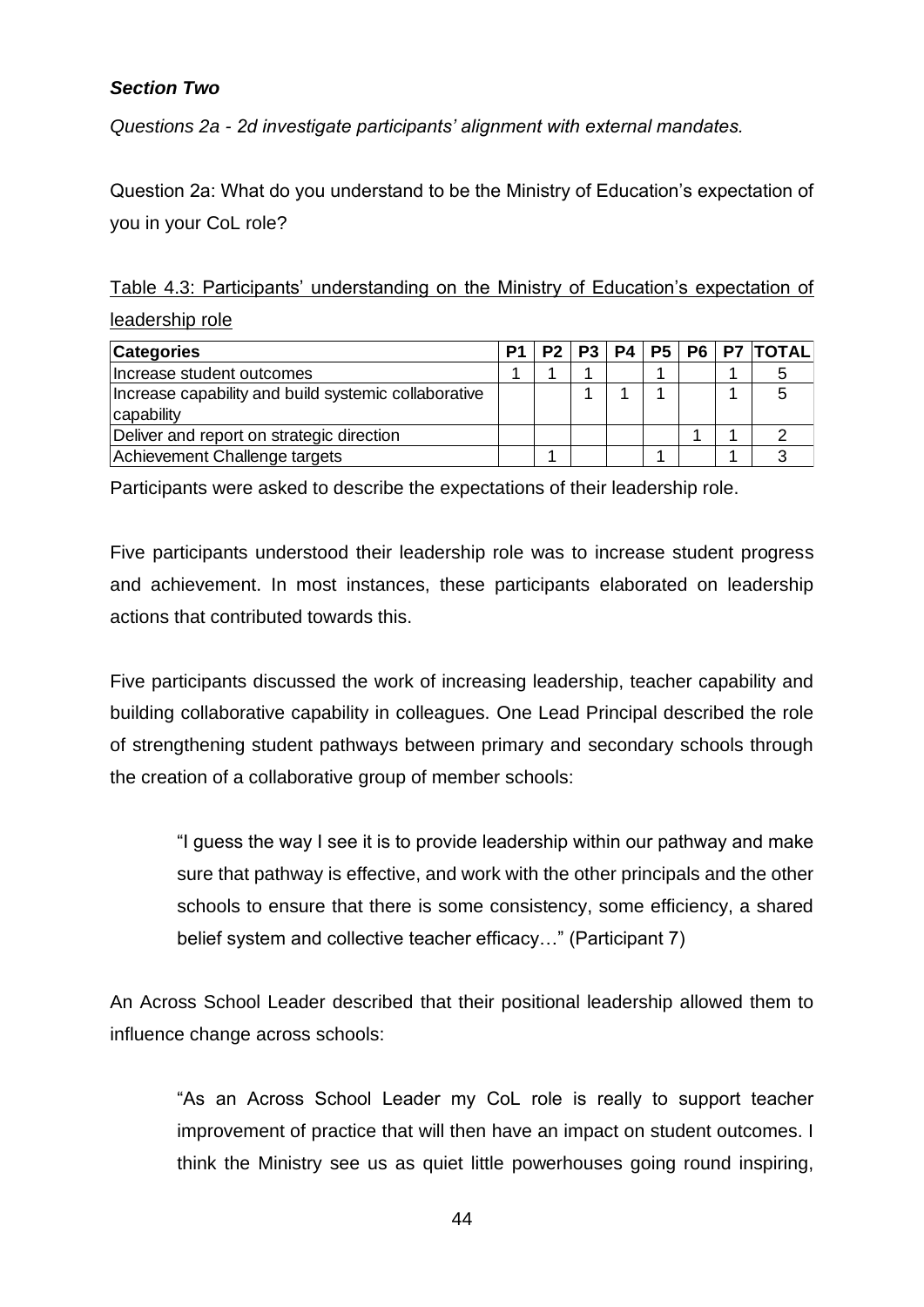encouraging, developing, spreading the word - as facilitators of change." (Participant 3)

In addition to responses regarding leadership roles, three participants commented on the Ministry-approved Achievement Challenge targets compiled at the formation of their CoL. These participants felt restricted by the requirement of numerical targets in core curriculum areas which prevented the focus in areas such as pedagogy, the wider curriculum or wellbeing. Participants also shared concerns about outdated targets based on large groups of students that were no longer in their school or CoL.

One participant described the challenges of showing accelerated student achievement data in a two-year intermediate school within a transient community:

"So we're doing it at the beginning of 2016, using 2014 data. Those kids were long gone and because of our pathway, half of them weren't even at the college." (Participant 7)

Another participant explained that recent collaborative work amongst member schools highlighted more important needs than those committed to in the initial data audit:

"They're not irrelevant but we certainly don't focus on them. So the initiatives that we've got now do not directly relate to our achievement challenges. We've chosen not to update the Achievement Challenges yet; we will at some point. They were really narrow... and it didn't really align with the strategic direction of the schools by the time we put them into action a couple of years later." (Participant 2)

One Lead Principal welcomed a current government shift in accepting more diverse Achievement Challenge targets that reflected the collective needs of member schools:

"Well, I think that's changed a little bit because with [previous Education Minister] it was all about lifting achievement. I suppose it still is, but the change has been all about collaboration - actually working collaboratively rather than working in competition." (Participant Five)

45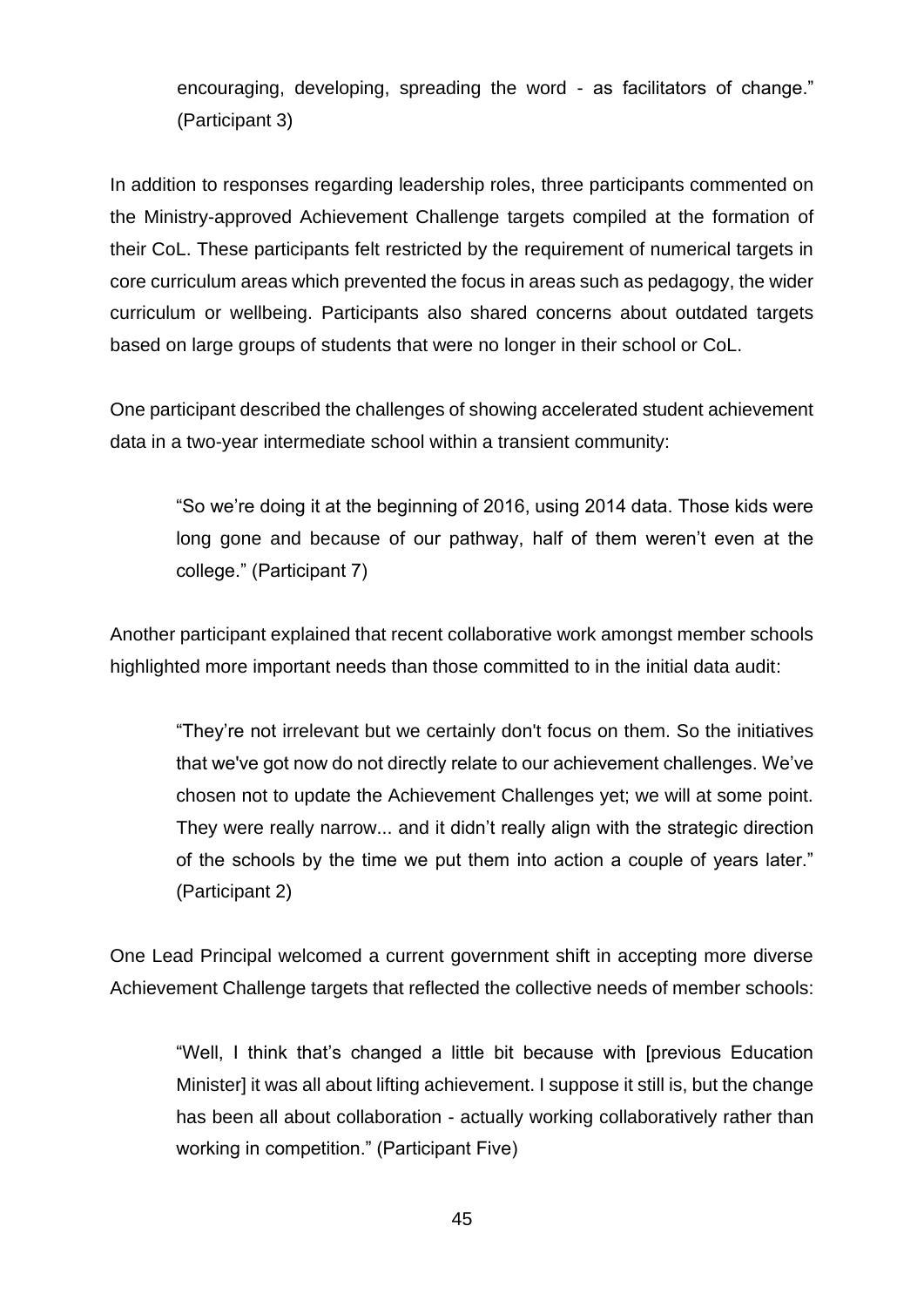*Question 2b: Do your personal values and preferences align with the national direction of CoL?* 

|                                                                                       | Yes. Five participants stated their personal alignment with the direction of CoL. |                |           |           |           |                |    |              |  |  |  |  |
|---------------------------------------------------------------------------------------|-----------------------------------------------------------------------------------|----------------|-----------|-----------|-----------|----------------|----|--------------|--|--|--|--|
| <b>Reason for alignment</b>                                                           | P1                                                                                | P <sub>2</sub> | <b>P3</b> | <b>P4</b> | <b>P5</b> | P <sub>6</sub> | P7 | <b>TOTAL</b> |  |  |  |  |
| Reflective practice                                                                   |                                                                                   |                |           |           |           |                |    |              |  |  |  |  |
| Positional influence                                                                  |                                                                                   |                |           |           |           |                |    |              |  |  |  |  |
| Inquiry driven                                                                        |                                                                                   |                |           |           |           |                |    |              |  |  |  |  |
| Collaborative                                                                         |                                                                                   |                | 1         |           | 1         |                |    |              |  |  |  |  |
| Student achievement focused                                                           |                                                                                   |                |           | 1         |           |                |    |              |  |  |  |  |
| High expectations                                                                     |                                                                                   |                |           |           | 1         |                |    |              |  |  |  |  |
|                                                                                       |                                                                                   |                |           |           |           |                |    |              |  |  |  |  |
| No or not stated. Two participants shared concerns about the direction of CoL. One    |                                                                                   |                |           |           |           |                |    |              |  |  |  |  |
| participant stated they did not align. One participant did not state their alignment. |                                                                                   |                |           |           |           |                |    |              |  |  |  |  |
| No alternative career pathway                                                         |                                                                                   |                |           |           |           |                |    |              |  |  |  |  |
| Reliance on funding                                                                   |                                                                                   |                |           |           |           |                |    |              |  |  |  |  |
| Pay parity concerns across leadership                                                 |                                                                                   |                |           |           |           | ◢              |    |              |  |  |  |  |
| Workload                                                                              |                                                                                   |                |           |           |           |                |    |              |  |  |  |  |
| Induction of new staff                                                                |                                                                                   |                |           |           |           |                |    |              |  |  |  |  |
| Narrow achievement targets                                                            |                                                                                   |                |           |           |           |                |    |              |  |  |  |  |
| Conflicting priorities between Ministry and member                                    |                                                                                   |                |           |           |           |                |    |              |  |  |  |  |
| schools                                                                               |                                                                                   |                |           |           |           |                |    |              |  |  |  |  |

| Table 4.4: Participants' personal alignment with the direction of CoL |
|-----------------------------------------------------------------------|
|                                                                       |

Participants were asked if their personal values and preferences aligned with the national direction of CoL. Five participants affirmed their alignment with the direction of CoL. Their reasons included the focus on improved student achievement and delivering change through modern approaches such as collaboration and adopting inquiry models.

One Across School Leader described their enthusiasm in leading collaborative practices to leverage change:

"I've been teaching in a number of environments and a number of years, but for me collaboration is just huge. How you learn from each other and inspire each other and tag-team with each other, you know, and bounce ideas off each other? My best years of teaching would have been when I've worked in a collaborative space, so doing this on a bigger scale. I've done quite a bit of reading on collaboration and collaborative teaching and I think the more we come out of little silos and the more we interact; we build on each other's expertise." (Participant Three)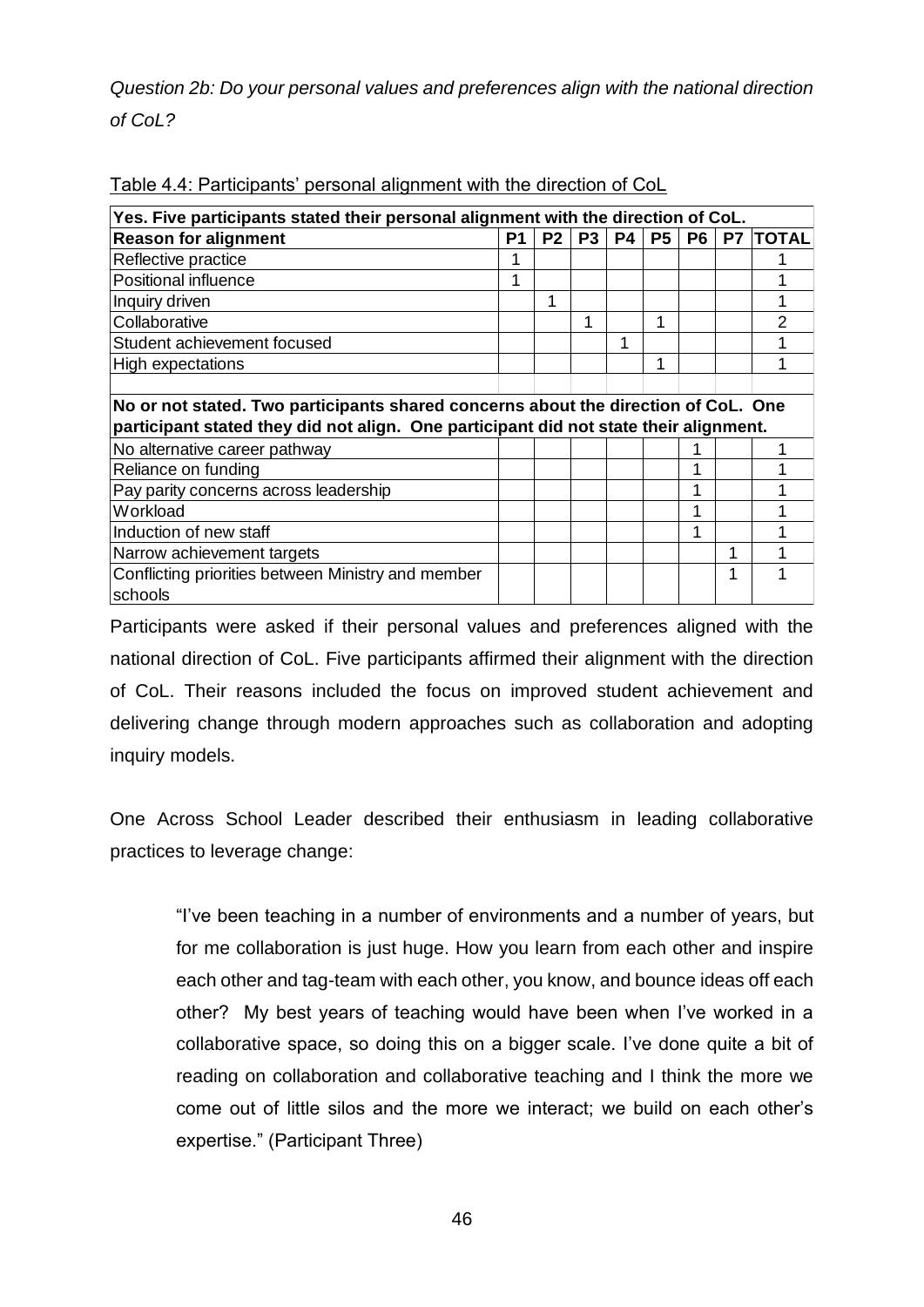The opportunity to develop personal change leadership strategies based on educational theories was valued by one Across School Leader:

"...you know, that sort of taking their theoretical base and putting it into practice, but not in a, "Come to a staff meeting on a Monday afternoon and someone's gonna talk to you for an hour," but that life-long learner, selfimprovement, spiral of inquiry stuff… and part of that is defining my own ideals of education leadership and what I think leadership in an education setting should look like. Which is really cool." (Participant Two)

Two Lead Principals shared concerns about the CoL model. Their concerns included the sustainability of the model beyond initial government funding, leader workload, pay parity and conflicting priorities.

One Lead Principal felt conflicted between delivering Ministry stated goals while honouring their member schools' differing priorities:

"That was one of the tensions I felt. I had Ministry here going, "You've got to do this, you've got to do that." And I had the principals here going, "But we want to do this, we want to do this!" We still need to be accountable for this we're getting this money; we're getting these roles. So that was interesting." (Participant Seven)

Another Lead Principal described concerns that their role required more than a single person was able to manage, without compromising the leadership of their own school. They were also concerned there were no alternative career pathways for CoL leaders, as was originally expected:

"Running a school is like a 24/7 job and then you're doing this! And you're doing this as a service to your colleagues, but it's like a service that you don't want to do long term. So in that term, it's not a career path." (Participant Six)

An Across School Leader expressed similar disappointment that an alternative career path was not apparent for CoL leaders. This participant valued leading others while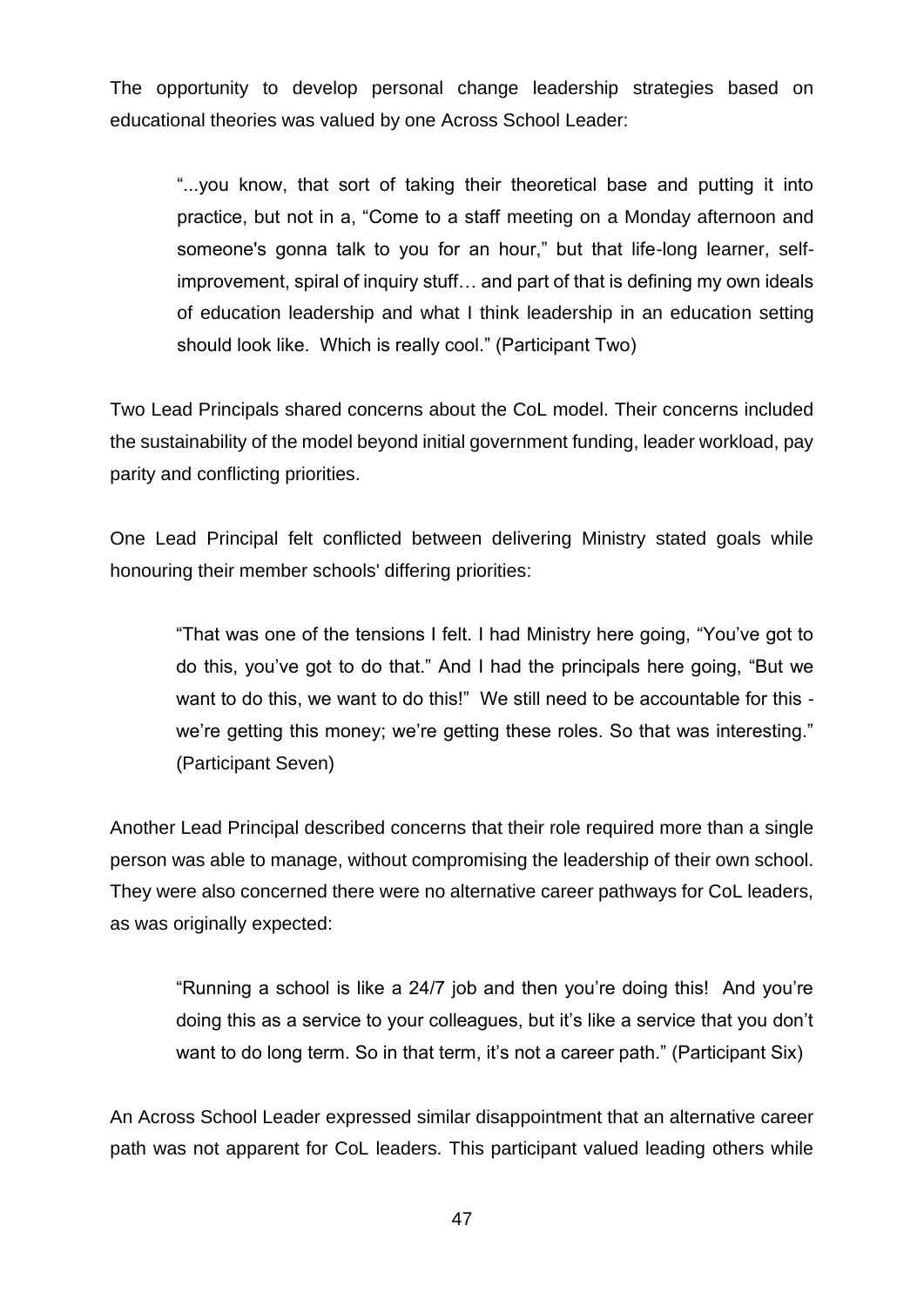maintaining their classroom teacher role. However, they were unclear about future opportunities:

"Maybe when I've had enough of being in a classroom then I can look at more traditional leadership roles but it's nice to be able to have that balance of both." (Participant Two)

One Lead Principal was concerned that the remuneration and teacher-release components attached to leadership roles were not equitable when measured against senior leadership positions in schools:

"...the Across School roles are funded almost the same, if not higher, than DPs in the primary school. So we did have a situation where my Across School Leader was earning more than my Assistant Principal and you know, I think that's a disparity… there is tension, I really think that (was) something that wasn't considered when the model was put together." (Participant Six)

Another Lead Principal had experienced changes in CoL leadership and discussed the challenges of induction across schools:

"I'm just a little bit worried about the sustainability of it too, in terms of people come and go… part of what we're doing is we're trying to put systems in place so that when new people come in they can assimilate quite quickly but that takes the efforts of all the schools and really we need to write a lot of CoL things into our strategic direction, which goes without saying anyway. It just seems as though we made it up on the hop. Like the first two years were very much like finding our way. I think we're getting stronger now, but we're like three years into it. No, I don't think it was a good model at all. I think it's been quite wasteful." (Participant Six)

48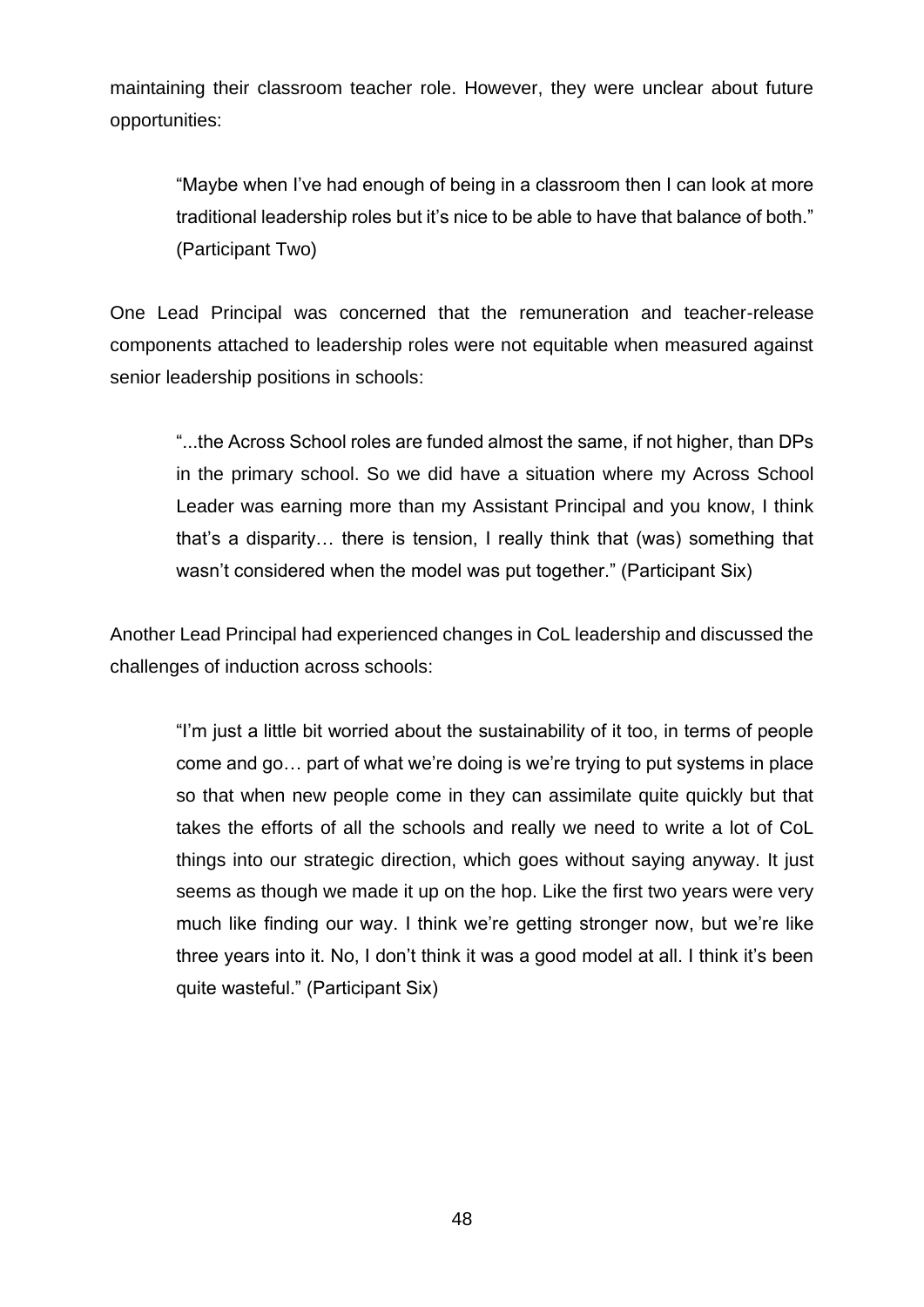## *Question 2c: Do the systemic tiers of your CoL (Combined Boards, Schools, Leaders, Teachers) have similar expectations of you and the work you do?*

| Yes. Four participants agreed the systemic tiers of their CoL had similar expectations                                                       |    |                |                |    |                |                |    |              |
|----------------------------------------------------------------------------------------------------------------------------------------------|----|----------------|----------------|----|----------------|----------------|----|--------------|
| of their work. One participant partially agreed.                                                                                             |    |                |                |    |                |                |    |              |
| <b>Reason for alignment</b>                                                                                                                  | P1 | P <sub>2</sub> | P <sub>3</sub> | P4 | P <sub>5</sub> | P <sub>6</sub> | P7 | <b>TOTAL</b> |
| Focus from formation                                                                                                                         |    |                |                |    |                |                | 1  |              |
| Consequent area of focus                                                                                                                     | 1  |                |                |    |                |                |    | 3            |
| Two participants were unsure if the systemic tiers of their CoL had similar<br>expectations of their work. One participant partially agreed. |    |                |                |    |                |                |    |              |
| Completion of Strategic Direction                                                                                                            |    |                |                |    |                | 1              |    |              |
| Consequent area of focus                                                                                                                     |    | л              |                |    |                |                |    | ⌒            |

#### Table 4.5: Shared expectations of participants' work

Participants were asked if the systemic tiers of their CoL had similar expectations of their work. Four participants explained the systemic tiers of their CoL had similar expectations of their work. One participant attributed the positive systemic alignment to the prioritisation of stakeholder engagement during the formation stage of their CoL.

"Right from the get-go we involved the boards and boards had to be involved. So we've had quite a few Super Board meetings where we've got everyone together." (Participant Seven)

Three participants explained their systemic alignment was instigated by turning points which had prompted the need for change. One of the three participants had engaged a Ministry funded external specialist to support the alignment process once challenges were apparent.

One Across School Leader described a turning point that had shifted a group of previously distant principals to be engaged in collective planning:

"So we had about a year of really just feeling our way in the dark. We hadn't read those Domain Maps at that point to get any guidance. So our first year was really spent quite floating around and with us trying to devise an Action Plan… look at the data and come up with what we thought we wanted to do. Then we presented the Action Plan to the principals and it was "Oh, Hello?" They were surprised and slightly stunned by what we were suggesting. So we stopped, regrouped and they actually got more involved and started working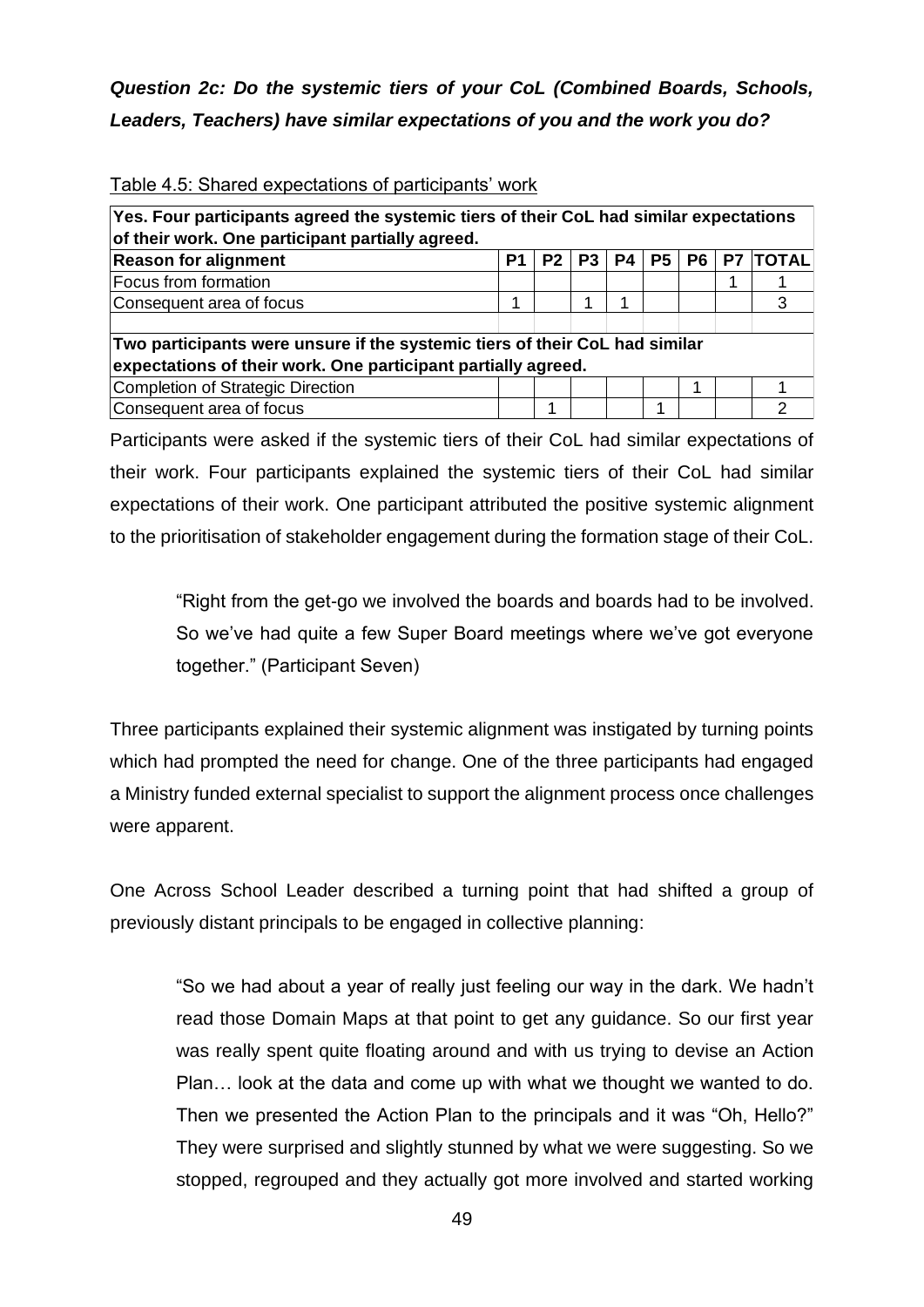out what they wanted for their schools and combining into a better structure. So, not to start off with, but now we're doing it together." (Participant Three)

Three participants were unsure about the shared expectations of their leadership role or described partial systemic alignment. One participant had taken over the role from a predecessor and was working with member school principals to revise the strategic plan. The two other participants described a current focus following turning points. One of these was an Across School Leader who described the challenges of instigating change across schools from a middle leadership position:

"There's always a balance between essentially the work that we want to do and we're trying to implement, and then ultimately a principal and the associated board are in charge of the strategic direction of the school and it's marrying these two things up – that's the complicated bit sometimes. We've definitely had to make compromises to what we wanted to do to match up with the strategic direction, otherwise it's not going to be a workable solution." (Participant Two)

Two participants explained they had responded to similar concerns by broadening the provision of available professional development opportunities to accommodate all schools. In these instances, participants felt the change was now resulting in widespread engagement.

One participant was comfortable with the limited involvement of their combined schools' Boards. This participant felt their Boards wanted to know what was happening but, as it was focused on the work of management rather than governance, their direction wasn't required:

"...so you want them to be supportive, but you don't want them to actually think, 'Well actually, we can tell you what we want you to do or direct that." (Participant Five)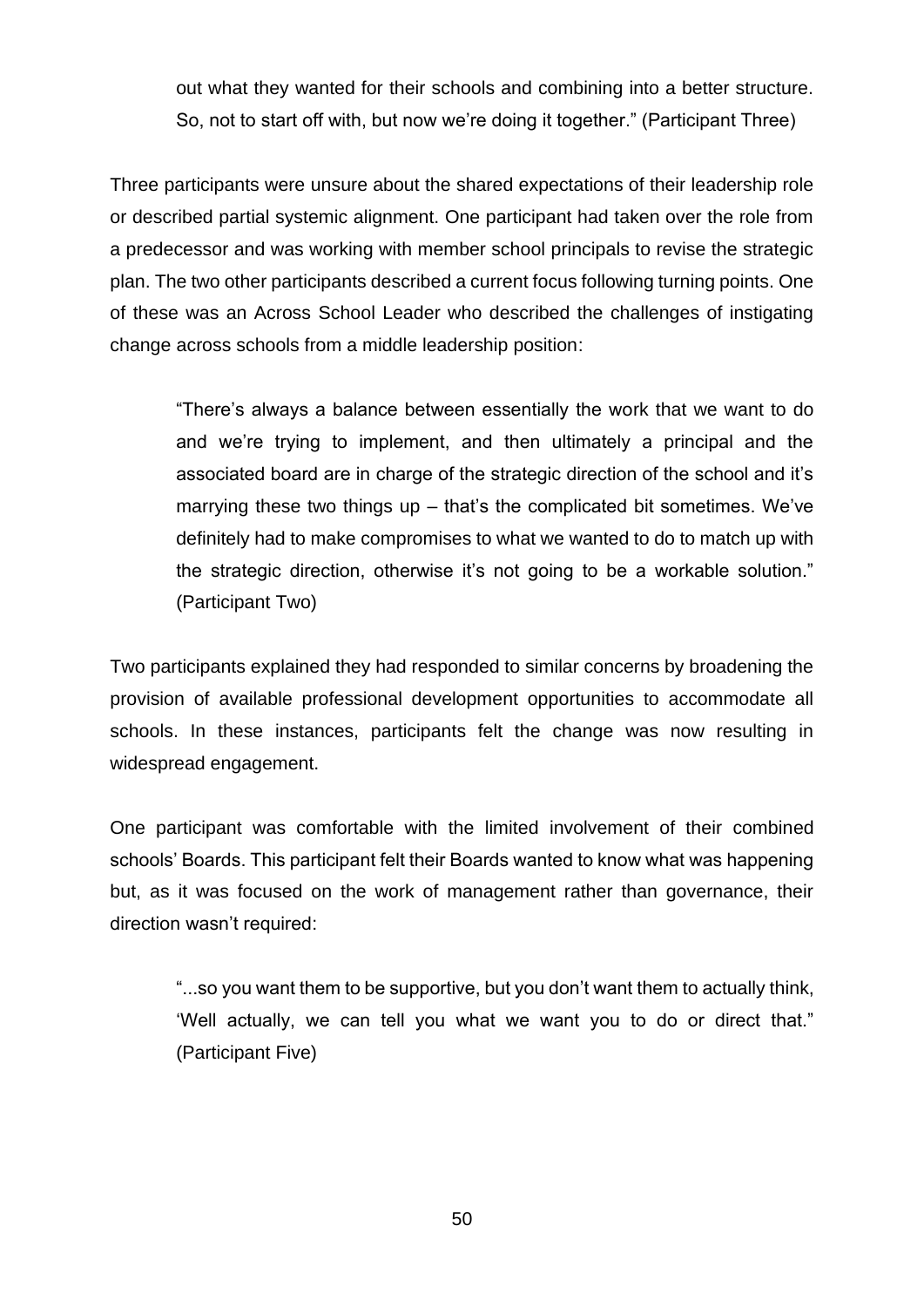## *Question 2d: Have you been able to adapt the National Expectations to your own CoL context and needs?*

| <b>Adaption</b>                        |  |  |  | P1   P2   P3   P4   P5   P6   P7   TOTAL |
|----------------------------------------|--|--|--|------------------------------------------|
| Focus on enabling strategies           |  |  |  |                                          |
| Collective dialogue to guide direction |  |  |  |                                          |
| Measurement tools                      |  |  |  |                                          |

| Table 4.6: Participants' ability to adapt National Expectations |  |  |
|-----------------------------------------------------------------|--|--|

Participants were asked if they had been able to adapt the National Expectations to their own CoL context and needs. All participants explained that their CoL had adapted the initial national expectations to meet their own needs.

Five participants discussed 'moving away' from their Ministry of Education-approved Achievement Challenge. Their new work involved supporting teachers to develop collective inquiry or pedagogical approaches that better met the needs of their staff, students and schools. The changes resulted from the increasing dialogue between leaders and schools as the CoL developed and better understood their collective and individual needs.

One Lead Principal explained their deepened understanding of schools' needs as they progressed through their journey together. The corresponding flexibility of Ministry expectations affirmed their needs-based decisions:

"Initially we went with the national expectations solely and now we're pulling away from it because we're finding what's unique to our area and with the support of the Ministry. We've realigned our goals and reset them. So I know the national expectations have actually become more flexible and I've been to several workshops and things and it's allowing us to develop our direction more to suit us. So in terms of that, I don't find them as constraining as they were. I'm finding it's getting better." (Participant Six)

Five participants discussed focusing on self-identified enabling drivers rather than subject-specific achievement challenges. One Across School Leader described the success of a pedagogically-based professional development approach involving teachers from different schools, sectors and subject-specific specialisations: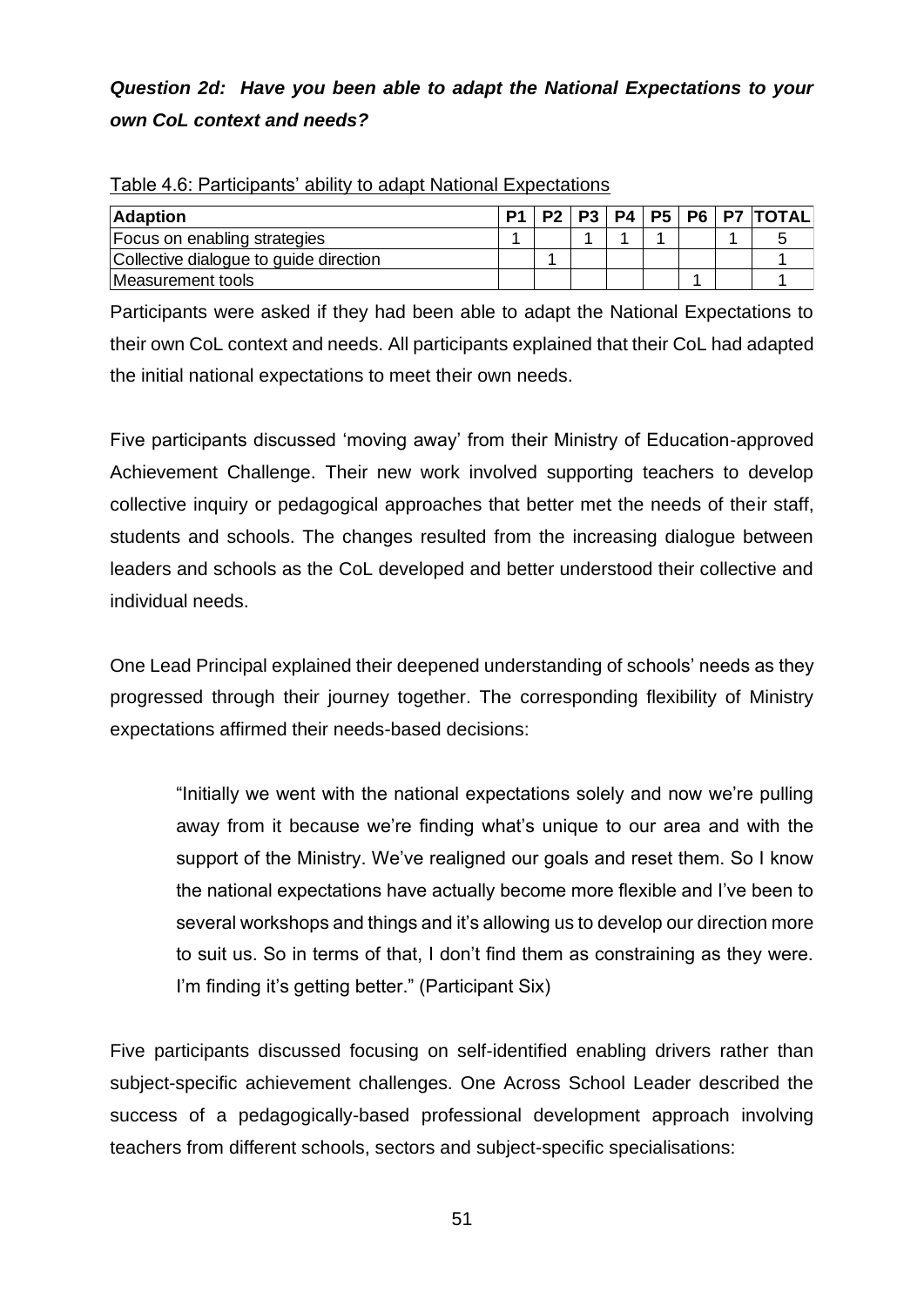"We actually went from student needs first... where you saw the greatest need within your group of students and that's where we started from. Then we were able to formulate this goal that did transfer across these different contexts. It's been very powerful. I've had a lot of really good feedback from the people within the team and they also said the same, "How on earth are we going to make this work?" But we did and the research actually supported all of the different contexts they worked in because it was more pedagogical in context." (Participant Four)

One participant discussed a shift from traditional student testing to using stakeholder voice and attitudinal data to measure progress:

"Now we're looking at other things like voices from students, parents and teachers, and comparing voices and attitude change and that sort of thing. Which is probably more relevant to us." (Participant Six)

One participant's CoL was supported by an external specialist to interpret CoL data and plan work relevant to its context:

"The Expert Partner has really been helpful with that. We sort of weaved the National Expectations with our expectations of our faith-based learning. That's been really good to weave that in. So it is definitely the direction of the principals and the governance group." (Participant Four)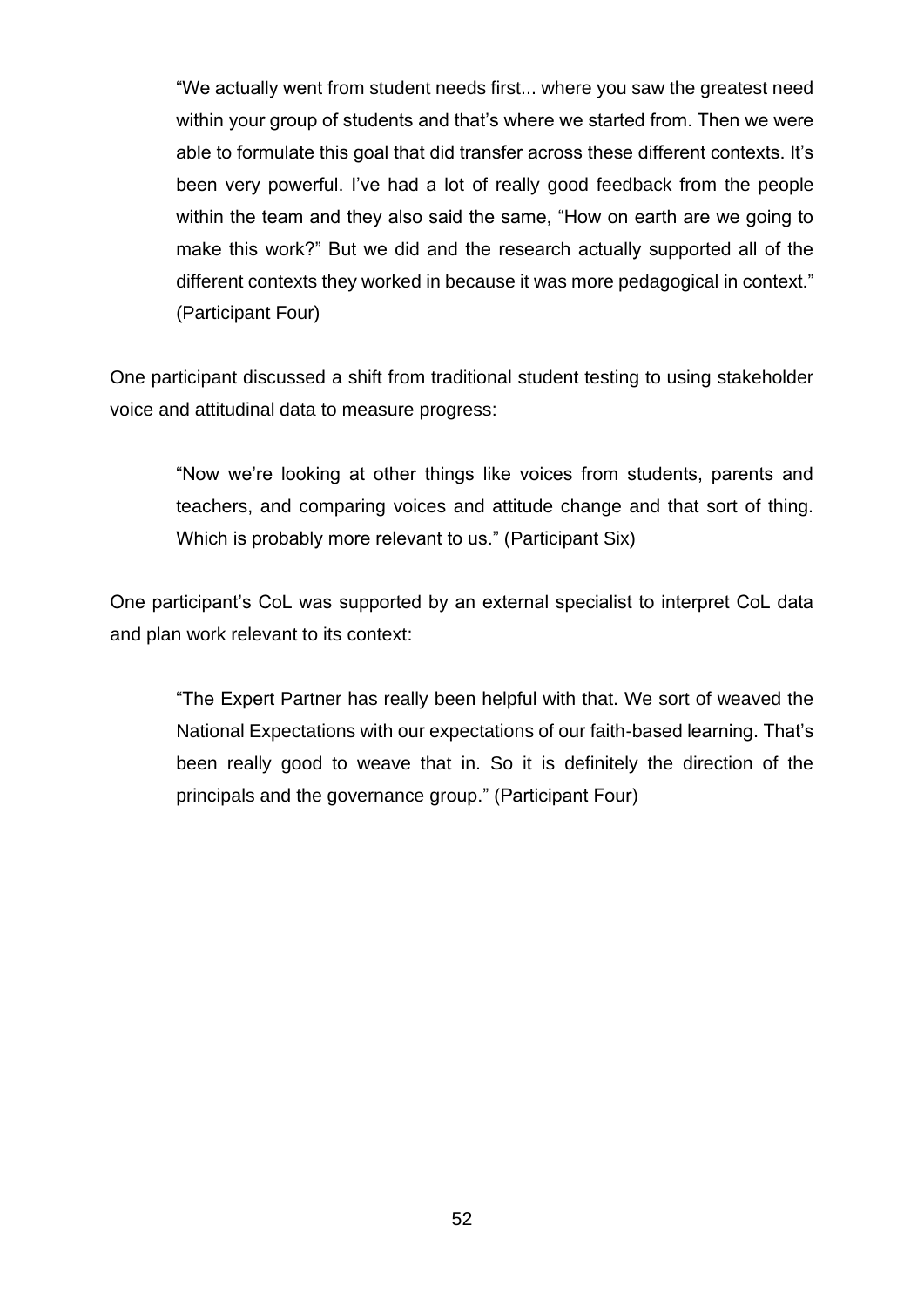## *Section Three*

Questions in this section investigate people's expectations of CoL leadership roles. *Question 3a: What were your expectations of your Community of Learning role?*

| <b>Categories</b>                               | P | P <sub>2</sub> | P <sub>3</sub> | P4 | P <sub>5</sub> | <b>P6</b> | <b>P7</b> | <b>TOTAL</b> |
|-------------------------------------------------|---|----------------|----------------|----|----------------|-----------|-----------|--------------|
| Specialist job description                      |   |                |                |    |                |           |           |              |
| Unsure                                          |   |                |                |    |                |           |           | 2            |
| Enhance relationships                           |   |                |                | и  |                |           |           |              |
| Collaborative approach                          |   |                |                |    |                |           |           | 2            |
| Develop pathways to support student transitions |   |                |                | 4  |                |           | 1         | 2            |
| Deliver professional learning                   |   |                |                | и  |                |           | 1         | 2            |
| Develop leadership and lead learning            |   |                |                |    |                |           | 4         | 2            |
| <b>Effect Achievement Challenges</b>            |   |                |                |    |                |           | 4         |              |
| Organisational structures and roles             |   |                |                |    |                |           |           |              |
| Form Theory of Improvement                      |   |                |                |    |                |           |           |              |
| <b>Develop Strategic Direction</b>              |   |                |                |    |                | 4         |           |              |
| Access funding                                  |   |                |                |    |                |           |           |              |

Table 4.7: Participants' expectation of their leadership role

Participants were asked to comment on their own expectations of the leadership role. The table shows that five participants had a clear understanding of their work.

One participant explained that their role had been different from others as it had a narrow specialist focus created to support one aspect of the CoL:

"I was one of the first who had a job description because mine was written for me when they realised that they needed someone like me with data analysis skills and with digital communication. So my job description was very clear; the others were not." (Participant One)

Two Across School Leaders did not have clarity about what the work entailed when they began. One participant recounted their positive feelings as they ventured into the unknown:

"I didn't really know, there was nothing to compare it to. We started, we looked around the table at each other thinking we're going to be leaders… We didn't really know, it was just exciting and different." (Participant Three)

Another participant described the process of writing their job description: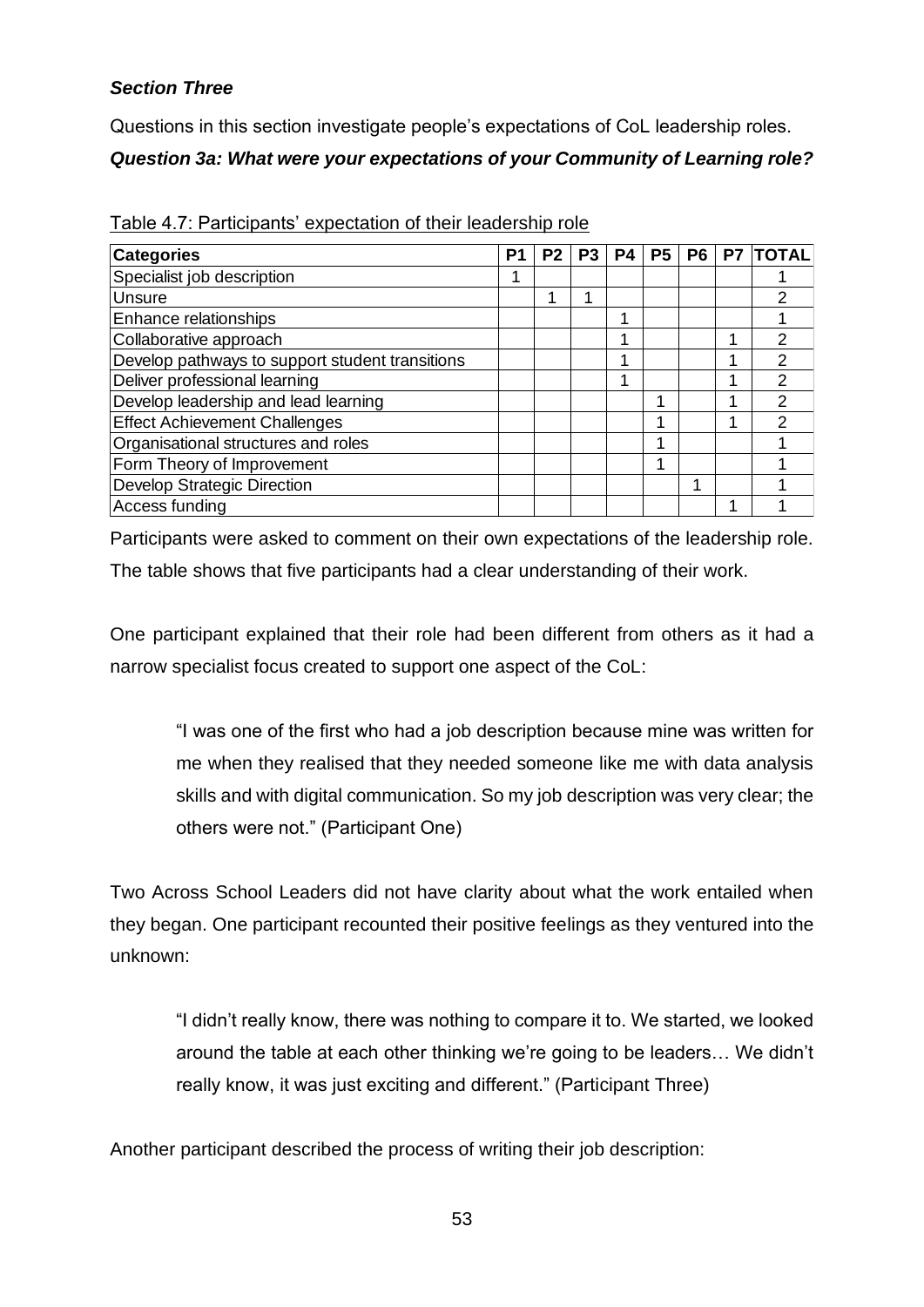"I had no idea – not a clue. In fact we spent months trying to write a role for our position so that we were clear what we were supposed to be doing, what the expectations were. How we would know when we've been successful in our role." (Participant Two)

One participant had observed a colleague in the Across School role and was inspired by the opportunities it provided for professional development, collaboration and improving opportunities for students:

"I'd been observing the other Across School Leader, prior to my appointment. I really felt a bit resentful of the time that she had for professional development, the time she had for reading, and I was haring around like a headless chicken trying to do my (management) role and teach and actually there was an element of, "I really want to have a go at this." (Participant Four)

The three lead principals had clear expectations around their role, which they described as creating structures, employing and developing leaders, creating student pathways between schools, leading learning and creating a Theory of Improvement to meet the Achievement Challenge targets.

One Lead Principal had initially expected to continue the work of a previous colleague. However, after two years the CoL felt a stage of review and redefinition was appropriate:

"I thought I'd just take over and carry on (from predecessor) but actually what happened was very different because I came at a point of change. Two years in, people wanted to review things. So I've actually found it, reviewing what we're doing a lot, and then setting a new direction." (Participant Six)

Another Lead Principal responded by describing two of the challenges associated with leading change:

"...we made a few missteps along the way and we had to sort of redress some of that stuff and I think at the end of the two years, one of the things that has come out is that a couple of the principals are getting a bit impatient because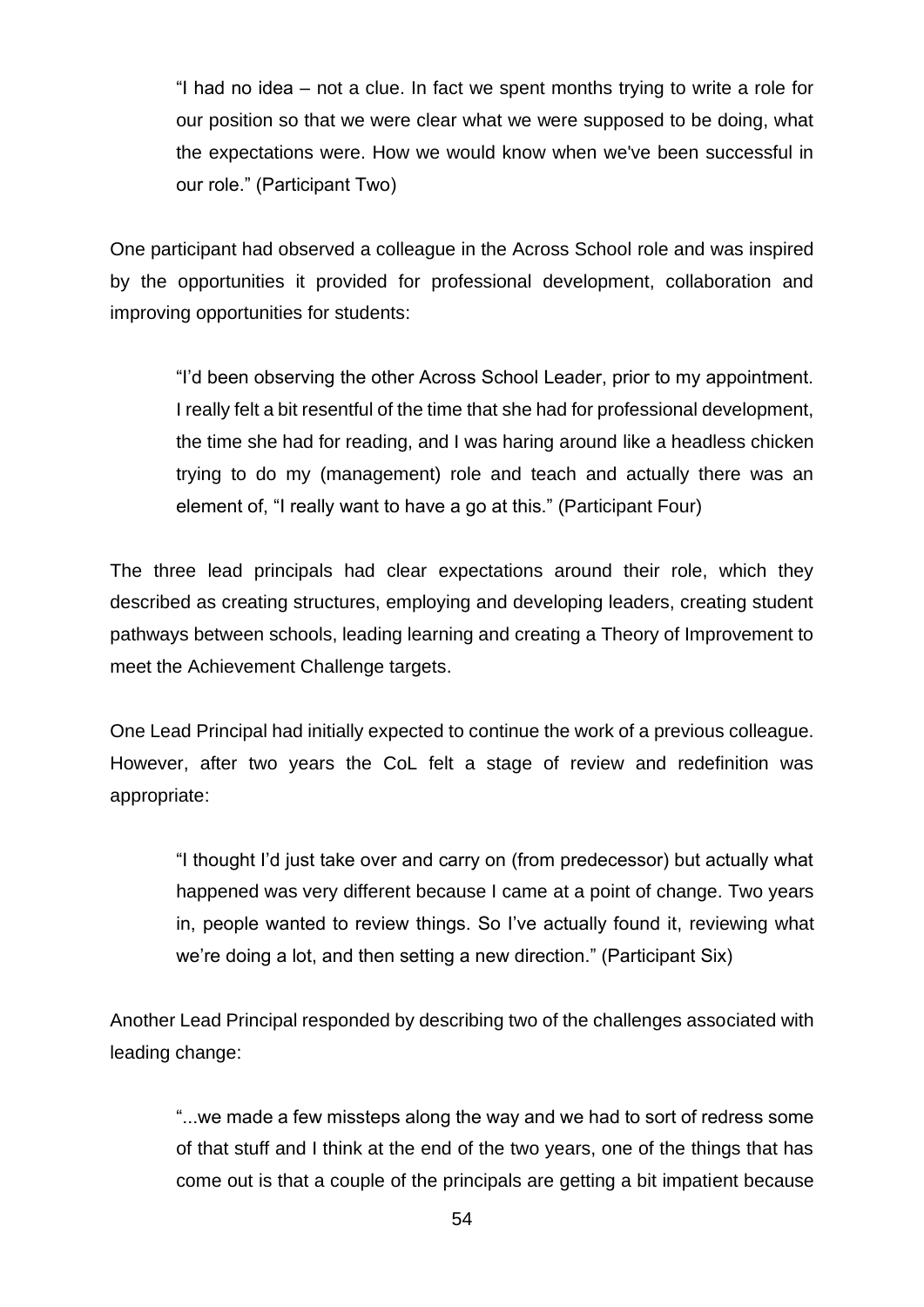they want to see what this delivers for the students and that's really hard… we can actually show what has happened for them as teachers – the changes in their practice, but it hasn't really spread much wider than those people because it is by invitation and it's really hard to get people… Like you're getting paid \$8,000 to do this extra work, why would I bother to come into your group when you're going to get paid all this extra money and I'm not getting anything? So, the structures that come make it problematic." (Participant Five)

## *Question 3b: Are/were other people's expectations of your role different from your own?*

| <b>Yes</b>                                |   |                |                |    |                |    |    |              |
|-------------------------------------------|---|----------------|----------------|----|----------------|----|----|--------------|
| Reason                                    | P | P <sub>2</sub> | P <sub>3</sub> | P4 | P <sub>5</sub> | P6 | P7 | <b>TOTAL</b> |
| Participation was for employed staff only |   |                |                |    |                |    |    |              |
|                                           |   |                |                |    |                |    |    |              |
| Partially                                 |   |                |                |    |                |    |    |              |
| Expected previous delivery models         |   |                |                |    |                |    |    | っ            |
|                                           |   |                |                |    |                |    |    |              |
| <b>No</b>                                 |   |                |                |    |                |    |    |              |
| Narrow job specification                  | 4 |                |                |    |                |    |    |              |
| Colleagues did not know what to expect    |   |                |                |    |                |    |    |              |
| Previous involvement in group             |   |                |                |    |                |    |    |              |

Table 4.8: Alignment of leadership expectations

Participants were asked if other's expectations of their role were different from their own. Three participants did not feel that others' expectations of their role were different from their own. In two cases the participants had been involved in discussing and forming the role prior to their appointment.

Two participants described colleagues who expected CoL leaders to follow past delivery models or top-down approaches. One Lead Principal shared their observations of a colleague as they attempted to facilitate a collaborative group:

"...I kind of get the impression that they think I know everything, which is kind of interesting because it's definitely not about that. My role is to facilitate the CoL, not be the, "Right, you're going to do everything this way!" (Participant Seven)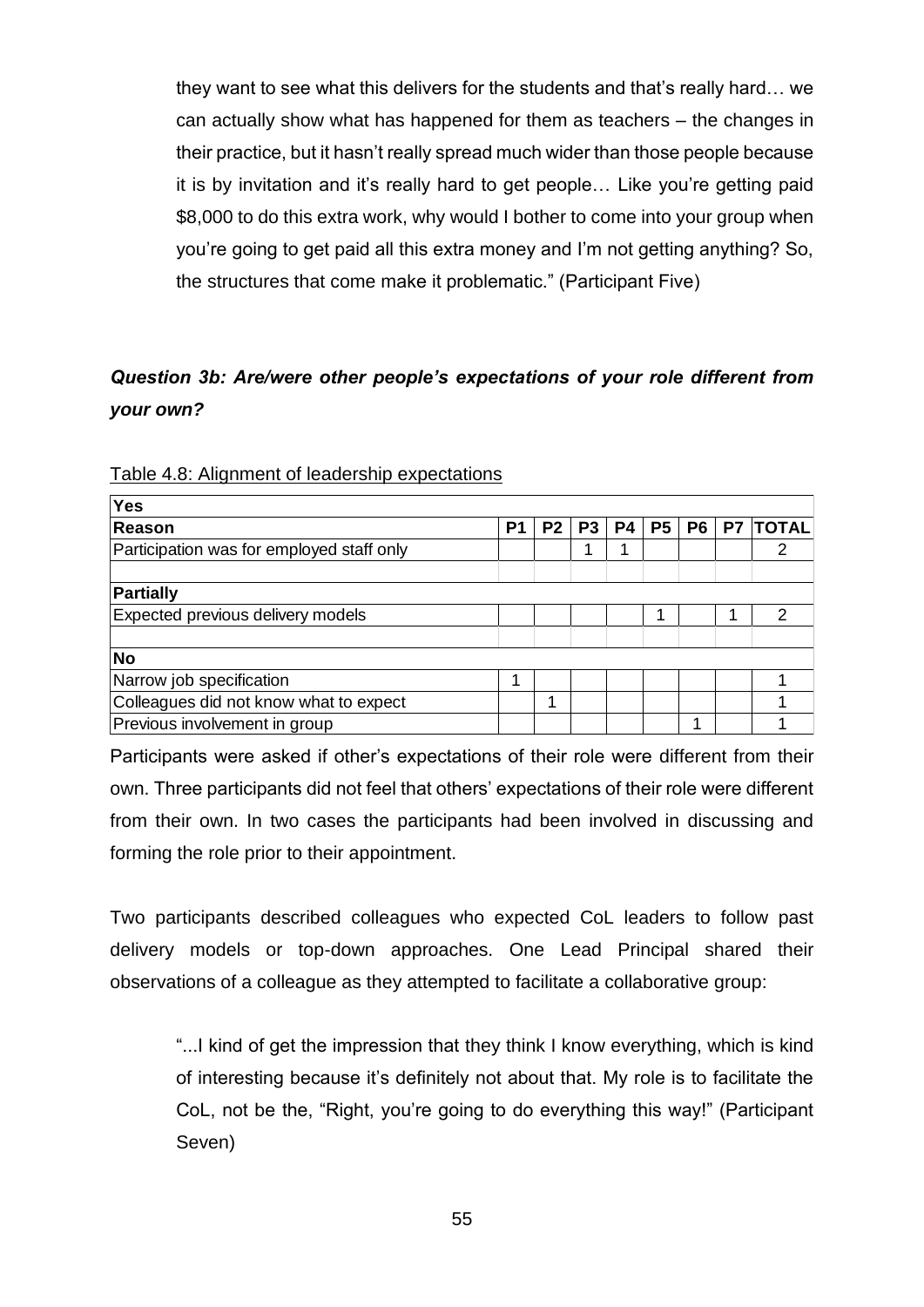An Across School Leader explained the reaction of some colleagues to the new delivery model:

"I think some people… imagining I'd be in there more, in individual classes. I didn't actually see myself going into classes, telling people what to do. I didn't feel qualified to do that." (Participant Three)

Two Across School Leaders described an awareness that some colleagues expected CoL work to be completed by employed positional leaders, as they received financial rewards, professional development opportunities and release time to complete the additional work:

"We're very aware that there is a certain amount of resentment of the money that's been put into CoL and, "Oh, you get all the time off and get to go and have meetings here, there and everywhere"... That certainly is (the case) in all the schools, everybody - even the Within School Leaders would say the same thing, "Well you've got that money, you go ahead and do it." (Participant Four)

"I know in some of the other schools, especially the secondary schools, there was a bit of grumbling about things that people were doing because of the rate of pay and things, but nobody ever seemed to resent what I was doing or grumble about it. I think that they just thought I looked rather busy actually." (Participant Three)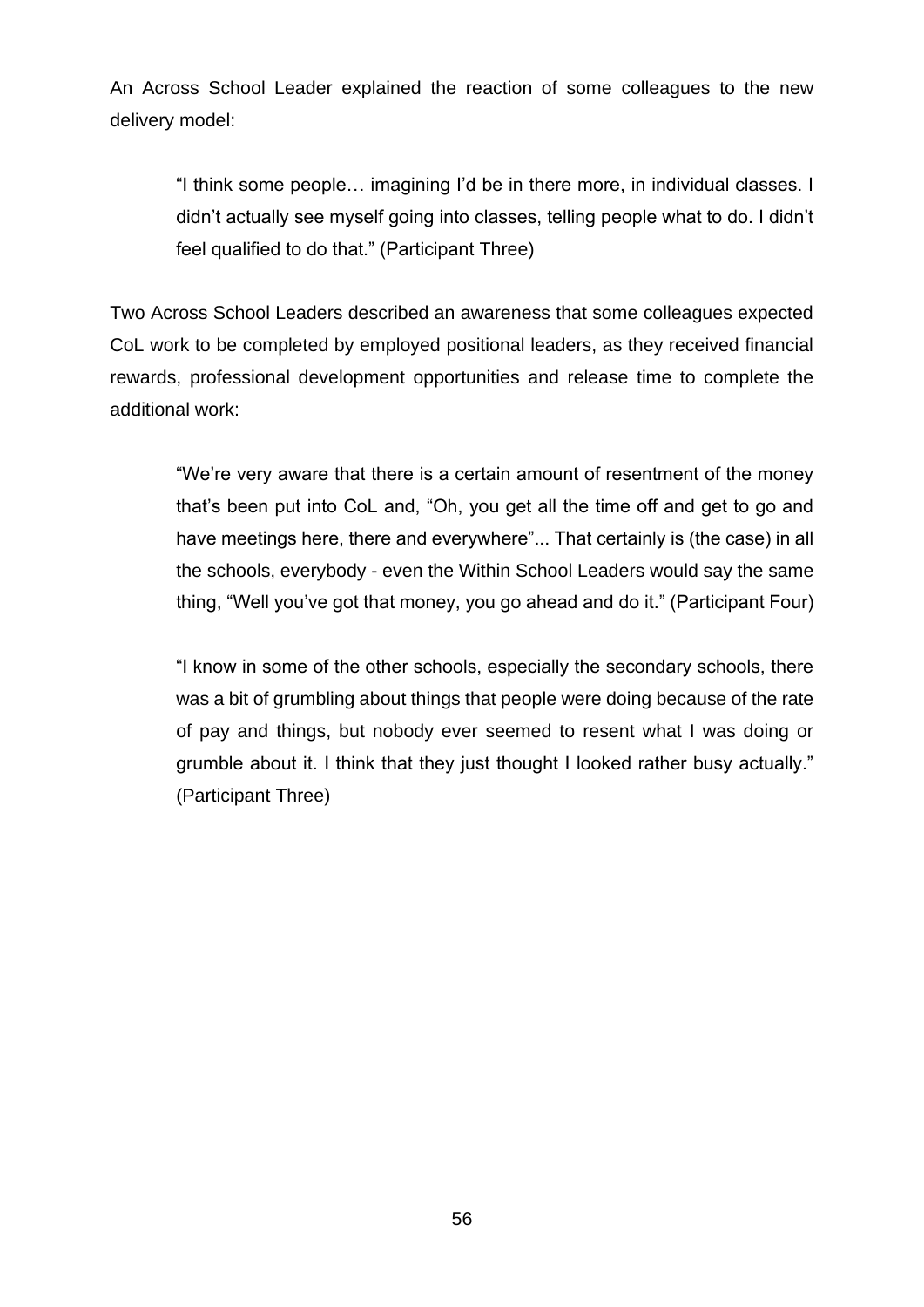## *Section Four*

Questions in this section investigate the work of participants within their CoL.

## *Question 4a: Describe the CoL work/projects have you been involved in.*

| <b>Project categories</b>       | P <sub>1</sub> |  |  |  | P2   P3   P4   P5   P6   P7   TOTAL |
|---------------------------------|----------------|--|--|--|-------------------------------------|
| Communication                   |                |  |  |  |                                     |
| Developing leadership           |                |  |  |  |                                     |
| Developing teacher capability   |                |  |  |  |                                     |
| Strategic review and planning   |                |  |  |  |                                     |
| Forming a database of strengths |                |  |  |  |                                     |

Table 4.9: Participants' work in their role

Participants were asked to describe the CoL work they had been involved in. The data table shows that all participants were involved in work that developed leadership capacity. Three of the Across School Leaders' projects extended to enhancing classroom teacher capability as a result of this leadership.

One Across School Leader described how their project had begun by first understanding the combined schools' leadership teams' brief, before building their own understanding, and then working with Within School Leaders and teachers to deliver development:

"...How can we work with you to achieve what it is that you want from [project]? Why did you choose this initiative?" All of that stuff. From there, we essentially started off by taking some baseline data. We did spend a while doing a bit of research on what [project] is. What it looks like. We realised we were going to measure change over time. We created a matrix for what progression in [project] might look like. A working definition – we worked collaboratively to come up with both the working definition and the matrix." (Participant Two) strengthened and cross-colleague, and also we looked at creating a database **Project categories P1 P2 P3 P4 P5 P6 P7 TOTAL**

One Lead Principal discussed using a combination of outside providers and an internal strength-based approach to support the achievement of their Strategic Direction:

"The first one was Culture Counts which was looking at relationships in terms of making sure that we related well to our students. That our students, across the schools, that the relationship between teacher and students were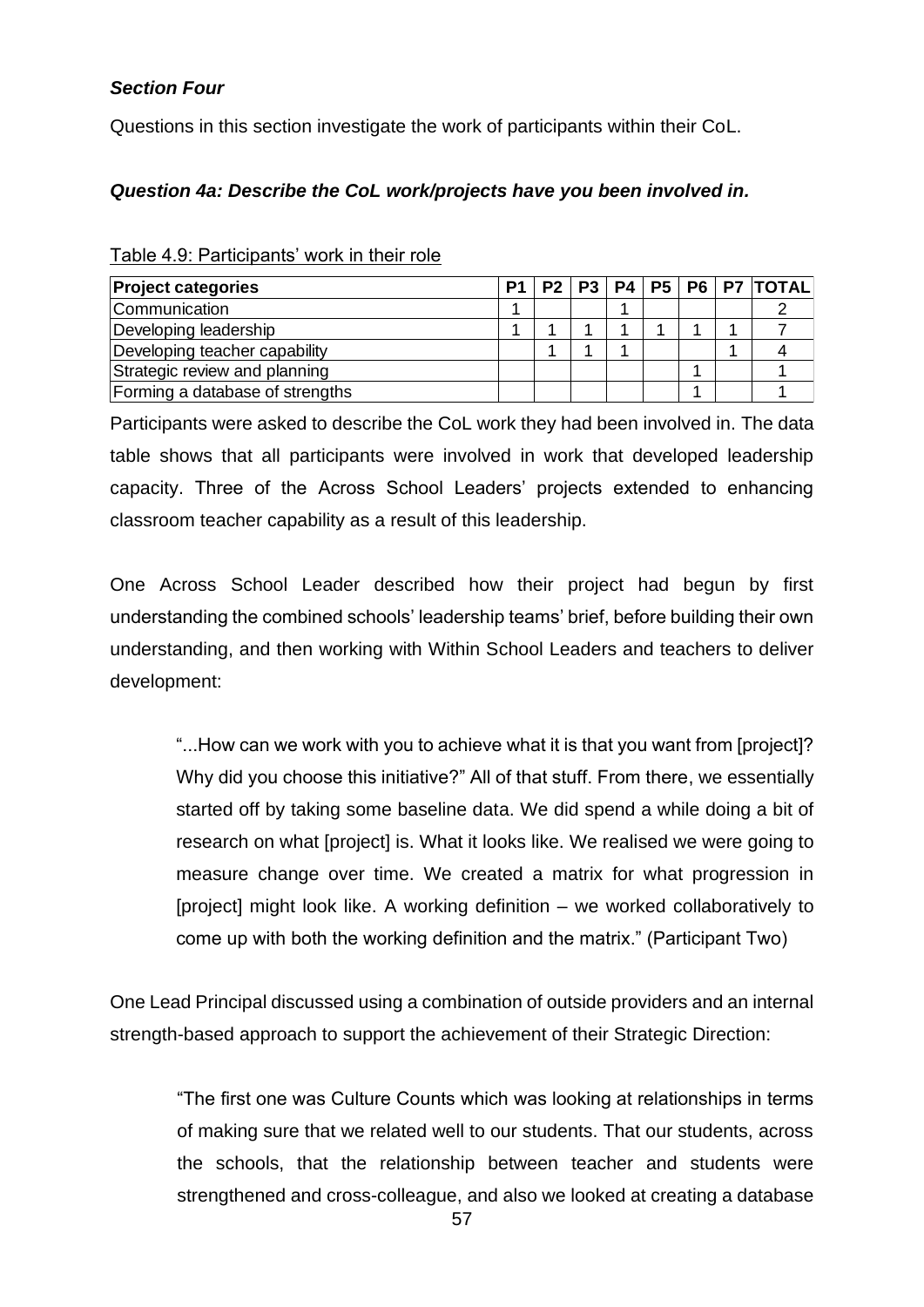so we could look at the skills that we have within our CoL so that we could internalise and use each other." (Participant Six)

One Across School Leader discussed their project which involved developing a communication platform for CoL leaders to share their work:

"One of the things I've done is about sharing, about growing digital capabilities in the CoL... We've done a report (of) where we're at this year… you can see our strengths… we created a hangout where every initiative had a threeminute slot of presenting the year's work... Last year, as an Across School, I took four Across Schools to [conference] and they presented with me." (Participant One)

## *Question 4b: Has your work or the role you have with others changed as a byproduct of your leadership in the CoL?*

| Yes. Four participants stated that their work or role had changed due to their CoL     |                |                |                |           |           |           |           |              |
|----------------------------------------------------------------------------------------|----------------|----------------|----------------|-----------|-----------|-----------|-----------|--------------|
| leadership.                                                                            |                |                |                |           |           |           |           |              |
| Reason                                                                                 | P <sub>1</sub> | P <sub>2</sub> | P <sub>3</sub> | <b>P4</b> | <b>P5</b> | <b>P6</b> | <b>P7</b> | <b>TOTAL</b> |
| Extended learning network                                                              |                |                |                |           |           |           |           | 3            |
| Stronger relationships                                                                 |                |                |                |           |           |           |           |              |
| Emerging leaders request coaching                                                      |                |                | 1              | 1         |           |           |           | 3            |
| Attained promotion                                                                     |                |                | ٠              |           |           |           |           |              |
| Work across tiers as equals                                                            |                |                |                |           |           | 4         |           | 2            |
| Enhanced knowledge of educational developments                                         |                |                | 1              |           |           |           |           |              |
| Appraisal changed to develop collaboration                                             |                |                |                |           |           | 1         |           |              |
|                                                                                        |                |                |                |           |           |           |           |              |
| No. Three participants stated that their work or role had not changed due to their CoL |                |                |                |           |           |           |           |              |
| leadership.                                                                            |                |                |                |           |           |           |           |              |
| Observed leadership outcomes                                                           |                |                |                |           |           |           |           |              |
| Stronger relationships                                                                 |                |                |                |           | ◢         |           |           |              |
| Business continued as usual                                                            |                |                |                |           |           |           | 1         |              |

### Table 4.10: Changes to participants' work or role

Participants were asked if the role they had with others had changed as a by-product of their leadership. Four participants responded that their work or role with others had changed due to their leadership position. All participants described positive changes.

An Across School Leader described the shift from collegial relationships to learning relationships: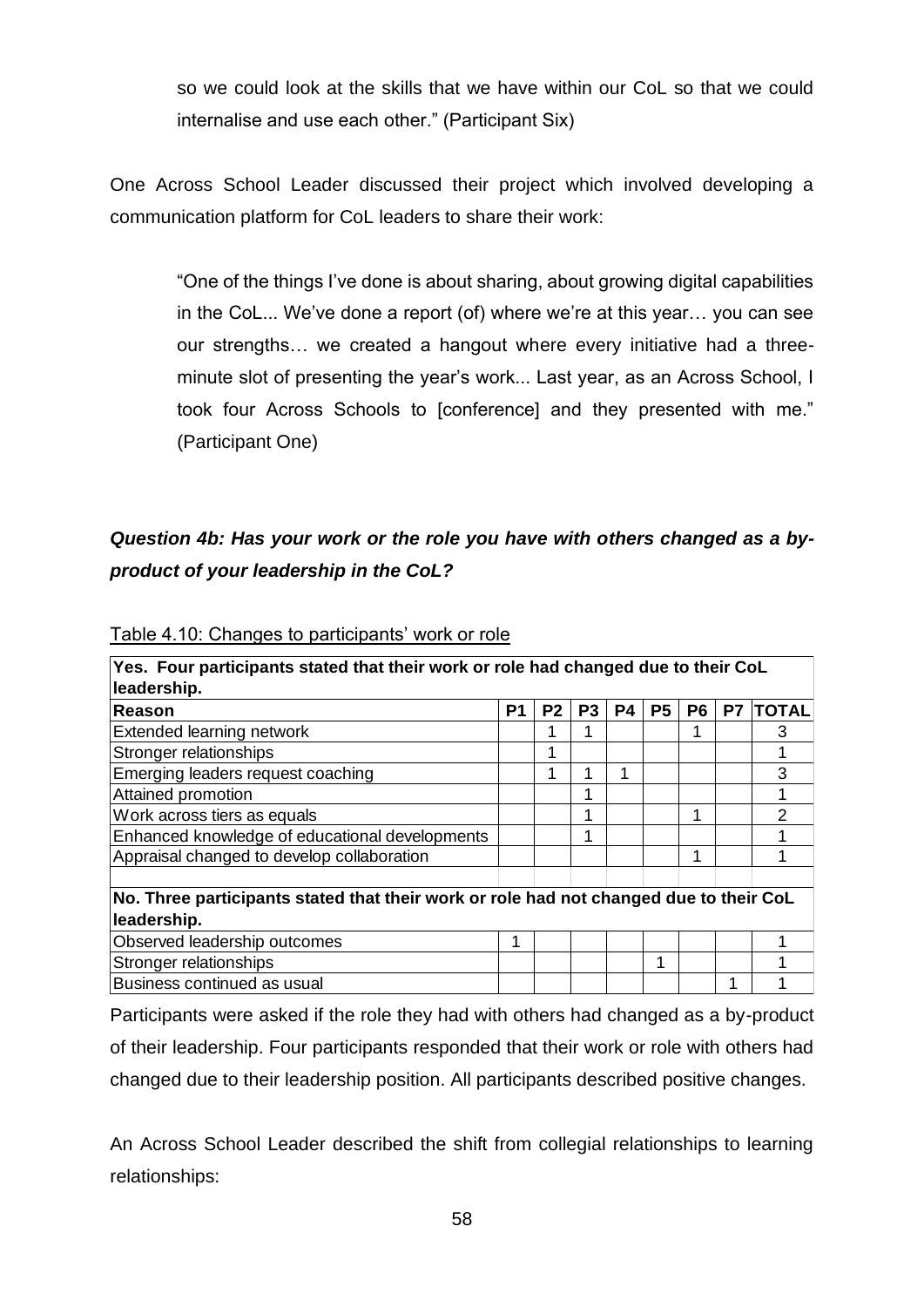"Definitely my relationship with the In-School Leaders has improved. I mean, we had good collegial relations before, but I guess they're far more powerful now. Some of them actively come to me for coaching now. Which is cool – I love coaching and it works." (Participant Two)

An Across School Leader and Lead Principal described their broadened educational outlook, understanding of collaboration and ability to access learning horizontally from extended networks outside their school:

"I've gone so much broader – you stop thinking inside your classroom. You really start thinking wider about all of the research and theory about leadership and collaborative learning and teachers and their practice." (Participant Three)

"So, it's changed my outlook of leadership as not just being a top-down thing (which I know we try not to do, but it ends up that way sometimes), and looking at how you can lead across." (Participant Six)

Three participants did not feel that their work or role with others had changed. Two discussed observable results of their role such as leadership impacts and stronger relationships.

One Lead Principal described their increasingly positive relationship with Across School Leaders:

"Definitely with the Across Schools because I spend most of my time with them. There is sort of, how we work and interact and how we see each other. (It) is quite an interesting exercise of how we work." (Participant Five)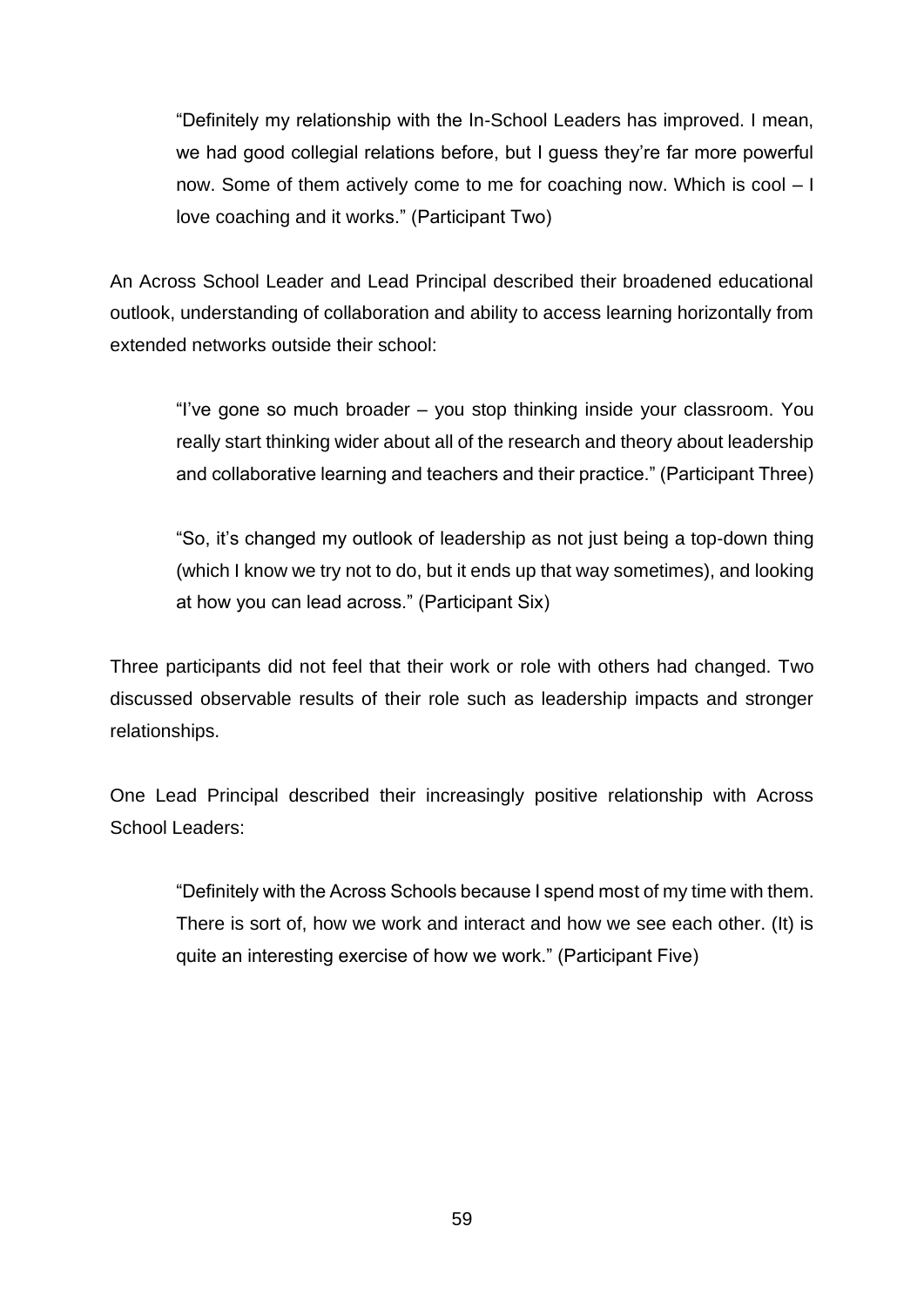## *Question 4c: Are your interactions with others different due to your role? Have others' behaviours towards you changed?*

| Yes. One participant stated that interactions with others were different due to their<br>leadership role.     |    |                |                |    |                |                |    |              |  |
|---------------------------------------------------------------------------------------------------------------|----|----------------|----------------|----|----------------|----------------|----|--------------|--|
| Reason                                                                                                        | P1 | P <sub>2</sub> | P <sub>3</sub> | P4 | P <sub>5</sub> | P <sub>6</sub> | P7 | <b>TOTAL</b> |  |
| Respect from a wider group of colleagues                                                                      |    |                |                |    |                |                |    |              |  |
| No. Six participants stated that interactions with others were not different due to their<br>leadership role. |    |                |                |    |                |                |    |              |  |
| Specific leadership role                                                                                      |    |                |                |    |                |                |    |              |  |
| No additional response                                                                                        |    |                |                |    |                |                |    |              |  |
| Colleagues curious about the role                                                                             |    |                |                | 1  |                |                |    |              |  |
| School commitment to retain previous<br>responsibilities                                                      |    |                |                | 1  |                |                |    |              |  |
| In-school interactions declined due to across school<br>leadership commitments                                |    |                |                | 1  |                |                |    |              |  |
| Relationships developed due to time and                                                                       |    |                |                |    |                |                | 1  | 2            |  |
| collaborative work                                                                                            |    |                |                |    |                |                |    |              |  |
| Positive transition due to member of group<br>previously                                                      |    |                |                |    |                | 1              |    |              |  |

#### Table 4.11: Changes in relationships in leadership role

Participants were asked if their interactions with others were different due to their role and if others' behaviours towards them had changed. One participant felt their relationships and interactions had changed due to their CoL role. This participant had observed increased respect from previous and new colleagues due to opportunities to engage with peers and as a result of the work they had been involved in:

"I've got more respect from people within this school and I suppose other schools… You can't just waltz in with a badge on can you?... I've had very positive feedback… somebody wanted to come to a meeting so they saw how I ran the meeting – I couldn't believe it!" (Participant Three)

Six participants did not feel their interactions with others were different or that others' behaviours towards them had changed due to their CoL role. Most participants elaborated on their answers.

Two participants explained their relationships with colleagues had deepened and evolved as cooperative and collaborative work had taken place over time. One of these participants discussed the support of external experts to guide the CoL principals to work collaboratively towards their vision. This participant reflected: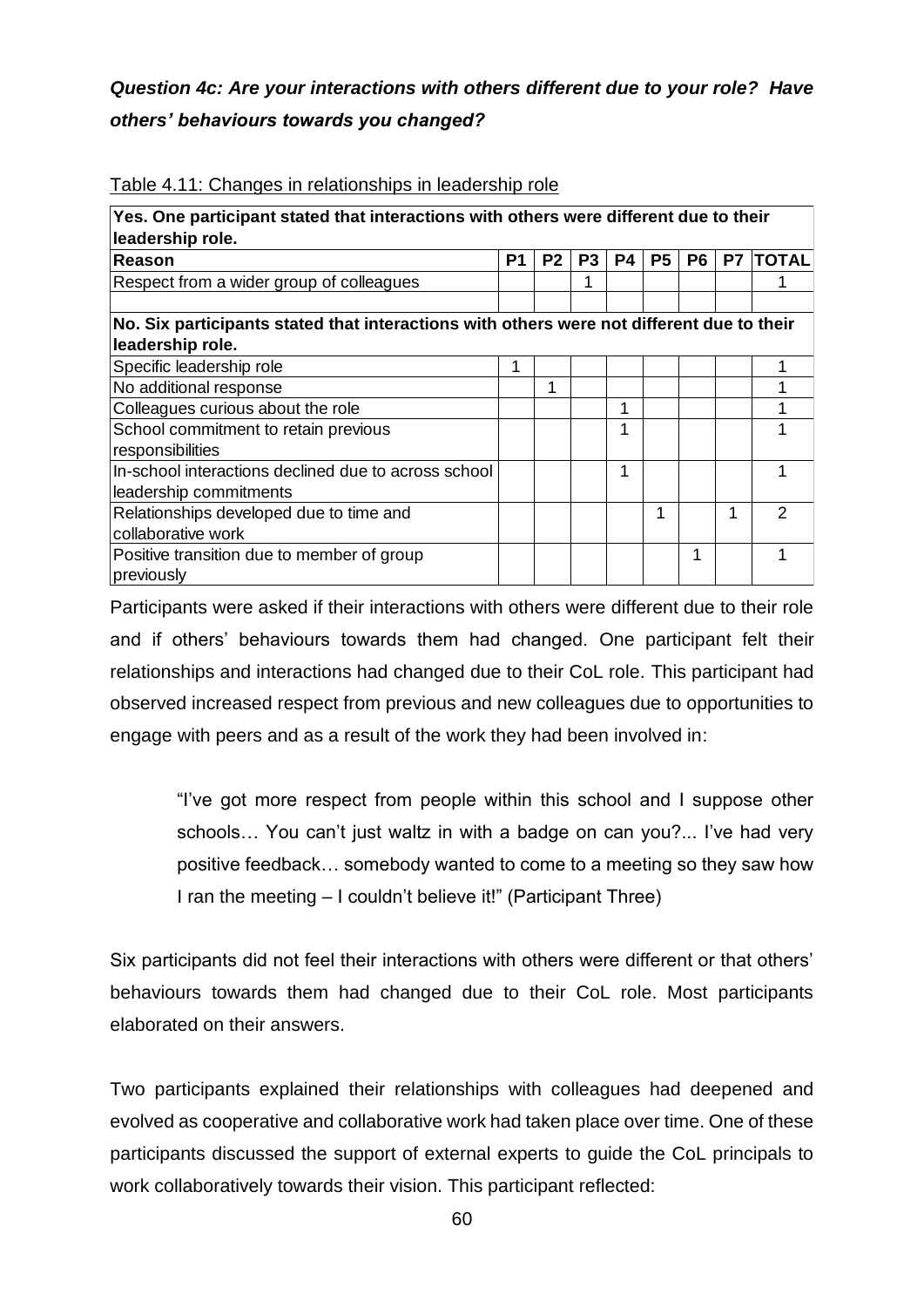"So maybe there's some ideas about how we might role model or go through the exercise ourselves or, "Here's a problem I've identified, how might we turn this into a collaborative inquiry to work on it?" (Participant Five).

Of specific note was an Across School Leader who described decreased staff interactions within their own school due to their CoL work. This participant discussed their principal's flexibility and commitment to adjust the timetable for the following year:

"I haven't been to staff meetings nearly all year because of the commitment to the CoL. There's been no, "I really need you here or need you there! You should be involved." Because I do feel I've missed out a little bit as far as school interactions have gone. So, we've certainly looked at that for next year; that won't happen again. But there was definitely no, "What's happening and why aren't you here?" (Participant Four)

### *Section Five*

Questions in this section investigate how knowledge transfer and leading learning with peers is being approached in CoL.

## *Question 5a: How would you define the learners you work with within your 'community'?*

| <b>Project categories</b> |  | P1   P2   P3   P4   P5 |  |  | P6   P7  TOTAL |
|---------------------------|--|------------------------|--|--|----------------|
| Students                  |  |                        |  |  |                |
| <b>Teachers</b>           |  |                        |  |  |                |
| Leaders                   |  |                        |  |  |                |
| Everyone                  |  |                        |  |  |                |

Table 4.12: Participants' understanding of learners in their CoL

Participants were asked to define the learners in their 'community'. Five participants defined their learners as the leaders and all teachers. One participant described their learners as the students and one participant responded that everyone was a learner across their CoL.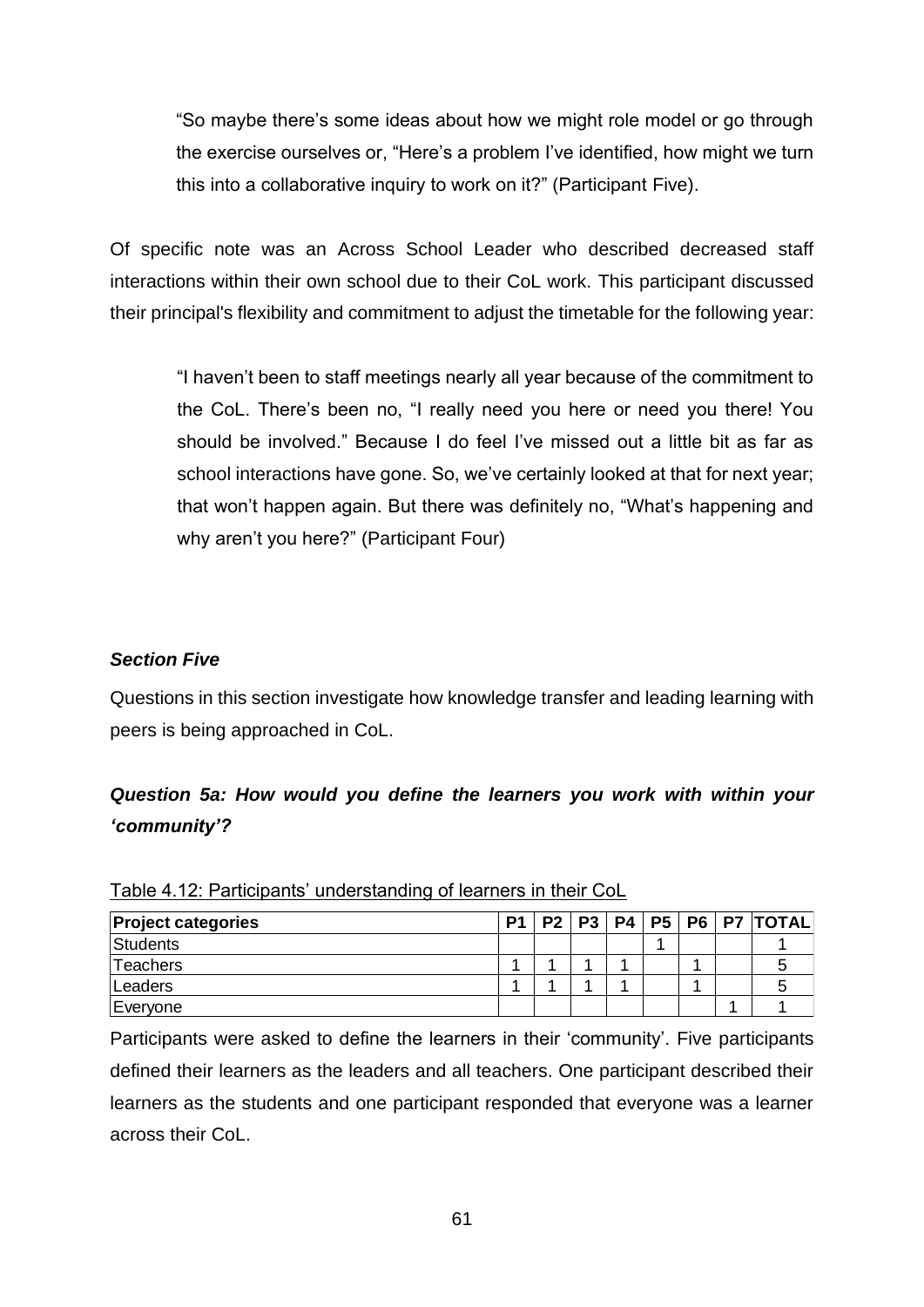Two participants explained that students across the CoL would be the recipients of their work, but their current focus concerned developing capacity in leaders and teachers:

"... the students are the ultimate beneficiaries of that, but that's not been our direct focus…" (Participant Two)

"Although we keep front and centre about student achievement, it's certainly about upskilling teachers and supporting teachers in order to support student learning." (Participant Four)

Another Across School Leader described the qualities of teachers as their learners:

"So, for me the learners are the teachers. How would I define them? They are mainly In School Leaders – they are enthusiastic, open to learning, they have a lot of learner agency (or teacher agency) because we learn with them. I use the growth coaching to encourage them to think rather than… it's very much learn together rather than tell, because I don't know anyway. Yes, excited and keen to be involved. Keen to go and try stuff." (Participant Three)

One participant described their learners as everyone; that all principals took part in professional development as a group and with their own staff. Boards were all present and involved, where appropriate:

"Everyone, even principals. We've all done the Education Growth Coaching… We hold each other to account a little bit which is really good." (Participant Seven)

62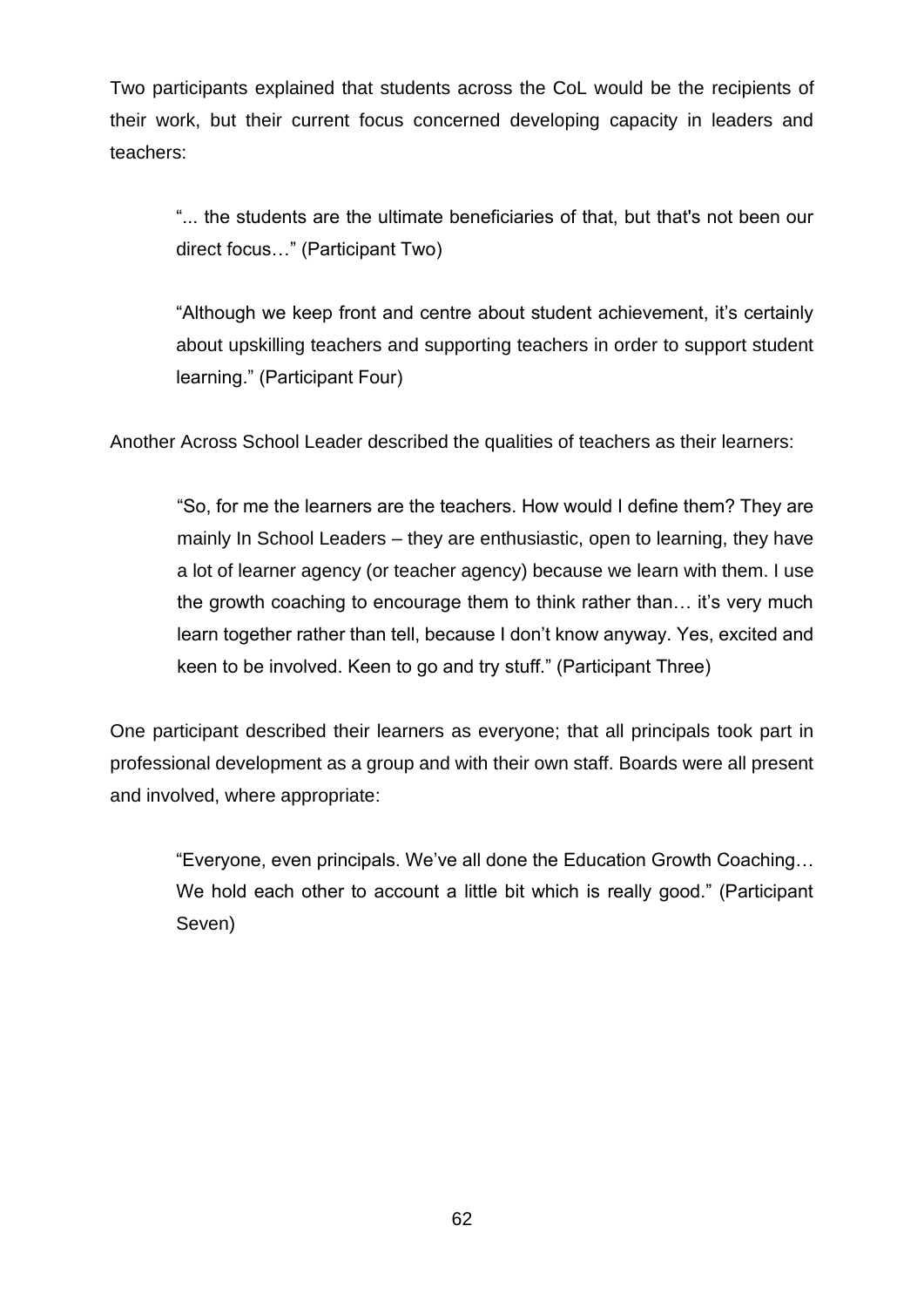## *Question 5b: How is knowledge transfer and learning organised across horizontal groups and organisational boundaries?*

| <b>Response categories</b>                      | P <sub>1</sub> |  |  |  | P2   P3   P4   P5   P6   P7   TOTAL |
|-------------------------------------------------|----------------|--|--|--|-------------------------------------|
| Digital platform                                |                |  |  |  |                                     |
| Disseminated to teachers via leadership tiers   |                |  |  |  |                                     |
| Knowledge constructed and spread vertically and |                |  |  |  |                                     |
| horizontally                                    |                |  |  |  |                                     |
| Planned meetings                                |                |  |  |  |                                     |
| Invitational workshops                          |                |  |  |  |                                     |
| External providers provide tiered approach      |                |  |  |  |                                     |

#### Table 4.13: Participants' learning delivery methods

Participants were asked how knowledge transfer and learning is organised across horizontal groups and organisational boundaries. Five participants described a disseminated model to deliver learning, from leaders to leaders and leaders to teachers. Participants explained that focus areas were decided through each school's prioritisation of an Achievement Challenge target or identified enabler. One Lead Principal described the combined approach of leadership and external providers to support learning and knowledge transfer:

"So, we've got different mechanisms… we've got our Across School Leaders working with In-School Leaders and the expectation is that In School Leaders go back out to their schools and do work with (schools), so they go back and they deliver that. We've also been lucky that (external provider) has a tiered system of professional development... It's a multi-tiered delivery system. Which is really good." (Participant Seven)

One participant described invitational learning opportunities in after school workshops:

"... we have after school workshops periodically as topics come up and we need to do things, and they're usually hosted in different schools and run by the across school leaders." (Participant Six)

One participant explained that knowledge was constructed by Across School Leaders and spread horizontally to Within School Leaders and vertically across schools as they worked with teachers in Professional Learning Groups: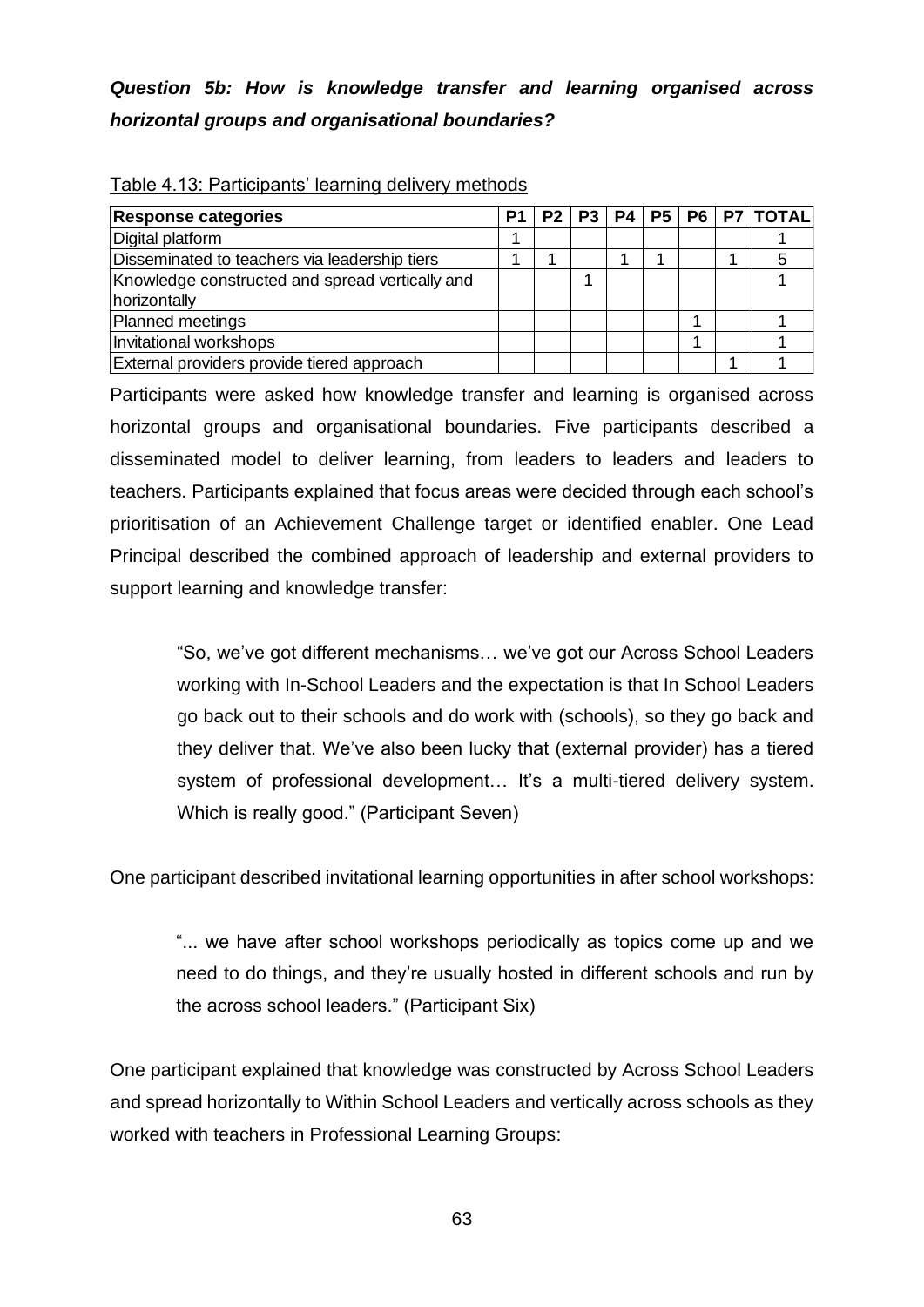"So, because we've got the different initiatives – within our initiative learning and knowledge – we co-construct it. We spread it outwards from the middle to people in our schools. We're spreading it upwards to the principals and reporting to principals." (Participant Three)

Four participants volunteered challenges they had experienced when delivering learning across the CoL. These included administration concerns preventing teachers attending meetings (funding, timetabling, travel, prior commitments, accessing replacement teachers), communication, collaborative engagement and prioritisation of needs, and the ability of staff and external personnel in adjusting to the progress of the CoL.

One Across School Leader explained how a variety of issues led to challenges in meeting together with Within School Leaders to progress the work of the CoL:

"Schools sort of pull people in different directions, so that's one of the things with the communication, is we really need the principals on board to be really supportive of releasing those teachers and making sure they're there, but with the relief teacher shortage it's been a struggle this year." (Participant Four)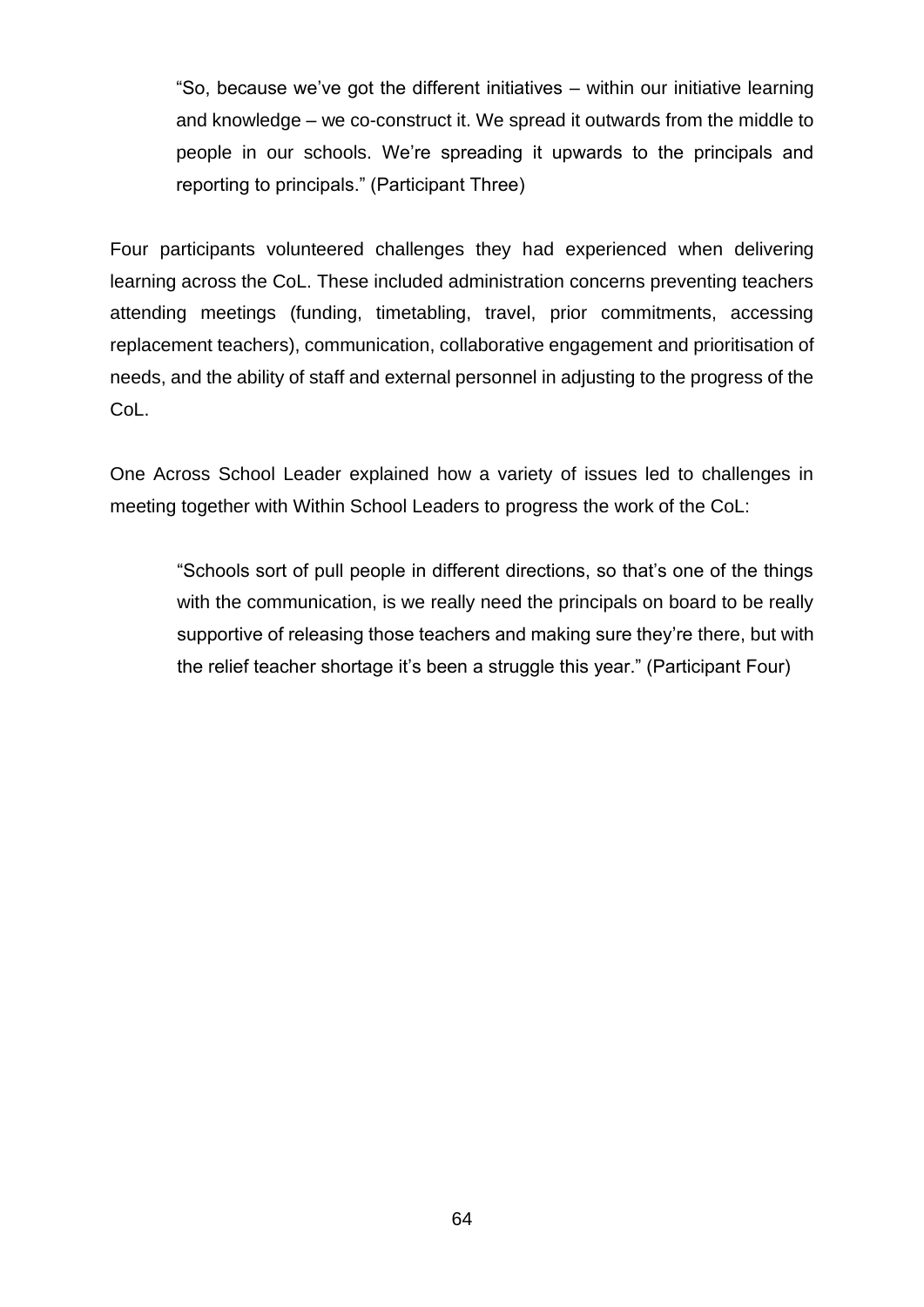## *Section Six*

Questions in this section investigate teachers as leaders in CoL.

## *Question 6a: What learning are you leading across your CoL?*

| Table 4.14: Participants leading learning - projects |  |  |  |
|------------------------------------------------------|--|--|--|
|                                                      |  |  |  |

| <b>Project categories</b> | P <sub>1</sub> | P? | 2 D | P4 | <b>P5</b> |  | P6   P7  TOTAL |
|---------------------------|----------------|----|-----|----|-----------|--|----------------|
| Pedagogy                  |                |    |     |    |           |  |                |
| Retention of students     |                |    |     |    |           |  |                |

Participants were asked to describe the learning they were leading across the CoL.

Of the seven participants, six were leading pedagogical learning across CoL schools. These included digital capability, teacher agency, reflective practice, collaborative inquiry, Visible Learning (Hattie & Yates, 2014) and early years' teaching. One of these Across School Leaders described their pedagogical work in developing Teacher Agency with teachers:

"I'm leading learning about teachers as professionals, teachers as people who are inspired to reflect on their practice and to make modifications in order to keep on changing and adapting. So, it's learning about teachers themselves." (Participant Three)

In addition to pedagogical foci and strategic planning, one Lead Principal was leading a project to understand the movement of students outside the CoL schools' pathway in order to improve retention rates:

"I'm looking at pathways at the moment. One of my big main things that I wanted to get to grips with was keeping children within our community." (Participant Six)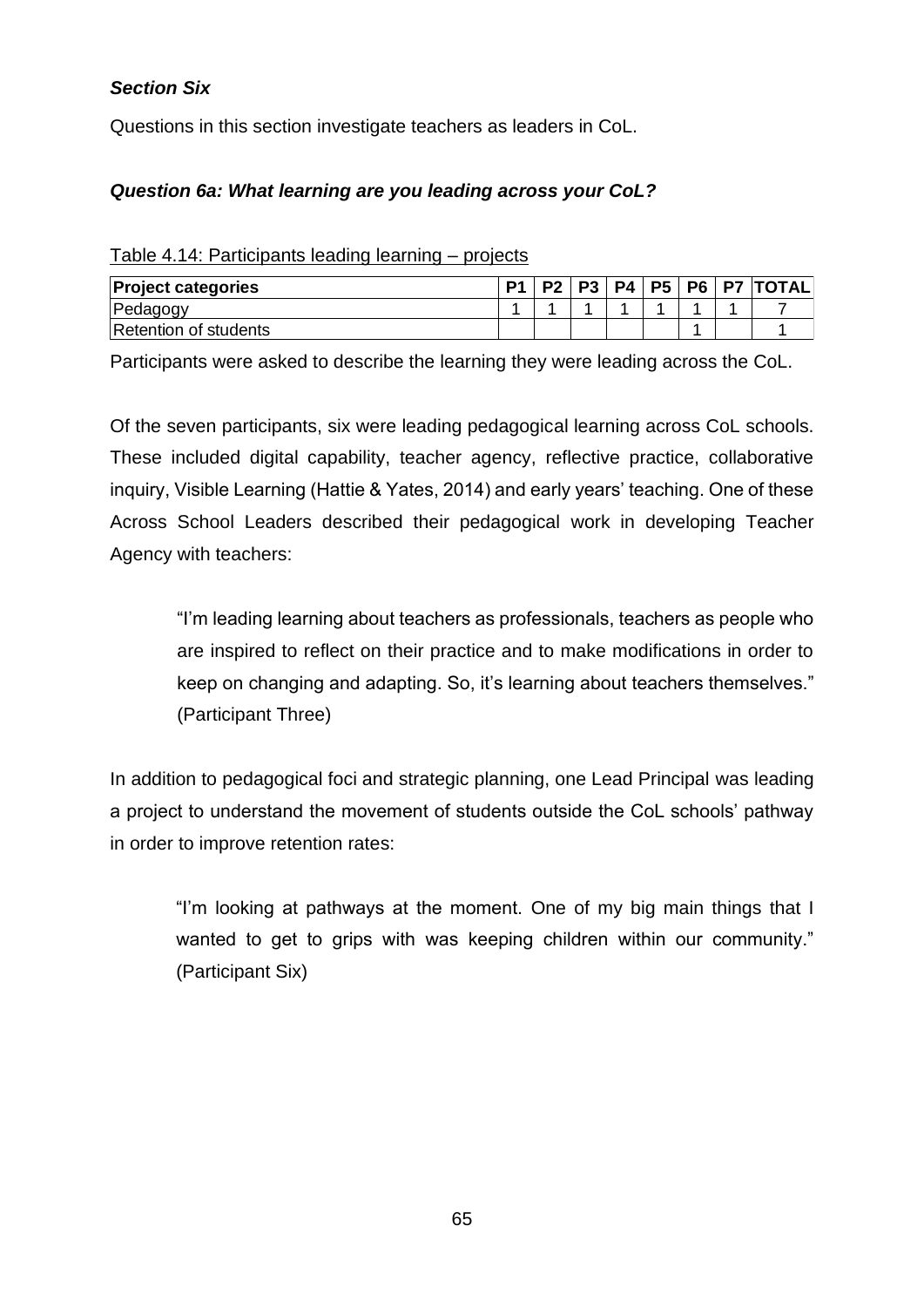## *Question 6b: How do you situate and organise learning?*

| Delivery method             | P1 | $\mathsf{P2}$ | <b>P3</b> | P4 | <b>P5</b> |  | P6   P7   TOTAL |
|-----------------------------|----|---------------|-----------|----|-----------|--|-----------------|
| Face-to-face                |    |               |           |    |           |  |                 |
| Digital platforms and tools |    |               |           |    |           |  |                 |

#### Table 4.15: Participants' organisation of learning across the CoL

Participants were asked how learning was situated and organised. All participants discussed creating a variety of face-to-face learning opportunities. Four participants discussed using online platforms as a tool to organise learning. One Across School Leader described the value of building relationships in person while using digital tools:

"We've done stuff online, we've done the TeachMeet thing (that was wider), but within the actual CoL we've done face-to-face meetings, we'll do online stuff, we do emails, we do Goggle docs. We did a lot of face-to-face, particularly at the beginning, because we needed to build that community and no matter what people say, there's nothing like face-to-face in my opinion." (Participant Three)

One Across School Leader discussed the process of engaging schools through the Senior Leadership Team:

"With me it's about transparency and I go through the principals first. I have to, as you know, you have to get them on board before anything will happen in anybody's school. Then, we've also learnt to make sure the DPs are on board with us. That was a big learning curve for us... last year we knew we had to have the DPs on board cause in a lot of schools you've got your principals, but really it's the DPs that do the grunt." (Participant One)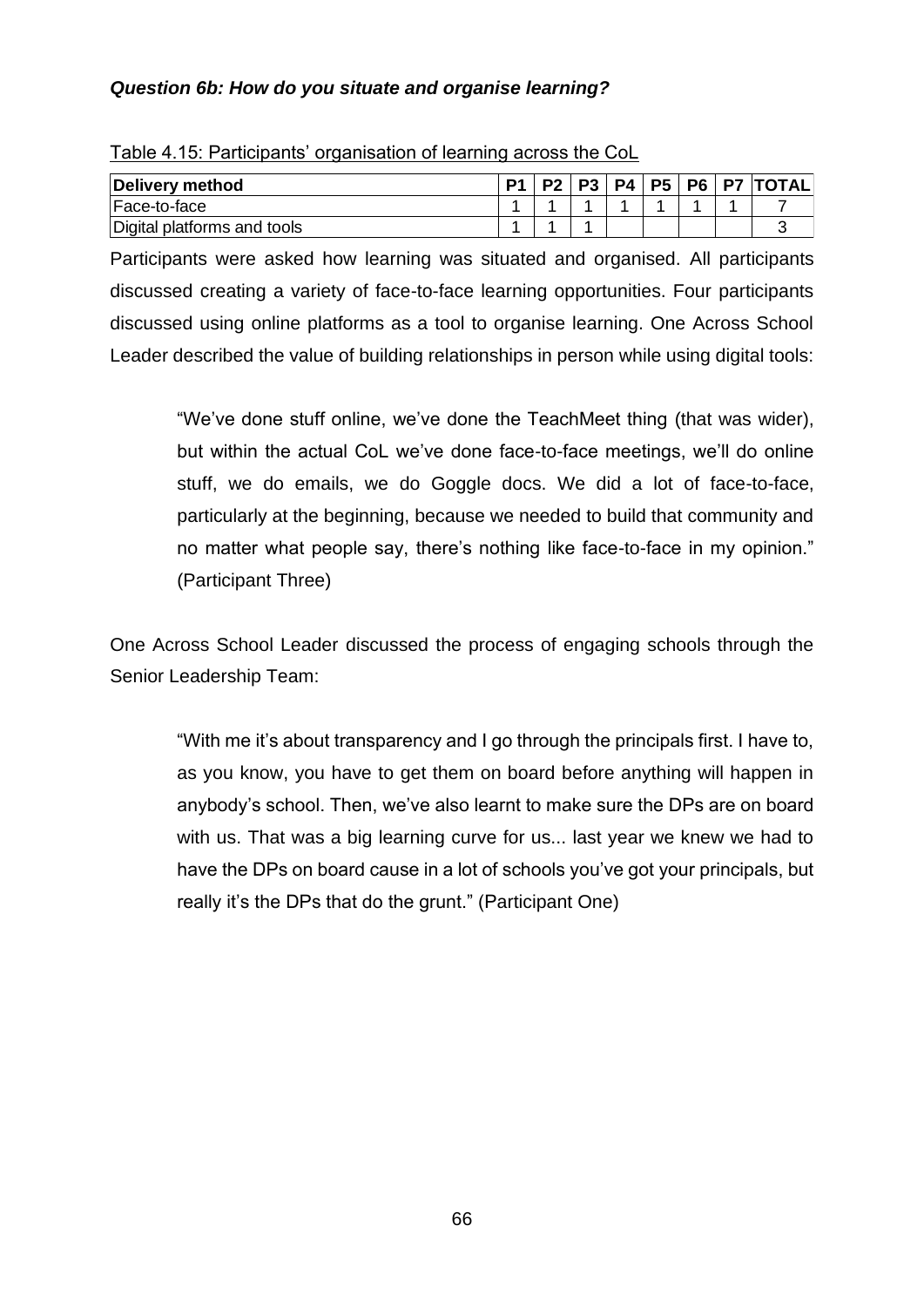## *Question 6c: Which types of learning are resulting in the most success? What are the indicators of this?*

| <b>Success</b>       | D <sub>1</sub> | <b>P</b> | 2 <sub>2</sub> | <b>P4</b> | P <sub>5</sub> | P <sub>6</sub> | <b>P7 TOTAL</b> |
|----------------------|----------------|----------|----------------|-----------|----------------|----------------|-----------------|
| <b>Dissemination</b> |                |          | ۰              |           |                |                |                 |
| Collaboration        |                |          |                |           |                |                |                 |

#### Table 4.16(a): Successful learning methods

Participants were asked to identify the learning that resulted in the most success. Three participants described a disseminated approach. One Across School Leader discussed the positive shift in teacher capability data which they attributed to a planned and sustained delivery process and use of a self-assessment tool:

"So little and often - engaging with people. So it was just there all the time - it wasn't a one-off." (Participant Three)

Four participants identified the use of collaborative approaches as the most successful learning model. One Across School Leader described the impact of collaborative learning when leaders had been provided with clear outcomes, background research and the ability to make decisions relevant to their school context:

"Face-to-face collaborative has been by far the most powerful. When we get that group of In-School Leaders together and we're clear about the purpose of that meeting, what we want as an outcome… Then they came up with all these ideas, they shared them, they adopted and modified other schools' ideas. They said, "We could take that, and change that, and it would work really well here." That stuff had the biggest impact." (Participant Two)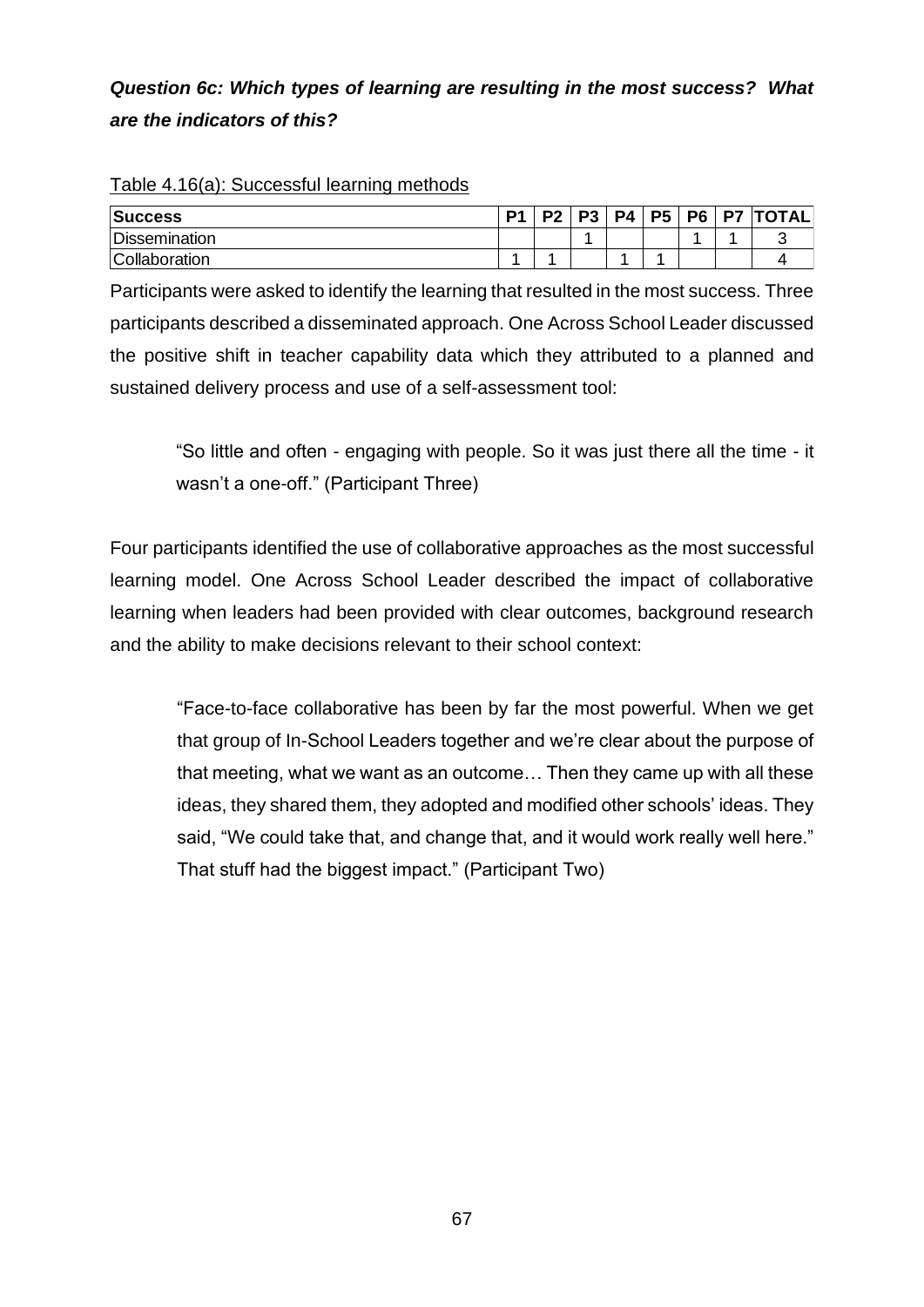Table 4.16(b): Attributors to successful disseminated learning methods

| Dissemination  |      | сн                                                       | МW                 |
|----------------|------|----------------------------------------------------------|--------------------|
| Attributor     |      | Clear expectations Clear expectations Clear expectations |                    |
| <b>Measure</b> | Data | Data                                                     | ว <sub>ิ</sub> ata |

Three participants attributed the success of learning methods to a disseminated approach. All participants credited the inclusion of explicit expectations within their methods. Clear expectations were contained in output tasks, teacher capability matrices, professional development and strategic plans. These successes were measured through observations, participant voice and capability data.

One participant discussed the shift in teacher capability data due to their disseminated approach:

"Massive growth across, in every school, but across the whole community. It was a really a good indicator of change." (Participant Seven)

Another participant described the collection of student voice to motivate teachers to change their practices:

"We've done a couple of surveys based on student voice and learning to learn what our learners need. So that would probably have been the most powerful thing." (Participant Six)

| <b>Collaboration</b> |                    | AΝ                 | JM                   | CА                  |
|----------------------|--------------------|--------------------|----------------------|---------------------|
| Attributor           | Clear expectations | Research           | <b>Inquiry Model</b> | Clear expectations  |
|                      |                    | Clear expectations |                      |                     |
| Measure              | Data               | Engagement         | Data                 | <b>Observations</b> |

### Table 4.16(c): Attributors to successful collaborative learning methods

Four participants attributed the success of learning methods to a collaborative approach. Participants described the use of research, inquiry models, clear expectations and collaborative practices. Success was measured through observations and numerical data.

One participant discussed their use of collaborative leadership strategies to effect successful change in schools: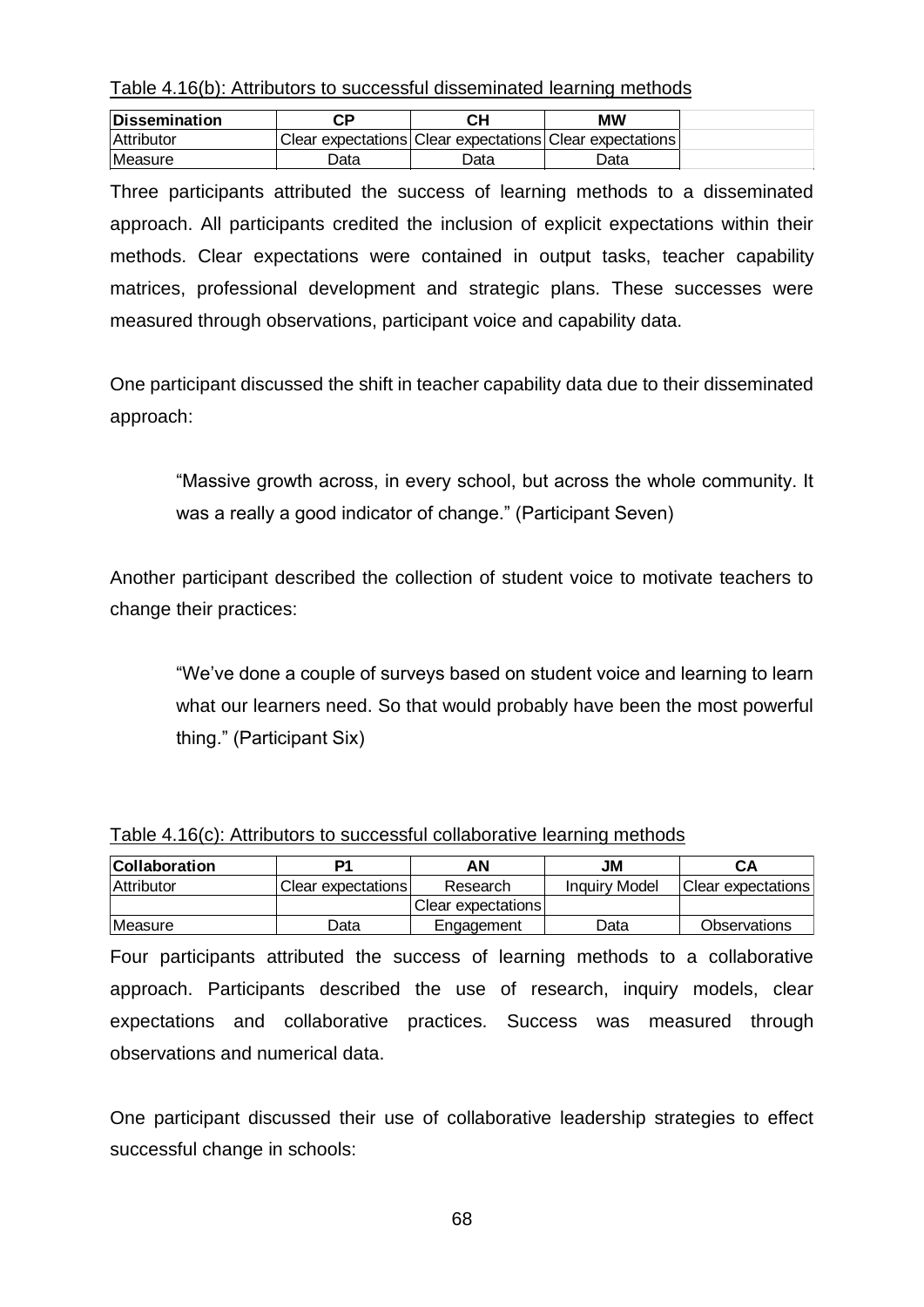"When you don't have that positional authority, you cannot lead by saying, "You've got to do this!" "Why? Why do I have to do that? You can't make me do that." And that's part of learning about our role I think; it's trying to learn that difference in situational leadership and generating a followership rather than dictating what you need." (Participant Two)

Another participant explained how their increased knowledge of data was supporting them to measure teacher capability:

"There's an awful lot of 'data-driven'… I've learnt a lot about data this year. So, if you're looking at the data from all the presentations that we saw two weeks ago, there's been success right across the board." (Participant Four)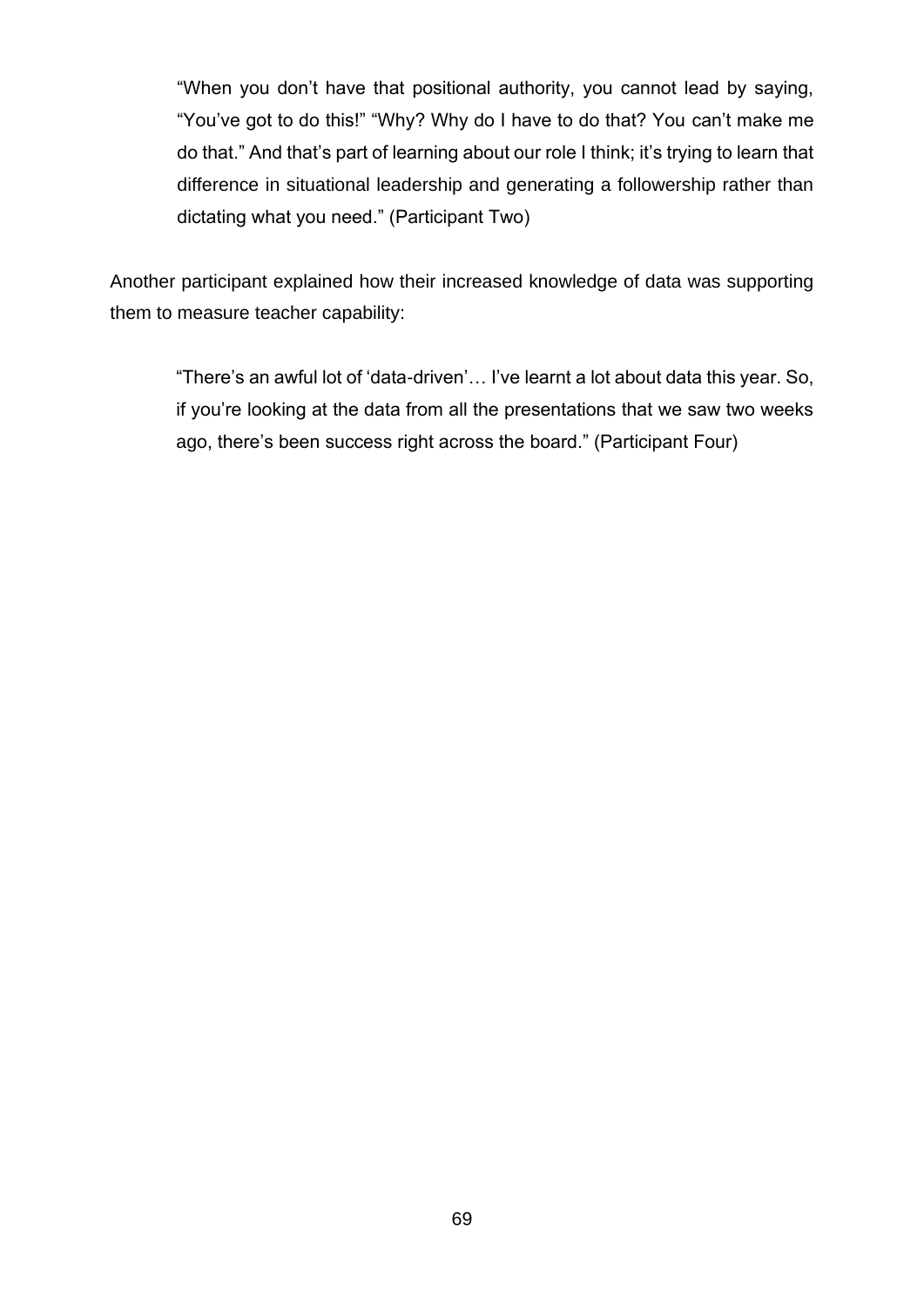## *Section Seven*

Questions in this section investigate the challenges and successes of the participant's leadership role in their CoL.

# *Question 7a What are the challenges in your CoL role? Question 7b Can you describe an example of this?*

| <b>Challenges</b>                        | P <sub>1</sub> | P <sub>2</sub> | P <sub>3</sub> | P4 | <b>P5</b> | P <sub>6</sub> | P7 | <b>TOTAL</b>   |
|------------------------------------------|----------------|----------------|----------------|----|-----------|----------------|----|----------------|
| Communication                            |                |                |                |    |           |                |    | 3              |
| Staff turnover and induction             |                |                |                |    |           |                | 1  | $\overline{2}$ |
| Patience in developing capability        |                |                |                |    |           |                | 1  | $\mathfrak{p}$ |
| Alignment of tools                       |                |                |                |    |           |                |    |                |
| Managing time                            |                |                | 1              | 1  |           |                |    | 3              |
| <b>Balancing dual roles</b>              |                |                |                |    |           |                |    | 2              |
| <b>Building relational trust</b>         |                |                |                |    |           | 1              |    | 3              |
| Release alignment and organisation       |                |                |                | ٩  |           |                | 1  | 3              |
| Commitment to shared vision              |                |                |                | 1  |           |                |    |                |
| Change management                        |                |                |                |    |           |                |    |                |
| Colleague resentment                     |                |                |                |    |           |                |    |                |
| <b>Transient students</b>                |                |                |                |    |           |                |    | 2              |
| Future sharing of resources              |                |                |                |    |           |                |    |                |
| Diverse student needs                    |                |                |                |    |           |                |    |                |
| External bodies' priorities              |                |                |                |    |           |                |    |                |
| Differentiating professional development |                |                |                |    |           |                |    |                |
| Developing a leadership profile          |                |                |                |    |           |                |    |                |

Table 4.17: Leadership – challenges

Participants described a variety of challenges in their CoL leadership role. These included aspects of building a collaborative culture, balancing priorities and time, staff turnover, capacity building, change management, and responding to varied student, teacher and school needs.

Three participants identified the alignment and organisation of release within and across schools to be a challenge. One participant described the increased workload of planning for relief teachers while also tracking assessment and delivering reporting requirements:

"I've had it difficult. I don't have the whole full two days. I've had one full day and then I might have an afternoon here and an afternoon there. So I was trying to run a full English, full writing programme and full maths programme and then someone would come and take one day of that and at the end I was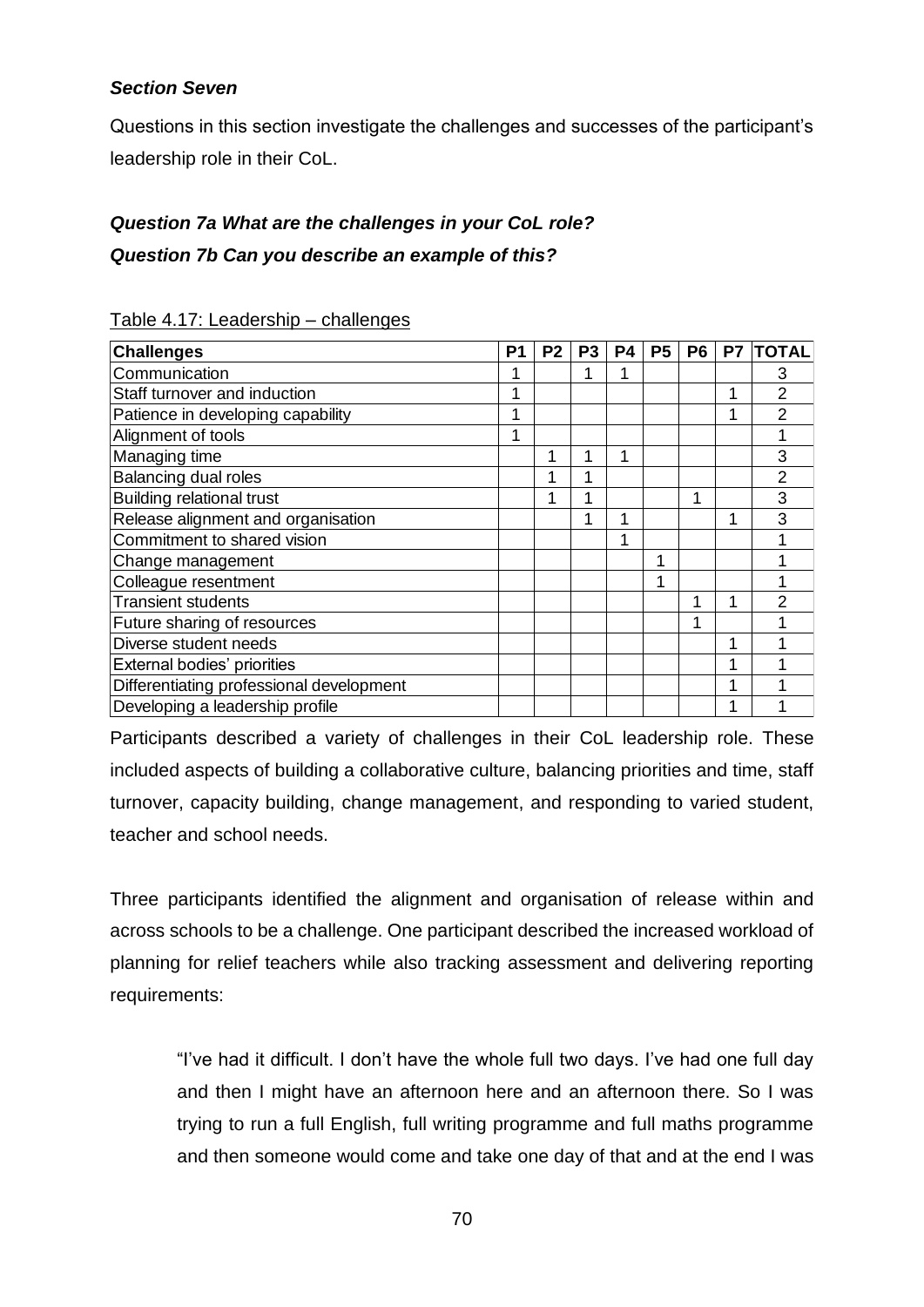writing all the reports and it was a big load... So I think that is the challenge in the model." (Participant Three)

Three participants identified managing time and balancing the dual role of a classroom teacher and CoL leader to be a challenge. One Across School Leader described the challenge of aligning their release to meet with Within School Leaders across different schools:

"Time is always a challenge even though I get two days a week, and the way that each school structures their release for their Across School Leads is a bit different. Some are a bit more flexi-time with one fixed day and then flexi-days when they need it." (Participant Two)

Three participants identified building relational trust with schools and their Senior Leadership Teams to be a challenge. One participant recounted an instance where establishing relational trust with a Senior Leadership Team had been initially challenging:

"Building relationships with the principals in particular, but also Senior Leadership Teams in the schools you're working with, initially was a really big challenge... It took a while for us to break through with that and it required a bit of work, but the end result was that, that principal now put a certain number of increases of this matrix in their Strategic Plan and was selling it to their Board. So we got there in the end. We did overcome that and that was really about building that relational trust." (Participant Two)

Three participants identified the organisation of communication channels across the CoL to be a challenge. One participant explained the challenges in communicating across a wider system:

"Challenges have definitely been communication. Communication between the principals and the governance, and the communication through to our group of Across Schools leaders and then down to the Within School Leaders and organising those collaborative groups and actually finding time to get together and communicate." (Participant Four)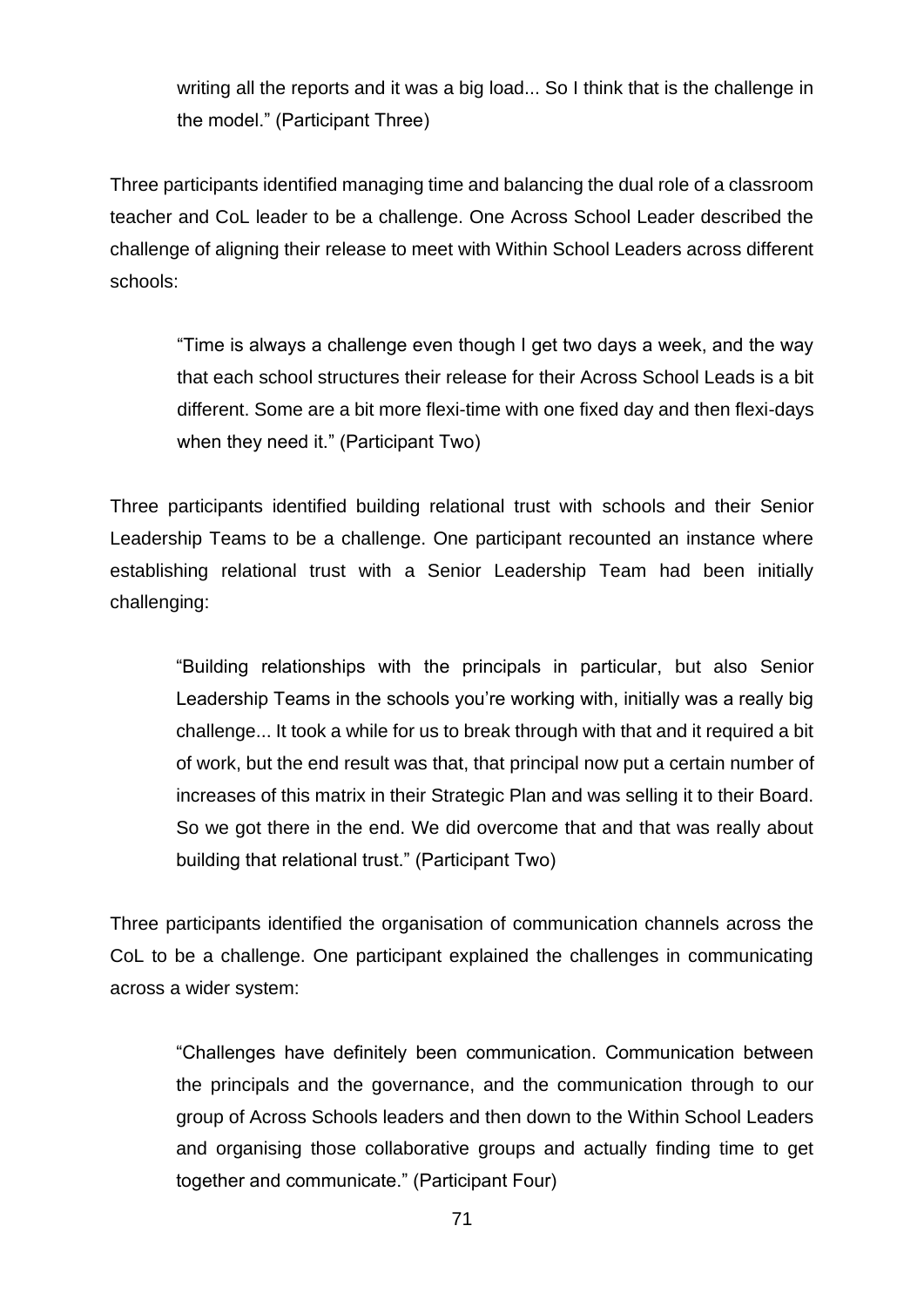Two participants identified leadership turnover and the induction of new staff to be a challenge. One participant described the challenges of maintaining pace and developments when leaders need replacing:

"One of the biggest challenges in our unique situation has been staff turnover and just getting maintenance and sustainability in schools. That's been a challenge." (Participant Seven)

Two participants identified student transience to be a challenge when monitoring and tracking achievement data. One of these participants described the challenges of increasing student achievement in a transient community:

"Ok, so those kids there – half of them aren't actually in our community anymore because they've left the community, not because they've moved on because they're older, but because they've left. They tend to go and then also with all the housing going on in [place], we've had a massive influx of new families coming in." (Participant Seven)

Two participants identified maintaining patience and an appropriate pace when building leadership capacity. One of these participants described their usual desire to be a 'fix-it' person and progress work at pace. They reflected on the need to be patient when building the capacity of others:

"So, I'm really conscious about trying to grow the others' capability rather than getting in there and doing it for them. So you'll see, for example, on our blog or digital spaces it's really hard for me to sit back and try to push people along where sometimes I feel it's just easier to just get in there and do it myself. I just get frustrated that it doesn't move fast enough. I also get frustrated that sometimes I also hear the same message just coming through and I'm thinking, 'Hang on a minute, haven't we already done this?' So did we not cover it well enough that we're doing it again?" (Participant One)

One Lead Principal discussed the challenges in building a leadership platform for CoL leaders to deliver development in their own schools: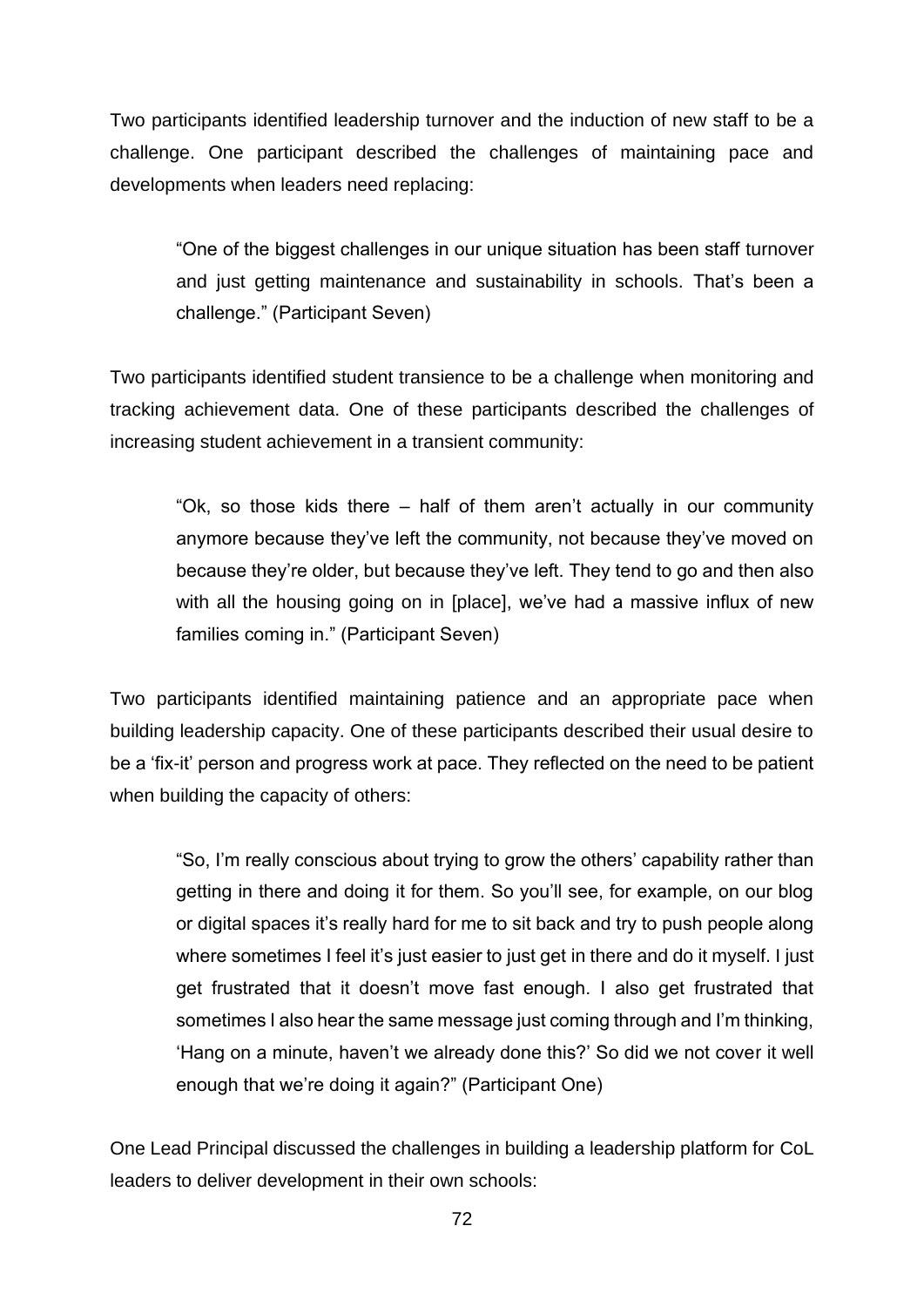"I've spoken to principals about it and said, "Look, we're really looking at building capacity with In-School Leaders. You have to give them a profile in your school - that's the whole point of it." (Participant Seven)

One participant identified the future national vision of sharing resources across CoL to be an anticipated challenge:

"The other thing is the future, in the way we're set up. There's been some talk now about our facilities and sharing things like that. So how we best do that and optimise what we're doing is a challenge... We could probably share resources and not just physical resources but I'm talking about teaching resources and things like that. The challenge is how do we do it? How do we do it well? And that will be good in the respect that the children can see what happens in the next school, and the next school as they progress through. So that relationship would be built. So that's one thing we're trying to work on at the moment." (Participant Six)

## *Question 7c: How are you successful in your CoL role? Question 7d: Can you describe one example of a success?*

| <b>Successes</b>               | P <sub>1</sub> |  |  |  | P2   P3   P4   P5   P6   P7   TOTAL |
|--------------------------------|----------------|--|--|--|-------------------------------------|
| Developing leadership capacity |                |  |  |  |                                     |
| <b>Building relationships</b>  |                |  |  |  |                                     |
| Engagement                     |                |  |  |  |                                     |
| Strategic planning             |                |  |  |  |                                     |
| Developing leadership teams    |                |  |  |  |                                     |
| Improvement in assessment data |                |  |  |  |                                     |

### Table 4.18: Leadership – successes

Participants were asked to describe the successes of their CoL leadership role. Five participants discussed that building leadership capacity brought them the greatest feelings of success. These included participants increasing leaders' and teachers' technical competence, pedagogical knowledge and ability to work in a team.

One Lead Principal discussed the improvement across schools' capability assessment data to have brought the greatest success: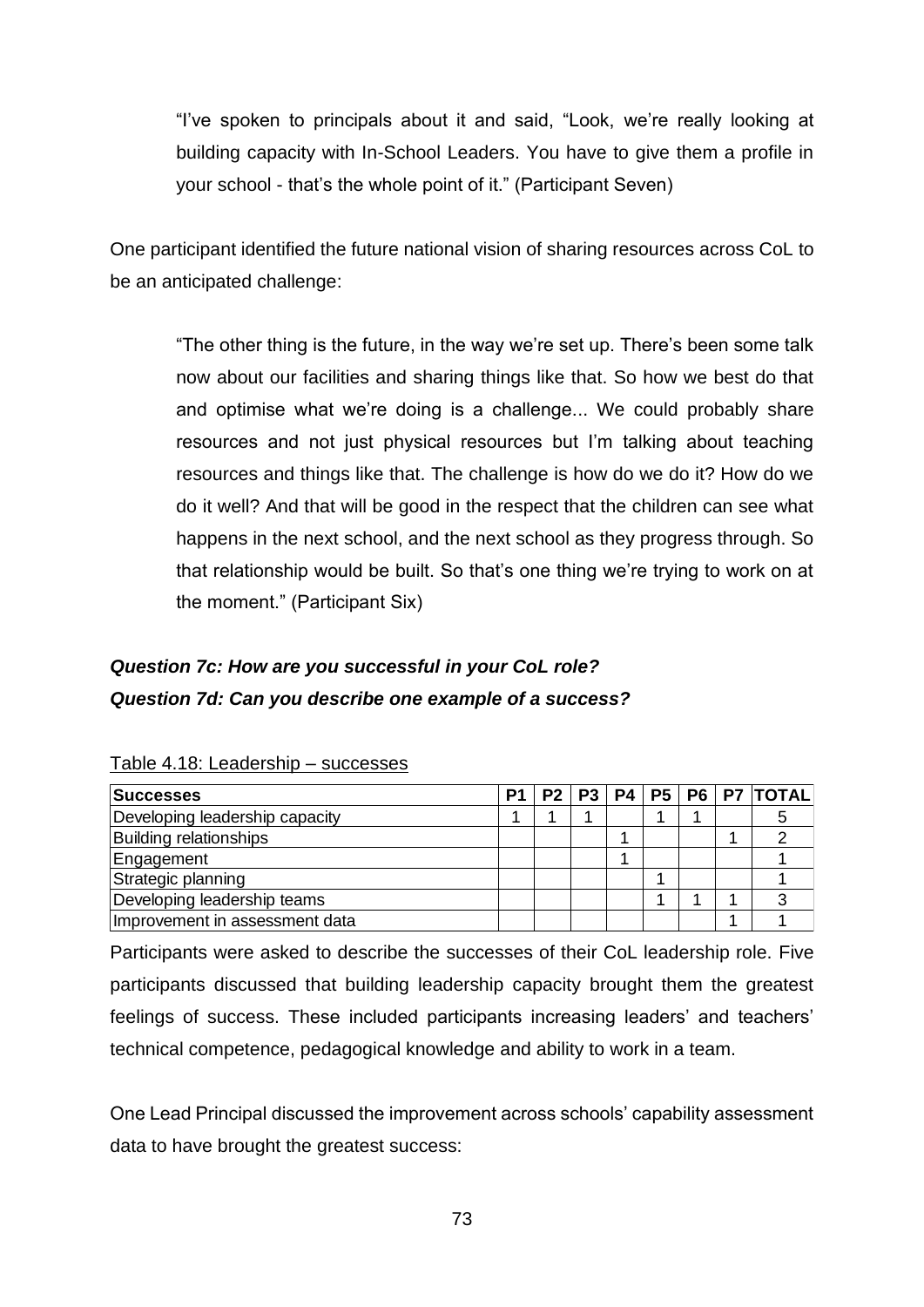"...I think from my point of view the biggest success has been that shift in the school capability assessment. That was a tick. That's huge for our community that kids have more agency in their learning. It's about the kids. That was really positive that the three-year slog, 'cause it wasn't easy, it was slog at times. But actually, yeah, look at that progress. Individual schools have made it, look across the whole – because they do a whole CoL analysis for us as well and it's significant shifts. So that's been a really huge success." (Participant Seven)

One Across School Leader described the feeling of success when presenting the increases in capability data to school leadership teams:

*"*That was overwhelmingly positive, it was like you guys have done an amazing job, thank you so much. We should be publishing this. Thank you so much. So that was a success. That was a big success. This document, in particular, has generated quite a bit of interest from other schools. [Name of school] now wants to start using it and including it in some way, shape or form." (Participant Two)

Three participants identified experiencing success through developing leadership teams. One Lead Principal discussed the satisfaction in bringing experienced and new Across School Leaders together alongside the Strategic Plan:

"Bringing them together in terms of that Strategic Direction, and I think they're working really well as a team. There's a great rapport and a real willingness to investigate, find out, develop. So, I'd say the leadership of the ASL is going really well and the strategic planning has gone very well. Also, I have the support of my colleagues which is nice." (Participant Six)

Two participants identified success in building relationships. One Across School Leader described the success in making this a priority from the beginning:

"Building the relationships has been key and that was one of our focuses right at the beginning. Just getting to know the Within School Leaders, getting to know the SLTs. The SLT involvement I'm very proud of. I think it would have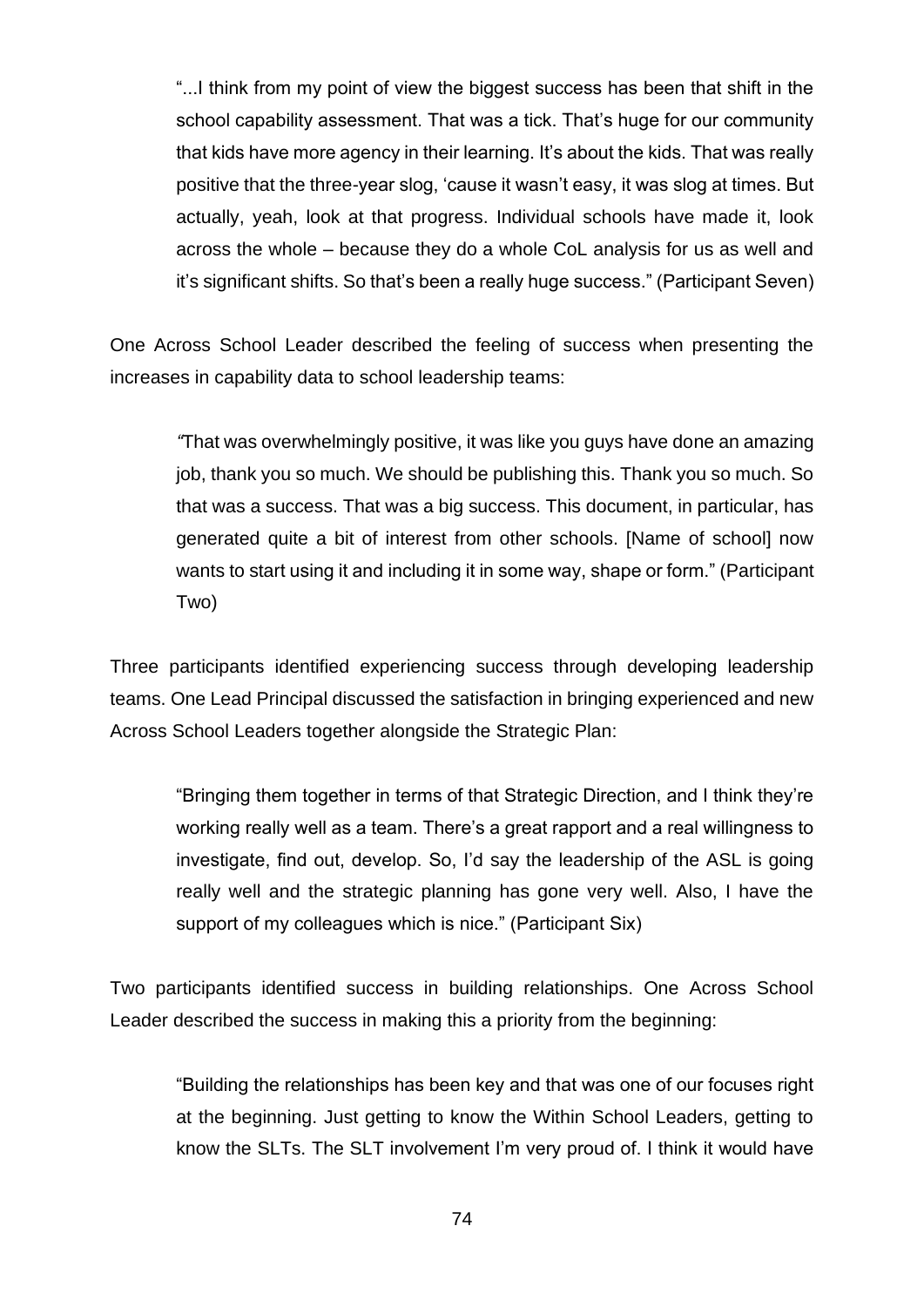happened anyway but I like to take personal...you know...I really have been championing that." (Participant Four)

## *Section Eight*

## *Question 8: Is there anything else you would like to share about your role as a positional leader in your CoL?*

| <b>Additional responses</b>                       | P | P <sub>2</sub> | P <sub>3</sub> | P4 | P <sub>5</sub> | P <sub>6</sub> | P7 | <b>TOTAL</b> |
|---------------------------------------------------|---|----------------|----------------|----|----------------|----------------|----|--------------|
| Pace of work                                      |   |                |                |    |                |                |    | 5            |
| Digital presence                                  | л |                |                |    |                |                |    |              |
| Career progression                                |   |                |                |    |                |                |    | 3            |
| Problem-solving                                   |   |                |                |    |                |                |    |              |
| Value work, model, learning from others           |   |                |                |    |                |                |    | 5            |
| Sharing nationally                                |   |                |                |    |                |                |    |              |
| Sustainability of model and funding               |   |                |                |    | ٠              |                |    |              |
| Collaboration in competitive environments         |   |                |                |    |                |                |    |              |
| Importance of student voice                       |   |                |                |    |                |                |    |              |
| Importance of communicating structures for change |   |                |                |    |                |                |    |              |
| Workload                                          |   |                |                |    |                |                |    |              |

#### Table 4.19: Additional participant responses

At the conclusion of the interview, participants were asked if there was anything that they would like to share regarding their role as a positional leader in a CoL.

Five participants discussed the need to take a slow and considered approach to the work in order to embed and strengthen change. One Lead Principal summarised this as:

"Important to take the time to develop collaboration, meet schools and staff where they are at on their collaborative journey and understand the unique context of each school." (Participant Five)

Five participants valued the design of the CoL model. A Lead Principal discussed how the leadership model was working for their group of schools:

"I think within our CoL, principals are pretty much, "It's working for us; we're doing what we need to do." Not once has anyone said, "You're the boss, you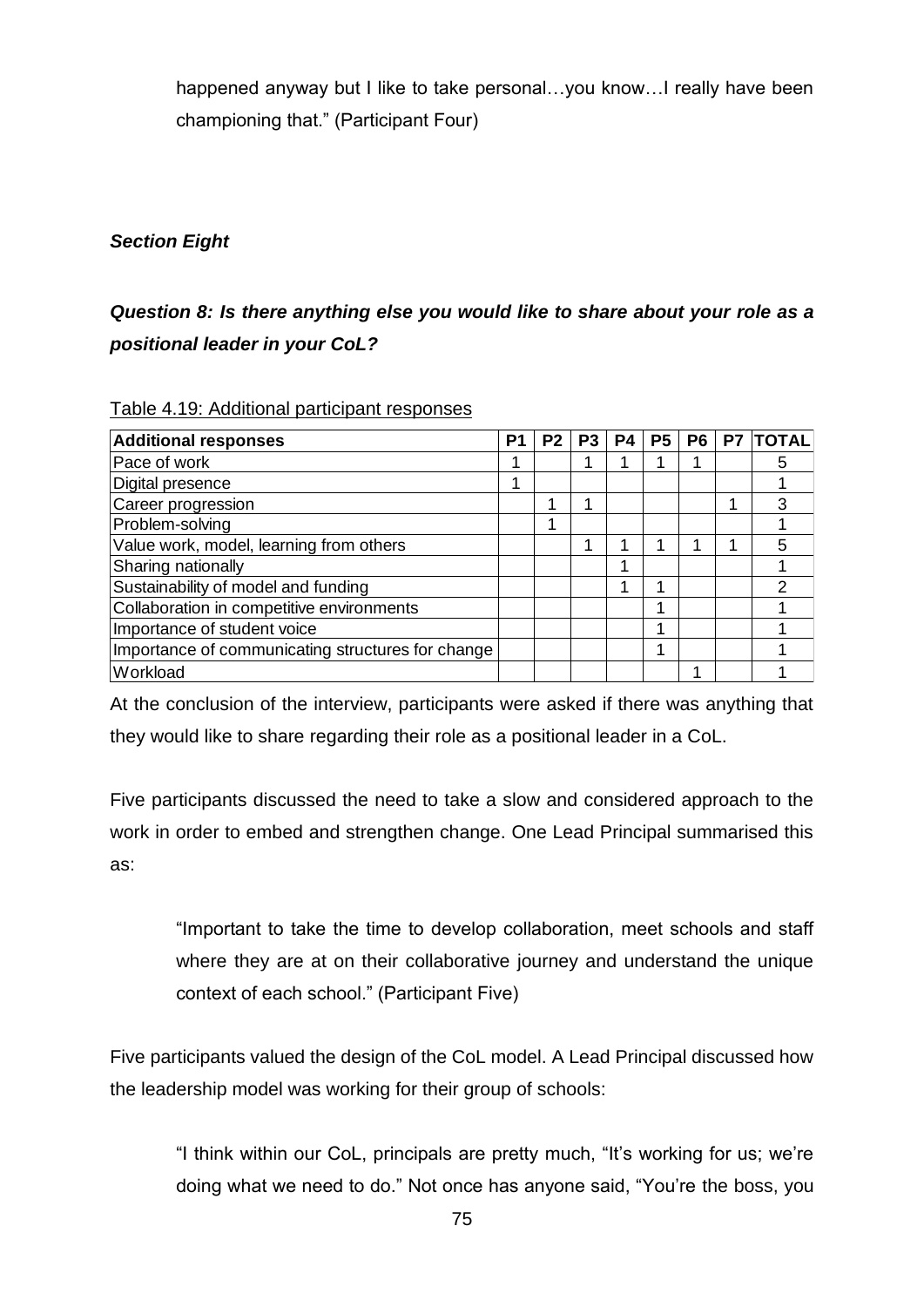need to tell us what to do." It's not about that whatsoever. My role is to manage the Across School and Within School Leaders and that's what I do. So I think that's been a real positive." (Participant Seven)

Three participants discussed concerns about future career progressions for CoL leaders where the main work was in leading learning and enacting change. A Lead Principal described the opportunities for able practitioners as Within School Leaders who did not want to advance through a traditional leadership hierarchy:

"There are people that are In School Leaders that are being recognised for their expertise that are going, "I love this. I don't want to be a team leader but this is so different." It's fantastic. So, I think the alternative pathway for those people that want that but they don't want to be a DP. I think is fantastic." (Participant Seven)

An Across School Leader shared their questions for the future of Across School Leaders who wanted to remain focused on delivering learning through pedagogy rather than an administration dominated leadership role:

"Maybe only the 'Where to from here?' And what the vision is for this pathway. Does it end with an Across School Lead? What's next? How can I get into a role that's potentially non-teaching and still do this sort of stuff?" (Participant Seven)

One Across School Leader discussed their use of the Complex Problem-Solving model (Robinson et *al*., 2015) to understand each schools' needs and then work to find specific and shared outcomes across the CoL:

"You've got teachers and In School leaders and principals and senior leaders and potentially Boards as well, with their own agenda, and you need to negotiate each of these elements to implement change. So the Solving Complex Problems has been something I've been working on and learning about; that you need to get all of these pieces to fit together and that can only happen when there are some constraints and actual boundaries within the role." (Participant Two)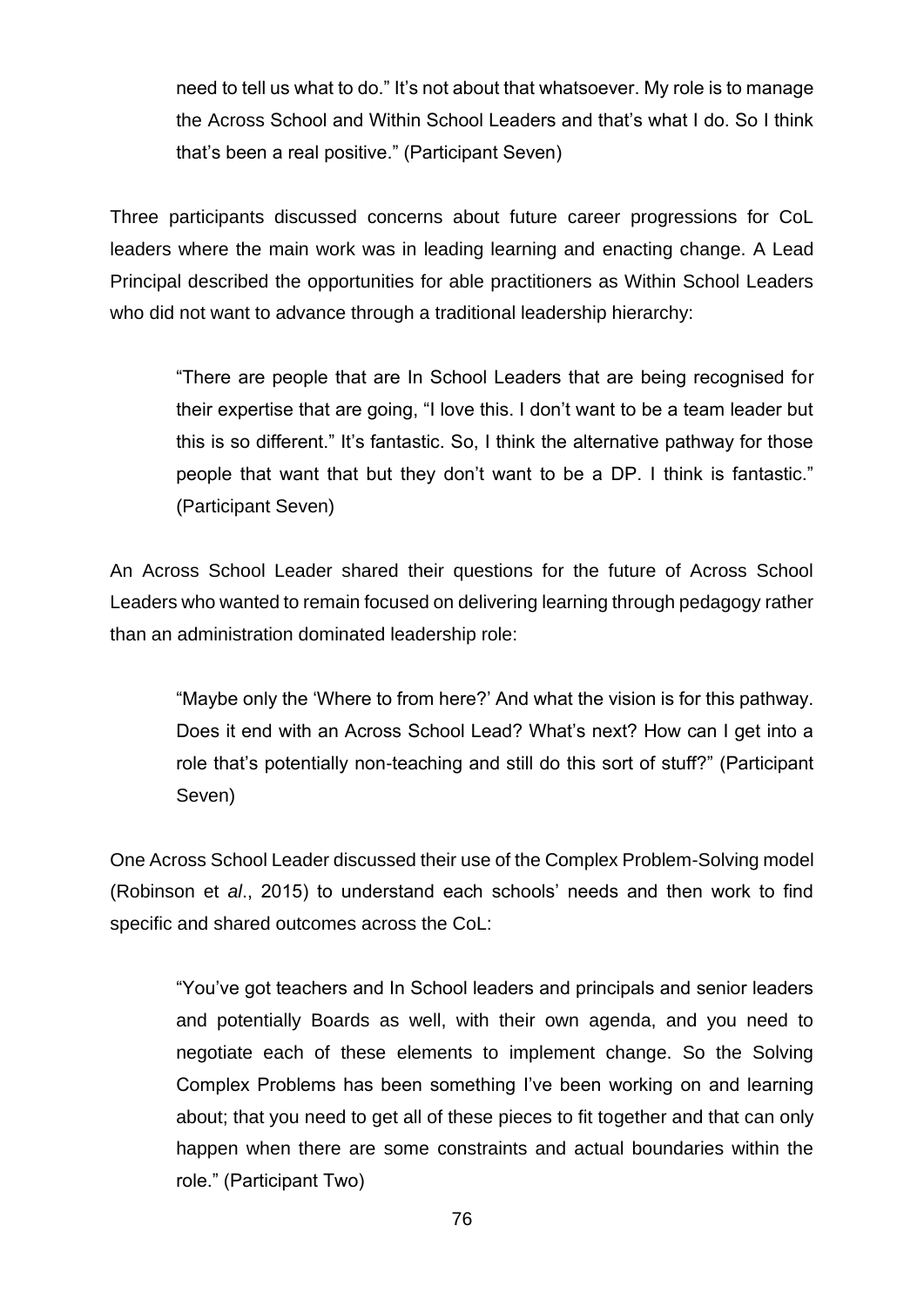One participant discussed concerns at the Lead Principal's workload and suggested a shared portfolio approach in the future:

"I think it needs to embed, and I think it needs to strengthen, and I think there needs to be some model, and I said it before about sharing those roles a little bit. So instead of one allowance for the Lead person, maybe three allowances - as portfolios. That's one way I'd see it as being more sustainable." (Participant Six)

An Across School Leader discussed valuing learning from experts and peers in other CoL:

"...and heard Anne Milne talk. It's very confronting, but really, really interesting as well. It's really set a challenge for me personally. It's been awesome, just that opportunity for professional learning has been great." (Participant Four)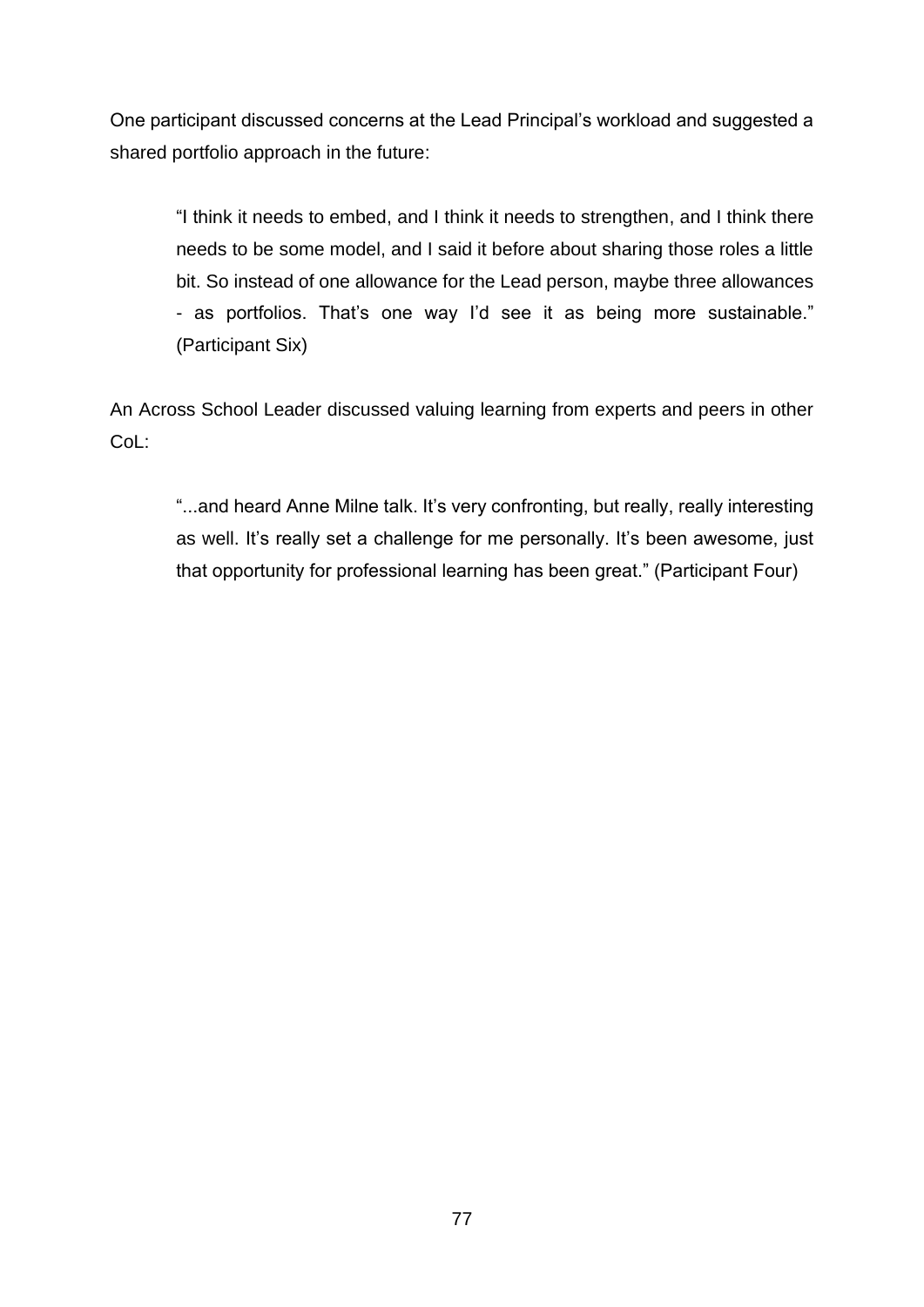# **CHAPTER FIVE: DISCUSSION OF FINDINGS**

## **Introduction**

This chapter discusses the major findings presented in Chapter Four drawing on the literature reviewed in Chapter Two. These findings derive from the research questions presented in Chapter One:

- 1. What are the expectations of positional leaders with respect to their role in Communities of Learning?
- 2. How do positional leaders' practices compare to the National Criteria for Communities of Learning?
- 3. How do positional leaders perceive their challenges and successes within Communities of Learning?

Two underlying themes have emerged from the data collected. The themes describe participants' responses to the Community of Learning reform policy and design as they work in leadership roles across schools. These themes are: i) prescription in an autonomous model and ii) interpreting change.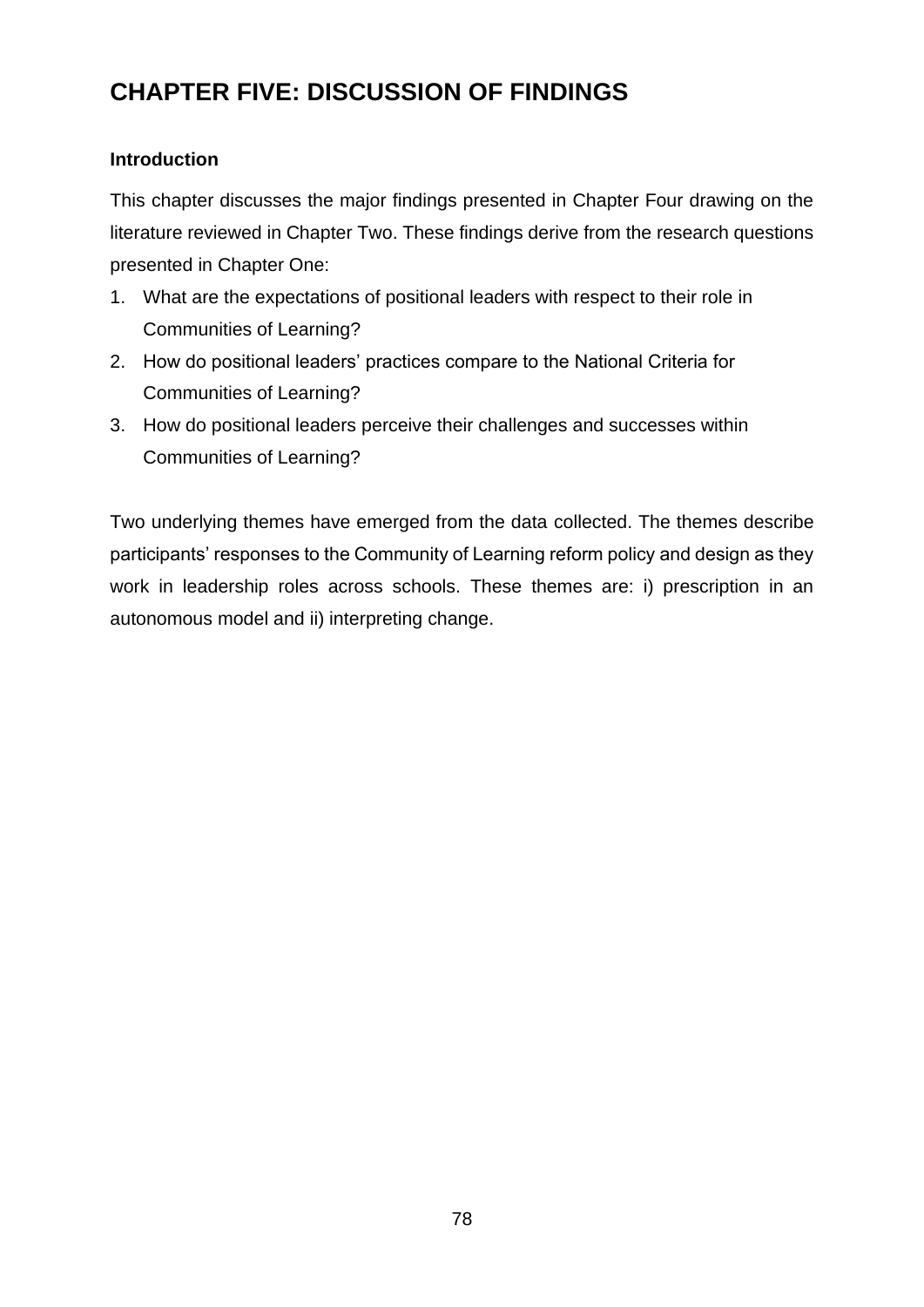## **Theme One: Prescription in an Autonomous Model**

A key finding of this study was that the majority of participants perceived the process of forming the Achievement Challenge targets required by the Ministry of Education negatively. Six participants spoke specifically about their experiences during either the writing of targets (during the CoL Formation Stage) or attempting to deliver them during implementation. Participants discussed the targets across three of the interview questions. These were: What do you understand to be the Ministry of Education's expectation of your role? Have you been able to adapt the National Expectations to your CoL needs? What have been your challenges and successes? Participant data found the target setting process challenging, lacking relevance and conflicting with the methodology. Returning to the interview transcripts provides the opportunity for deeper analysis of the experiences which resulted in these feelings and reviewing the literature presented in Chapter Two provides the opportunity to understand if these are normal responses for educators leading school reform and to understand why they responded in the way they did.

## *Challenging Data Collection*

The key consolidated findings in the beginning of this sub-section are presented through the lens of one participant as they navigated the challenges of writing their CoL Achievement Challenge targets.

The external requirements of forming Achievement Challenge targets required participants to have extensive data management experience. Although participants attempted to access internal capability across member schools, the skills were not available to collate, aggregate and analyse large and diverse data sets. The enormity of this challenge had led Participant Five's principals' group to conclude that: "This is too hard." These leaders' feelings of frustration and incompetence are reminiscent of the 1980s school reform era of 'uniformed prescription' (Barber, 2002). As in the 1980s, policymakers defined standards and goals for schools that did not yet have the resources to problem-solve or build internal capability themselves. Educators not possessing the required skills to respond to mandated policy continue to exist today (Fullan, 2015).

The political climate in New Zealand at the time of these leaders' work resulted in additional challenges for participants compiling targets. A change in government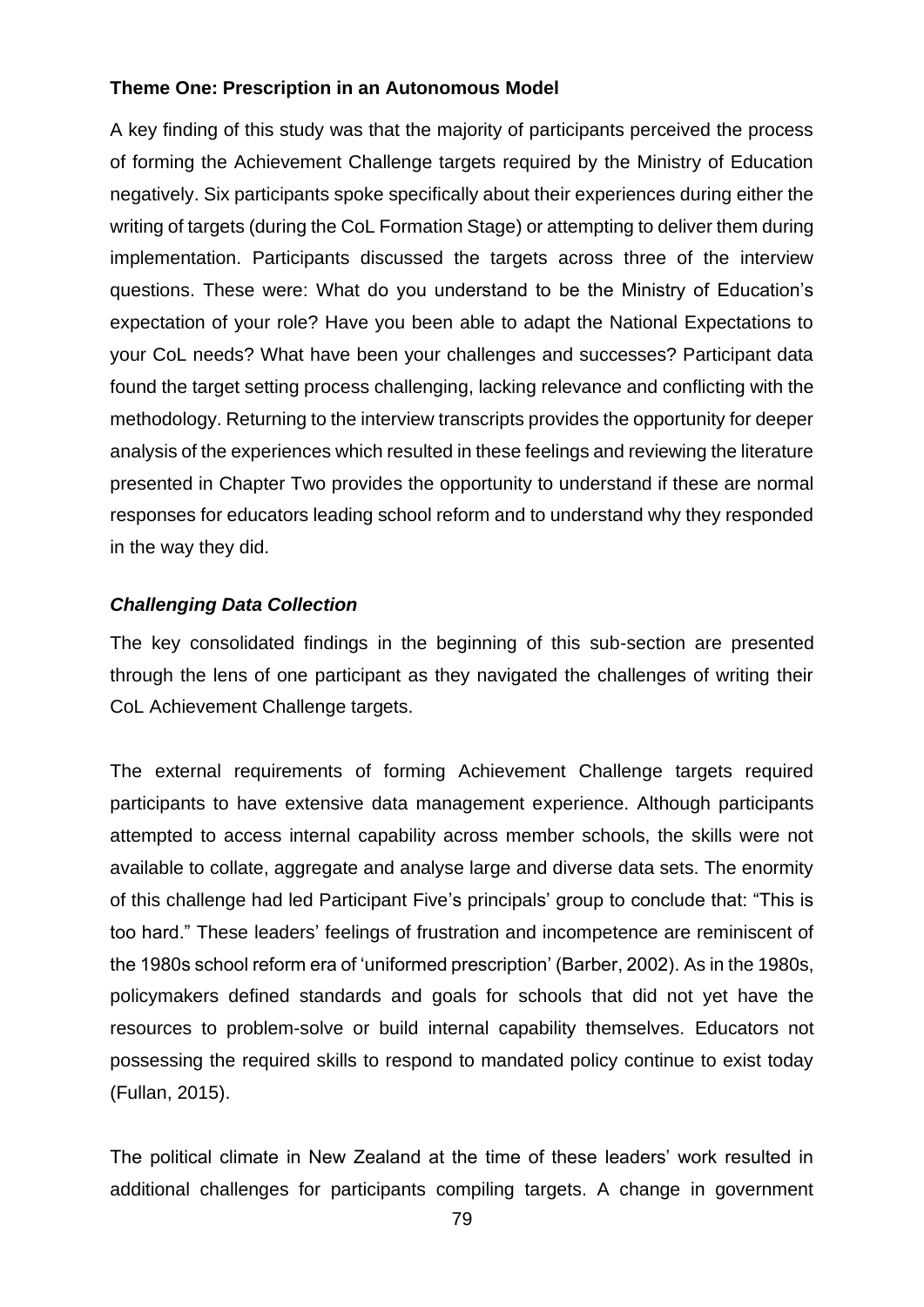resulted in the removal of mandatory reporting requirements for schools. This additional layer of complexity was explained by Participant Five, '...and then, of course, the thing that threw us completely was, National Standards went. So we just got completely and utterly lost.' Participant Five explained that understanding and aligning the different descriptors across their schools had felt like an impossible task. They recounted repeated attempts to make sense of the different approaches with the '...primary school principals explaining "Well I use this" and "I use that" and "I've got a seven-point scale" and "I've got a three-point" and somebody else has a ten-point…'. Fullan (2015) supports the importance of considering the frequently changing educational landscape that these leaders work in, where emerging elements require interpretation and response, 'All of this is further complicated because circumstances are constantly changing due to demographic, environmental, and other natural shifts, as well as deliberate policy attempts to improve the situation, which more often than not muddy the waters' (p. 4).

This advice was well forecast, as Participant Five's next experience resulted from continued changes to improve policy implementation. When Participant Five was finally able to present the completed data targets for submission to the Ministry of Education, they experienced several requests for amendments '...we had got this data in so many different formats and...every time the Ministry people would come back and say, "Oh there's a new format that [Secretary of Education] likes," and they'd look at each other across the table and (ask) "What's [Secretary of Education's] latest format? Can you tell me what the latest format is?" So, in the end, they said to us, "You just give us the data and we will make it into whatever it is needed to be made into, to actually get it across the line for you".

This participant's experiences and frustrations with changing expectations from policy makers align with the international findings of Wiseman and Akiba (2013) as they studied the challenges of implementing reforms designed for a 'static cultural system' (p. 22) rather than the complex and ever-changing global landscape. Their findings confirmed that the most successful reforms were first trialled through a continuous improvement model where stakeholder feedback was compiled and actioned from multiple pilot schemes over an extended period of time. This deliberate planning process allowed the time necessary to deliberate and make changes to policy that informed the reform's final design.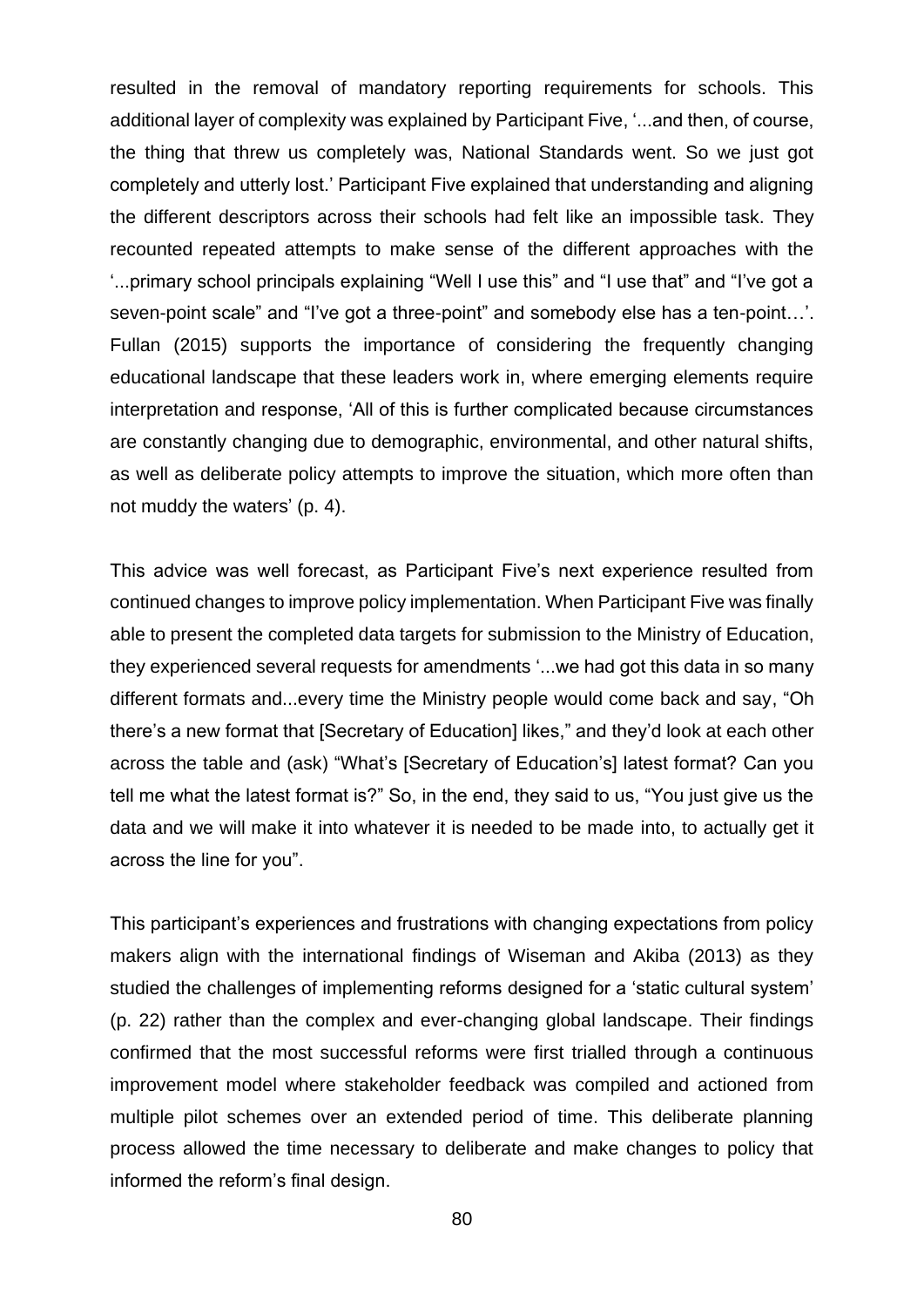Within the New Zealand context, this lack of responsiveness was previously experienced in the 1990s following results of the Picot Taskforce. The only recommendation not taken forward from Picot into the major Tomorrow's Schools reform was the creation of an Education Policy Council. One of the three proposed roles of this council was to evaluate the impact of current practices and develop new policies. Background reading for a review of Tomorrow's Schools (Ministry of Education, 2017) concluded that a new improving achievement focus included the identification of weaknesses and priorities for improvement. However, it appears this suggestion has not been included at the time, or in the CoL reform.

#### *Lacking Relevance*

In the early stages of the CoL Implementation Phase, participants had developed a clear understanding of their communities' needs. All CoL represented in the study had prioritised the progression of pedagogical drivers as a vehicle to develop teacher capability, rather than directly focusing on the targeted outcomes in reading, writing and mathematics. The literature defends this position in support of modern school reform; the narrow development of curriculum content knowledge does not support schools to act as learning organisations that problem-solve and increase overall capacity. Research confirms that focusing solely on curriculum content, results in nontransferable skills (Elmore, 2002). Teachers receiving specific content and skills for delivery are unaware of why they are doing them and are unable to adapt their practices across contexts. This approach to increasing capacity works against the CoL methodology - informed prescription does not lead to transformational change (Fullan, 2003).

This study's findings might also suggest that this study's participants, in particular, would be less accepting of the prescription delivered through the Achievement Challenge targets, as their CoL were becoming increasingly self-sufficient. Participants described the prescribed targets as narrowly focused and not related to their most important needs. They perceived the formation of targets as a compliance requirement for external use and a 'hoop to jump through' that would allow them to then focus on what mattered most. Participant Five summarised: '...when we got ticked off we said, "OK, park that and get on with the stuff that really matters to us." ' Barber (2007) explains that system users of school reform will be most accepting of the command

81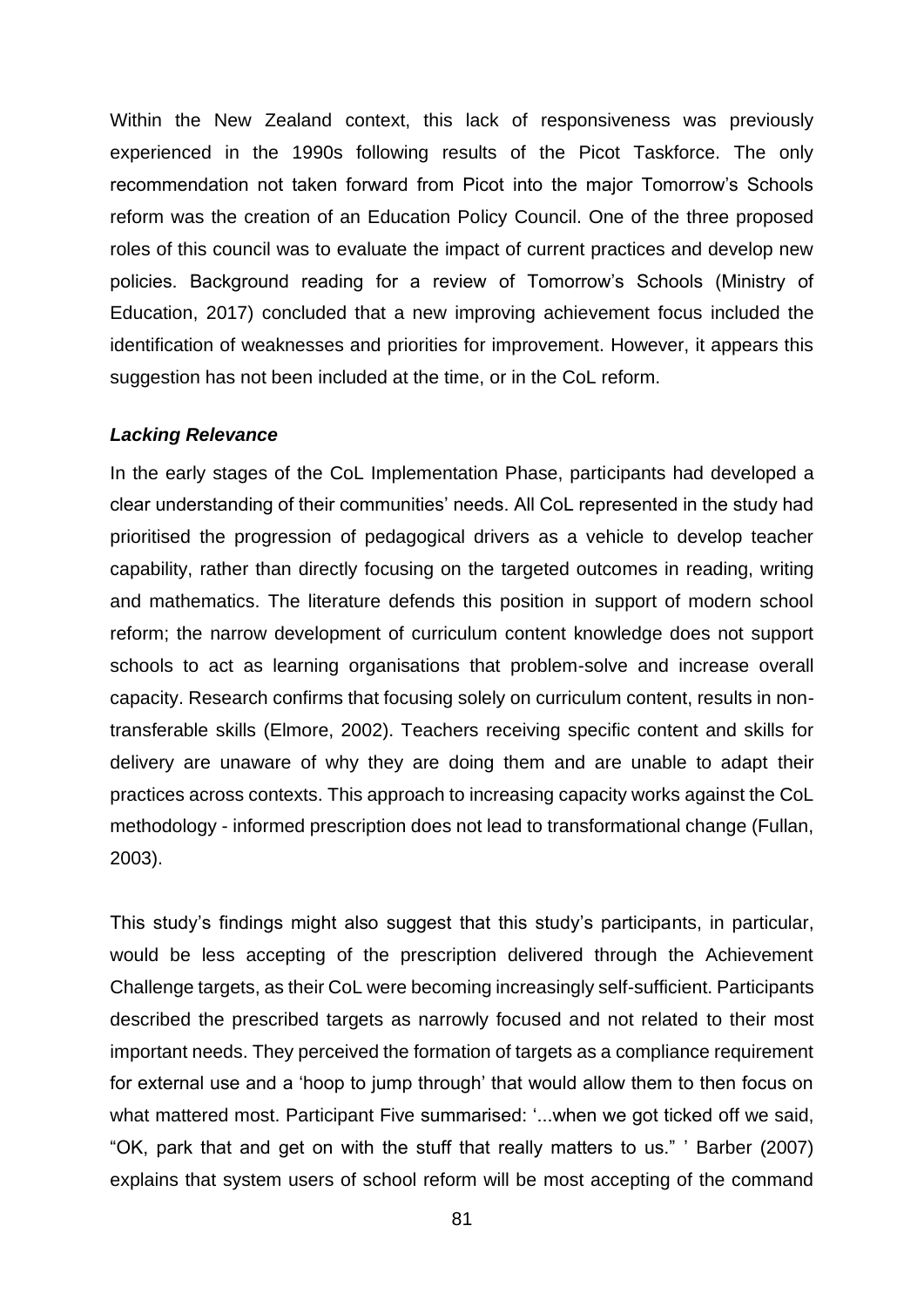and control of prescriptive interventions as a solution to improve extreme underperformance. The participants included in this study did not appear to fit this category; they discussed careful systems of self-review and evidenced improvement strategies. The Ministry of Education's prescriptive structures were not perceived to be of benefit to these leaders.

The study found that the prescribed MoE targets reinforced the importance by the New Zealand government of student achievement over evidenced continuous improvement. This study's participants were at the implementation stage of development and had now prioritised pedagogical drivers to increase teacher and leadership capacity over direct work in target areas. However, this led to them feeling conflicted in their role delivering government policy. Participant Seven explained: 'That was one of the tensions I felt. I had Ministry here going, "You've got to do this, you've got to do that." And I had the principals here going, "But we want to do this, we want to do this!" ' This phenomenon is not unusual when embarking on new school reform, where a carryover of previous compliance-based approaches is applied to secure outcomes. Peterson, Finn and Kanstroroom (2011) explain the potentially restricting nature of this, evidenced in America's NCLB (No Child Left Behind) reform strategy. Their study concluded that the priority to meet and deliver systems became the focal point and instances exemplifying greater capacity were ignored. States that were in a position to go further than legal requirements felt constrained, 'the most convincing criticism of NCLB has come not from accountability sceptics but from states like Florida that were in a position to go beyond what the law requires but were forced to simplify their approach to comply with the law's mandates' (p. 63). This same constraint was described by participants earlier in this theme as they had identified the enablers that were of far greater importance than the targets.

#### *Conflicting Methodology*

Participants sensed a mismatch between the intended autonomous reform methodology and the prescriptive targets. While an increasing body of research in New Zealand and internationally supports localised decision-making and accountability as an effective change model (Department for Education, 2010; Finn, 1991; Jensen and Clark, 2013), participants' initial work in the forming of Achievement Challenge targets conflicted with their priorities; it represented the work of Ministry rather than the collective needs of their CoL. Participant Two speculated whether the Ministry had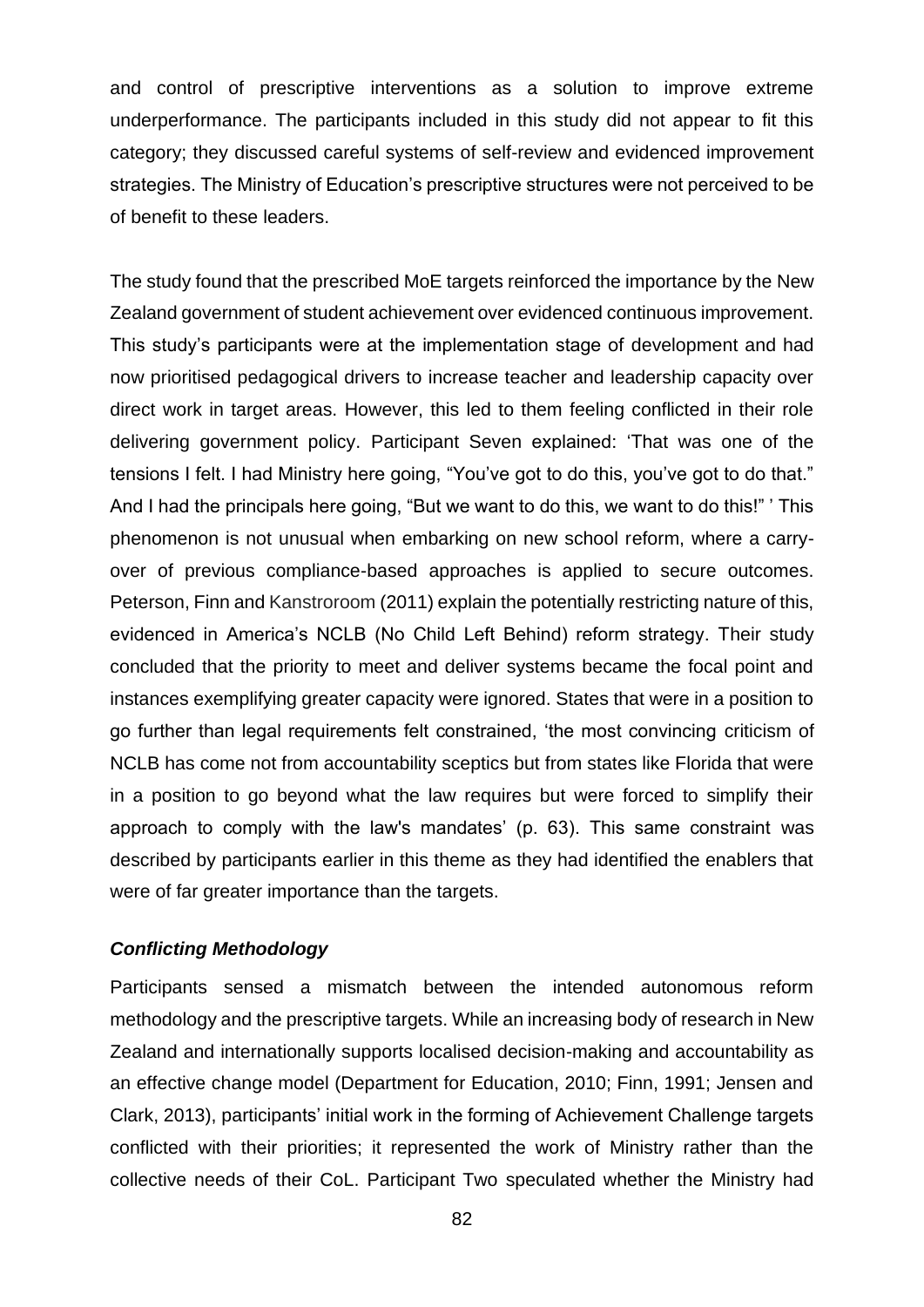intended to control the direction of schools or whether it was an error in judgment: 'I think the reins were very tight to start with because the Ministry needed to make sure that everyone was, there's quite a lot of money involved really... maybe it was strategic that it was very tight to start with and then the loosening off of those constraints as the progress happened. Maybe. Or maybe it's an organic process that they've realised, "Oh no, we were way too tight to start with, we need to start thinking about these other important elements."' Another participant described the conflict of their dual role, delivering the National Expectations while honouring their member schools' differing priorities, 'We still need to be accountable for this - we're getting this money; we're getting these roles.' (Participant Seven)

It is interesting to note that participants' clear understanding of the intended CoL reform led them to make changes against elements of the policy that contradicted the philosophy of the approach. Their changes away from policy, actually led to them being more responsive to the reform rather than removed from it. Similar conclusions were reached by Spillane, Parise and Sherer (2011), who presented a contrasting view to that of organisational routines as an inhibitor of change; concluding instead, that leaders redesigned their organisation's routines as they 'coupled' government regulations with technical core work. This had resulted in leaders embedding practices that led to standardising instructional programmes, maintaining vision, monitoring progress and bringing transparency to classroom instruction.

#### **Theme Two: Interpreting Change**

The second key finding of this study was that participants solidified their understanding of intended policy change through the leadership experiences they created for themselves and others.

This section begins by outlining participants' alignment with CoL reform as a precondition for interpreting policy interpretation, before expanding on how participants' made sense of the new reform through active engagement and transparent leadership.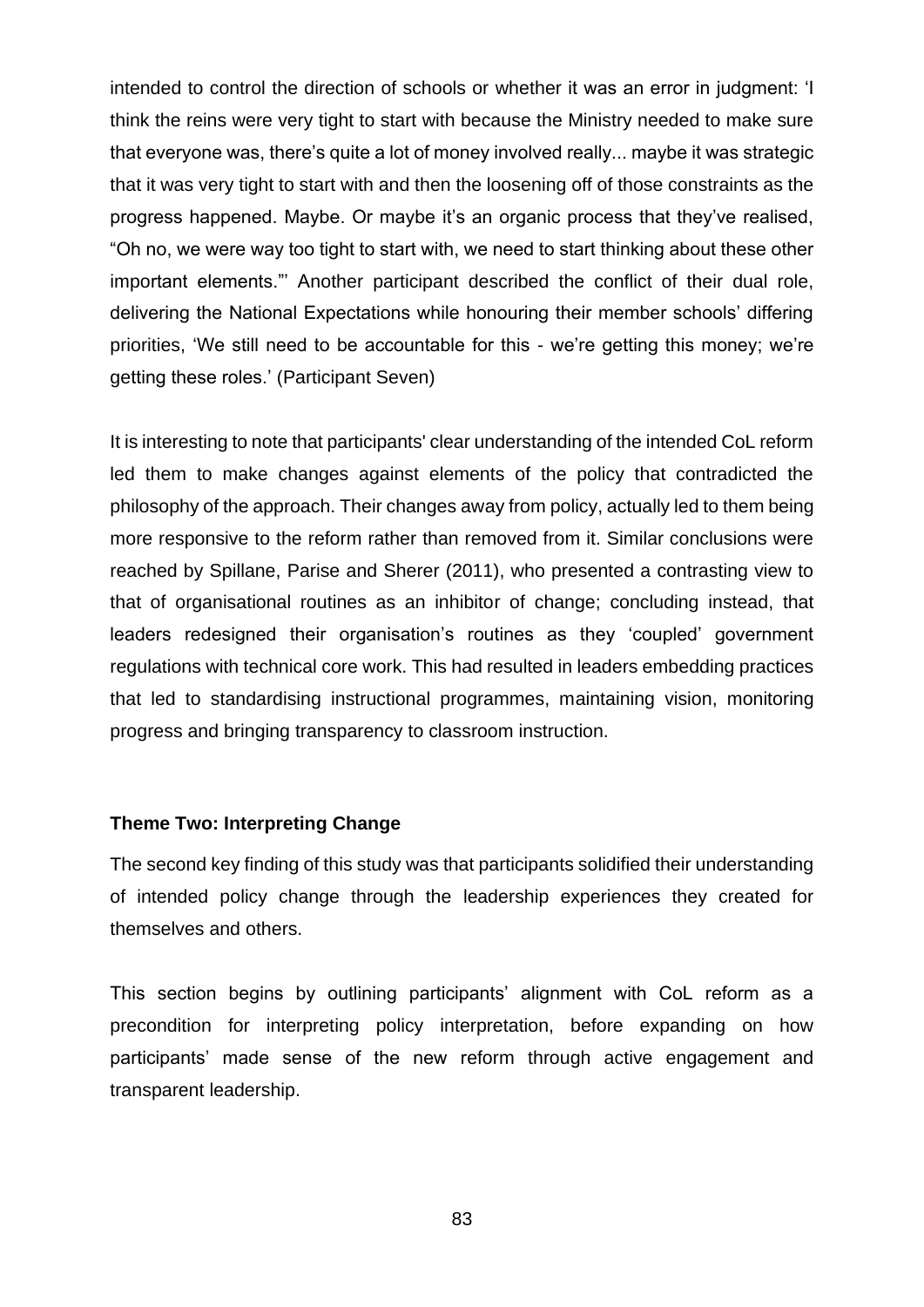#### *Alignment with Reform Influences Instructional Leadership*

One of the findings from the interviews revealed a link between participants' positive perceptions of their work as leaders and the instructional leadership actions they used to deliver change. Five participants supported the CoL model in its entirety. The reasons for alignment can be found in their reflections on pedagogical approaches, leadership methods and focus on improved student outcomes. This observation is similar to that reported in the literature, which asserts that leaders' positive alignment with new policy is an important precursor to successful implementation (Seashore Louis and Robinson, 2012). For example, Participant Two discussed their use of the model to develop their own philosophy: '… part of that is defining my own ideals of education leadership and what I think leadership in an education setting should look like.' Interestingly, two participants did not support the change model; however, their stance did not result in dissimilar instructional leadership practices from those who held positive views. This was shown by Participant Seven who held conflicting priorities to the Ministry of Education but described their commitment to develop collaborative capability across member schools, 'to ensure that there is some consistency, some efficiency, a shared belief system and collective teacher efficacy…' In returning to the interview data, it is evident these leaders' misalignment relates to specific elements of implementation, design and funding. For example, Participant Six described their concerns towards the sustainability of the model, 'No, I don't think it was a good model at all. I think it's been quite wasteful.'

In understanding why leaders with differing alignment deliver similarly positive instructional practices, it seems probable that leaders' alignment with the underlying philosophy of the change policy is the most important factor. Leaders who believe in the ideology of the model are able to navigate tensions and disconnects without affecting their current or emerging practices.

Given these participants' misalignment with aspects of policy, it was unusual that they did not display the limiting responses usually associated with threat rigidity to education reform (Osen and Sexton, 2009). Participants did not display maladaptive attitudes that impacted on the organisational climate. Instead, their belief and commitment to the intended reform allowed them to mediate policy aspects without them becoming overbearing or limiting their desire to effect change.

84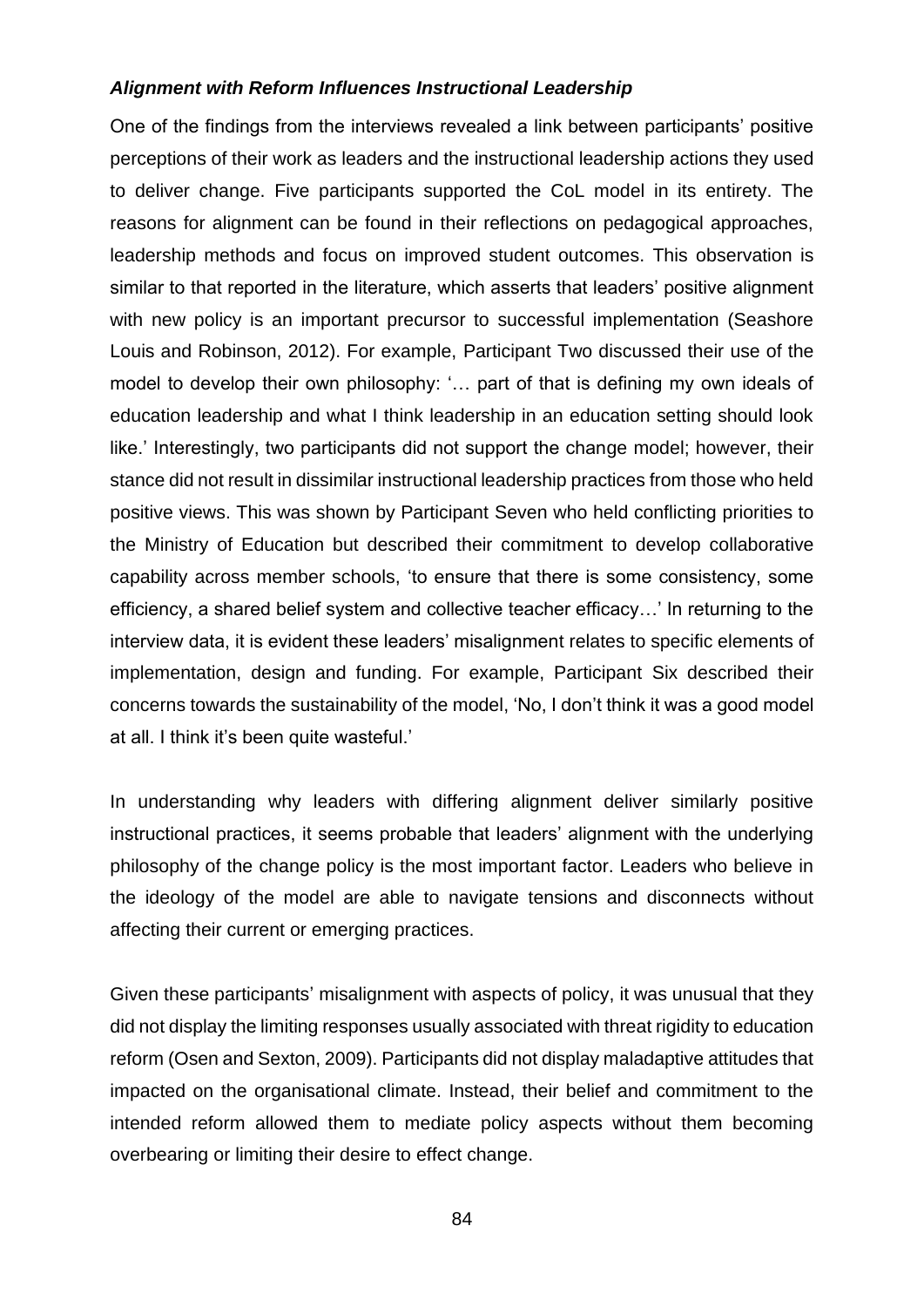### *Making Sense of Policy*

One of the findings from the interviews revealed that leaders interpreted the new CoL reform policy through an individual lens. Leaders used their 'entry level' strengths as a platform to engage with a theoretical aspect of the change policy which then informed their leadership. For example, Participant Three used their previously successful application of a collaborative approach to make sense of the work they were leading, '...so (I'm) doing this on a bigger scale. I've done quite a bit of reading on collaboration and collaborative teaching and I think the more we come out of little silos and the more we interact, we build on each other's expertise.' This observation is similar to Participant One who appeared to be negotiating the rhetoric of the change methodology alongside their own outcomes. They described their understanding of building relational trust: '...you must have that connection stage. Everyone moving around and rubbing each other's back,' alongside their passion, above everything else, for leaders to be visible online: 'If I can't find you when I search for you, what are you doing in the role?'

A key reason these leaders were displaying adaptive methodologies was due to the knowledge, skills and previous successes they held in specific, yet different, areas. The literature supports the theory that leaders are most likely to interpret abstract policy, such as the concept of collaboration, based on their previous individual experiences and existing schema: 'What is in them depends on what is in us, and viceversa' (Majone & Wildavsky, 1978, p. 113). Kirwan (2013) asserts the importance of this cognitive approach to leaders' organisational learning, where individuals' memory processes are at the heart of how they learn. As leaders' roles increase in complexity, they become less tangible or easy to define in behavioural terms and the leader is relied on to progress themselves, 'At higher levels, people are usually acquiring more declarative (contextual) knowledge, and integrating it with what they already know, building up their expertise in particular areas and making it easier to use that knowledge to solve future problems' (p. 8).

## *Initiating Change Without Direction*

One of the findings from the interviews revealed that participants initiated their own sense-making processes of the prescribed policy changes. The reason being, that there was little guidance on how to deliver change across schools. Several participants discussed an extended period of time where they explored the new and unknown CoL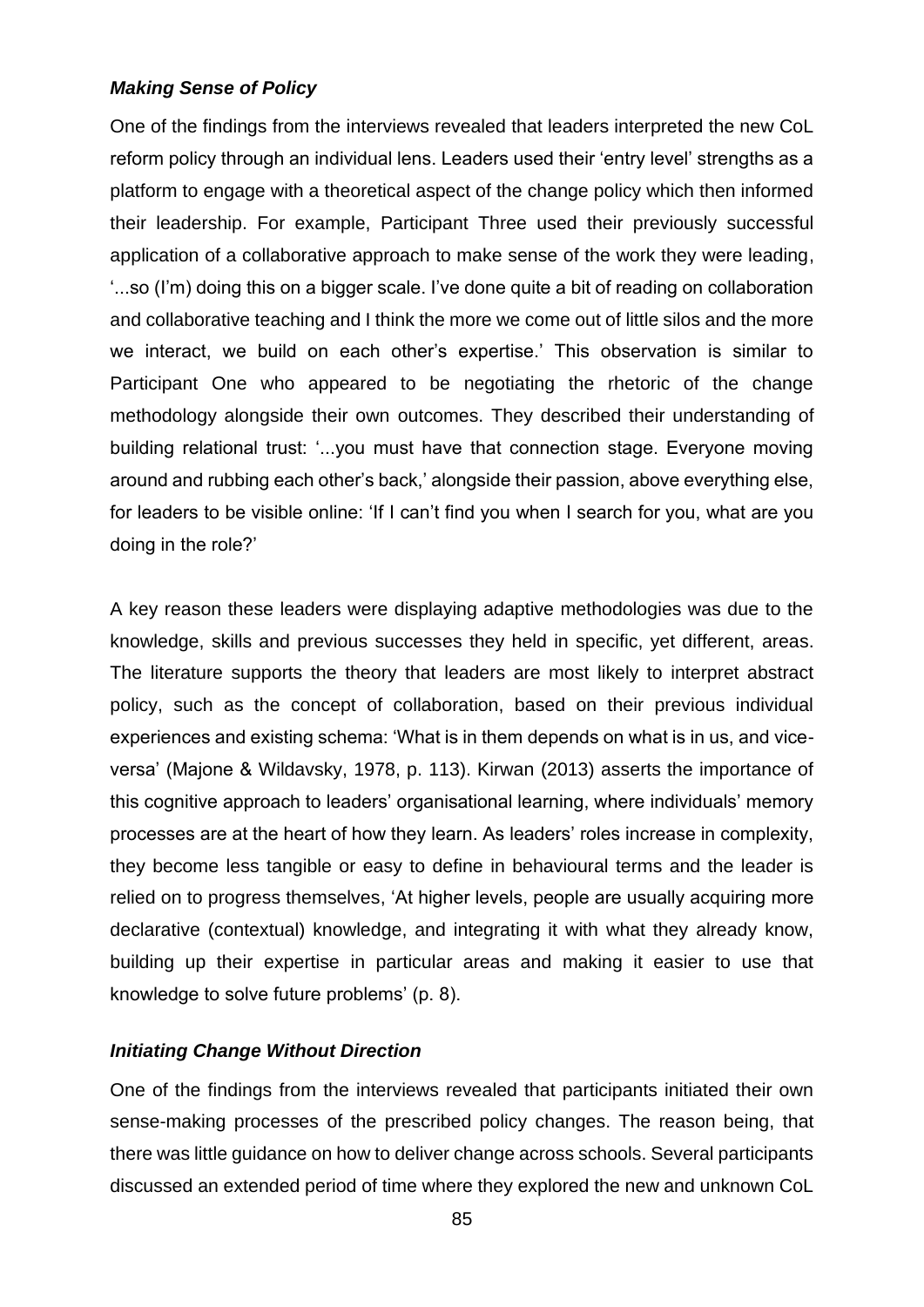reform environment. Participant Three concluded, 'So, we had about a year of really just feeling our way in the dark.' This observation is similar to that described in the literature. For example Seashore Louis & Robinson (2012) note that, until recently there has been little understanding of the phenomenology of change, describing this as a 'silence' in understanding how instructional leaders deliver change and achieve targets across schools and communities.

The literature explains that previous reforms have neglected to address how leaders actually experience change as different from how it might be intended, which has resulted in the failure of most school reforms (Fullan, 2015). This finding is also reflected in my data which observed participants 'acting out' their interpretation of the desired change against the evidence supporting the reform policy. For example, Participant Four explained their use of the reform methodology to solve a leadership challenge, 'We actually went from student needs first... where you saw the greatest need within your group of students and that's where we started from. Then we were able to formulate this goal that did transfer across these different contexts. It's been very powerful.' In this instance, Participant Four had originally felt the diverse contexts of the teachers in their collaborative inquiry group would be an inhibitor. However, they understood that the identification of student needs was an underlying methodology in CoL reform and applied this to the leadership context.

This study highlighted participants' exploration of literature to solve leadership challenges. For example, Participant Two had identified the work of Robinson, Meyer, Le Fevre and Sinnema (2015) to solve challenges across member schools. Participant Two explained: '...you need to negotiate each of these elements to implement change…. that you need to get all of these pieces to fit together and that can only happen when there are some constraints and actual boundaries within the role.' In this instance, Participant Two works to apply their knowledge of uncovering and resolving dilemmas, as a process to solve their self-identified systemic problems.

Participants' obvious resolve to lead this school reform, without clarity about their work, led me to consider what drove them to seek and apply new educational approaches without explicit direction. In returning to the interview data, two reasons emerged. The key reason for participants' initiation of leadership actions in the absence of direction appears to be their intrinsic drive to develop their own leadership as they solved CoL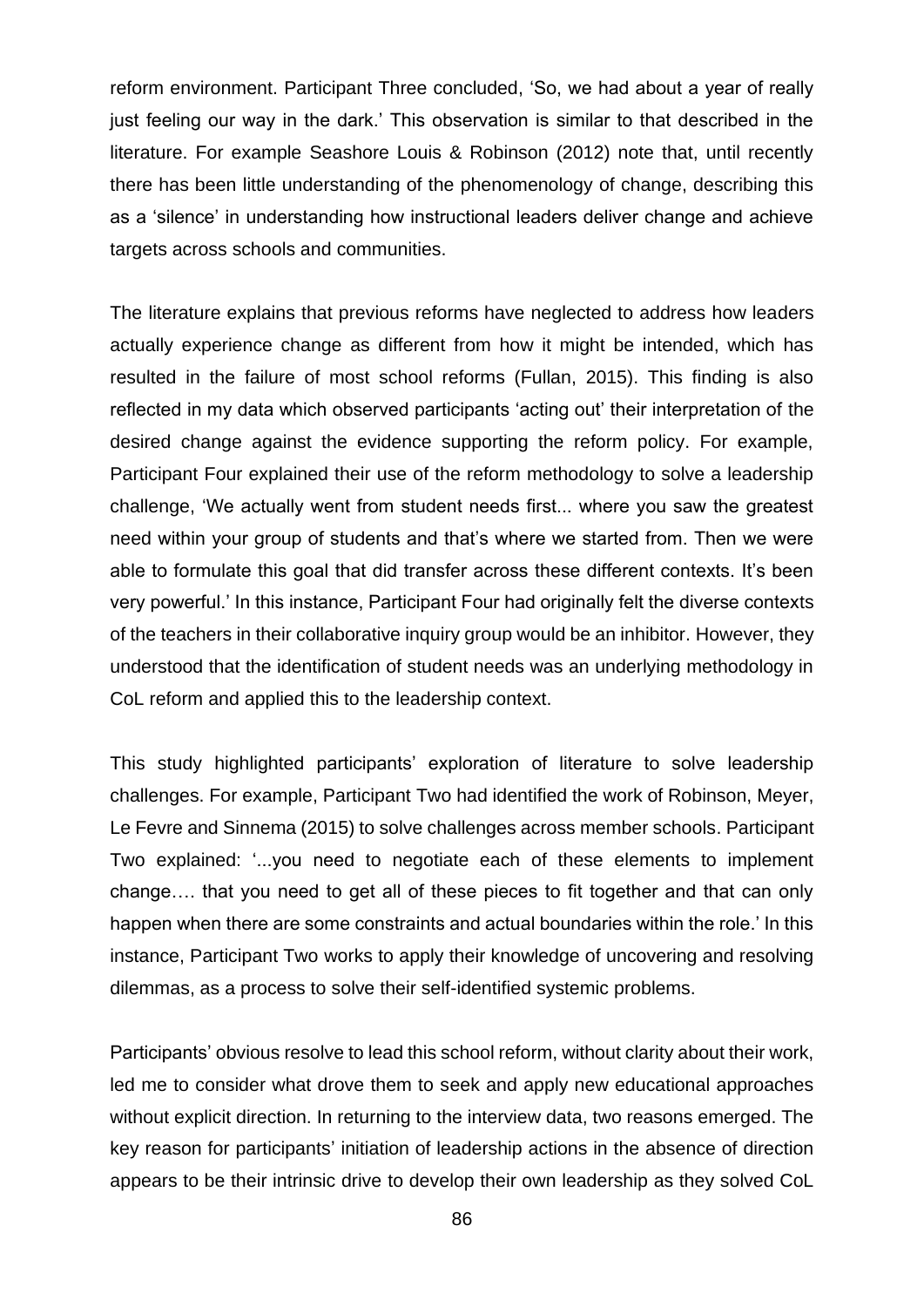problems. For example, Participant Three discussed the value of working with another leader in '... co-constructing and learning about what to do as we went.' The study also revealed secondary drivers, where participants' alignment to the reform model propelled them to advocate its success. Participants' responses highlighted their desire to validify the model's design. For example, Participant Four explicitly endorsed the work of CoL: 'So we have been very, very outspoken about, "This is what we've done, we've been collaborating here, we've seen improvements here and we have data to prove it..." Participants also discussed the need to affirm the remuneration for their roles to colleagues. For example, Participant Three explained, 'We felt huge pressure that we were being paid this money and we needed to do something, we needed something to show for it...'

#### *Reorganise Schemas*

The study revealed that participants were attempting to change their leadership behaviours by measuring metacognitive understandings against the reform's methodologies. For example, Participant One had come to understand that their desire to accelerate learning meant they wanted to complete work for their colleagues; however, they understood that this would not result in growing others' capacity: 'So, I'm really conscious about trying to grow the others' capability rather than getting in there and doing it for them.' A strong body of research links leaders' existing schema with their ability to affect change (Majone & Wildavsky, 1978; Fullan 2015; Spillane, Reiser & Reimer, 2002).

Spillane, Reiser and Reimer (2002) studied leaders as implementing agents of policy. Their work formulated a cognitive framework that brought transparency to the policy implementation process to analyse success or failure. They concluded that high-level school reforms require leaders to reorganise their existing schemas as they make sense of policy. As leaders engage with policymakers' intentions, successful indicators included changing behaviours that evolved over time: 'A key dimension of the implementation process is whether, and in what ways, implementing agents come to understand their practice, potentially changing their beliefs and attitudes in the process' (p. 387). This was shown by Participant Two who discussed their desire to deliver leadership acts that genuinely engaged colleagues in learning, *'*When you don't have that positional authority you cannot lead by saying, "You've got to do this!" "Why? Why do I have to do that? You can't make me do that." And that's part of learning about our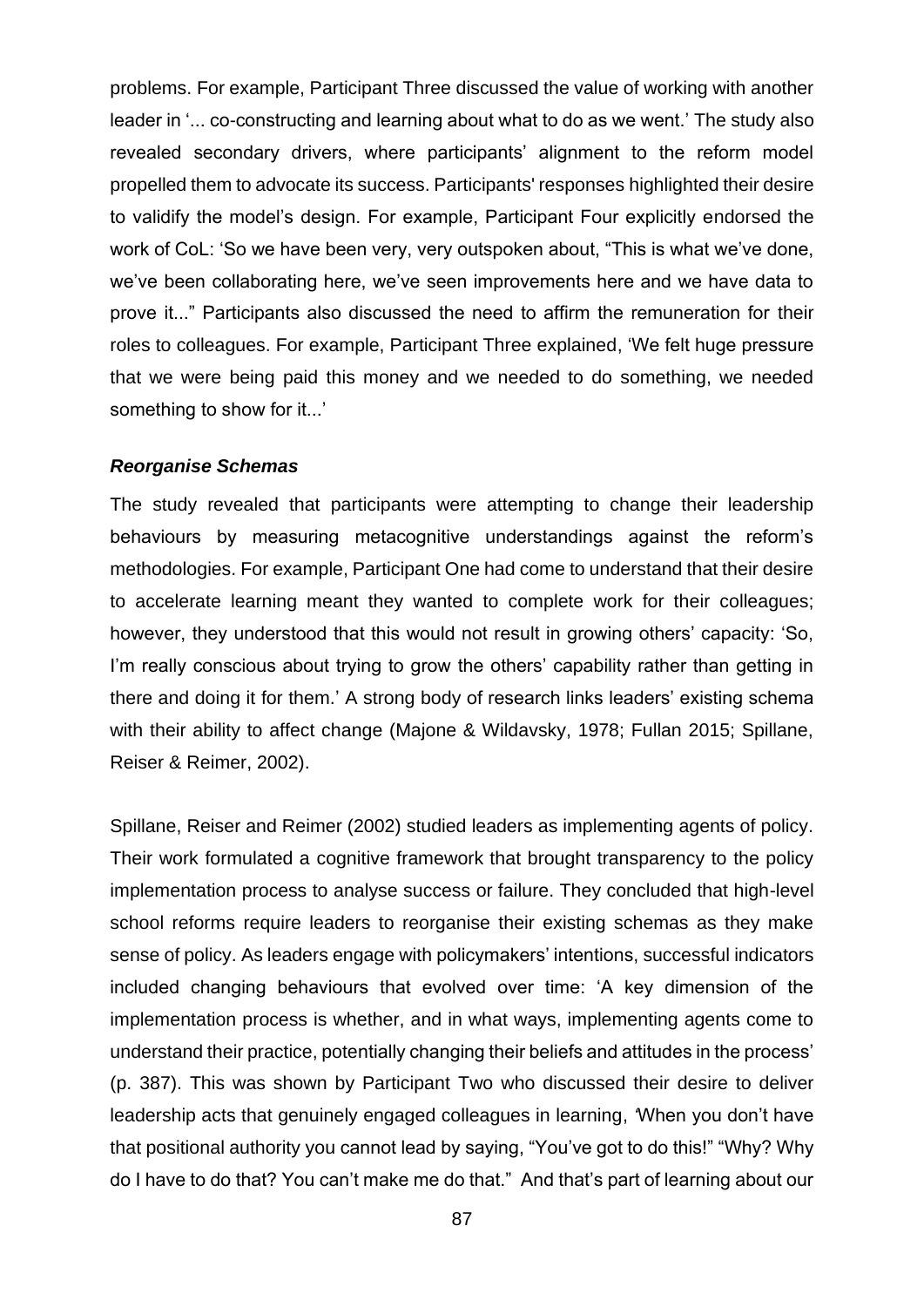role I think; it's trying to learn that difference in situational leadership and generating a followership rather than dictating what you need.'

These findings have similarities to the work of Ozga (2012) who supports the importance of educators owning the theorising process rather than handing it over to researchers. Ozga further explains that theories are statements about how things connect and develop; they may look quite differently on paper to the lived reality of onthe-ground education. Theories may also be limited in their scope, from the range of resources that leaders encounter; having different weighting, complexities and quality across different organisations. It is through leaders' routine theorising and responsive enacting of policy as a 'guide to action' (p. 174), that government policy can strengthened.

#### *Horizontal and Vertical Nature - Immediate Personal Change*

A final finding from the interviews revealed that participants gained even further understanding of the change model, and confidence in delivering their role, by repositioning themselves across their system. Leaders' reorganisation of their existing personal schemas and ability to deliver their work increased as they worked horizontally and vertically with colleagues across their system. For example, a Participant Six had engaged in new ways of thinking which had resulted in them acting differently, "So, it's changed my outlook of leadership as not just being a top-down thing (which I know we try not to do, but it ends up that way sometimes), and looking at how you can lead across." This observation is similar to that reported in the literature. For example, Spillane, Reiser and Reimer (2002) explain that leaders' personal change needs to be fully understood within leader's systemic context of the reform, 'The bottom-up perspective is also central, in that implementing agents' scripts or schemata, coupled with their situations, are fundamental constituting elements in the sense-making process' (p. 420). The responsive nature of the CoL model across schools appears to facilitate leaders directly applying their new learning in this way. For example, Participant Four discussed a sense of pace to their work as '...us learning first and then communicating to them.'

It is appropriate to consider these findings alongside a study by Cardno, Robson, Deo, Bassett and Howse (2019) which analysed the strength of agreement between New Zealand middle leaders' confidence levels and their instructional role expectations.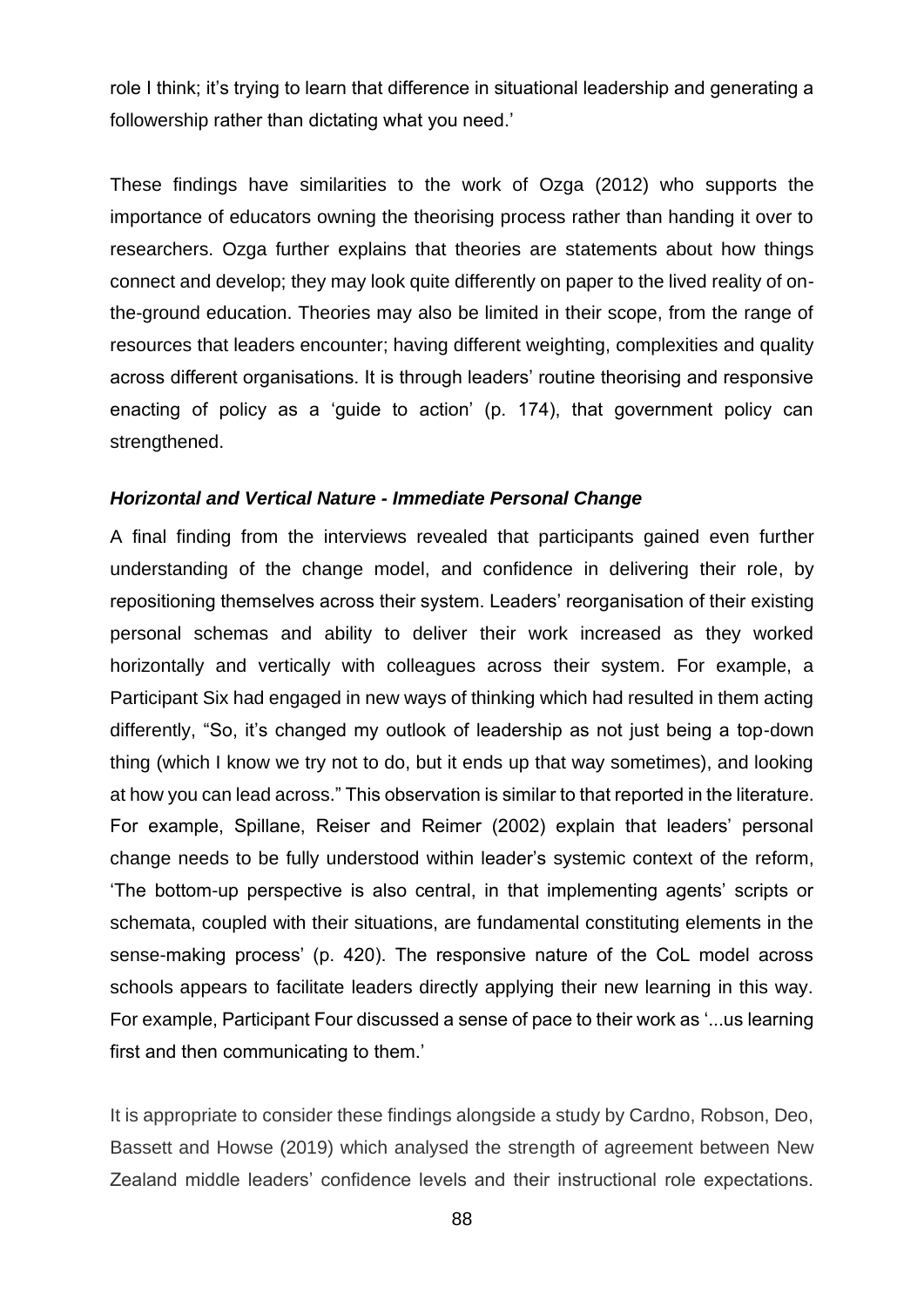Their conclusions found aligning high role expectations and confidence levels in leaders demonstrating pedagogical leadership. This has been a repeated finding within this study, where participants displayed a tendency to promote pedagogical goals ahead of perceived policy direction.

Of additional interest were the statistically significant differences between role expectation and performance confidence in the dimensions of: Identifying appropriate professional learning and development, and Participation in own learning and development. When making comparisons between the two studies, there is agreement in regard to the identification of professional learning and development. This study's participants discussed their need to apply various strategies to identify member schools' needs, before negotiating with school leaders and adapting original plans to form delivery models. However, when considering the variation in professional learning and development, the participants in this study spoke confidently about their approach to their own learning and engaging in problem-solving to respond to member schools. Equivalent measures were not used in my study, and therefore exact statements cannot be measured. However, my sense is, that while participants were engaging in challenging personal learning, their positive achievements resulted in feelings of success rather than the perception of negative or overwhelming challenges.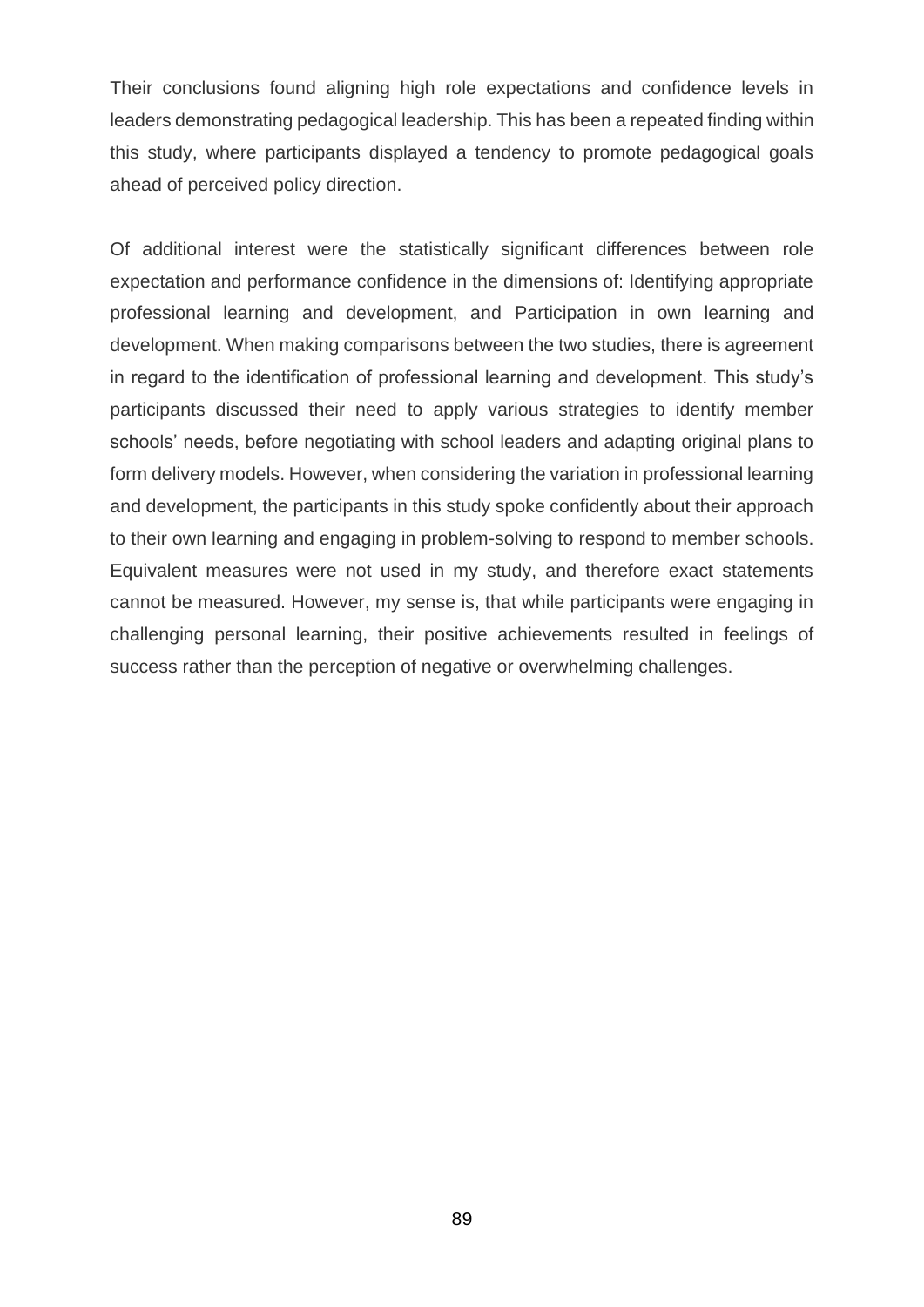# **CHAPTER SIX: CONCLUSIONS AND RECOMMENDATIONS**

## **Introduction**

In Chapter Five findings were discussed with support from the literature reviewed in Chapter Two and in relation to the aims of this research. This final chapter will provide an overview of the research study. The chapter will draw overall conclusions, draw implications, evaluate the limitations of the study and make recommendations for further research.

## **An Overview of the Research Study**

The overall aims of this research study were to investigate the work of positional leaders in New Zealand CoL during the implementation phase of development. Specifically, it explored how the CoL government reform model is interpreted and organised across schools and the challenges positional leaders experience. Five key conclusions are presented which relate to the three research questions that guided this study. The first three conclusions relate to the prescriptive element of setting CoL Achievement Challenge targets. The following two conclusions relate to how leaders self-direct their learning and understand policy through their leadership actions.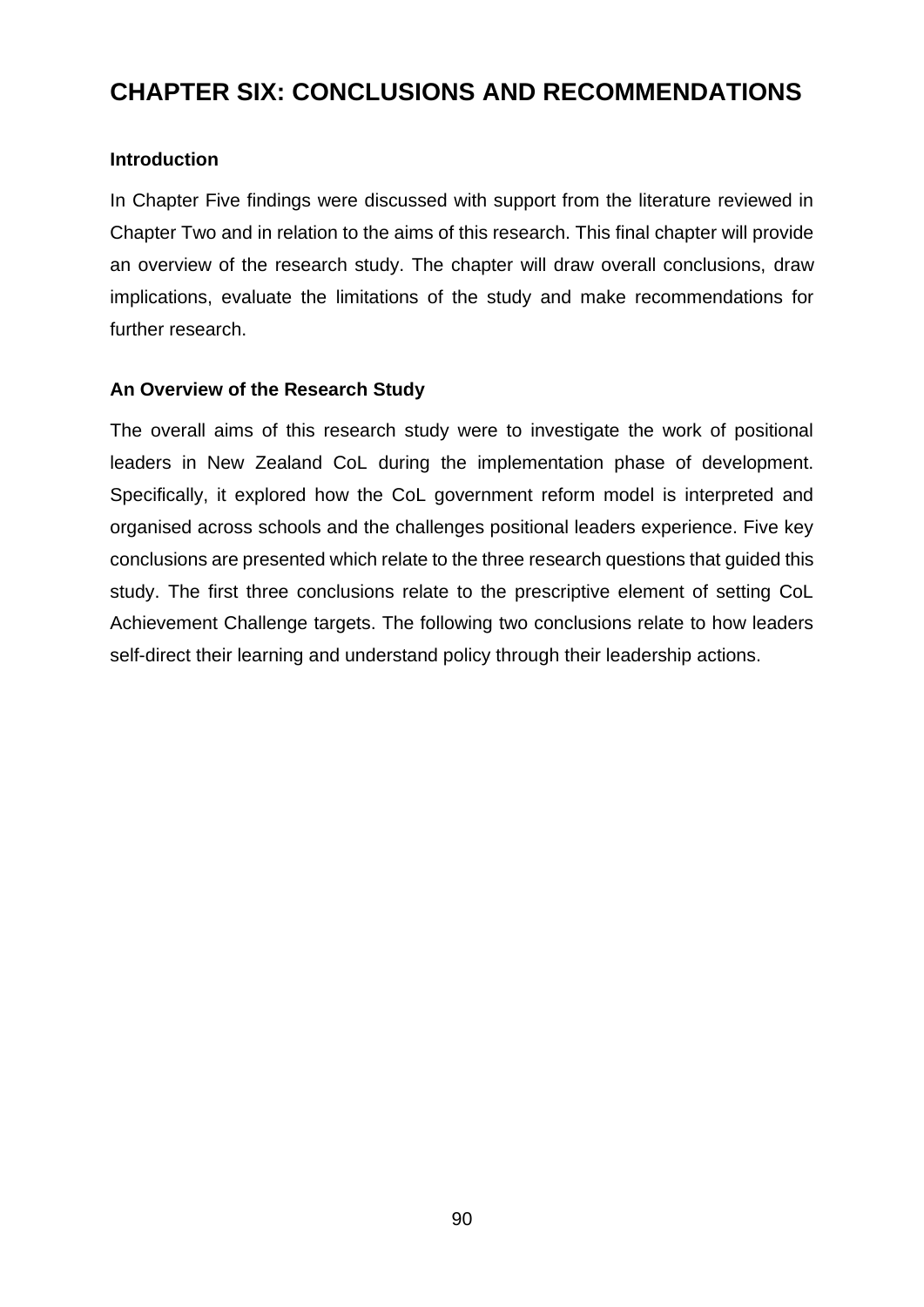## **Conclusions**

## *Conclusion 1: Autonomy and Prescription*

The research concluded that the CoL reform had two levers of change working against each other - prescription and autonomy. Whilst the prescriptive target-setting approach progressed the government's long-standing agenda to directly increase student outcomes in reading, writing and mathematics, it was embedded in a reform model premised on the mobilisation of highly capable leaders tasked with effecting innovative and sustainable change in direct response to their community's ongoing needs.

The narrow parameters of the Achievement Challenge targets at the time of this study caused initial tensions for participants as they worked to compile schools' data into the required format. The targets continued to cause tensions for leaders during the implementation stage as they discovered their member schools' pedagogical priorities outweighed foci on curriculum targets.

It was acknowledged by participants that the Secretary of Education now accepted a wider degree of Achievement Challenge targets specific to each CoL. However, the initial restrictions had resulted in implications that impacted on leaders' feelings towards policy, the development of their CoL and their ability to progress their work:

Leaders were resentful of the time taken to complete the process.

Leaders' initial work was spent on compliance processes rather than community engagement.

Leaders felt incompetent when faced with challenges.

Leaders' sense-making of the new reform was slowed by conflicting agendas.

Leaders felt compromised in their obligations to the Ministry and their community.

Leaders were hesitant to update their Achievement Challenge to reflect their current focus areas.

## *Conclusion 2: Continuous Improvement Model*

A second, yet related conclusion is the absence of a continuous improvement philosophy in the CoL design. Had there been mechanisms provided for leaders to communicate ideas, misalignment and tensions with policymakers in the early adoption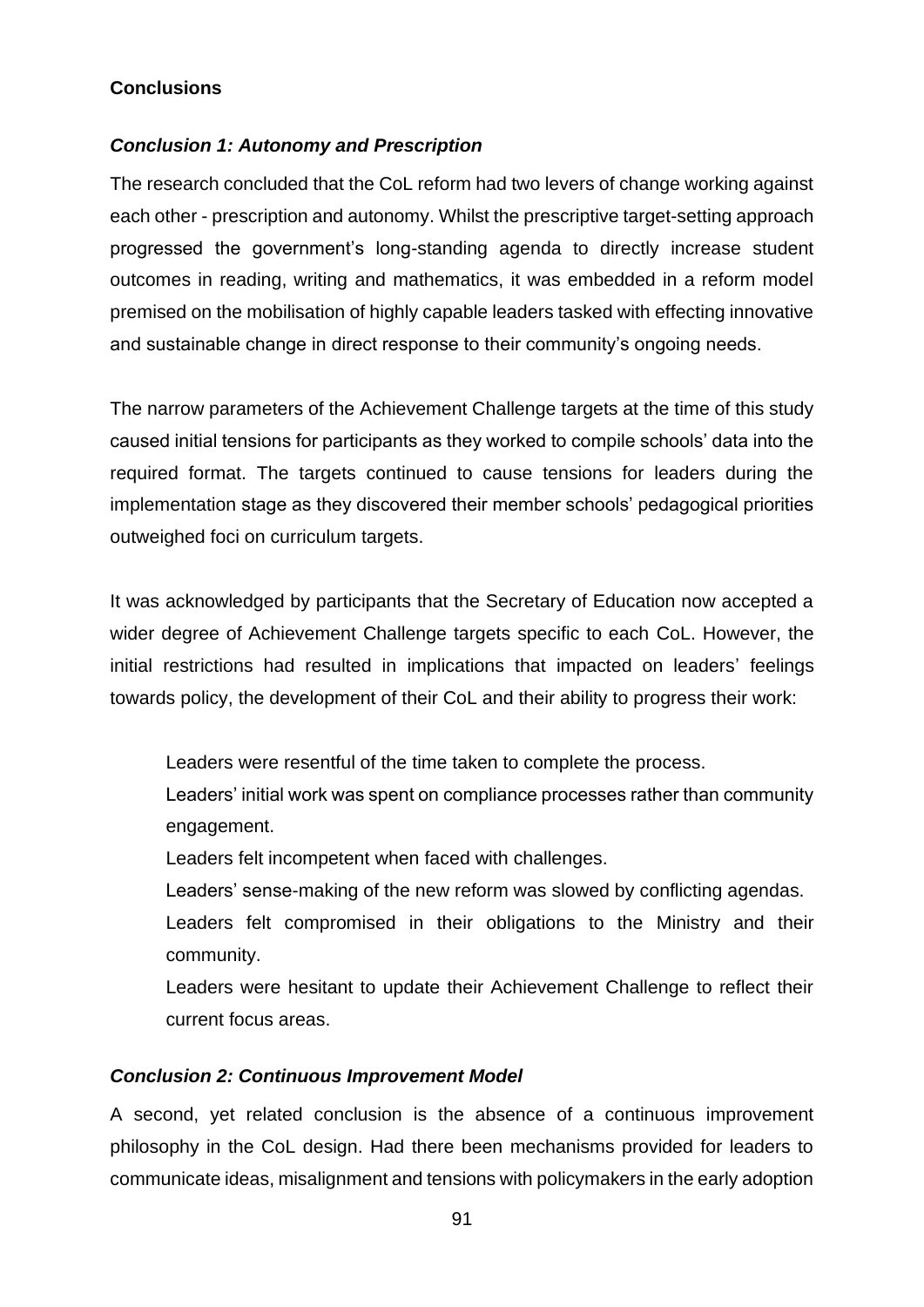of the CoL model, the implications listed in Conclusion One may have been avoided. This recommendation is not new to New Zealand school reform, being made by the Picot Taskforce in 1989. It was not actioned then, nor in the Communities of Learning design delivered in 2014.

The study concluded that New Zealand policymakers made considered and informed decisions based on evidence and international outcomes when considering the CoL. These aspects were positively acknowledged and valued by participants. However, it did not include explicit reciprocal communication processes that could improve policy in an ongoing manner.

## *Conclusion 3: Strength of Voice in Intermediary Agents*

The third related conclusion from this study confirmed the important role of District Administrators in partnering with CoL to interpret and deliver reform policy and support implementation. The data indicated that New Zealand's Education Advisors and CoL leaders were working in their new roles, in partnership, to meet the unique needs of each cluster of schools.

Participant data clearly indicated that Education Advisors working so closely with schools in these roles, accumulated valuable policy implementation information regarding the challenges experienced by leaders. However, there was a sense that Education Advisors were not able to relay these to policymakers. These accumulated findings suggest that those acting in intermediary roles require greater authority in conveying implementation outcomes to policymakers for considered policy changes.

## *Conclusion 4: Reform Alignment Increased Instructional Practices*

The study concluded that as participants interpreted the CoL reform model, they selfinitiated changes to their instructional leadership practices. The key determinant of change was participants' positive alignment to the underlying reform ideology. Leaders took personal responsibility for interpreting the new CoL reform policy and engaged with research that supported the change methodology.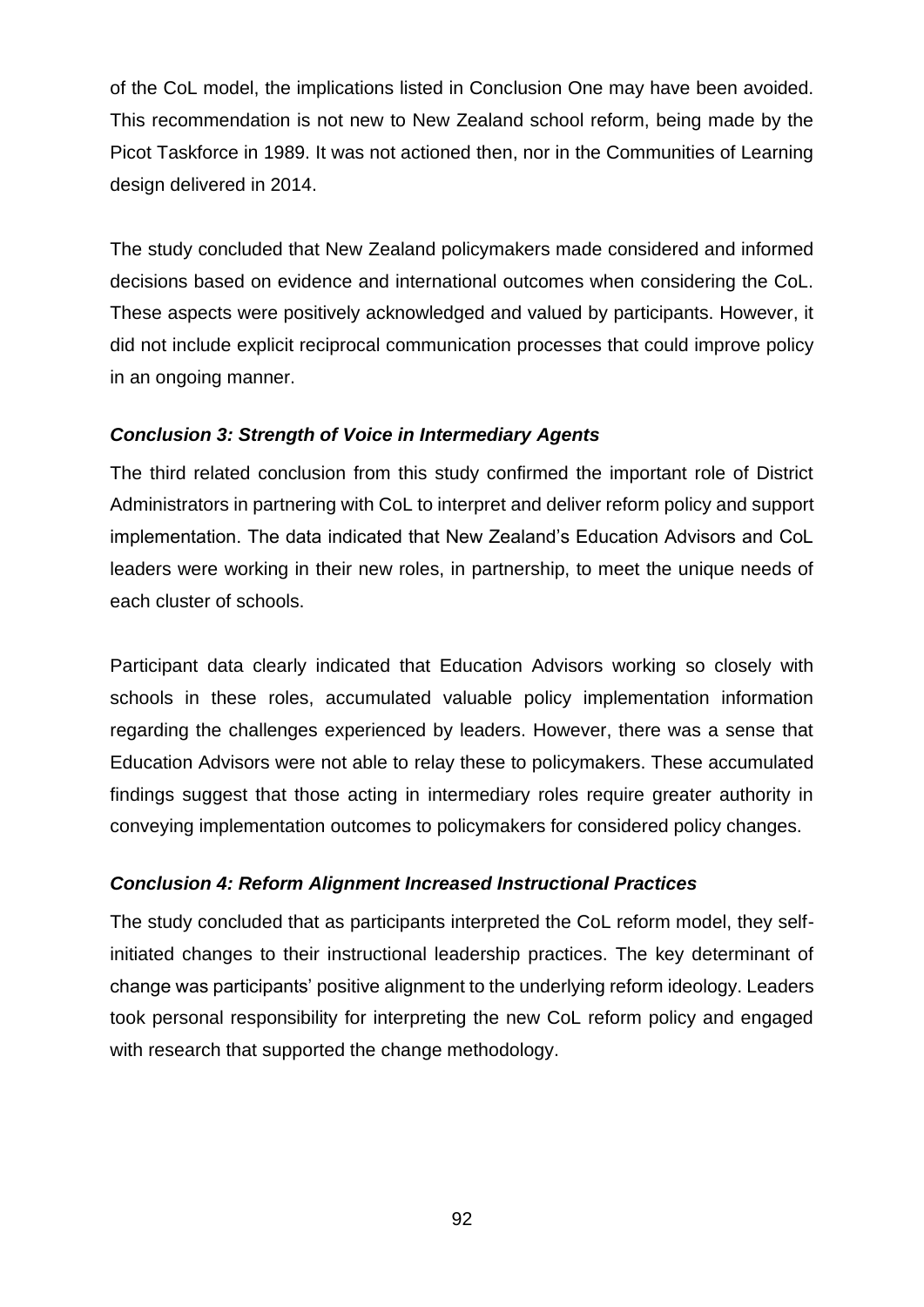## *Conclusion 5: Enacting Leadership Changes*

The study concluded that leaders designed and engaged in leadership actions which allowed them to affirm their knowledge of the intended reform and to practise applying leadership theories.

Leaders engaged in personal and system-wide changes simultaneously. Participants' responsive approach to their communities resulted in leaders accessing skills and information to meet the needs of their communities in a 'just in time' manner.

Personal changes to instructional leadership were made as participants applied the reform methodology to a personal area of skill. This supported leaders to perform and critique new ideals against their own values and leadership actions. The leadership activities that participants' planned and delivered for colleagues allowed them to further interpret the reform within their CoL context.

Participants' interpretation of the reform was further strengthened as they performed leadership acts horizontally and vertically across their system. The participants in this study described a problem-solving approach to system-wide challenges and an intrinsic drive to change their leadership practices.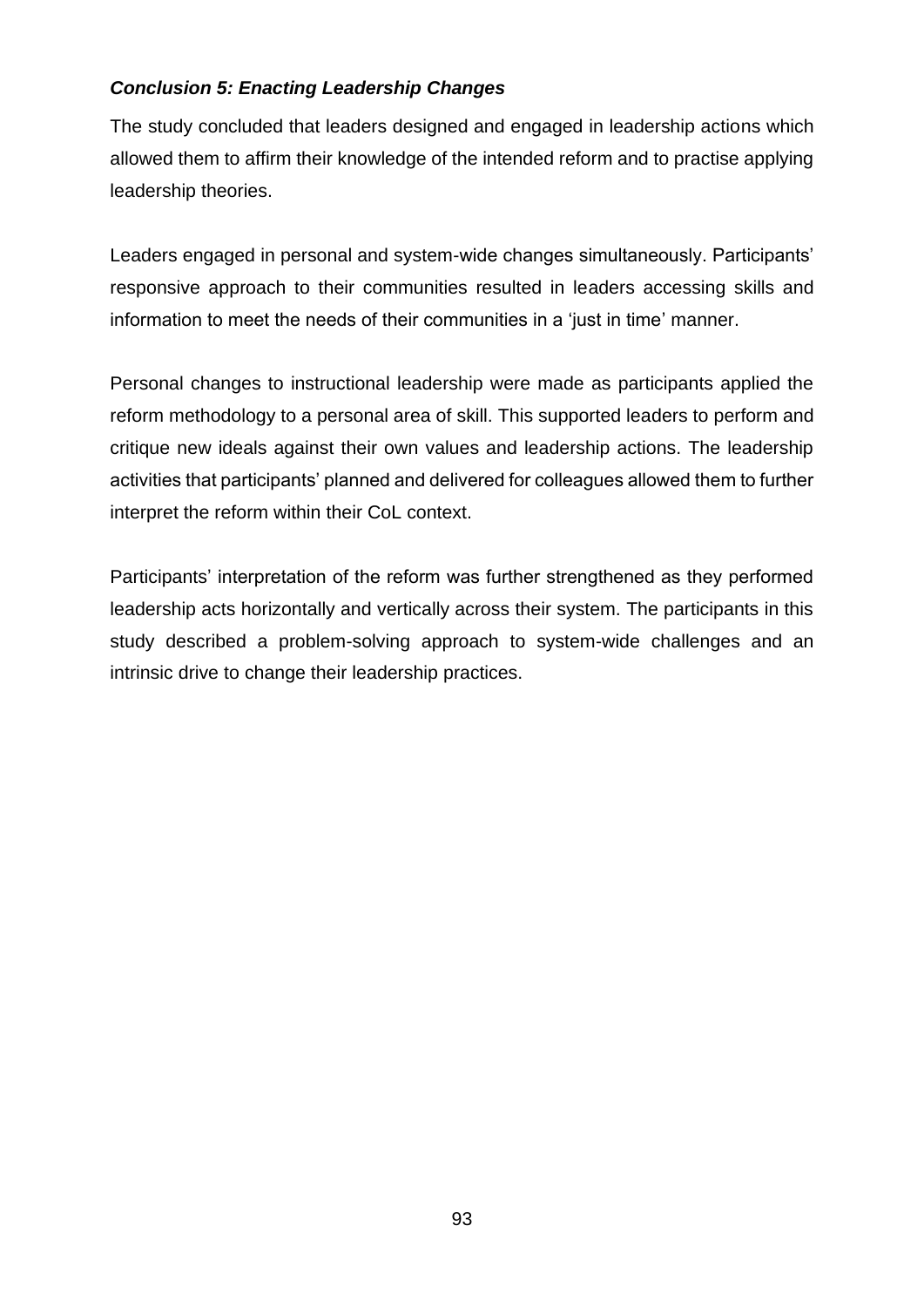### **Recommendations**

## *Recommendation 1*

A recommendation resulting from this study is that policymakers of school reform include design elements that allow the policy to be adapted and improved in response to feedback and implementation outcomes. New processes that invite reciprocal communication between stakeholders and policymakers would lead to a continuous improvement model; these would provide important general implementation information while understanding different contexts. In New Zealand, this adaption would provide further alignment to the largely, autonomous CoL design.

## *Recommendation 2*

The second recommendation of this study is to further support school leaders to understand what is known about change leadership processes.

Conclusions Four and Five indicate that participants' successful delivery of their work was more dependent on their personal dispositions rather than a deeper understanding of the change processes required across collaborative school communities. This would be expected, given the limited research in this area.

Although Participant Three explained that they were finding their way in the dark for a significant amount of time, this did not prevent them from exploring modern literature, trialling instructional practices and prioritising others' needs over their own skill level trying out their new learning alongside others in the vertical and horizontal nature of CoL. In short, participant leaders displayed brave leadership attributes.

I am reminded of Participant Six describing the wastefulness of some CoL design aspects, such as the time it took to 'get underway' in the development and early implementation stages of CoL. Although participants described accessing leadership support from external personnel such as Expert Partners, Change Managers, The Springboard Trust, and Professional Development companies, it is appropriate to recommend that the Ministry of Education and CoL consider how positional leaders can be further supported to understand the existing and emerging research related to change leadership in and across collaborative school communities.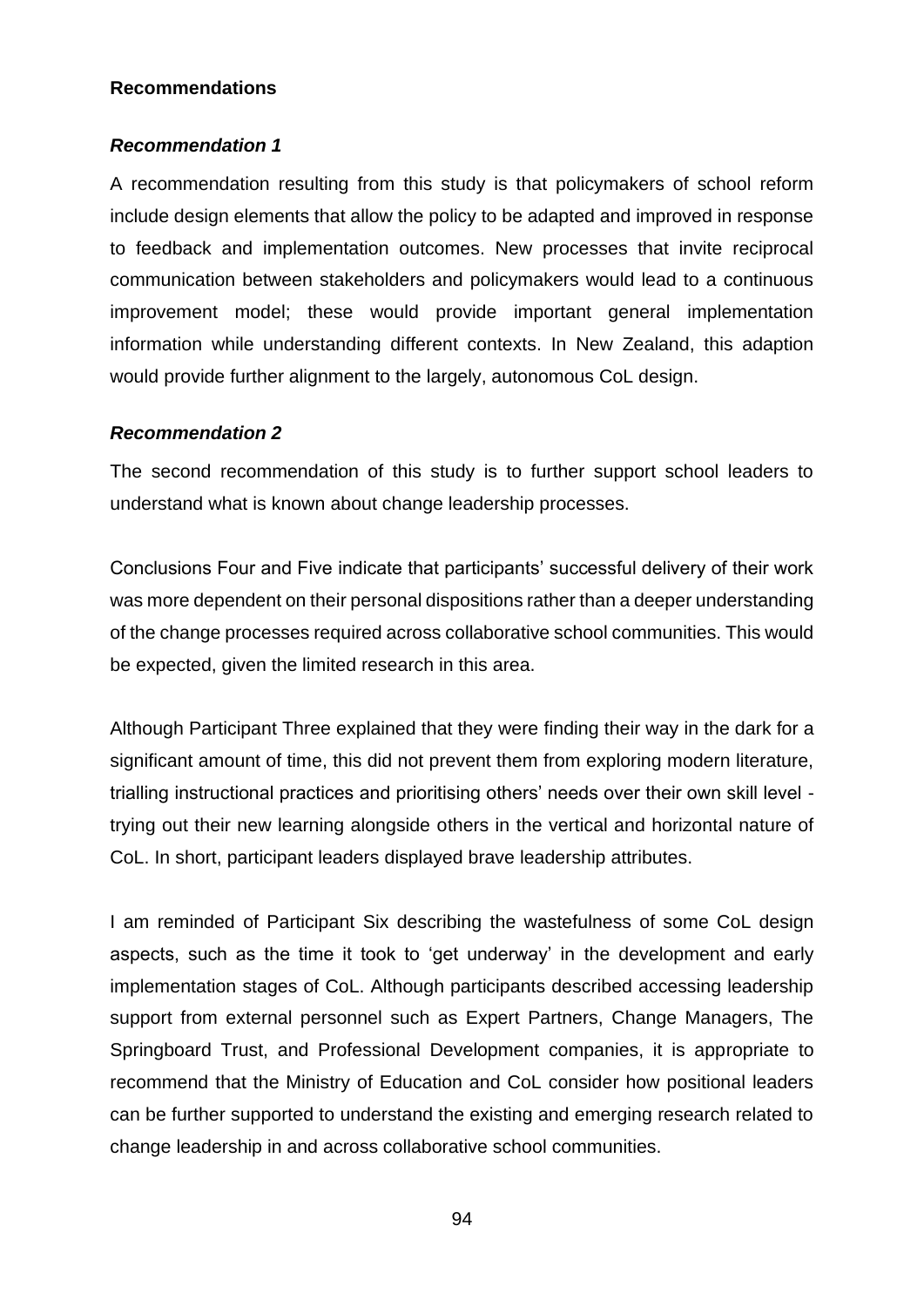## **Area for Future Study**

One of this study's questions included understanding how positional leaders' practices compared to the National Criteria for Communities of Learning. In synthesising the conclusions above, it has raised the question of how leaders engaged with their Theory of Improvement - another requirement of the Achievement Challenge submitted for endorsement to the Secretary of Education. Why did CoL feel they could not prioritise the pedagogical enablers previously identified in their Theory of Improvement? This is an important consideration, as all CoL in this study described their journey during the implementation phase that led to the delivery of pedagogical enablers. Therefore, a resulting area of future study could explore how different elements of policy are interpreted and applied.

### **Limitations of the Study**

This study was limited to a small number of Lead Principals and Across School Leaders across four urban New Zealand CoL. The research does not offer any perspectives from rural CoL in New Zealand schooling.

A further limitation of the study is that it did not include the views of Within School Leaders, the third new tier of positional leaders in the CoL structure. Although the study planned for their inclusion, no participants took up the invitation to be part of the study. It is possible that the nature of the CoL approached in the implementation phase of development, at this time of the reform, were predominantly focused on the development of Across School Leaders as implementors of change.

### **Final Conclusion**

This study adds to the limited body of research related to the new Community of Learning reform in New Zealand. The ultimate aim of the study was to investigate the work of positional leaders in CoL.

Participants described the required Achievement Challenge targets as a significant limiting factor to their leadership. However, they acknowledged and appreciated the recent change to accept broader targets by the Secretary of Education.

95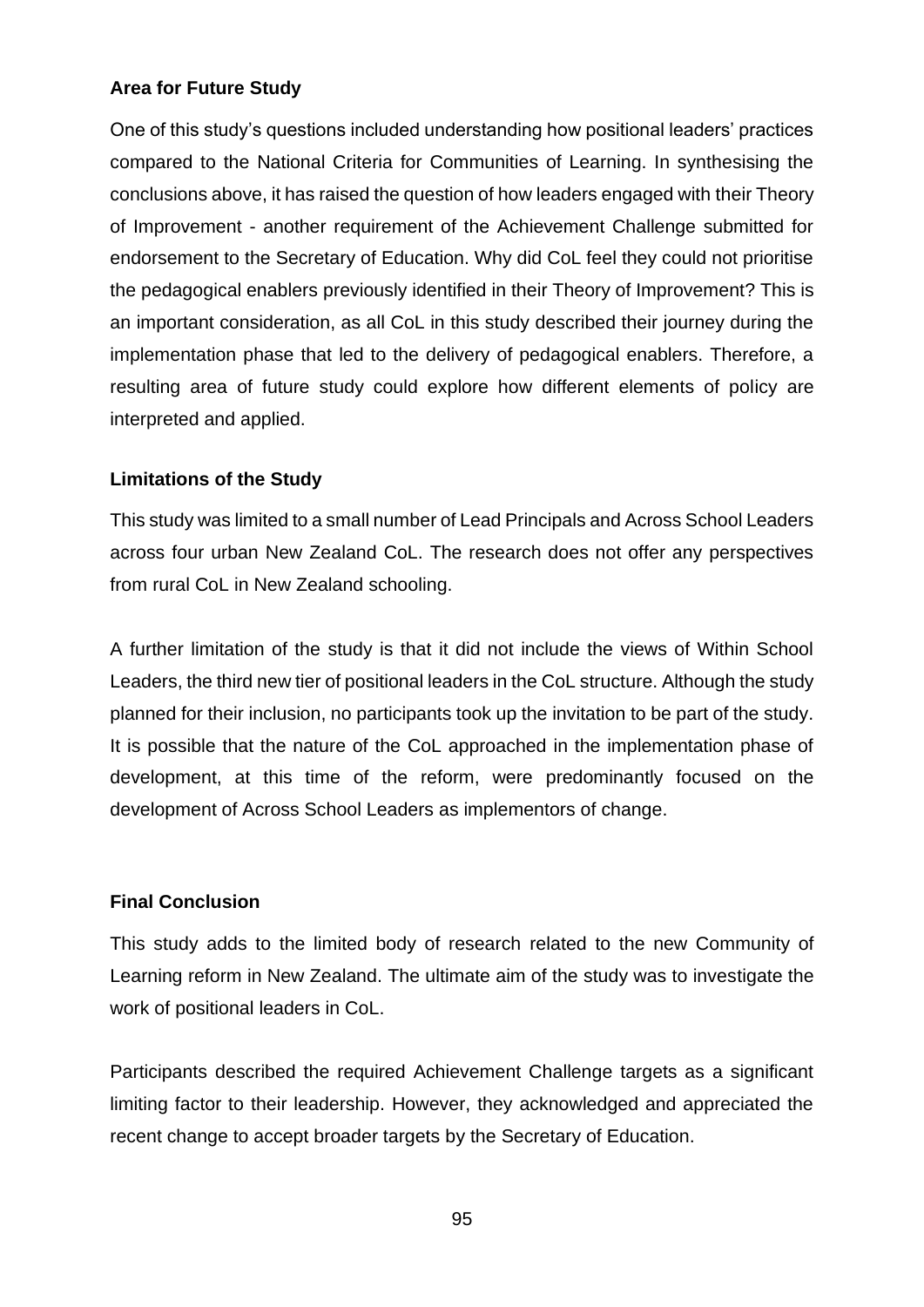The study concluded that New Zealand policymakers had taken a measured approach to the CoL design after considering international implementation outcomes. The resulting, largely autonomous model, was valued by participant leaders who were actively involved in developing personal instructional leadership practices in response to their unique member schools' needs.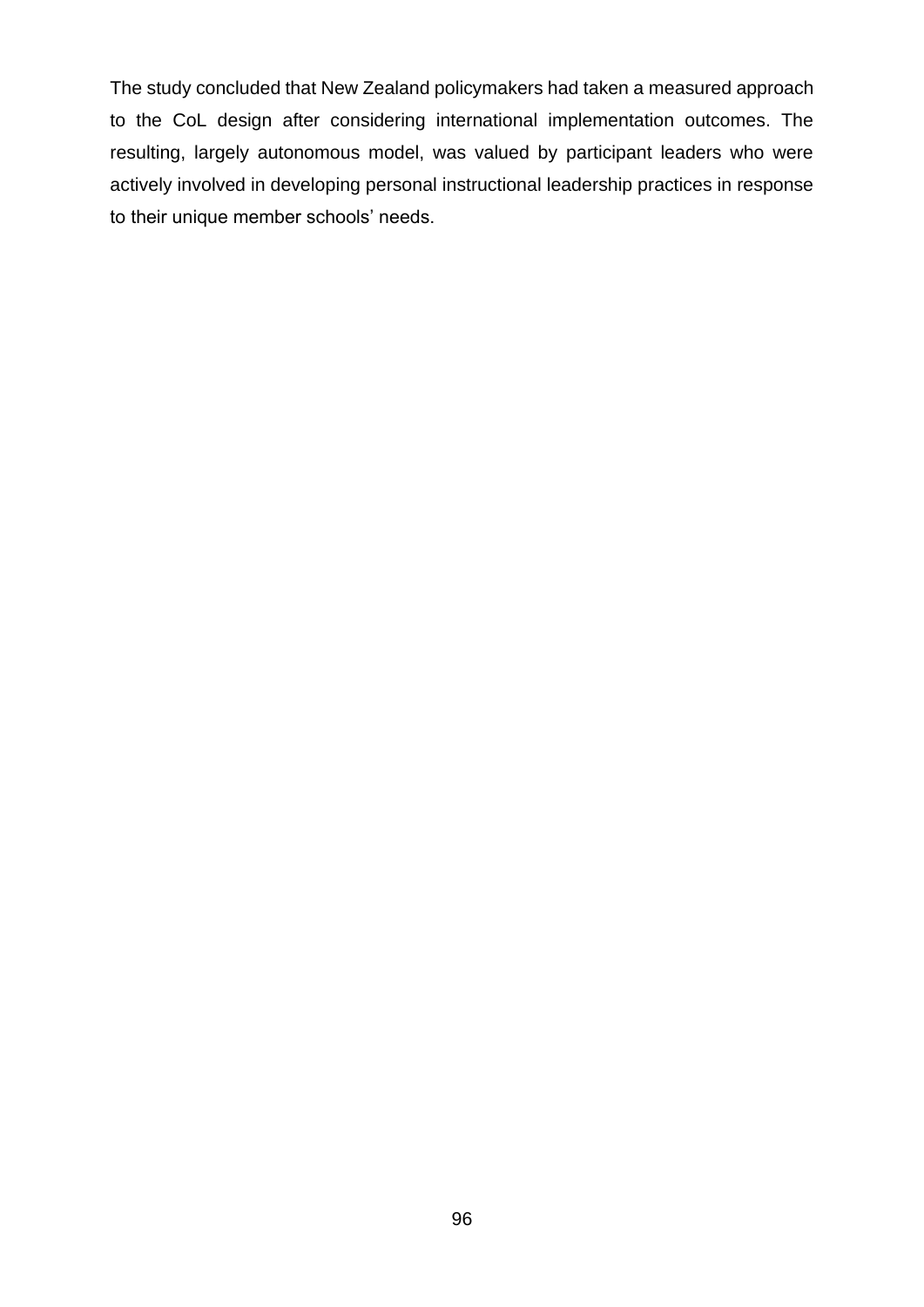## **References**

- Armstrong, P. (2015). *Effective school partnerships and collaboration for school improvement: A review of the evidence*. United Kingdom: Department for Education.
- Armstrong, P. (2015). *Effective school partnerships and collaboration for school improvement: a review of the evidence*. United Kingdom: Department for Education.

Barber, M. (2002). *The next stage for large scale reform in England: From good to great*. IPAA.

- Bandura, A. (2001). Social cognitive theory: An agentic perspective. *Annual review of psychology*, *52*(1), 1-26.
- Barber, M. (2007). *Three paradigms of public-sector reform*. London: McKinsey & Company.
- Berryman, M. & Eley, E. (2017). Accelerating Success and Promotion Equity through the Ako (Note 1): Critical Contexts for Change. *Asian Education Studies, 2*(1)*, 1- 11*

Eley, E., & Berryman, M. (2019). Leading Transformative Education Reform in New Zealand Schools. *New Zealand Journal of Educational Studies.*

Bolden, R. (2011). Distributed leadership in organizations: A review of theory and research. *International Journal of Management Reviews*, *13*(3), 251-269.

Boylan, M. (2016). Deepening system leadership: Teachers leading from below. *Educational management administration & leadership*, *44*(1), 57-72.

- Bryman, A. (2012). *Social research methods* (4th ed.). Oxford University Press.
- Cardno, C., Robson, J., Deo, A., Bassett, M., & Howse, J. (2019). Middle-level leaders as direct instructional leaders in New Zealand schools: A study of role expectations and performance confidence.
- Cohen, L., Manion, L. & Morrison, K. (2011). *Research methods in education.*
- Corcoran, T., Fuhrman, S. H., & Belcher, C. L. (2001). *The district role in instructional improvement. Phi Delta Kappan*, *83*(1), 78-84.
- *Creswell, J. W., & Poth, C. N. (2016). Qualitative inquiry and research design: Choosing among five approaches.* Sage publications.
- Denzin, N. K., & Lincoln, Y. S. (2003). *The landscape of qualitative research: theories and issues.* Sage Publications.
- DfE (Department for Education). (2010). The importance of teaching. The Schools White Paper.
- Elmore, R. F. (2002). Hard Questions About Practice. *Educational leadership*. 59(8), 22. Retrieved from<http://search.ebscohost.com.libproxy.unitec.ac.nz/>
- Finn, C. (1991). We must take charge: Our schools and our future. New York: Free Press.

Fullan, M. (2003). *Change forces with a vengeance*. Routledge.

Fullan, M. (2011). Choosing the Wrong Drivers for Whole School Reform. *Centre for Strategic Education Seminar Series Paper No. 204*. Retrieved December 12, 2016 from

[https://www.google.co.nz/search?q=fullan+m+2011&oq=fullan+m+2011&aqs=c](https://www.google.co.nz/search?q=fullan+m+2011&oq=fullan+m+2011&aqs=chrome..69i57j69i60.8170j0j7&sourceid=chrome&ie=UTF-8) [hrome..69i57j69i60.8170j0j7&sourceid=chrome&ie=UTF-8](https://www.google.co.nz/search?q=fullan+m+2011&oq=fullan+m+2011&aqs=chrome..69i57j69i60.8170j0j7&sourceid=chrome&ie=UTF-8)

- Fullan, M. (2011). Whole system reform for innovative teaching and learning. *Microsoft-ITL Research (Ed.), Innovative Teaching and Learning Research*, 30- 39.
- Fullan, M. (2015). *The New Meaning of Educational Change*, Fifth Edition, Teachers College Press, ProQuest Ebook Central, [http://ebookcentral.proquest.com](http://ebookcentral.proquest.com/lib/unitec/)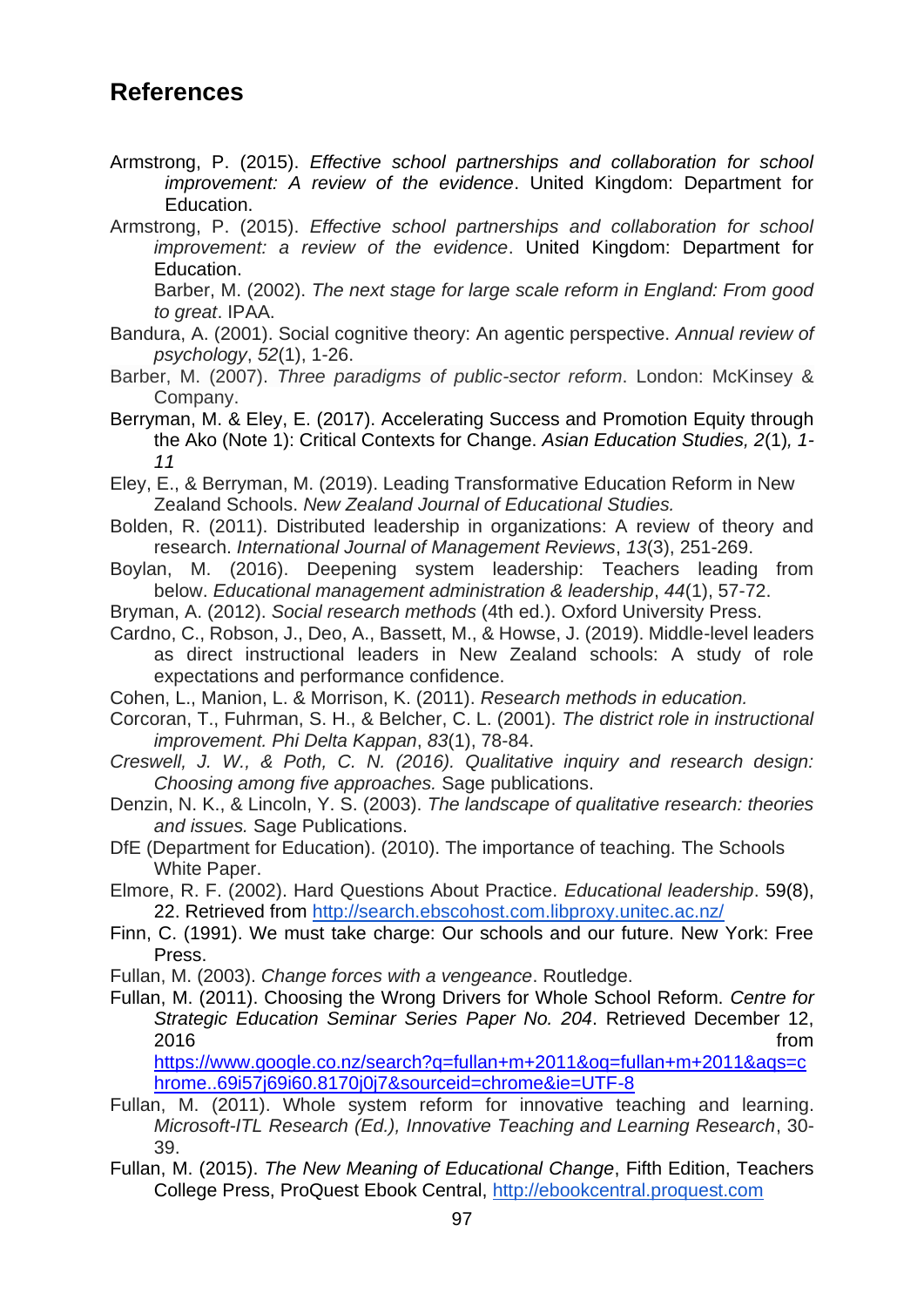- Greany, T. (2015). *The self-improving system in England: A review of evidence and thinking. Leicester: ASCL*.
- Hargreaves, A., Halász, G., & Pont, B. (2007). School leadership for systemic improvement in Finland. *Paris: Organization for Economic Cooperation and Development*, 1-44.
- Harris, A., & Jones, M. (2010). Professional learning communities and system improvement. *Improving schools*, *13*(2), 172-181.
- Hattie, J., & Yates, G. C. (2013). *Visible learning and the science of how we learn*. Routledge.

Honig, M. I., & Hatch, T. C. (2004). Crafting coherence: How schools strategically manage multiple, external demands. *Educational Researcher*, *33*(8), 16-30.

- Hua, Z. (Ed.). (2015). *Research methods in intercultural communication : a practical guide.* John Wiley & Sons. Retrieved from [https://ebookcentral.proquest.com](https://ebookcentral.proquest.com/)
- Jensen, B., & Clark, A. (2013). Confident school leadership: An east Asian perspective. *Nottingham: National College for Teaching & Leadership*.
- Jha, N.K.. *Research Methodology*, Abhishek Publications, 2008. Retrieved from [http://ebookcentral.proquest.com](http://ebookcentral.proquest.com/)
- Kirwan, C. (2013). Making sense of organizational learning : Putting theory into practice. Retrieved from [https://ebookcentral.proquest.com](https://ebookcentral.proquest.com/)
- Levin, B. (2012). System-wide improvement in education. *Education policy series*, *13*, 1-38.
- Majone, G., & Wildavsky, A. (1978). Implementation as Evolution', in Freeman, H.(ed.), Policy Studies Review Annual. Beverly Hills: Sage.

Miller, J. L. (1996). Teachers, researchers, and situated school reform: Circulations of power. *Theory into practice*, *35*(2), 86-92.

Ministry of Education. (2016a). *Ambitious for New Zealand: The Ministry of Education four year plan 2016–2020*. Retrieved from: [https://www.parliament.nz/en/pb/papers-presented/current](https://www.parliament.nz/en/pb/papers-presented/current-papers/document/51DBHOH_PAP69647_1/education-ministry-of-te-t%25C4%2581huhu-o-te-m%25C4%2581tauranga-four)[papers/document/51DBHOH\\_PAP69647\\_1/education-ministry-of-te-](https://www.parliament.nz/en/pb/papers-presented/current-papers/document/51DBHOH_PAP69647_1/education-ministry-of-te-t%25C4%2581huhu-o-te-m%25C4%2581tauranga-four)

- [t%C4%81huhu-o-te-m%C4%81tauranga-four.](https://www.parliament.nz/en/pb/papers-presented/current-papers/document/51DBHOH_PAP69647_1/education-ministry-of-te-t%25C4%2581huhu-o-te-m%25C4%2581tauranga-four)
- Ministry of Education. (n.d.). *Teacher and Leadership Career Pathways – English and Māori Medium Schools.* Retrieved October 29, 2017 from [https://education.govt.nz/assets/Documents/Ministry/Investing-in-Educational-](https://education.govt.nz/assets/Documents/Ministry/Investing-in-Educational-Success/BackroundPolicyDocuments/2-Teacher-and-Leadership-Career-Pathways-English-and-Maori-Medium-Schools.pdf)[Success/BackroundPolicyDocuments/2-Teacher-and-Leadership-Career-](https://education.govt.nz/assets/Documents/Ministry/Investing-in-Educational-Success/BackroundPolicyDocuments/2-Teacher-and-Leadership-Career-Pathways-English-and-Maori-Medium-Schools.pdf)[Pathways-English-and-Māori-Medium-Schools.pdf](https://education.govt.nz/assets/Documents/Ministry/Investing-in-Educational-Success/BackroundPolicyDocuments/2-Teacher-and-Leadership-Career-Pathways-English-and-Maori-Medium-Schools.pdf)
- Ministry of Education. (n.d.). *Investment for Success: Key Component.* Retrieved October 29, 2017 from

 [https://education.govt.nz/assets/Documents/Ministry/Investing-in-Educational-](https://education.govt.nz/assets/Documents/Ministry/Investing-in-Educational-Success/BackroundPolicyDocuments/5a-Investment-for-Success-Four-Initiatives-Career-Pathways-Three-Implementation-Scenarios.pdf)[Success/BackroundPolicyDocuments/5a-Investment-for-Success-Four-](https://education.govt.nz/assets/Documents/Ministry/Investing-in-Educational-Success/BackroundPolicyDocuments/5a-Investment-for-Success-Four-Initiatives-Career-Pathways-Three-Implementation-Scenarios.pdf)[Initiatives-Career-Pathways-Three-Implementation-Scenarios.pdf](https://education.govt.nz/assets/Documents/Ministry/Investing-in-Educational-Success/BackroundPolicyDocuments/5a-Investment-for-Success-Four-Initiatives-Career-Pathways-Three-Implementation-Scenarios.pdf)

Ministry of Education. (2007). *The New Zealand Curriculum.* Wellington.

- Ministry of Education. (2013, July 26). *Aide Memoire: Stakeholder Engagement*. Retrieved **October** 11, 2017 from [https://education.govt.nz/assets/Documents/Ministry/Investing-in-Educational-](https://education.govt.nz/assets/Documents/Ministry/Investing-in-Educational-Success/BackroundPolicyDocuments/1-Aide-Memoire-Stakeholder-Engagement-.pdf)[Success/BackroundPolicyDocuments/1-Aide-Memoire-Stakeholder-](https://education.govt.nz/assets/Documents/Ministry/Investing-in-Educational-Success/BackroundPolicyDocuments/1-Aide-Memoire-Stakeholder-Engagement-.pdf)[Engagement-.pdf](https://education.govt.nz/assets/Documents/Ministry/Investing-in-Educational-Success/BackroundPolicyDocuments/1-Aide-Memoire-Stakeholder-Engagement-.pdf)
- Ministry of Education. (2014, June 19). *Our Proposition: Aotearoa New Zealand – The world's number one education system.* Retrieved October 29, 2017 from [https://education.govt.nz/assets/Documents/Ministry/Investing-in-Educational-](https://education.govt.nz/assets/Documents/Ministry/Investing-in-Educational-Success/BackroundPolicyDocuments/1a-Our-Proposition-Aotearoa-New-Zealand-the-worlds-number-one-education-system.pdf)[Success/BackroundPolicyDocuments/1a-Our-Proposition-Aotearoa-New-](https://education.govt.nz/assets/Documents/Ministry/Investing-in-Educational-Success/BackroundPolicyDocuments/1a-Our-Proposition-Aotearoa-New-Zealand-the-worlds-number-one-education-system.pdf)[Zealand-the-worlds-number-one-education-system.pdf](https://education.govt.nz/assets/Documents/Ministry/Investing-in-Educational-Success/BackroundPolicyDocuments/1a-Our-Proposition-Aotearoa-New-Zealand-the-worlds-number-one-education-system.pdf)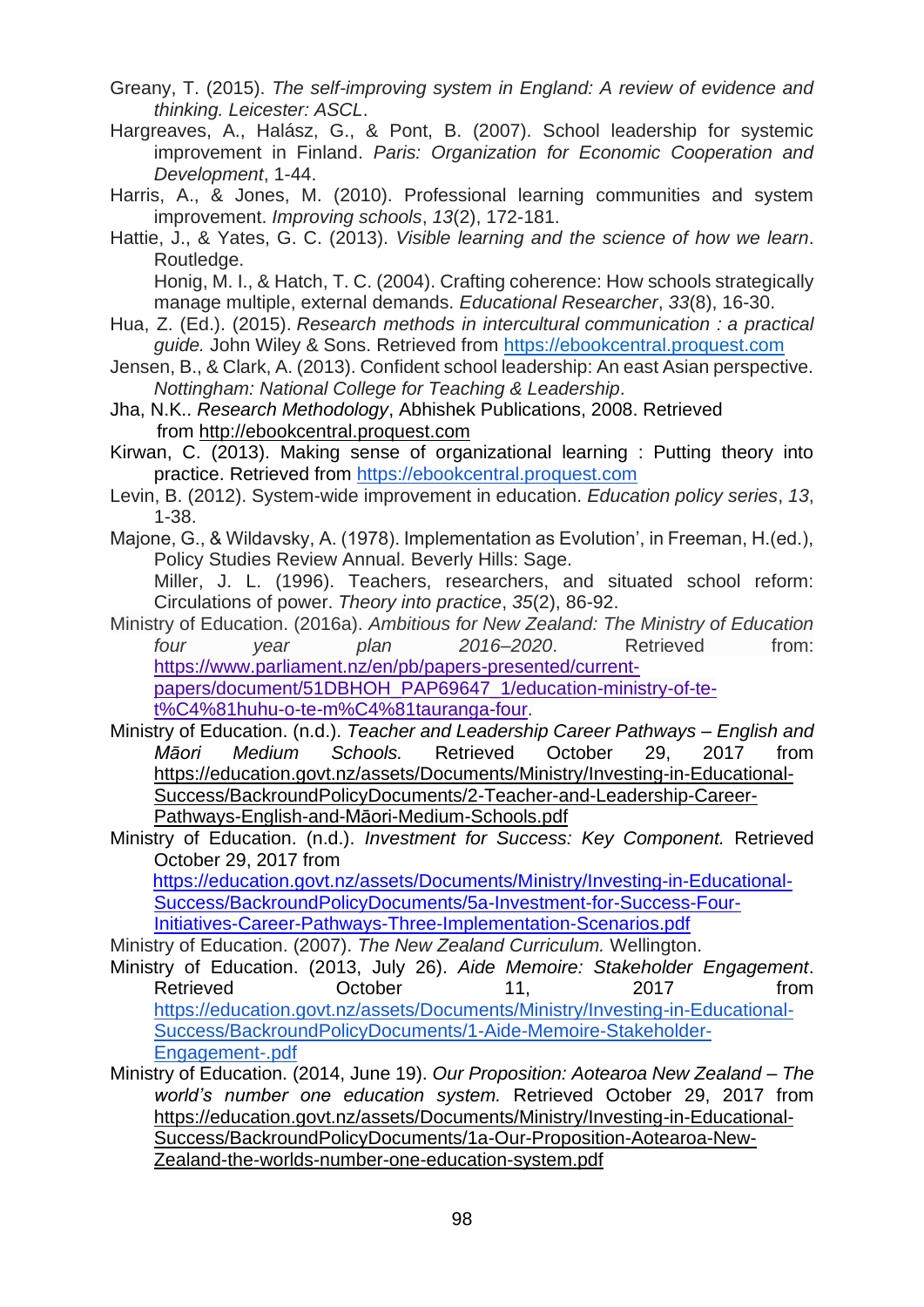- Ministry of Education. (2014, November 26). *Investing in Educational Success: Design and Implementation.* Retrieved October 29, 2017 from [https://education.govt.nz/assets/Documents/Ministry/Investing-in-Educational-](https://education.govt.nz/assets/Documents/Ministry/Investing-in-Educational-Success/BackroundPolicyDocuments/26-Investing-in-Educational-Success-Design-and-Implementation.pdf)[Success/BackroundPolicyDocuments/26-Investing-in-Educational-Success-](https://education.govt.nz/assets/Documents/Ministry/Investing-in-Educational-Success/BackroundPolicyDocuments/26-Investing-in-Educational-Success-Design-and-Implementation.pdf)[Design-and-Implementation.pdf](https://education.govt.nz/assets/Documents/Ministry/Investing-in-Educational-Success/BackroundPolicyDocuments/26-Investing-in-Educational-Success-Design-and-Implementation.pdf)
- Ministry of Education. (2015, July 9). *Ministry of Education Home.* Retrieved October 11, 2017 from [https://education.govt.nz/assets/Uploads/4-Year-Plan-2016-](https://education.govt.nz/assets/Uploads/4-Year-Plan-2016-WEB.pdf) [WEB.pdf](https://education.govt.nz/assets/Uploads/4-Year-Plan-2016-WEB.pdf)
- Ministry of Education (2017) *Briefing Note: Background reading for a review of Tomorrow's Schools*

*[https://www.education.govt.nz/assets/Documents/Ministry/Information](https://www.education.govt.nz/assets/Documents/Ministry/Information-releases/R-1093090-Dep-Sec-signed-Briefing-Note-Background-reading-for-a-review..pdf)[releases/R-1093090-Dep-Sec-signed-Briefing-Note-Background-reading-for-a](https://www.education.govt.nz/assets/Documents/Ministry/Information-releases/R-1093090-Dep-Sec-signed-Briefing-Note-Background-reading-for-a-review..pdf)[review..pdf](https://www.education.govt.nz/assets/Documents/Ministry/Information-releases/R-1093090-Dep-Sec-signed-Briefing-Note-Background-reading-for-a-review..pdf)*

- Ministry of Education. (2018). *A guide to support the development of collaborative practice in Communities of Learning | Kāhui Ako*. v3. Retrieved from [https://www.education.govt.nz/assets/Documents/col/Development-map-](https://www.education.govt.nz/assets/Documents/col/Development-map-Version-3.pdf)[Version-3.pdf](https://www.education.govt.nz/assets/Documents/col/Development-map-Version-3.pdf)
- Ministry of Education. (2019). *Communities of Learning. Evidence and data.* Retrieved from<https://www.education.govt.nz/communities-of-learning/evidence-and-data/>
- Munby, S., & Fullan, M. (2016). Inside-out and downside-up: How leading from the middle has the power to transform education systems. *Education Development Trust. http://michaelfullan. ca/wp-content/uploads/2016/02/Global-Dialogue-Thinkpiece*.
- Muijs, D., & Rumyantseva, N. (2014). Coopetition in education: Collaborating in a competitive environment. *Journal of Educational Change*, *15*(1), 1-18.
- Mutch, C. (2013). *Doing Educational Research: A Practitioner's Guide to Getting Started*. Second Edition. Wellington: NZCER Press.
- O'Dwyer, L. M., & Bernauer, J. A. (2013). *Quantitative research for the qualitative researcher*. SAGE publications. Retrieved from [http://ebookcentral.proquest.com](http://ebookcentral.proquest.com/)
- Olsen, B., & Sexton, D. (2009). Threat rigidity, school reform, and how teachers view their work inside current education policy contexts. *American Educational Research Journal*, *46*(1), 9-44.
- Peterson, P., Finn, C., & Kanstroroom, M. (2011). Taking Stock of Decade of Reform. *Education Next*.
- Robinson, V. (2017). Capabilities required for leading improvement: Challenges for researchers and developers.
- Robinson, V., Meyer, F., Le Fevre, D., & Sinnema, C. (2015). Leaders' Problem-Solving Capabilities: Exploring the "Quick Fix" Mentality. *American Education Research Association, Chicago, Il*.
- Rorrer, A. K., Skrla, L., & Scheurich, J. J. (2008). Districts as institutional actors in educational reform. *Educational Administration Quarterly*, *44*(3), 307-357.
- Rubinstein, S.A. (2014). Strengthening Partnerships: How Communication and Collaboration Contribute to School Improvement. *American Educator*, *37*(4), 22- 28. Retrieved December 12, 2016 from [http://www.aft.org/periodical/american](http://www.aft.org/periodical/american-educator/winter-2013-2014/strengthening-partnerships)[educator/winter-2013-2014/strengthening-partnerships](http://www.aft.org/periodical/american-educator/winter-2013-2014/strengthening-partnerships)
- Rubinstein, S. A., & McCarthy, J. E. (2014). Teachers Unions and Management Partnerships: How Working Together Improves Student Achievement. *Center for American Progress*.
- Savin-Baden, M., & Major, C. H. (2013). *Qualitative Research: The Essential Guide to Theory and Practice.* Routledge.
- Seashore, K. R., & Riley, K. (2000). *Leadership for change and school improvement: International perspectives*.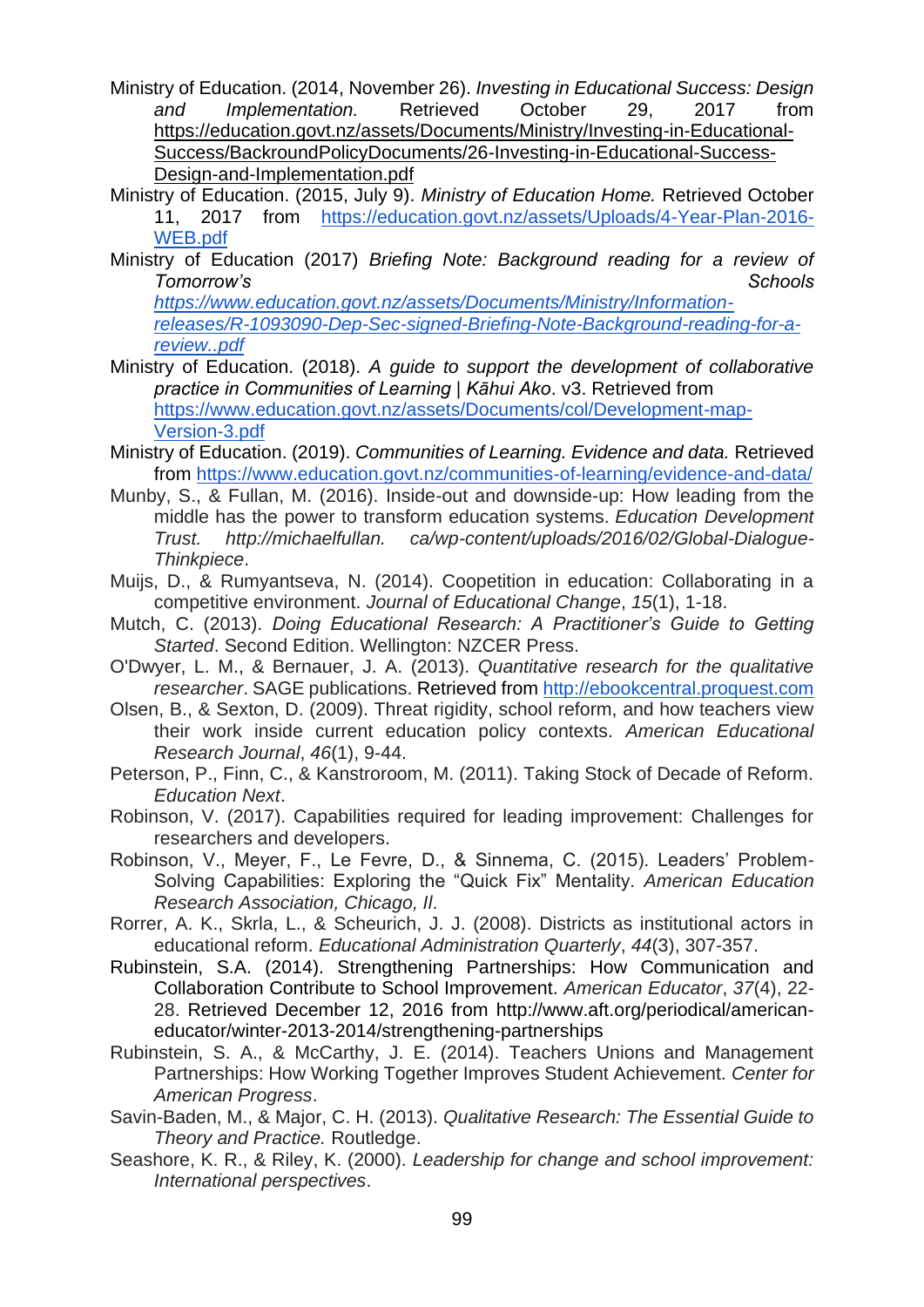- Seashore Louis, K., & Robinson, V. M. (2012). External mandates and instructional leadership: School leaders as mediating agents. *Journal of Educational Administration*, *50*(5), 629-665.
- Seddon, T., & Angus, L. (2000). Beyond nostalgia: reshaping Australian education. *Beyond Nostalgia: Reshaping Australian Education*, xxii.
- Smith, M. S., & O'Day, J. (1991). Putting the pieces together: Systemic school reform. *Philadelphia: Consortium for Policy Research in Education*.
- Spillane, J. P., Reiser, B. J., & Reimer, T. (2002). Policy implementation and cognition: Reframing and refocusing implementation research. *Review of educational research*, *72*(3), 387-431.
- Soler, J., Walsh, C. S., Craft, A., Rix, J., & Simmons, K. (Eds.). (2012). *Transforming practice : Critical issues in equity, diversity and education*. Retrieved from https://ebookcentral.proquest.com
- Spillane, J. P. (2009). *Standards deviation: How schools misunderstand education policy*. Harvard University Press.

Spillane, J. P., Parise, L. M., & Sherer, J. Z. (2011). Organizational routines as coupling mechanisms: Policy, school administration, and the technical core. *American educational research journal*, *48*(3), 586-619.

- Taylor, S. J., Bogdan, R., & DeVault, M. (2015). *Introduction to qualitative research methods: A guidebook and resource*. John Wiley & Sons. Retrieved from [http://ebookcentral.proquest.com](http://ebookcentral.proquest.com/)
- Wiseman, A. W., & Akiba, M. (Eds.). (2013). *Teacher reforms around the world : Implementations* and outcomes. Retrieved from https://ebookcentral.proquest.com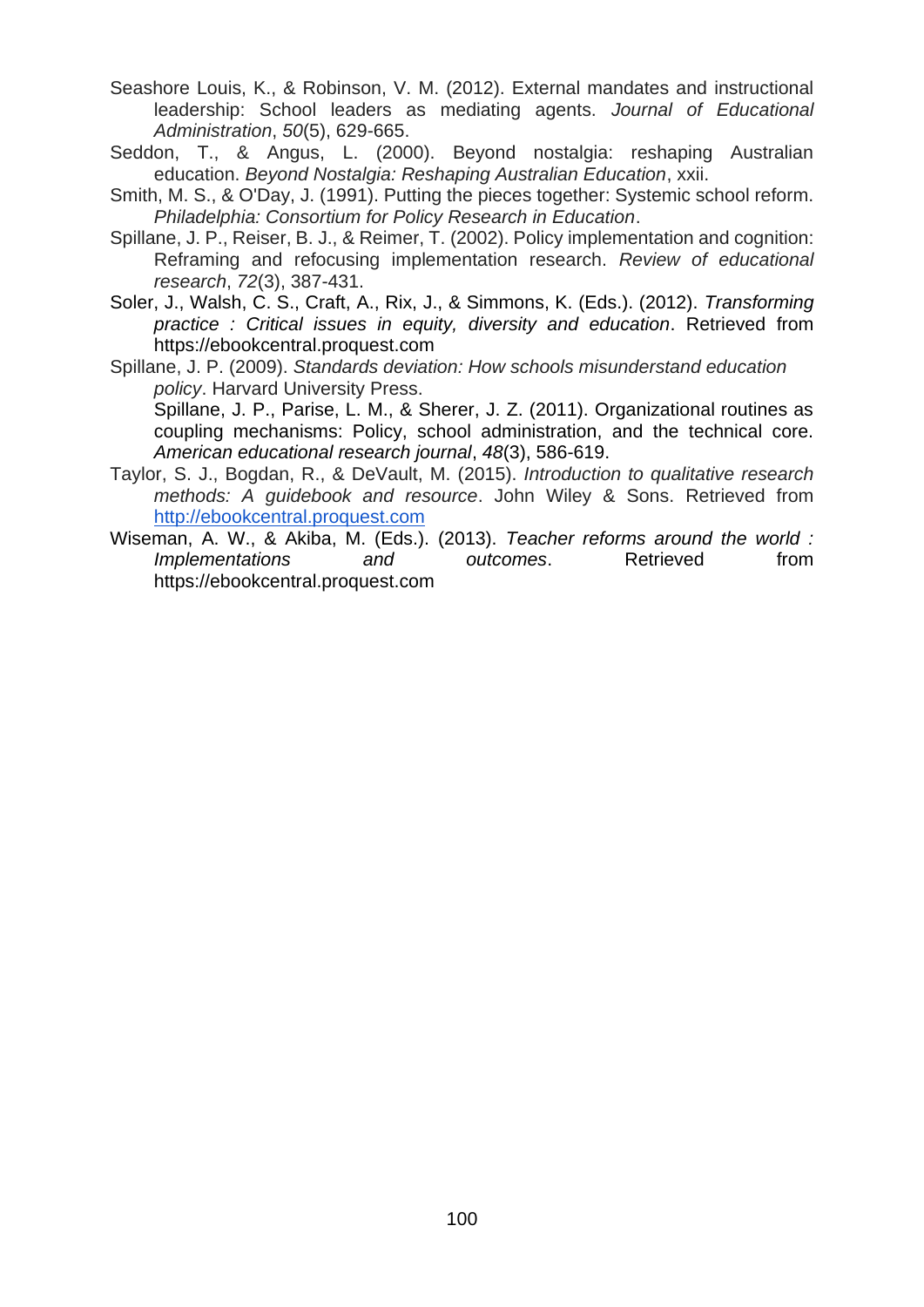# **Appendix A: Information for Participants**



#### **Participant Consent Form**

#### Research Project Title: The role of positional leaders in Communities of Learning

I have had the research project explained to me and I have read and understand the information sheet given to me.

I understand that I don't have to be part of this research project should I choose not to participate and may withdraw at any time prior to the completion of the research project.

I understand that everything I say is confidential and none of the information I give will identify me and that the only persons who will know what I have said will be the researcher and their supervisor. I also understand that all the information that I give will be stored securely on a computer at Unitec for a period of 10 years.

I understand that my discussion with the researcher will be taped and transcribed. I understand that I will be provided with a transcript of the interview for verification and that I may withdraw myself or any information that has been provided for this project up to two weeks after the return/confirmation of my verified transcript.

I understand that I can see the finished research document.

I have had time to consider everything and I give my consent to be a part of this project.

#### UREC REGISTRATION NUMBER: 2018-1038

This study has been approved by the UNITEC Research Ethics Committee from 15/8/2018 to 15/8/2019. If you have any complaints or reservations about the ethical conduct of this research, you may contact the Committee through the UREC Secretary (ph: 09 815-4321 ext 8551). Any issues you raise will be treated in confidence and investigated fully, and you will be informed of the outcome.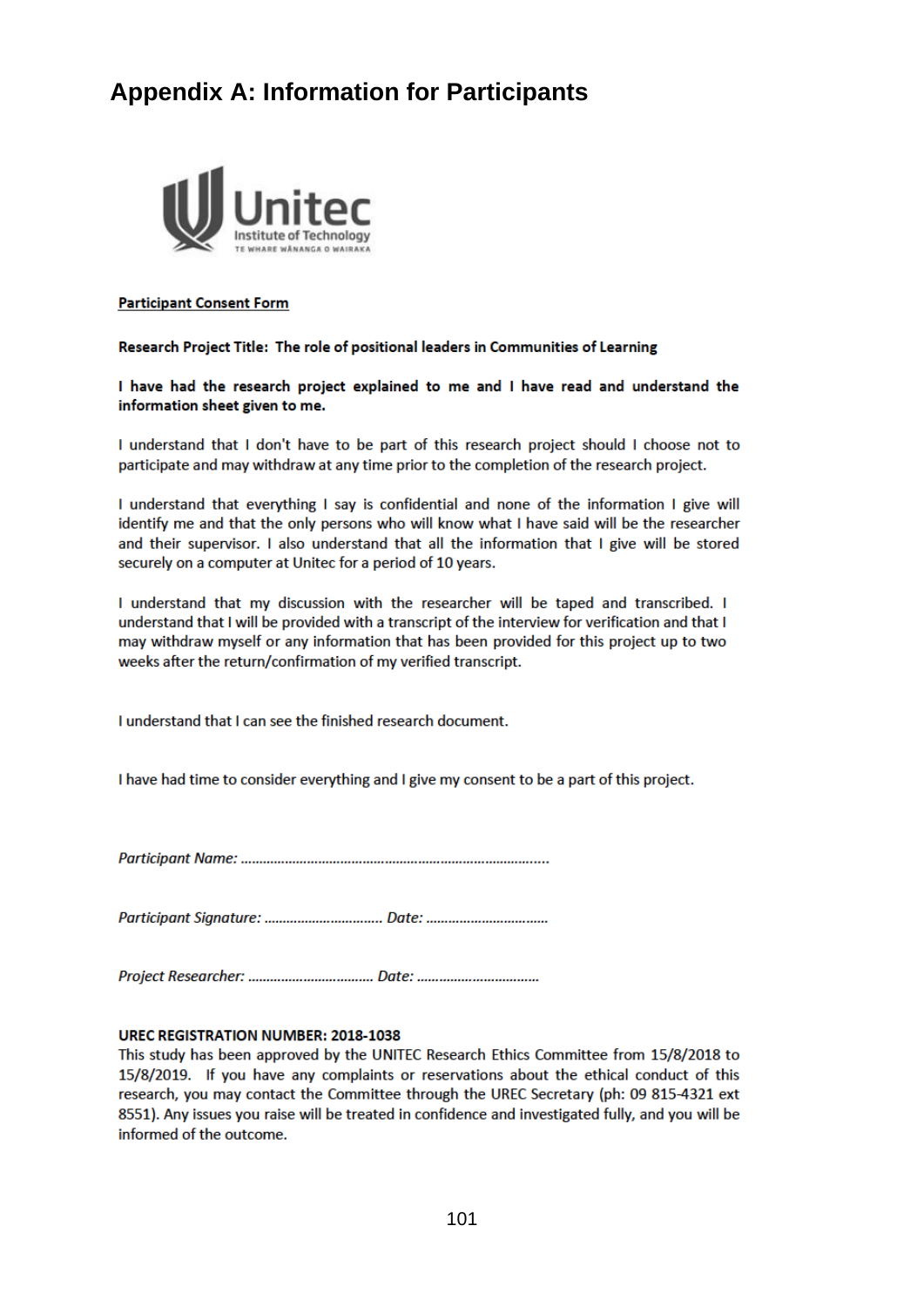# **Appendix B: Semi-Structured Interview Questions**

### **Interview Schedule**

**Study:** The role of positional leaders in Communities of Learning.

#### **Participants:**

Lead Principals Across School Leaders

*(Introduction by Dawn)*

### **Questions to Participants**

### **Establishing information regarding the participant's role in their Community of Learning**

What is your role in your Community of Learning? How long have you been in this role? How many schools does your CoL include? Is your CoL unique in any way?

What type of school do you work in? What is the student roll size of your school? What role do you have in your school? What involvement do other leaders and teachers in your school have in the Kāhui Ako?

### **Investigating participant alignment with external mandates**

What do you understand to be the Ministry of Education's expectation of you in your CoL role?

Do your personal values and preferences align with the National direction of CoL? Please explain.

Do the systemic tiers of your CoL (Combined Boards, Schools, Leaders, Teachers) have similar expectations of you and the work you do? Have you been able to adapt the National expectations to your own CoL context and needs?

### **Investigating the participant's expectation of their role**

What were your expectations of your Community of Learning role? Are/were other people's expectations of your role different to your own?

## **Investigating the work of the participants within their Community of Learning**

Describe the Kāhui Ako work/projects have you been involved in? Has your work or the role you have with others changed as a biproduct of your leadership in the Kāhui Ako? i.e. Are you involved with different projects or have different responsibilities (not directly allocated by CoL)? Are your interactions with others different due to your role? Have others' behaviours towards you changed?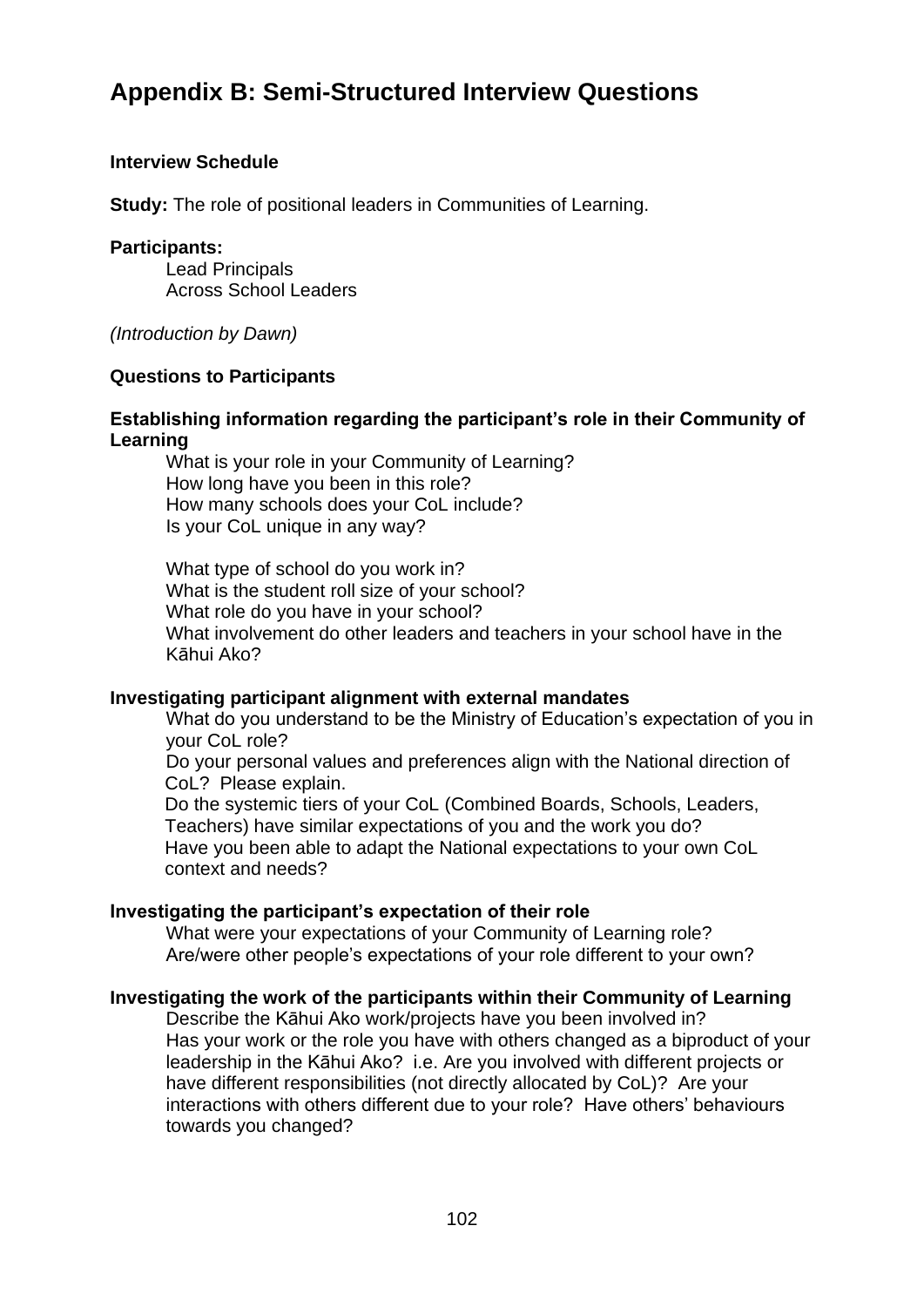## **Investigating how knowledge transfer and leading learning with peers is being approached in the Community of Learning.**

How would you define the learners you work with in your 'community'? How is knowledge transfer and learning organised across horizonal groups and organisational boundaries?

### **Investigating Teachers as Leaders in the Community of Learning.**

What learning are you leading across your CoL?

How do situate and organise learning? E.g. Hierarchical tiers, designated target areas, interest groups, social networks, online etc.

Which types of learning are resulting in the most success? What are the indicators of this?

## **Investigating the challenges and successes of the participant's role in the Community of Learning**

What are the challenges in your Kāhui Ako role? Can you describe one example of this type of challenge? How are you successful in your Kāhui Ako role? Can you describe one example of a success?

## **Is there anything else you would like to share about your role as a positional leader in your Community of Learning?**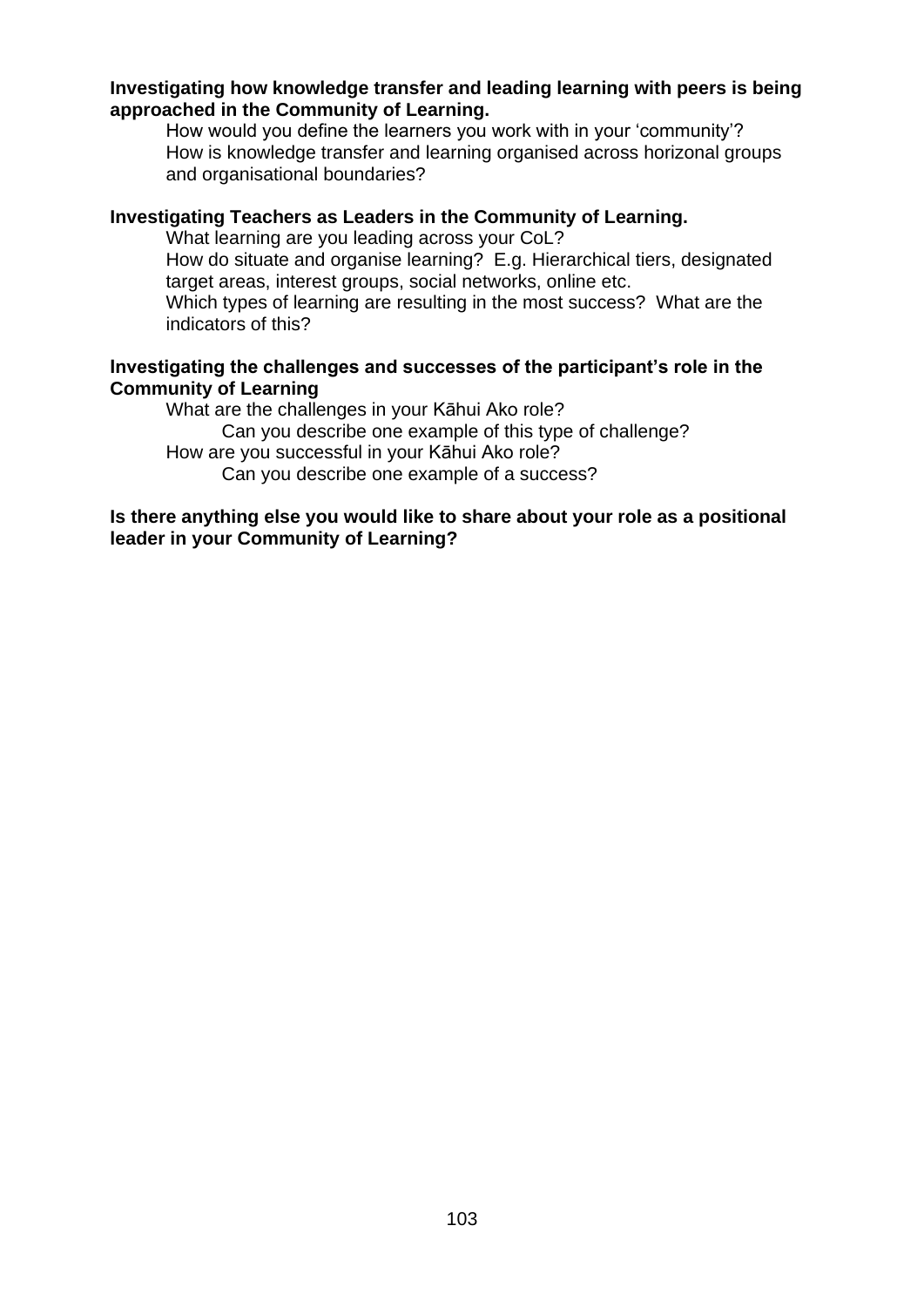# **Appendix C: Participant Consent Form**



#### **Participant Consent Form**

#### Research Project Title: The role of positional leaders in Communities of Learning

I have had the research project explained to me and I have read and understand the information sheet given to me.

I understand that I don't have to be part of this research project should I choose not to participate and may withdraw at any time prior to the completion of the research project.

I understand that everything I say is confidential and none of the information I give will identify me and that the only persons who will know what I have said will be the researcher and their supervisor. I also understand that all the information that I give will be stored securely on a computer at Unitec for a period of 10 years.

I understand that my discussion with the researcher will be taped and transcribed. I understand that I will be provided with a transcript of the interview for verification and that I may withdraw myself or any information that has been provided for this project up to two weeks after the return/confirmation of my verified transcript.

I understand that I can see the finished research document.

I have had time to consider everything and I give my consent to be a part of this project.

#### **UREC REGISTRATION NUMBER: 2018-1038**

This study has been approved by the UNITEC Research Ethics Committee from 15/8/2018 to 15/8/2019. If you have any complaints or reservations about the ethical conduct of this research, you may contact the Committee through the UREC Secretary (ph: 09 815-4321 ext 8551). Any issues you raise will be treated in confidence and investigated fully, and you will be informed of the outcome.